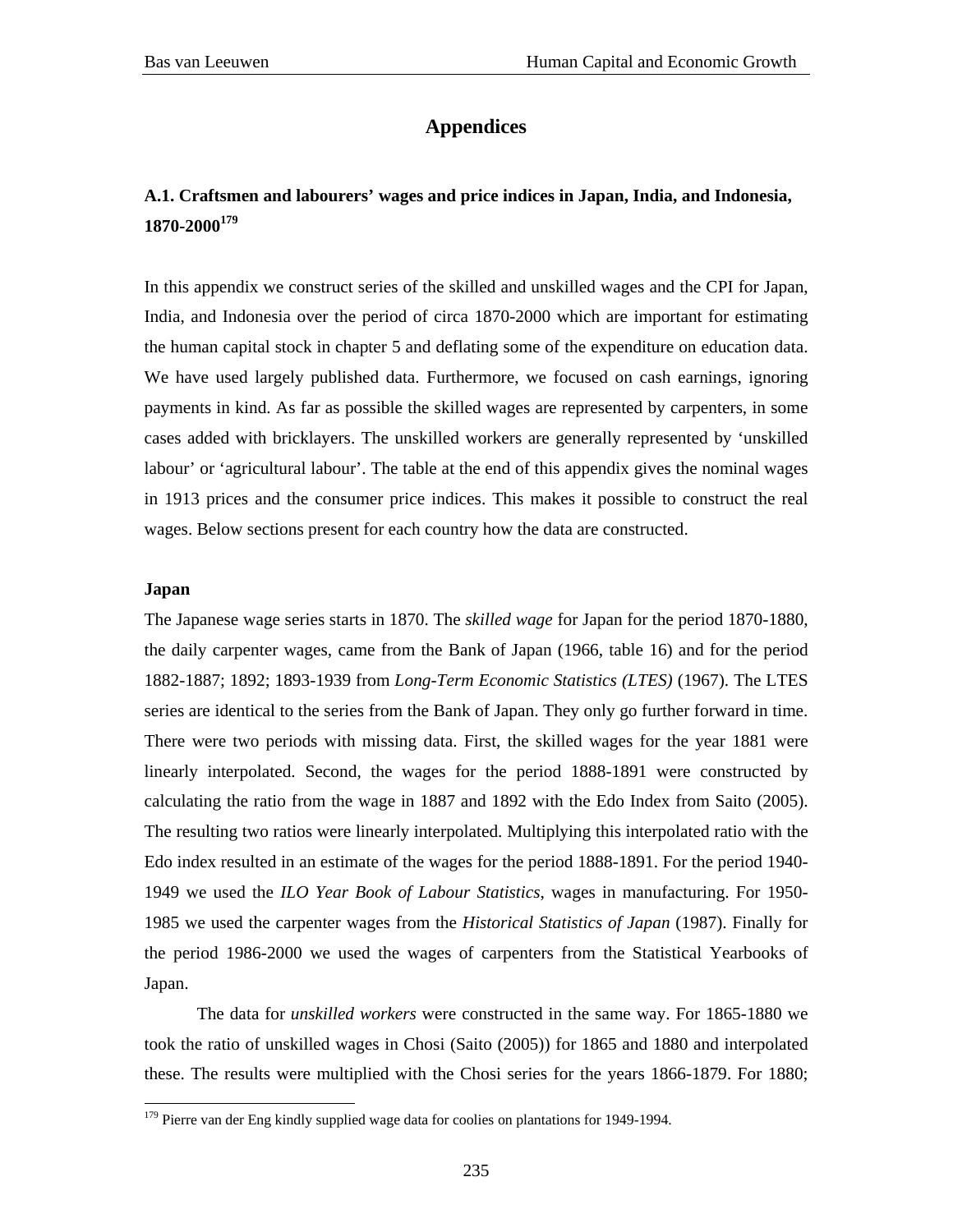1882-1887; 1892; 1894-1939 we used the figures of the *Bank of Japan* (1966). Just as for the skilled wage series, 1881 was linearly interpolated. The period 1888-1891 was obtained by taking the relation between the skilled and unskilled wages in 1887 and 1892 and then taking a linearly interpolation and multiplying it with the skilled wages. The year 1893 was obtained from the *Historical Statistics* (1987). Finally, 1940-2000 was obtained from the *ILO Year Book of Labour Statistics*, the male agricultural day worker.

 To arrive at a *CPI* for Japan we took the Edo index for 1870-1878 (Saito, 2005). For 1879-1938; 1946-1947 and 1939-1944 (only Tokyo) the LTES (1967) was used. Only 1945 was linearly interpolated. From 1948 to 1969 we took the Historical Statistics of Japan (1987). From 1970 to 2000 we used data from the *ILO Year Book of Labour Statistics*.

### **India**

The *skilled* and *unskilled wages* for India for 1951-1954; 1957-1958; 1967-2000 were taken from the *ILO Year Book of Labour Statistics* (1951-1958), the *International Labour Review*  (1959-1961), and the *Bulletin of Labour Statistics* (1962-2001). Skilled wages were, where possible, constructed as an average of bricklayers and carpenters in construction and unskilled wages were taken from unskilled labour. For 1955-1956, and 1959-1966 we took for unskilled and skilled wages the relation with agricultural wages and manufacturing wages of the ILO respectively for 1954, 1957, 1958, and 1968. The relations were calculated with the wages in agriculture and manufacturing respectively. Next, these relations were interpolated, and finally multiplied with the agricultural and manufacturing wages. For the period 1913; 1919-1946 we took the data of Sivasubramonian (1977). For both the skilled and unskilled wages we averaged urban and rural areas. Again for the unskilled wage, we interpolated the relation with ILO agricultural wages for 1947-1950 and multiplied this interpolated relation with the agricultural wages. For the skilled wage we used the manufacturing wage in 1950, and the relation between the skilled wage from Sivasubramonian (1977) and ILO wages in manufacturing in 1946 multiplied with the ILO manufacturing wage in 1947 for the year 1947. For 1947 and 1950 we interpolated the relation between the wages in the jute textile industry (Mukerjee 1960) and the 1947 and 1950 skilled wage. Multiplying this interpolation with the jute textile industry wages gave the skilled wage for 1948 and 1949. For 1873-1912 the unskilled and skilled wages were obtained from the *Statistical Abstract of British India*, which draws from the *Prices and Wages in India* series. We only used the series mentioned in the *Statistical Abstract* that belong to present day India. The wages were for selected stations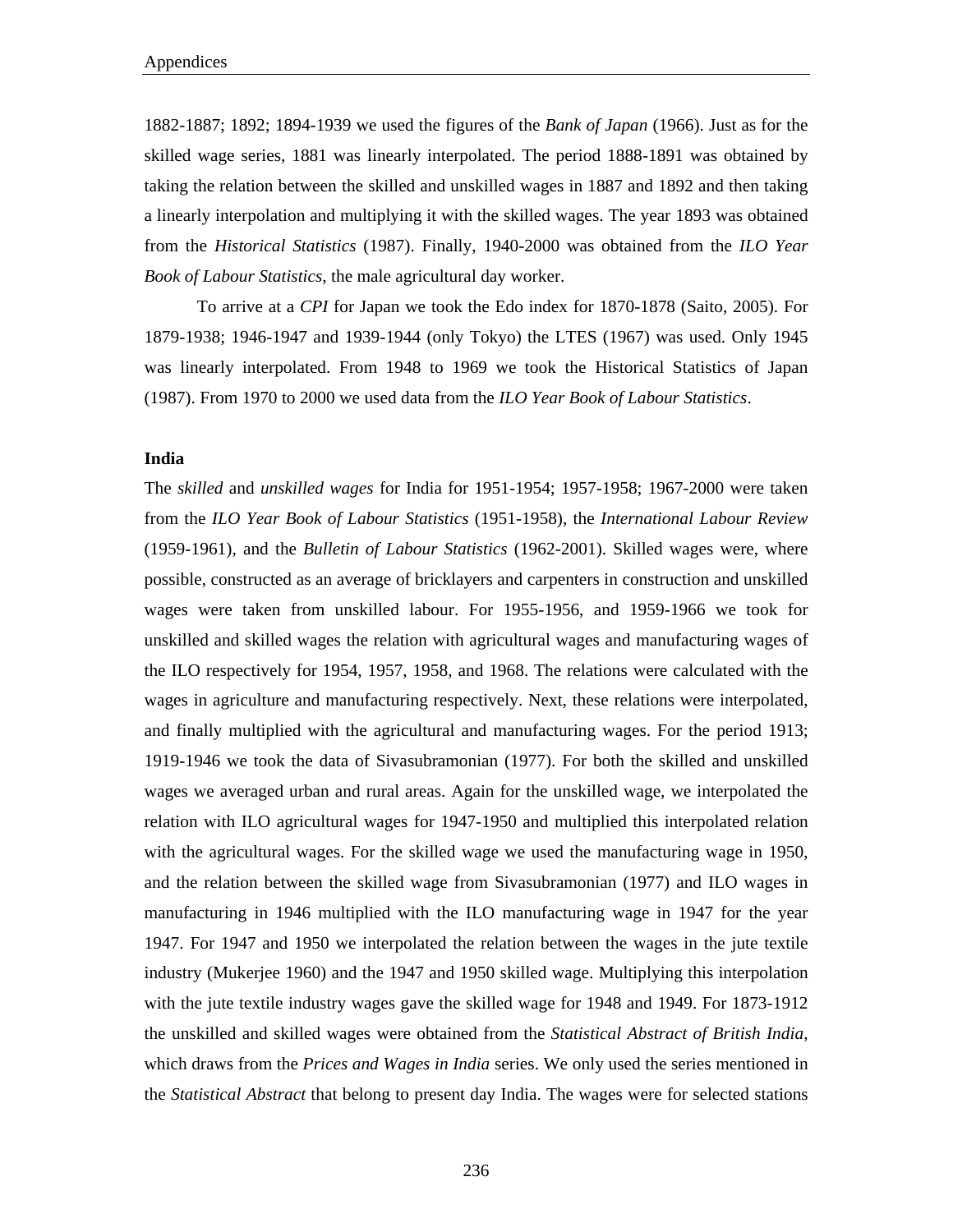(i.e. cities) and were per State weighted by the inverse population of the city because in general there are higher wages in more populous cities while the countryside is far larger. Then the States were weighted by their population as in general central India was somewhat more populous with higher wages.

The Indian *CPI* for 1949-2000 was obtained from the *ILO Year Book of Labour Statistics*. For 1961-1968 the cities of Jamshedpur, Bombay and Delhi were averaged to obtain one series. For 1969-2000 the average of the agricultural workers, industrial workers, and urban non-manual employees' series was used. For 1900-1946 and 1948 we used the index of Sivasubramonian (2000, p. 437). We obtained the 1947 number by calculating the relation of the Sivasubramonian index with the series of Roy (1996, p. 352) for 1946 and 1948. This relation was linearly interpolated and multiplied with the 1947 figure of Roy. For 1861-1899 we used the revised series from Brahmananda (2001, p. 119, 123). This series strongly resembles the Government of India's series, but here some more consumer goods are included. To link the Sivasubramonian and the Brahmananda indices we used the index from Williamson (1998).

### **Indonesia**

The *wages* for Indonesia for 1870- 1875 are based on the yearly wages of Indonesian writers and 'oppassers' (guards) in the Dutch colonial service. These series were available from 1870 to 1917 in the *Budgets of the Netherlands Indies* (various issues). Both nominal wage series remained constant except for two increases in 1874 and 1900 of the wage of Indonesian writers. In 1870 the yearly wage of the Indonesian writer was about fl 244 while that of the 'oppasser' remained constant over the entire period at fl 120.

From 1875-1915 we took the data for craftsmen and coolies on Java (CEI 13, table 5.4). These data are given per residency per year. For each year for both craftsmen and coolies we took the logarithmic average of all residencies as in general wages have a logarithmic distribution. For both skilled and unskilled labour, the figure for 1896 was interpolated per residency and afterwards averaged just as indicated before. From 1921 to 1940 the data were obtained for unskilled labour from the logarithmic average of workers at a sugar plantation (CEI 13, table 9.1, regular workers). For skilled labour the data were obtained from the logarithmic average of a factory foreman, canefield overseer, and fieldguard (seasonal, CEI 13, table 9.1). The years 1916-1920 were obtained by using the logarithmic average of the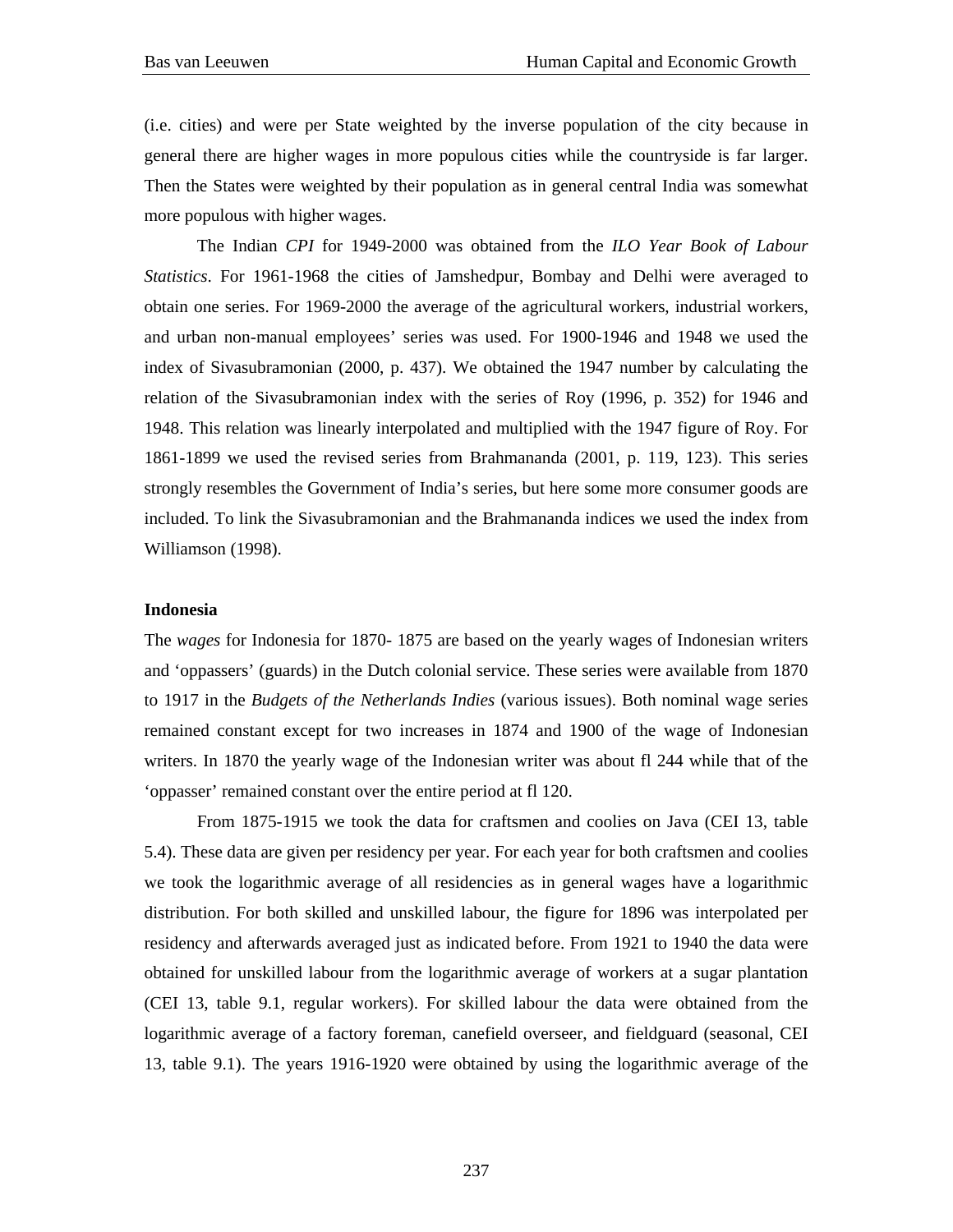wages of male and female labourers in the sugar industry (CEI 13, table 9.2) to interpolate these years.

For wage data for the period 1942-1948 we entirely have to rely on sporadic accounts. An interesting source is available on the increase in prices and expenditure for Europeans outside the Japanese camps (*Rijksinstituut voor Oorlogsdocumentatie* (014614-014637)). This is a note from the Centraal Kantoor voor de Statistiek in which fifteen households were asked in August/September 1946 to give an overview (based on memory) of the costs of living during 1942-1945. Some results are given in table A.1.1. It seems that the nominal wages remained relatively constant during the War. Only after 1943 the Japanese decided to make the wages higher for the romusha (forced Indonesian labour (Sato 1994, p. 1670)). Nevertheless it is clear that as the normal wages remained more or less constant and there was

| Table A.1.1: Expenditure and wages of Europeans and Indonesians in Indonesia, 1942-1945 |                 |           |                                |           |             |           |  |  |  |  |  |
|-----------------------------------------------------------------------------------------|-----------------|-----------|--------------------------------|-----------|-------------|-----------|--|--|--|--|--|
|                                                                                         | Indonesian      |           |                                |           |             |           |  |  |  |  |  |
|                                                                                         | Expenditure     |           | Expenditure<br>(per household) | Day Wages |             |           |  |  |  |  |  |
|                                                                                         | Total per month | % on food |                                | % on food | Unskilled   | Skilled   |  |  |  |  |  |
| 1942                                                                                    | fl 25.88        | 62.54%    | f1 $5.71$                      | 53.07%    | f1 $0.20**$ | fl $0.45$ |  |  |  |  |  |
| 1943                                                                                    | f124.21         | 74.83%    |                                |           |             |           |  |  |  |  |  |
| 1944                                                                                    | fl 36.17        | 83.01%    |                                |           | f10.44      |           |  |  |  |  |  |
| 1945                                                                                    | fl 50.71        | 86.18%    |                                |           | f10.45      | f10.65    |  |  |  |  |  |

\* Of those whose 1942 income was fl50-fl200.

\*\* minimum wage

*Rijksinstituut voor Oorlogsdocumentatie* (Nr. 014619-014623)

Sato (1994), p. 96, 167, 169

an increasing inflation as from 1943, these wages became less important in providing for total expenditure. Agricultural labour and trade became more important as was the selling of possessions (clothes, jewellery etc.) for Europeans (*Rijksinstituut voor Oorlogsdocumentatie* (014628)). All in all the nominal unskilled wages seem to have doubled during the occupation (Sato 2000, p. 18 note 41).

The unskilled wage was taken from plantation wages supplied by Van der Eng for 1949-1994, added with Estate wages for 1995 (Wage trend of Estate Workers 1993-1995). The data for 1943 and 1944 came from Sato (1994) while the nominal unskilled wages were assumed to be constant during 1941-1943. The skilled wage for 1945 also came from Sato (1994) while the years 1941-1944 were assumed to be constant. The data on skilled wages directly after the occupation are scanty. From 1952-1957 and 1959 it are wages in mining and in 1958 we took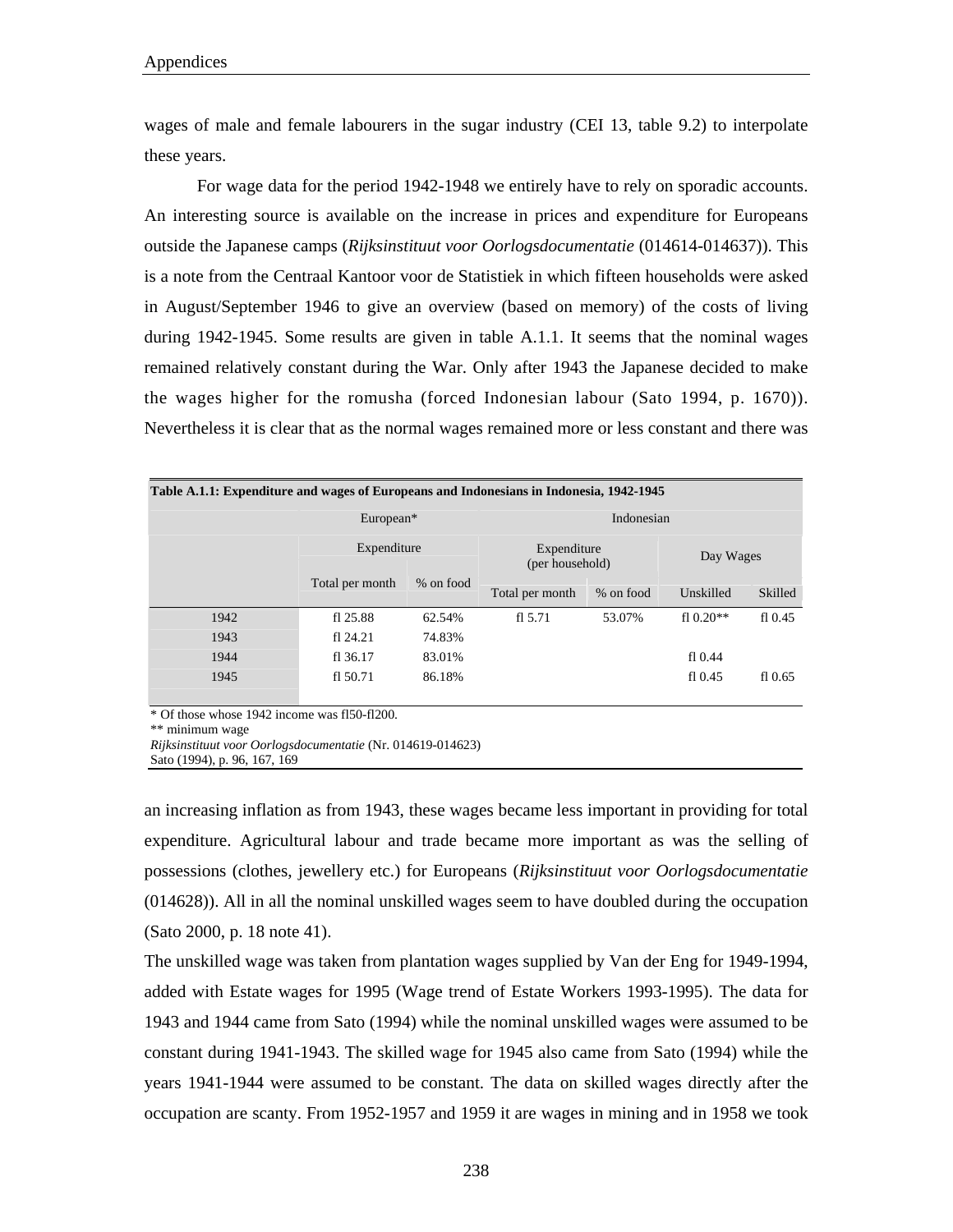wages in the metallurgical industry (Bank Indonesia 1954-1960). For 1960 and 1961 the wages came from metal manufacturing (Statistical pocketbook). For 1963 the skilled wage was that of bricklayers (International Labour Review 1964). For 1969, 1970, 1972, 1981-1984 the data came from the ILO Bulletin. The years 1985-1989 were farm supervisors and 1991- 1992 gas supervisors (ILO bulletin). As from 1995-2000 the data were manufacturing wages from the ILO (LABORSTA). The remaining years were interpolated where 1964-1968, 1970- 1971, and 1973-1978 were obtained by calculating the ratio with unskilled labour for the year before and after the gap, interpolating the ratio, and finally multiplying this ratio with the unskilled wage.

To arrive at the CPI we took the CPI from Van der Eng (2002) for 1900-1941; 1949- 1983. The data for 1942-1945 were filled with Rijksinstituut voor Oorlogsdocumentatie (014623), while 1945-1948 was interpolated. As from 1984-2000 the data were obtained from LABORSTA. For the period 1870-1873 there ware data on rice and some other products as coconut oil, beef, and firewood (CEI 15, table 3A). Assuming a ratio with 10% firewood, 10% beef, 10% cooking oil, and 70% rice we calculated the index number for this period. For the years 1874-1899 we used rice prices. This constitutes no problem as rice was by far the largest consumer good. Furthermore it had a low price elasticity and therefore there is not much difference between rice index and general index.

| Table A.1.2: Current daily wages for craftsmen and labourers and CPI for Japan, India, and Indonesia, 1870-2000 |          |           |              |          |           |            |                  |                |                  |  |  |
|-----------------------------------------------------------------------------------------------------------------|----------|-----------|--------------|----------|-----------|------------|------------------|----------------|------------------|--|--|
|                                                                                                                 | Japan    |           |              | India    |           |            | <b>Indonesia</b> |                |                  |  |  |
|                                                                                                                 | Labourer | Craftsman | CPI Index    | Labourer | Craftsman | CPI Index  | Labourer         | Craftsman      | <b>CPI</b> Index |  |  |
|                                                                                                                 | Yen      | Yen       | $1913 = 100$ | Rupee    | Rupee     | $1913=100$ | Guilder/rupiah   | Guilder/rupiah | $1913=100$       |  |  |
| 1870                                                                                                            | 0.22     | 0.50      | 47.86        | 0.19     | 0.49      | 70.65      | 0.34             | 0.83           | 85.58            |  |  |
| 1871                                                                                                            | 0.20     | 0.50      | 40.14        | 0.19     | 0.49      | 57.91      | 0.34             | 0.83           | 88.33            |  |  |
| 1872                                                                                                            | 0.19     | 0.50      | 29.34        | 0.19     | 0.49      | 62.46      | 0.35             | 0.83           | 119.84           |  |  |
| 1873                                                                                                            | 0.36     | 0.42      | 29.78        | 0.21     | 0.49      | 64.88      | 0.34             | 0.83           | 118.30           |  |  |
| 1874                                                                                                            | 0.34     | 0.39      | 34.61        | 0.20     | 0.50      | 71.63      | 0.34             | 0.83           | 117.20           |  |  |
| 1875                                                                                                            | 0.31     | 0.42      | 38.20        | 0.21     | 0.50      | 63.06      | 0.34             | 0.83           | 104.30           |  |  |
| 1876                                                                                                            | 0.29     | 0.43      | 31.97        | 0.23     | 0.52      | 62.68      | 0.35             | 0.83           | 101.50           |  |  |
| 1877                                                                                                            | 0.27     | 0.43      | 32.99        | 0.23     | 0.52      | 80.99      | 0.33             | 0.88           | 105.80           |  |  |
| 1878                                                                                                            | 0.25     | 0.41      | 36.93        | 0.21     | 0.50      | 87.04      | 0.33             | 0.89           | 128.60           |  |  |
| 1879                                                                                                            | 0.22     | 0.41      | 49.23        | 0.21     | 0.49      | 79.69      | 0.35             | 0.87           | 112.90           |  |  |
| 1880                                                                                                            | 0.21     | 0.31      | 56.40        | 0.21     | 0.50      | 69.37      | 0.34             | 0.89           | 114.30           |  |  |
| 1881                                                                                                            | 0.22     | 0.32      | 62.13        | 0.21     | 0.51      | 62.78      | 0.34             | 0.88           | 112.90           |  |  |
| 1882                                                                                                            | 0.22     | 0.33      | 57.82        | 0.23     | 0.50      | 61.41      | 0.39             | 0.96           | 107.20           |  |  |
| 1883                                                                                                            | 0.19     | 0.28      | 49.68        | 0.22     | 0.51      | 61.96      | 0.38             | 1.01           | 97.20            |  |  |
| 1884                                                                                                            | 0.18     | 0.23      | 48.06        | 0.24     | 0.52      | 65.88      | 0.37             | 0.92           | 75.80            |  |  |
| 1885                                                                                                            | 0.16     | 0.23      | 48.08        | 0.24     | 0.55      | 65.14      | 0.35             | 0.92           | 70.10            |  |  |
| 1886                                                                                                            | 0.15     | 0.23      | 42.40        | 0.25     | 0.57      | 63.12      | 0.32             | 0.90           | 70.10            |  |  |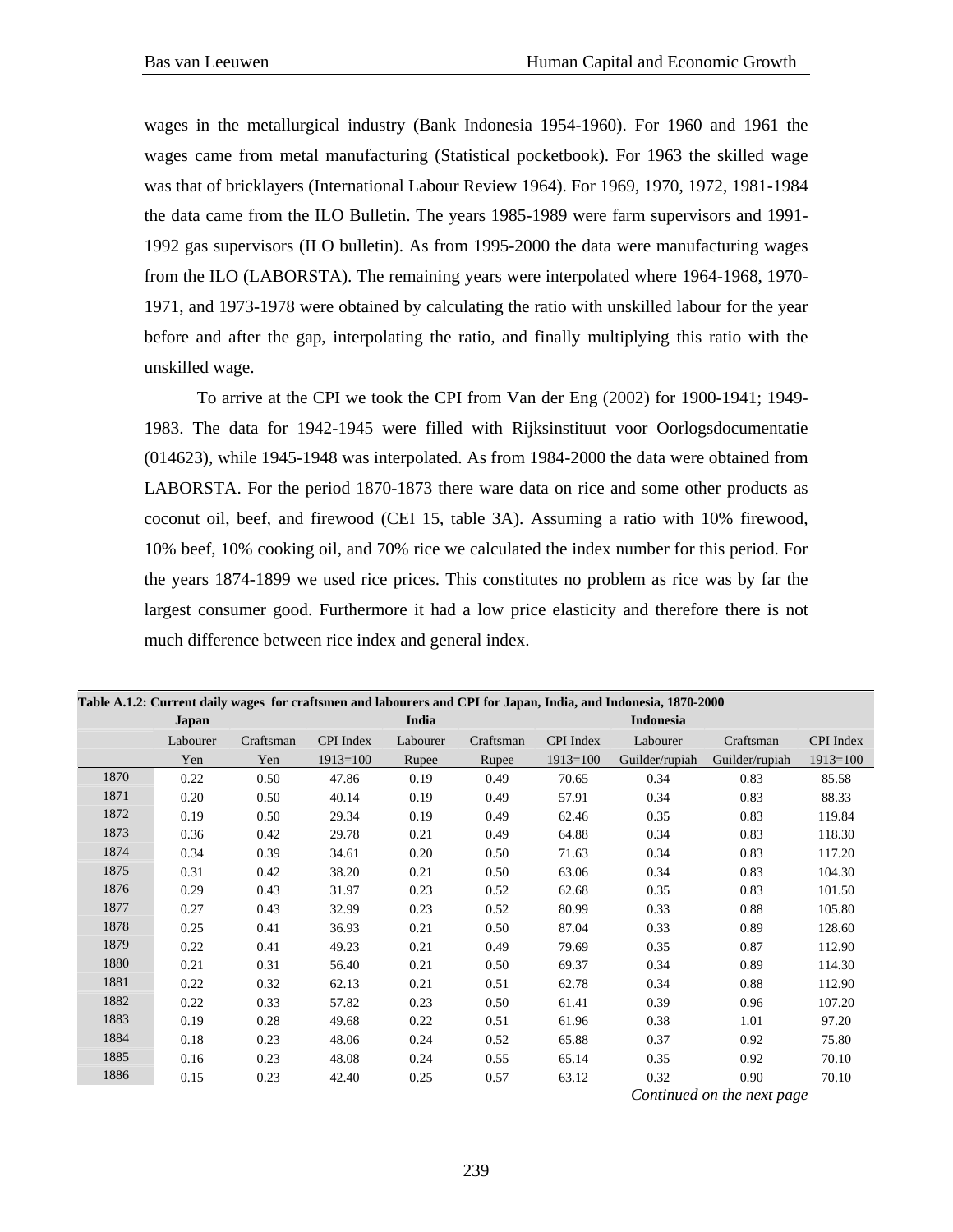|      |          |           |            |          |           |            | Table A.1.2: Current daily wages for craftsmen and labourers and CPI for Japan, India, and Indonesia, 1870-2000 |                |            |
|------|----------|-----------|------------|----------|-----------|------------|-----------------------------------------------------------------------------------------------------------------|----------------|------------|
|      | Japan    |           |            | India    |           |            | Indonesia                                                                                                       |                |            |
|      | Labourer | Craftsman | CPI Index  | Labourer | Craftsman | CPI Index  | Labourer                                                                                                        | Craftsman      | CPI Index  |
|      | Yen      | Yen       | $1913=100$ | Rupee    | Rupee     | $1913=100$ | Guilder/rupiah                                                                                                  | Guilder/rupiah | $1913=100$ |
| 1887 | 0.16     | 0.22      | 45.09      | 0.26     | 0.58      | 64.61      | 0.30                                                                                                            | 0.84           | 67.10      |
| 1888 | 0.16     | 0.23      | 44.32      | 0.26     | 0.54      | 69.32      | 0.29                                                                                                            | $0.86\,$       | 67.10      |
| 1889 | 0.17     | 0.24      | 46.93      | 0.26     | 0.56      | 73.53      | 0.32                                                                                                            | 0.78           | 67.10      |
| 1890 | 0.18     | 0.25      | 50.04      | 0.26     | 0.53      | 73.23      | 0.29                                                                                                            | 0.77           | 75.90      |
| 1891 | 0.19     | 0.26      | 47.94      | 0.26     | 0.57      | 74.47      | 0.29                                                                                                            | 0.76           | 77.40      |
| 1892 | 0.18     | 0.27      | 44.70      | 0.27     | 0.56      | 81.69      | 0.31                                                                                                            | 0.76           | 89.00      |
| 1893 | 0.21     | 0.31      | 45.24      | 0.27     | 0.55      | 80.85      | 0.30                                                                                                            | 0.76           | 77.40      |
| 1894 | 0.21     | 0.30      | 46.68      | 0.28     | 0.56      | 77.16      | 0.30                                                                                                            | 0.82           | 71.50      |
| 1895 | 0.22     | 0.32      | 51.09      | 0.27     | 0.55      | 75.94      | 0.29                                                                                                            | $0.80\,$       | 64.20      |
| 1896 | 0.26     | 0.38      | 56.22      | 0.26     | 0.54      | 82.22      | 0.29                                                                                                            | $0.80\,$       | 65.70      |
| 1897 | 0.29     | 0.44      | 62.64      | 0.28     | 0.56      | 98.37      | 0.29                                                                                                            | $0.80\,$       | 92.00      |
| 1898 | 0.33     | 0.47      | 67.94      | 0.26     | 0.55      | 79.38      | 0.28                                                                                                            | 0.82           | 74.40      |
| 1899 | 0.34     | 0.51      | 64.11      | 0.27     | 0.54      | 70.49      | 0.27                                                                                                            | 0.82           | 70.10      |
| 1900 | 0.37     | 0.54      | 72.03      | 0.26     | 0.54      | 84.81      | 0.26                                                                                                            | $0.81\,$       | 70.03      |
| 1901 | 0.39     | 0.59      | 70.46      | 0.25     | 0.56      | 84.45      | 0.28                                                                                                            | 0.83           | 86.87      |
| 1902 | 0.39     | 0.58      | 73.19      | 0.28     | 0.60      | 83.04      | 0.27                                                                                                            | 0.83           | 80.47      |
| 1903 | 0.40     | 0.59      | 76.85      | 0.29     | 0.59      | 79.51      | 0.25                                                                                                            | 0.66           | 84.18      |
| 1904 | 0.40     | 0.59      | 78.63      | 0.29     | 0.59      | 77.39      | 0.26                                                                                                            | 0.69           | 75.42      |
| 1905 | 0.41     | 0.60      | 81.66      | 0.28     | 0.66      | 86.22      | 0.26                                                                                                            | 0.71           | 72.73      |
| 1906 | 0.42     | 0.65      | 83.27      | 0.30     | 0.68      | 87.99      | 0.25                                                                                                            | 0.70           | 77.10      |
| 1907 | 0.49     | 0.75      | 91.98      | 0.31     | 0.70      | 92.23      | 0.27                                                                                                            | 0.67           | 87.21      |
| 1908 | 0.53     | 0.81      | 88.81      | 0.31     | 0.74      | 103.89     | 0.27                                                                                                            | 0.69           | 91.92      |
| 1909 | 0.52     | 0.80      | 85.36      | 0.31     | 0.74      | 95.41      | 0.27                                                                                                            | 0.69           | 86.20      |
| 1910 | 0.53     | 0.80      | 85.58      | 0.31     | 0.77      | 91.87      | 0.28                                                                                                            | 0.72           | 86.20      |
| 1911 | 0.56     | 0.83      | 91.96      | 0.32     | 0.74      | 88.34      | 0.28                                                                                                            | 0.72           | 94.95      |
| 1912 | 0.58     | 0.87      | 97.06      | 0.28     | 0.75      | 93.99      | 0.28                                                                                                            | 0.73           | 109.43     |
| 1913 | 0.59     | 0.88      | 100.00     | 0.33     | 0.73      | 100.00     | 0.30                                                                                                            | 0.74           | 100.00     |
| 1914 | 0.56     | 0.86      | 92.12      | 0.31     | 0.72      | 100.35     | 0.31                                                                                                            | 0.82           | 96.97      |
| 1915 | 0.55     | 0.84      | 86.22      | 0.31     | 0.73      | 106.36     | 0.32                                                                                                            | 0.82           | 94.95      |
| 1916 | 0.57     | 0.85      | 93.15      | 0.35     | 0.78      | 102.47     | 0.34                                                                                                            | 0.74           | 102.36     |
| 1917 | 0.70     | 0.96      | 114.27     | 0.37     | 0.79      | 104.59     | 0.33                                                                                                            | 0.72           | 109.43     |
| 1918 | 0.95     | 1.85      | 153.81     | 0.39     | 0.82      | 119.43     | 0.35                                                                                                            | 0.77           | 140.07     |
| 1919 | 1.43     | 1.84      | 204.64     | 0.45     | 1.01      | 165.72     | 0.38                                                                                                            | 0.81           | 140.40     |
| 1920 | 2.01     | 2.61      | 214.06     | 0.49     | 1.13      | 170.67     | 0.48                                                                                                            | $0.98\,$       | 228.28     |
| 1921 | 1.98     | 2.65      | 196.17     | 0.52     | 1.24      | 168.20     | 0.52                                                                                                            | 1.05           | 191.58     |
| 1922 | 2.18     | 2.92      | 193.19     | 0.58     | 1.37      | 157.24     | 0.45                                                                                                            | $1.00\,$       | 166.67     |
| 1923 | 2.16     | 2.99      | 191.45     | $0.60\,$ | 1.41      | 142.76     | 0.42                                                                                                            | 0.89           | 149.16     |
| 1924 | 2.16     | 3.09      | 193.16     | 0.62     | 1.45      | 140.99     | 0.41                                                                                                            | $0.88\,$       | 137.37     |
| 1925 | 2.13     | 2.97      | 195.50     | 0.65     | 1.57      | 147.70     | 0.41                                                                                                            | $0.88\,$       | 130.98     |
| 1926 | 2.05     | 2.91      | 186.63     | 0.63     | 1.55      | 150.53     | 0.40                                                                                                            | $0.88\,$       | 130.64     |
| 1927 | 1.98     | 2.90      | 183.77     | 0.67     | 1.66      | 145.58     | $0.40\,$                                                                                                        | $0.88\,$       | 126.26     |
| 1928 | 1.98     | 2.85      | 176.79     | 0.66     | 1.67      | 143.11     | 0.41                                                                                                            | 0.89           | 123.91     |
| 1929 | 1.93     | 2.78      | 172.74     | 0.68     | 1.67      | 137.81     | 0.42                                                                                                            | 0.89           | 123.23     |
| 1930 | 1.92     | 2.48      | 155.19     | 0.64     | 1.61      | 113.43     | 0.41                                                                                                            | $0.88\,$       | 120.20     |
| 1931 | 1.40     | 2.14      | 137.30     | 0.54     | 1.43      | 98.59      | 0.40                                                                                                            | 0.89           | 107.41     |
| 1932 | 1.31     | 1.99      | 138.83     | 0.52     | 1.38      | 92.58      | 0.33                                                                                                            | $0.82\,$       | 89.90      |
| 1933 | 1.27     | 1.87      | 143.07     | $0.48\,$ | 1.35      | 86.57      | $0.28\,$                                                                                                        | 0.79           | 79.46      |
| 1934 | 1.31     | 1.92      | 145.09     | 0.46     | 1.34      | 88.69      | 0.24                                                                                                            | 0.74           | 73.06      |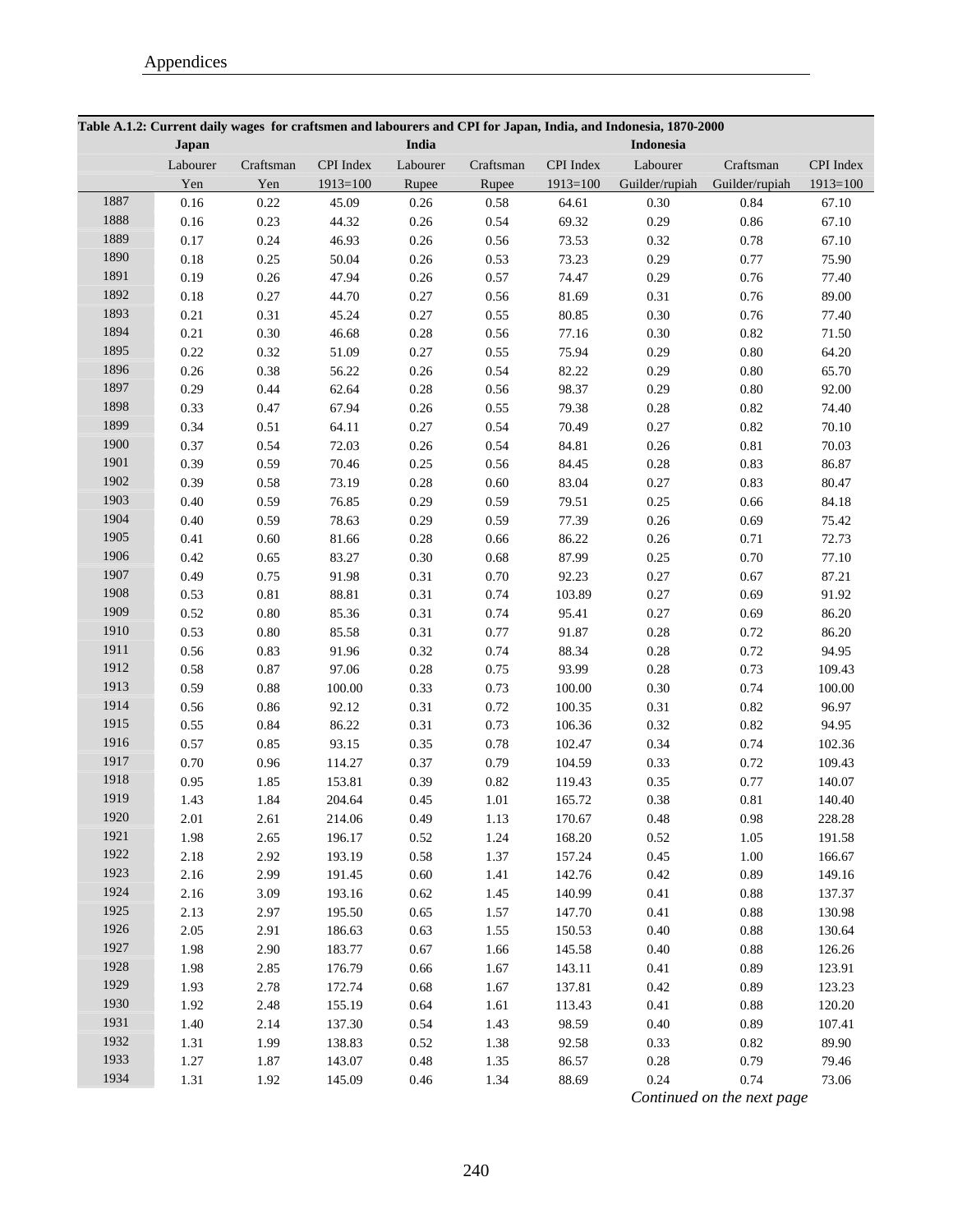| Table A.1.2: Current daily wages for craftsmen and labourers and CPI for Japan, India, and Indonesia, 1870-2000 |          |           |            |          |           |            |                  |                |            |  |  |
|-----------------------------------------------------------------------------------------------------------------|----------|-----------|------------|----------|-----------|------------|------------------|----------------|------------|--|--|
|                                                                                                                 | Japan    |           |            | India    |           |            | <b>Indonesia</b> |                |            |  |  |
|                                                                                                                 | Labourer | Craftsman | CPI Index  | Labourer | Craftsman | CPI Index  | Labourer         | Craftsman      | CPI Index  |  |  |
|                                                                                                                 | Yen      | Yen       | $1913=100$ | Rupee    | Rupee     | $1913=100$ | Guilder/rupiah   | Guilder/rupiah | $1913=100$ |  |  |
| 1935                                                                                                            | 1.32     | 1.93      | 148.68     | 0.41     | 1.67      | 93.64      | 0.23             | 0.63           | 70.03      |  |  |
| 1936                                                                                                            | 1.32     | 1.99      | 152.12     | 0.39     | 1.14      | 91.52      | 0.22             | 0.59           | 67.68      |  |  |
| 1937                                                                                                            | 1.43     | 2.20      | 163.99     | 0.36     | 1.14      | 93.29      | 0.22             | 0.56           | 72.39      |  |  |
| 1938                                                                                                            | 1.58     | 2.35      | 179.73     | 0.37     | 1.14      | 91.17      | 0.25             | 0.58           | 74.07      |  |  |
| 1939                                                                                                            | 1.97     | 2.67      | 200.97     | 0.37     | 1.12      | 96.47      | 0.25             | 0.58           | 96.30      |  |  |
| 1940                                                                                                            | 2.08     | 2.76      | 233.65     | 0.34     | 1.10      | 98.23      | 0.26             | 0.56           | 77.44      |  |  |
| 1941                                                                                                            | 2.32     | 3.03      | 236.92     | 0.39     | 1.10      | 111.31     | 0.25             | 0.56           | 85.52      |  |  |
| 1942                                                                                                            | 2.78     | 3.29      | 243.45     | 0.41     | 1.13      | 150.88     | 0.24             | 0.56           | 122.22     |  |  |
| 1943                                                                                                            | 3.72     | 3.74      | 258.16     | 0.61     | 1.36      | 265.72     | 0.25             | 0.56           | 114.35     |  |  |
| 1944                                                                                                            | 5.90     | 4.68      | 349.27     | 0.93     | 1.71      | 259.72     | 0.44             | 0.56           | 170.82     |  |  |
| 1945                                                                                                            | 17.66    | 6.01      | 3,756.89   | 1.12     | 2.01      | 260.42     | 0.45             | 0.65           | 239.45     |  |  |
| 1946                                                                                                            | 33.67    | 23.64     | 7,164.51   | 1.21     | 2.22      | 280.57     | 0.66             | 1.12           | 413.76     |  |  |
| 1947                                                                                                            | 74.26    | 74.26     | 16,143.56  | 1.55     | 1.45      | 330.44     | 0.88             | 1.59           | 588.08     |  |  |
| 1948                                                                                                            | 184.61   | 207.33    | 28,400.95  | 1.87     | 1.94      | 353.36     | 1.07             | 2.06           | 762.39     |  |  |
| 1949                                                                                                            | 235.98   | 374.57    | 37,457.27  | 1.71     | 2.55      | 363.96     | 1.31             | 2.53           | 936.70     |  |  |
| 1950                                                                                                            | 202.33   | 324.43    | 34,885.19  | 2.33     | 2.69      | 363.96     | 3.62             | 6.37           | 1,097.64   |  |  |
| 1951                                                                                                            | 209.88   | 349.80    | 41,153.28  | 2.53     | 2.72      | 378.09     | 5.12             | 7.50           | 1,830.30   |  |  |
| 1952                                                                                                            | 229.00   | 393.18    | 43,206.62  | 2.52     | 5.34      | 371.02     | 4.83             | 5.99           | 1,931.31   |  |  |
| 1953                                                                                                            | 257.81   | 455.78    | 46,038.07  | 2.79     | 3.55      | 381.63     | 5.54             | 5.54           | 2,052.19   |  |  |
| 1954                                                                                                            | 284.20   | 553.69    | 48,999.21  | 2.79     | 3.56      | 367.49     | 6.11             | 6.11           | 2,180.81   |  |  |
| 1955                                                                                                            | 300.18   | 561.62    | 48,415.62  | 2.40     | 3.90      | 348.15     | 6.64             | 6.06           | 2,887.88   |  |  |
| 1956                                                                                                            | 306.38   | 588.44    | 48,631.77  | 1.84     | 4.17      | 382.96     | 6.61             | 6.28           | 3,307.07   |  |  |
| 1957                                                                                                            | 325.94   | 641.85    | 50,144.75  | 1.65     | 4.43      | 402.31     | 6.90             | 6.53           | 3,629.97   |  |  |
| 1958                                                                                                            | 339.51   | 659.06    | 49,928.61  | 1.64     | 2.78      | 421.65     | 8.46             | 12.68          | 5,285.19   |  |  |
| 1959                                                                                                            | 347.49   | 689.94    | 50,360.90  | 1.50     | 2.82      | 440.99     | 7.67             | 26.84          | 6,389.90   |  |  |
| 1960                                                                                                            | 371.37   | 753.21    | 52,306.17  | 1.62     | 2.92      | 448.73     | 8.66             | 28.33          | 7,870.71   |  |  |
| 1961                                                                                                            | 440.93   | 959.02    | 55,116.00  | 1.62     | 3.25      | 477.68     | 9.70             | 42.02          | 10,774.41  |  |  |
| 1962                                                                                                            | 552.63   | 1,169.93  | 58,790.40  | 1.72     | 3.34      | 505.94     | 29.97            | 170.81         | 29,966.33  |  |  |
| 1963                                                                                                            | 652.29   | 1,329.92  | 63,329.37  | 1.74     | 3.37      | 526.47     | 53.60            | 301.52         | 67,003.37  |  |  |
| 1964                                                                                                            | 749.06   | 1,511.26  | 65,706.92  | 1.75     | 3.51      | 548.40     | 127.88           | 696.23         | 142,087.54 |  |  |
| 1965                                                                                                            | 840.36   | 1,631.69  | 70,029.74  | 1.93     | 3.86      | 584.73     | 805.12           | 3,968.08       | 575,084.18 |  |  |
| 1966                                                                                                            | 913.93   | 1,776.27  | 73,704.14  | 2.12     | 4.12      | 643.06     | 8.08             | 39.06          | 6,734.01   |  |  |
| 1967                                                                                                            | 1,009.98 | 1,966.41  | 76,513.98  | 2.27     | 4.47      | 688.14     | 23.20            | 107.07         | 17,845.12  |  |  |
| 1968                                                                                                            | 1,201.25 | 2,249.32  | 80,620.66  | 2.28     | 4.42      | 735.86     | 48.08            | 204.34         | 40,067.34  |  |  |
| 1969                                                                                                            | 1,333.61 | 2,616.26  | 84,943.48  | 2.55     | 4.95      | 772.83     | 65.52            | 257.41         | 46,801.35  |  |  |
| 1970                                                                                                            | 1,609.13 | 2,834.26  | 91,427.72  | 2.51     | 4.94      | 810.17     | 84.58            | 364.75         | 52,861.95  |  |  |
| 1971                                                                                                            | 1,803.77 | 3,219.63  | 96,976.80  | 2.55     | 4.44      | 823.09     | 87.81            | 406.13         | 54,882.15  |  |  |
| 1972                                                                                                            | 2,029.38 | 3,581.85  | 101,468.91 | 2.56     | 5.82      | 882.06     | 117.17           | 568.28         | 58,585.86  |  |  |
| 1973                                                                                                            | 2,408.94 | 4,263.70  | 113,095.56 | 3.16     | 7.86      | 1,020.21   | 161.21           | 698.59         | 76,767.68  |  |  |
| 1974                                                                                                            | 3,211.17 | 5,309.70  | 140,840.97 | 3.16     | 7.90      | 1,316.70   | 216.16           | 864.65         | 108,080.81 |  |  |
| 1975                                                                                                            | 3,637.98 | 6,142.04  | 157,488.21 | 3.25     | 7.91      | 1,412.34   | 257.24           | 926.06         | 128,619.53 |  |  |
| 1976                                                                                                            | 3,859.20 | 6,891.43  | 172,285.76 | 3.15     | 7.81      | 1,259.82   | 246.73           | 771.04         | 154,208.75 |  |  |
| 1977                                                                                                            | 4,446.03 | 7,403.85  | 186,026.34 | 2.33     | 7.80      | 1,368.08   | 290.77           | 769.70         | 171,043.77 |  |  |
| 1978                                                                                                            | 4,616.55 | 7,938.91  | 193,160.88 | 3.35     | 7.96      | 1,395.69   | 314.24           | 720.91         | 184,848.48 |  |  |
| 1979                                                                                                            | 4,780.74 | 8,661.35  | 200,031.17 | 4.41     | 9.27      | 1,470.93   | 400.61           | 756.70         | 222,558.92 |  |  |
| 1980                                                                                                            | 5,057.91 | 9,186.37  | 216,149.93 | 5.31     | 9.46      | 1,659.55   | 642.26           | 847.78         | 256,902.36 |  |  |
| 1981                                                                                                            | 5,327.91 | 9,522.22  | 226,719.60 | 5.63     | 11.07     | 1,876.71   | 809.46           | 949.02         | 279,124.58 |  |  |
| 1982                                                                                                            | 5,540.57 | 9,800.76  | 232,797.17 | 5.82     | 11.05     | 2,008.43   | 972.93           | 1,003.33       | 304,040.40 |  |  |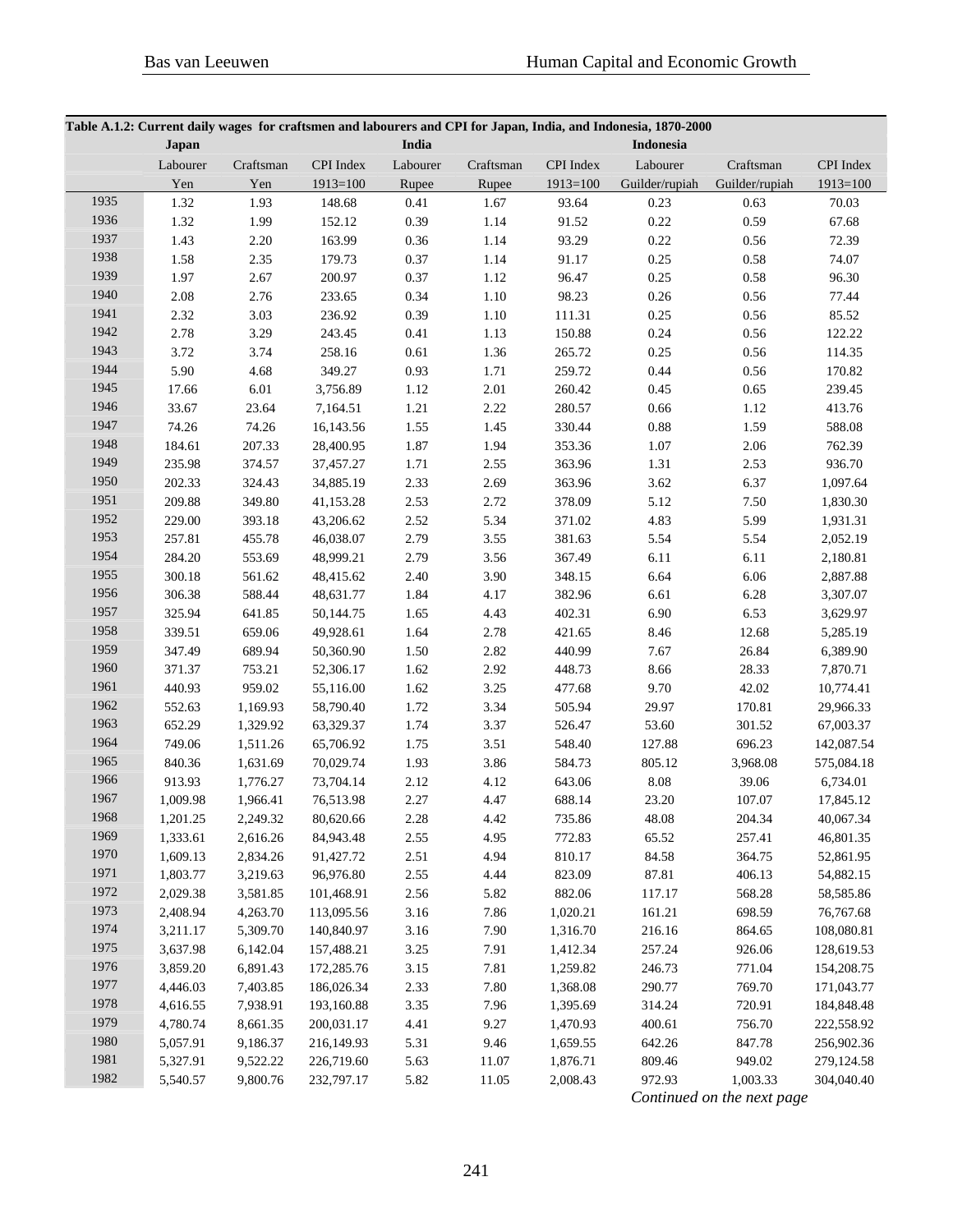| Table A.1.2: Current daily wages for craftsmen and labourers and CPI for Japan, India, and Indonesia, 1870-2000 |          |           |              |          |           |              |                  |                |                  |  |  |
|-----------------------------------------------------------------------------------------------------------------|----------|-----------|--------------|----------|-----------|--------------|------------------|----------------|------------------|--|--|
|                                                                                                                 | Japan    |           |              | India    |           |              | <b>Indonesia</b> |                |                  |  |  |
|                                                                                                                 | Labourer | Craftsman | CPI Index    | Labourer | Craftsman | CPI Index    | Labourer         | Craftsman      | <b>CPI</b> Index |  |  |
|                                                                                                                 | Yen      | Yen       | $1913=100$   | Rupee    | Rupee     | $1913 = 100$ | Guilder/rupiah   | Guilder/rupiah | $1913 = 100$     |  |  |
| 1983                                                                                                            | 5,688.60 | 9.860.24  | 237,025.04   | 7.36     | 14.73     | 2.231.18     | 1,077.44         | 1.043.77       | 336,700.34       |  |  |
| 1984                                                                                                            | 5,839.67 | 9.958.94  | 242,309.88   | 7.34     | 14.68     | 2.367.04     | 1,190.01         | 1,264.39       | 371,877.98       |  |  |
| 1985                                                                                                            | 5,979.00 | 10.203.84 | 247,066.24   | 10.71    | 16.45     | 2.491.68     | 1,323.24         | 1,517.83       | 389.187.62       |  |  |
| 1986                                                                                                            | 6,116.83 | 10,542.83 | 248,651.69   | 16.05    | 20.59     | 2,674.46     | 1,442.28         | 2,019.20       | 412,081.01       |  |  |
| 1987                                                                                                            | 6,247.79 | 10,802.95 | 248,915.93   | 15.94    | 21.73     | 2,897.44     | 1,530.17         | 1,980.22       | 450,050.53       |  |  |
| 1988                                                                                                            | 6,369.45 | 10.983.53 | 250,765.62   | 17.25    | 25.87     | 3,194.17     | 1.604.94         | 1.994.01       | 486,344.93       |  |  |
| 1989                                                                                                            | 6,536.02 | 11,611.06 | 256,314.70   | 21.65    | 30.24     | 3,436.01     | 1,759.89         | 2,018.69       | 517,613.95       |  |  |
| 1990                                                                                                            | 6,711.75 | 12,128.71 | 264, 241. 96 | 21.73    | 30.20     | 3,682.75     | 1,954.31         | 4,299.49       | 558,375.35       |  |  |
| 1991                                                                                                            | 6,987.83 | 12,692.73 | 272,961.95   | 22.90    | 30.11     | 4,241.30     | 2,319.16         | 6,530.26       | 610,304.26       |  |  |
| 1992                                                                                                            | 7,408.02 | 12,846.12 | 277,454.06   | 23.17    | 31.86     | 4,826.86     | 2,624.36         | 6,560.91       | 656,091.04       |  |  |
| 1993                                                                                                            | 7,675.49 | 12.792.48 | 281.153.45   | 23.25    | 32.85     | 5.053.97     | 2.953.25         | 6.986.95       | 720,304.20       |  |  |
| 1994                                                                                                            | 7.839.19 | 9.537.21  | 283,003.14   | 39.62    | 42.41     | 5.580.60     | 3,437.14         | 7,421.09       | 781.167.12       |  |  |
| 1995                                                                                                            | 7,973.24 | 9,613.12  | 282,738.90   | 45.54    | 53.54     | 6,153.88     | 4,961.50         | 7,869.97       | 855,431.04       |  |  |
| 1996                                                                                                            | 8,207.09 | 9.791.91  | 283,003.14   | 51.61    | 56.97     | 6,702.61     |                  | 9,039.87       | 922,436.08       |  |  |
| 1997                                                                                                            | 8,640.71 | 9.908.02  | 288,023.74   | 53.61    | 60.76     | 7,148.22     |                  | 10,527.27      | 983,857.37       |  |  |
| 1998                                                                                                            | 8,696.20 | 10,000.63 | 289,873.43   | 58.03    | 65.98     | 7.949.84     |                  | 12,888.59      | 1,552,841.85     |  |  |
| 1999                                                                                                            | 8,730.24 | 10.031.10 | 289,080.71   | 67.85    | 76.23     | 8,377.04     |                  | 14,968.93      | 1,871,115.80     |  |  |
| 2000                                                                                                            | 8,637.70 | 10,101.23 | 286,966.77   | 70.13    | 78.79     | 8,658.15     |                  | 19,597.58      | 1,940,354.34     |  |  |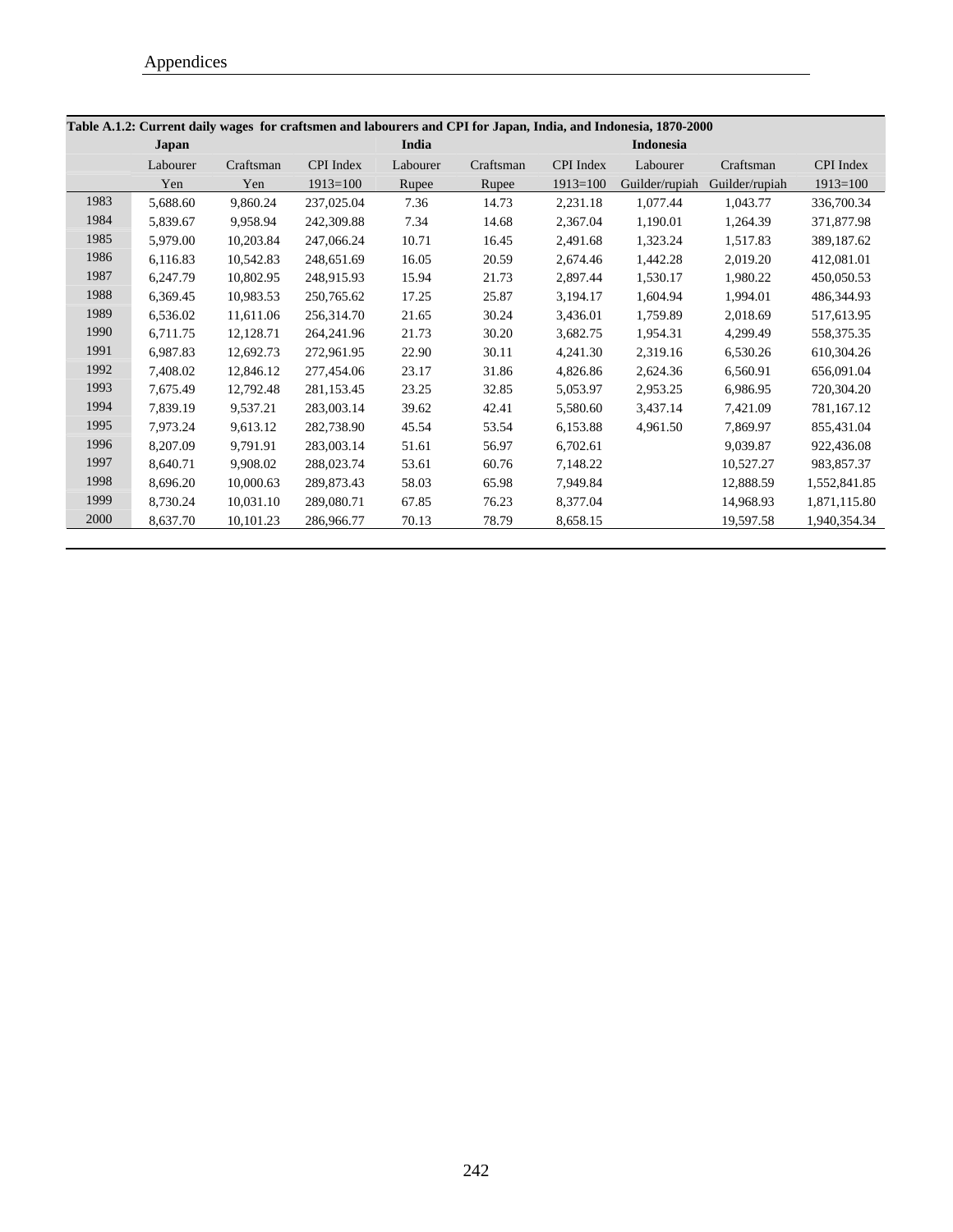# **A.2. Basic Statistics of India, Indonesia, and Japan, 1890-2000: GDP and Gross Fixed Non-Residential Capital Stock (1990 International USD); the Gross Fixed Non-Residential Capital Stock for Indonesia in current Rupiah, population, and persons employed.**

| Table A.2.1: Basic Statistics of India, Indonesia, and Japan, 1890-2000: GDP and Gross Fixed Non-Residential Capital Stock (1990 International USD); the Gross Fixed Non-Residential Capital<br>Stock for Indonesia also in current Rupiah, population, and persons employed. |           |                   |            |            |            |                        |                      |            |            |            |                   |            |            |
|-------------------------------------------------------------------------------------------------------------------------------------------------------------------------------------------------------------------------------------------------------------------------------|-----------|-------------------|------------|------------|------------|------------------------|----------------------|------------|------------|------------|-------------------|------------|------------|
|                                                                                                                                                                                                                                                                               | India     |                   |            |            | Indonesia  |                        |                      |            |            | Japan      |                   |            |            |
|                                                                                                                                                                                                                                                                               |           | Physical          |            |            |            |                        |                      |            |            |            | Physical          |            |            |
|                                                                                                                                                                                                                                                                               | GDP       | capital<br>stock  | population | Employment | <b>GDP</b> | Physical capital stock |                      | Population | Employment | <b>GDP</b> | capital<br>stock  | population | Employment |
|                                                                                                                                                                                                                                                                               | mil. 1990 | <b>Bill. 1990</b> |            |            | mil. 1990  | <b>Bill. 1990</b>      | <b>Bill.</b> Current |            |            | mil. 1990  | <b>Bill. 1990</b> |            |            |
|                                                                                                                                                                                                                                                                               | Int. USD  | Int. USD          | mil.       | mil.       | Int. USD   | Int. USD               | Rupiah               | mil.       | mil.       | Int. USD   | Int. USD          | mil.       | mil.       |
| 1890                                                                                                                                                                                                                                                                          | 78,624.0  | 59.6              | 224.0      | 78.0       | 24,802.1   | 6.5                    | $2.51E + 08$         | 37.6       | 13.5       | 40,555.6   | 15.6              | 40.1       | 23.3       |
| 1891                                                                                                                                                                                                                                                                          | 81,209.4  | 65.7              | 226.8      | 78.0       | 25,358.4   | 6.7                    | $2.58E + 08$         | 37.8       | 13.6       | 38,621.0   | 15.8              | 40.4       | 23.4       |
| 1892                                                                                                                                                                                                                                                                          | 83,941.2  | 66.6              | 228.7      | 78.0       | 26,418.7   | 6.9                    | $3.09E + 08$         | 38.3       | 13.7       | 41,200.5   | 16.2              | 40.7       | 23.5       |
| 1893                                                                                                                                                                                                                                                                          | 86,846.8  | 68.0              | 231.6      | 79.0       | 27,205.0   | 7.1                    | $2.75E + 08$         | 38.3       | 13.9       | 41,343.8   | 16.4              | 41.0       | 23.7       |
| 1894                                                                                                                                                                                                                                                                          | 87,655.1  | 69.9              | 232.5      | 79.0       | 27,651.6   | 7.4                    | $2.85E + 08$         | 38.8       | 14.0       | 46,287.8   | 17.0              | 41.4       | 23.8       |
| 1895                                                                                                                                                                                                                                                                          | 87,533.4  | 72.7              | 233.4      | 80.0       | 28,264.8   | 7.6                    | $2.43E + 08$         | 39.5       | 14.3       | 46,932.7   | 17.6              | 41.8       | 23.9       |
| 1896                                                                                                                                                                                                                                                                          | 88,345.4  | 74.6              | 234.3      | 80.0       | 28,114.9   | 7.7                    | $2.47E + 08$         | 39.9       | 14.5       | 44,353.2   | 18.5              | 42.2       | 24.0       |
| 1897                                                                                                                                                                                                                                                                          | 90,572.6  | 75.9              | 235.3      | 81.0       | 28,515.2   | 7.8                    | $3.50E + 08$         | 40.6       | 14.7       | 45,284.7   | 19.5              | 42.6       | 24.2       |
| 1898                                                                                                                                                                                                                                                                          | 92,814.4  | 77.5              | 236.2      | 81.0       | 28,879.9   | 7.9                    | $3.03E + 08$         | 41.3       | 14.9       | 53,883.1   | 20.2              | 43.1       | 24.4       |
| 1899                                                                                                                                                                                                                                                                          | 94,359.6  | 79.1              | 237.1      | 82.0       | 30,594.2   | 8.0                    | $2.57E + 08$         | 42.0       | 15.0       | 49,870.5   | 20.9              | 43.6       | 24.5       |
| 1900                                                                                                                                                                                                                                                                          | 95,676.0  | 79.2              | 238.0      | 82.0       | 31,760.3   | 8.3                    | $2.67E + 08$         | 42.7       | 15.4       | 52,020.1   | 21.6              | 44.1       | 24.6       |
| 1901                                                                                                                                                                                                                                                                          | 98,752.2  | 80.0              | 239.1      | 82.0       | 31,331.1   | 8.8                    | $3.94E + 08$         | 43.3       | 15.5       | 53,883.1   | 22.1              | 44.7       | 24.7       |
| 1902                                                                                                                                                                                                                                                                          | 102,039.6 | 79.7              | 241.2      | 82.0       | 30,886.1   | 8.9                    | $3.42E + 08$         | 43.8       | 15.7       | 51,088.6   | 22.6              | 45.3       | 24.8       |
| 1903                                                                                                                                                                                                                                                                          | 100,016.9 | 80.1              | 242.2      | 82.0       | 32,643.1   | 8.7                    | $3.93E + 08$         | 44.4       | 15.7       | 54,671.2   | 23.0              | 45.8       | 25.0       |
| 1904                                                                                                                                                                                                                                                                          | 104,313.3 | 81.1              | 244.3      | 83.0       | 33,316.5   | 8.9                    | $3.44E + 08$         | 44.9       | 15.9       | 55,101.2   | 23.4              | 46.4       | 25.1       |
| 1905                                                                                                                                                                                                                                                                          | 105,770.4 | 82.6              | 245.4      | 83.0       | 33,820.0   | 9.6                    | $3.69E + 08$         | 45.5       | 16.2       | 54,169.7   | 24.2              | 46.8       | 25.2       |
| 1906                                                                                                                                                                                                                                                                          | 108,962.5 | 76.2              | 246.5      | 84.0       | 34,862.7   | 10.4                   | $4.02E + 08$         | 46.0       | 16.4       | 61,263.3   | 25.3              | 47.2       | 25.3       |
| 1907                                                                                                                                                                                                                                                                          | 113,134.7 | 78.3              | 248.6      | 84.0       | 35,692.3   | 10.8                   | $4.87E + 08$         | 46.5       | 16.8       | 63,197.9   | 26.6              | 47.7       | 25.4       |
| 1908                                                                                                                                                                                                                                                                          | 118,887.8 | 77.7              | 249.8      | 84.0       | 35,784.6   | 11.4                   | $5.12E + 08$         | 47.1       | 17.1       | 63,627.9   | 27.7              | 48.3       | 25.5       |
| 1909                                                                                                                                                                                                                                                                          | 131,236.4 | 79.4              | 251.9      | 85.0       | 37,637.2   | 11.4                   | $5.11E + 08$         | 47.6       | 17.4       | 63,556.2   | 29.0              | 48.9       | 25.5       |
| 1910                                                                                                                                                                                                                                                                          | 127,260.0 | 80.0              | 252.0      | 85.0       | 40,203.8   | 11.6                   | $5.24E + 08$         | 48.2       | 17.8       | 64,559.4   | 30.2              | 49.5       | 25.6       |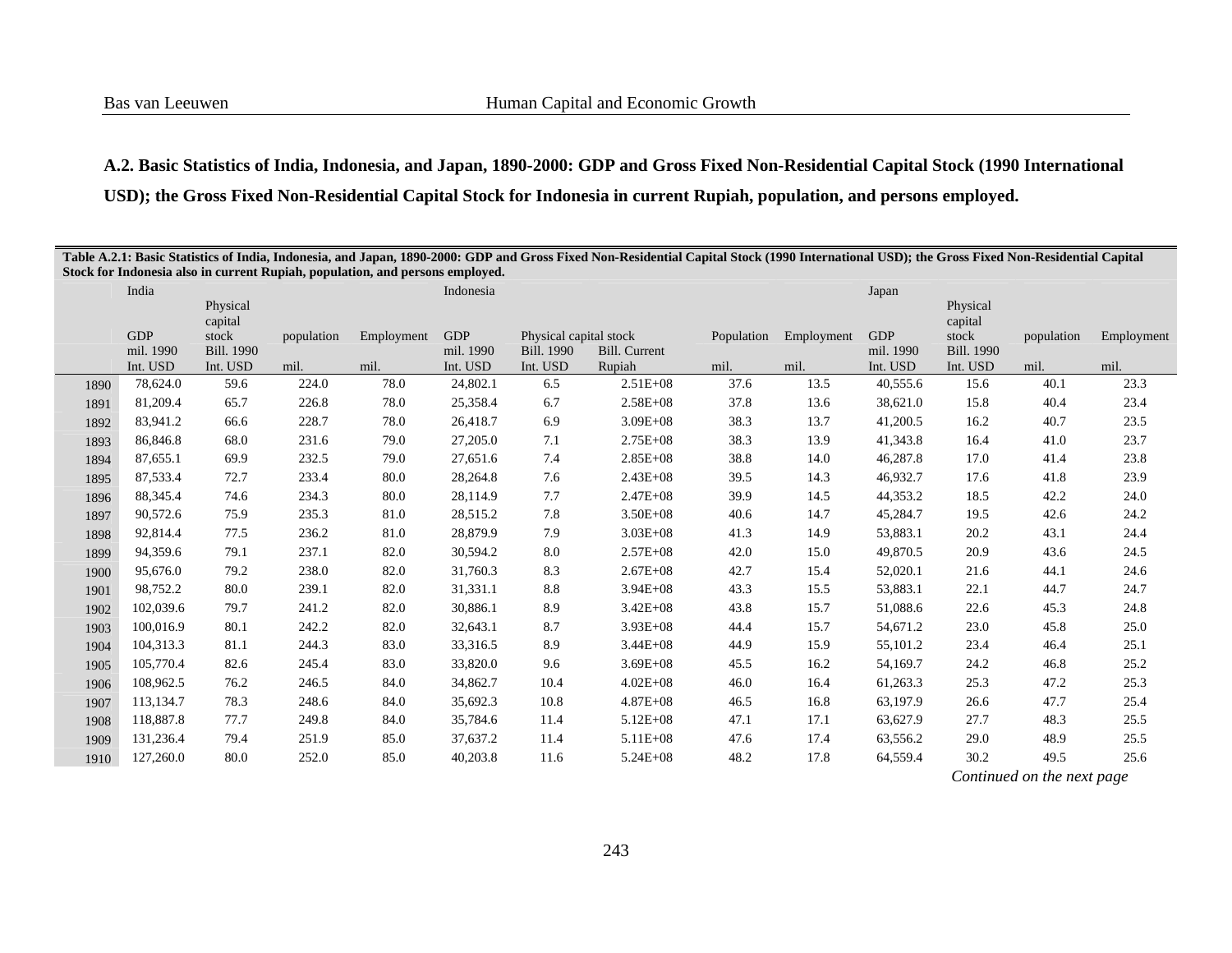## Appendices

|      |                                     |                                        |                    | Stock for Indonesia also in current Rupiah, population, and persons employed. |                                     |                                                         |                                |                    |                    |                                     |                                        |                    |                    |
|------|-------------------------------------|----------------------------------------|--------------------|-------------------------------------------------------------------------------|-------------------------------------|---------------------------------------------------------|--------------------------------|--------------------|--------------------|-------------------------------------|----------------------------------------|--------------------|--------------------|
|      | India                               | Physical<br>capital                    |                    |                                                                               | Indonesia                           |                                                         |                                |                    |                    | Japan                               | Physical<br>capital                    |                    |                    |
|      | <b>GDP</b><br>mil. 1990<br>Int. USD | stock<br><b>Bill. 1990</b><br>Int. USD | population<br>mil. | Employment<br>mil.                                                            | <b>GDP</b><br>mil. 1990<br>Int. USD | Physical capital stock<br><b>Bill. 1990</b><br>Int. USD | <b>Bill.</b> Current<br>Rupiah | Population<br>mil. | Employment<br>mil. | <b>GDP</b><br>mil. 1990<br>Int. USD | stock<br><b>Bill. 1990</b><br>Int. USD | population<br>mil. | Employment<br>mil. |
| 1911 | 128,720.9                           | 81.7                                   | 251.9              | 85.0                                                                          | 42,436.9                            | 14.0                                                    | $6.32E + 08$                   | 48.8               | 18.0               | 68,070.4                            | 31.6                                   | 50.2               | 25.7               |
| 1912 | 129,425.2                           | 84.4                                   | 251.8              | 86.0                                                                          | 42,793.4                            | 16.0                                                    | $9.23E + 08$                   | 49.4               | 18.3               | 70,506.6                            | 33.3                                   | 50.9               | 25.9               |
| 1913 | 132,142.5                           | 84.5                                   | 251.7              | 86.0                                                                          | 45,140.3                            | 17.3                                                    | $8.88E + 08$                   | 49.9               | 18.5               | 71,653.0                            | 35.0                                   | 51.7               | 26.1               |
| 1914 | 135,360.8                           | 86.7                                   | 251.6              | 86.0                                                                          | 45,061.2                            | 23.3                                                    | $1.20E + 09$                   | 50.5               | 18.8               | 69,503.4                            | 36.8                                   | 52.4               | 26.3               |
| 1915 | 140,588.5                           | 88.4                                   | 251.5              | 86.0                                                                          | 45,639.4                            | 27.6                                                    | $1.24E + 09$                   | 51.1               | 19.1               | 75,952.2                            | 38.3                                   | 53.1               | 26.5               |
| 1916 | 143,298.0                           | 89.2                                   | 251.4              | 87.0                                                                          | 46,327.7                            | 26.5                                                    | $1.36E + 09$                   | 51.7               | 19.3               | 87,703.3                            | 40.0                                   | 53.8               | 26.7               |
| 1917 | 139,974.1                           | 94.0                                   | 251.3              | 87.0                                                                          | 46,510.1                            | 27.7                                                    | $1.60E + 09$                   | 52.1               | 19.6               | 90,641.0                            | 42.5                                   | 54.4               | 26.9               |
| 1918 | 141,676.8                           | 90.5                                   | 251.2              | 87.0                                                                          | 47,571.6                            | 31.0                                                    | 2.19E+09                       | 52.3               | 19.8               | 91,572.5                            | 45.9                                   | 54.9               | 27.1               |
| 1919 | 138,105.0                           | 89.2                                   | 251.1              | 87.0                                                                          | 51,383.2                            | 32.9                                                    | $2.32E + 09$                   | 53.0               | 20.1               | 100,959.1                           | 49.9                                   | 55.3               | 27.1               |
| 1920 | 145,078.0                           | 85.3                                   | 251.0              | 88.0                                                                          | 50,768.2                            | 35.8                                                    | $4.14E + 09$                   | 53.7               | 20.4               | 94,653.6                            | 54.4                                   | 55.8               | 27.3               |
| 1921 | 147,052.6                           | 89.2                                   | 253.1              | 88.0                                                                          | 51,213.7                            | 41.0                                                    | $3.95E + 09$                   | 54.4               | 20.6               | 105,043.3                           | 58.2                                   | 56.5               | 27.4               |
| 1922 | 151,423.3                           | 92.8                                   | 256.2              | 88.0                                                                          | 52,048.9                            | 48.5                                                    | $4.05E + 09$                   | 55.0               | 20.9               | 104,756.7                           | 61.5                                   | 57.2               | 27.6               |
| 1923 | 151,967.4                           | 96.1                                   | 259.3              | 89.0                                                                          | 52,843.2                            | 55.2                                                    | 4.97E+09                       | 55.7               | 21.2               | 104,828.3                           | 64.0                                   | 57.9               | 27.8               |
| 1924 | 150,644.6                           | 97.9                                   | 262.4              | 89.0                                                                          | 55,677.8                            | 57.6                                                    | 5.18E+09                       | 56.4               | 21.5               | 107,766.1                           | 66.4                                   | 58.7               | 28.1               |
| 1925 | 152,603.6                           | 98.1                                   | 265.4              | 89.0                                                                          | 57,606.4                            | 57.4                                                    | 4.79E+09                       | 57.0               | 21.8               | 112,208.6                           | 69.0                                   | 59.5               | 28.3               |
| 1926 | 152,787.0                           | 102.2                                  | 268.5              | 90.0                                                                          | 60,786.5                            | 56.8                                                    | $4.38E + 09$                   | 57.7               | 22.2               | 113,211.7                           | 72.5                                   | 60.5               | 28.6               |
| 1927 | 155,071.6                           | 101.5                                  | 270.6              | 90.0                                                                          | 64,973.0                            | 63.1                                                    | $4.87E + 09$                   | 58.4               | 22.5               | 114,859.8                           | 76.2                                   | 61.4               | 28.8               |
| 1928 | 157,101.1                           | 104.6                                  | 272.7              | 90.0                                                                          | 68,070.1                            | 74.0                                                    | 5.71E+09                       | 59.1               | 22.5               | 124,246.3                           | 80.0                                   | 62.4               | 29.1               |
| 1929 | 160,281.3                           | 105.8                                  | 275.9              | 91.0                                                                          | 70,039.7                            | 85.3                                                    | 6.58E+09                       | 59.9               | 23.0               | 128,115.6                           | 84.0                                   | 63.2               | 29.3               |
| 1930 | 162,099.0                           | 107.5                                  | 279.0              | 92.0                                                                          | 70,533.7                            | 99.1                                                    | $6.37E + 09$                   | 60.6               | 23.3               | 118,800.7                           | 87.9                                   | 64.2               | 29.6               |
| 1931 | 164,419.8                           | 108.7                                  | 282.0              | 94.0                                                                          | 65,247.3                            | 106.8                                                   | $5.49E + 09$                   | 61.5               | 23.7               | 119,803.8                           | 90.8                                   | 65.2               | 30.0               |
| 1932 | 165,244.4                           | 110.2                                  | 285.9              | 98.0                                                                          | 64,459.2                            | 104.7                                                   | 4.71E+09                       | 62.4               | 24.0               | 129,835.2                           | 92.1                                   | 66.2               | 30.2               |
| 1933 | 166,416.6                           | 116.6                                  | 289.9              | 101.0                                                                         | 64,010.5                            | 101.0                                                   | 3.89E+09                       | 63.3               | 24.3               | 142,589.5                           | 93.0                                   | 67.2               | 30.7               |
| 1934 | 165,478.2                           | 122.9                                  | 295.0              | 104.0                                                                         | 64,374.5                            | 100.4                                                   | $3.23E + 09$                   | 64.2               | 24.6               | 142,876.1                           | 94.6                                   | 68.1               | 31.1               |
| 1935 | 165,648.1                           | 131.8                                  | 299.0              | 107.0                                                                         | 66,691.4                            | 103.6                                                   | $3.33E + 09$                   | 65.2               | 25.0               | 146,817.0                           | 97.8                                   | 69.2               | 31.6               |
| 1936 | 164,246.3                           | 136.9                                  | 303.0              | 111.0                                                                         | 71,512.5                            | 104.2                                                   | $3.35E + 09$                   | 66.2               | 25.3               | 157,493.3                           | 102.5                                  | 70.2               | 32.1               |

**Table A.2.1: Basic Statistics of India, Indonesia, and Japan, 1890-2000: GDP and Gross Fixed Non-Residential Capital Stock (1990 International USD); the Gross Fixed Non-Residential Capital**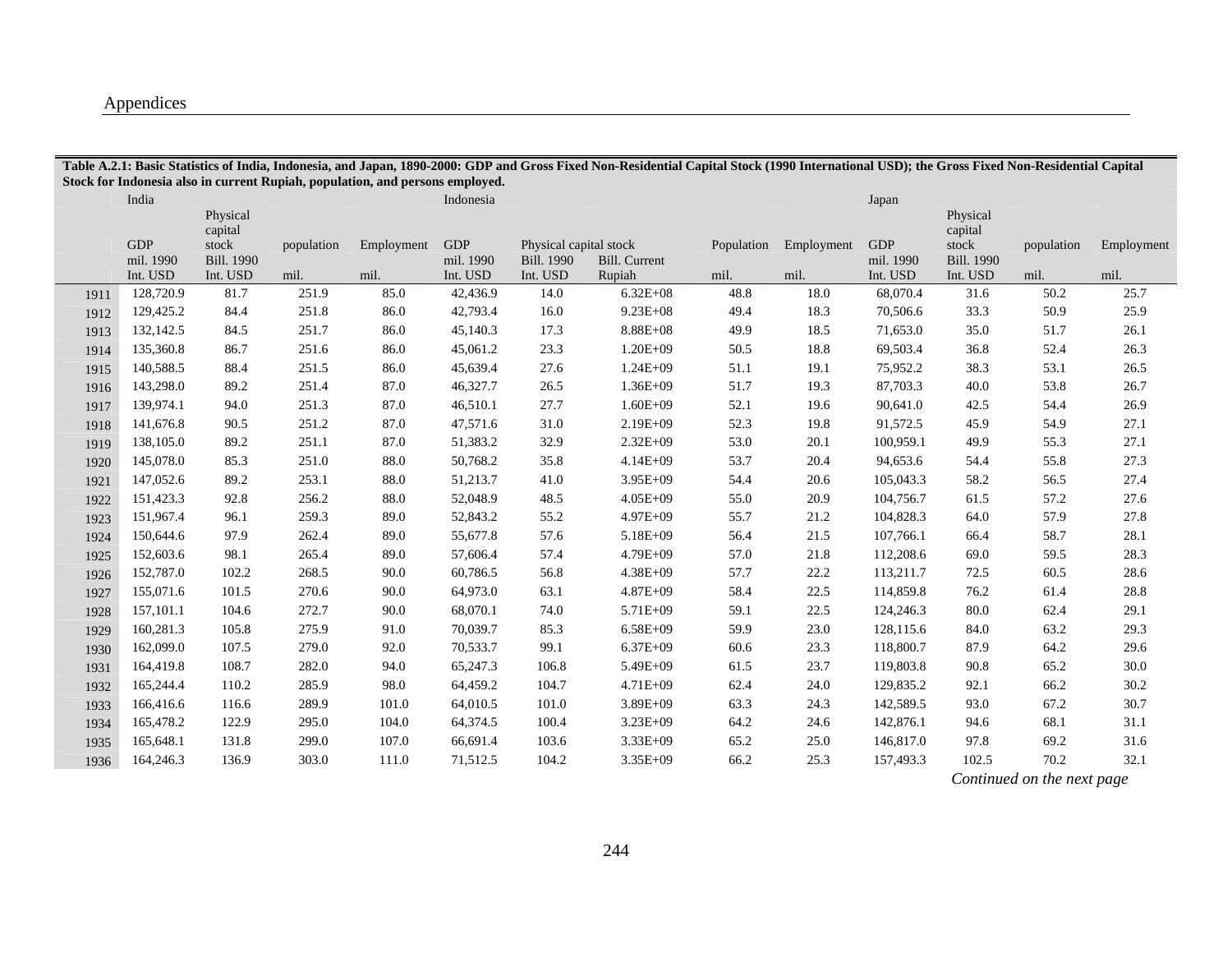|      |                         |                                                   |            | Stock for Indonesia also in current Rupiah, population, and persons employed. |                         |                                             | Table A.2.1: Basic Statistics of India, Indonesia, and Japan, 1890-2000: GDP and Gross Fixed Non-Residential Capital Stock (1990 International USD); the Gross Fixed Non-Residential Capital |            |            |                         |                                                   |            |            |
|------|-------------------------|---------------------------------------------------|------------|-------------------------------------------------------------------------------|-------------------------|---------------------------------------------|----------------------------------------------------------------------------------------------------------------------------------------------------------------------------------------------|------------|------------|-------------------------|---------------------------------------------------|------------|------------|
|      | India                   |                                                   |            |                                                                               | Indonesia               |                                             |                                                                                                                                                                                              |            |            | Japan                   |                                                   |            |            |
|      | <b>GDP</b><br>mil. 1990 | Physical<br>capital<br>stock<br><b>Bill. 1990</b> | population | Employment                                                                    | <b>GDP</b><br>mil. 1990 | Physical capital stock<br><b>Bill. 1990</b> | <b>Bill.</b> Current                                                                                                                                                                         | Population | Employment | <b>GDP</b><br>mil. 1990 | Physical<br>capital<br>stock<br><b>Bill.</b> 1990 | population | Employment |
|      | Int. USD                | Int. USD                                          | mil.       | mil.                                                                          | Int. USD                | Int. USD                                    | Rupiah                                                                                                                                                                                       | mil.       | mil.       | Int. USD                | Int. USD                                          | mil.       | mil.       |
| 1937 | 161,430.5               | 138.3                                             | 306.9      | 114.0                                                                         | 78,482.0                | 102.2                                       | $4.60E + 09$                                                                                                                                                                                 | 67.1       | 25.7       | 165,016.9               | 108.0                                             | 71.3       | 32.2       |
| 1938 | 161,160.4               | 140.8                                             | 309.9      | 117.0                                                                         | 80,053.9                | 110.6                                       | $4.97E + 09$                                                                                                                                                                                 | 68.1       | 26.0       | 176,051.4               | 114.3                                             | 71.9       | 32.3       |
| 1939 | 162,208.4               | 141.7                                             | 315.0      | 120.0                                                                         | 80,830.5                | 124.4                                       | 5.59E+09                                                                                                                                                                                     | 69.1       | 26.4       | 203,781.1               | 123.0                                             | 72.4       | 32.7       |
| 1940 | 163,966.0               | 147.9                                             | 319.0      | 123.0                                                                         | 86,666.1                | 130.8                                       | $6.73E+09$                                                                                                                                                                                   | 70.2       | 26.7       | 209,728.3               | 133.4                                             | 73.0       | 32.9       |
| 1941 | 166,237.1               | 145.0                                             | 320.9      | 125.0                                                                         | 89,287.6                | 130.2                                       | $7.53E + 09$                                                                                                                                                                                 | 71.3       | 27.2       | 212,594.5               | 143.8                                             | 74.0       | 32.7       |
| 1942 | 168,584.6               | 150.5                                             | 326.7      | 127.0                                                                         | 71,633.8                | 122.9                                       | $1.03E+10$                                                                                                                                                                                   | 72.5       | 27.6       | 211,448.0               | 153.5                                             | 75.0       | 32.5       |
| 1943 | 172,931.0               | 156.9                                             | 330.7      | 129.0                                                                         | 57,817.0                | 111.8                                       | $8.62E + 09$                                                                                                                                                                                 | 73.3       | 28.1       | 214,457.4               | 163.6                                             | 76.0       | 32.3       |
| 1944 | 174,654.5               | 165.8                                             | 334.6      | 131.0                                                                         | 45,543.0                | 95.0                                        | $1.16E+10$                                                                                                                                                                                   | 73.6       | 28.5       | 205,214.2               | 174.9                                             | 77.2       | 32.1       |
| 1945 | 177,045.8               | 178.7                                             | 338.5      | 133.0                                                                         | 40,150.8                | 76.3                                        | $1.27E+10$                                                                                                                                                                                   | 73.3       | 29.0       | 102,607.1               | 136.0                                             | 76.2       | 32.7       |
| 1946 | 180,659.4               | 190.9                                             | 343.5      | 135.0                                                                         | 41,735.4                | 69.1                                        | $2.00E+10$                                                                                                                                                                                   | 74.1       | 29.5       | 111,492.1               | 140.1                                             | 77.2       | 33.2       |
| 1947 | 185,067.1               | 203.0                                             | 347.2      | 137.0                                                                         | 48,320.8                | 71.8                                        | $2.95E+10$                                                                                                                                                                                   | 75.1       | 29.9       | 120,377.0               | 145.8                                             | 78.1       | 33.8       |
| 1948 | 191,723.8               | 218.7                                             | 351.1      | 139.0                                                                         | 56,608.6                | 76.3                                        | $4.07E+10$                                                                                                                                                                                   | 76.3       | 30.4       | 138,290.3               | 152.2                                             | 80.2       | 34.5       |
| 1949 | 199,756.9               | 234.4                                             | 356.1      | 141.0                                                                         | 61,890.2                | 77.7                                        | $5.09E+10$                                                                                                                                                                                   | 77.7       | 30.9       | 147,533.5               | 157.8                                             | 82.0       | 35.2       |
| 1950 | 212,990.0               | 247.7                                             | 361.0      | 143.0                                                                         | 66,396.1                | 71.2                                        | $5.44E+10$                                                                                                                                                                                   | 79.0       | 31.4       | 160,966.0               | 161.5                                             | 83.8       | 35.9       |
| 1951 | 227,395.0               | 257.4                                             | 365.0      | 144.6                                                                         | 71,264.6                | 66.6                                        | $8.47E+10$                                                                                                                                                                                   | 80.5       | 32.0       | 181,025.0               | 164.9                                             | 85.2       | 36.2       |
| 1952 | 233,988.0               | 268.6                                             | 372.0      | 146.6                                                                         | 74,667.3                | 70.4                                        | $9.45E+10$                                                                                                                                                                                   | 82.1       | 32.6       | 202,005.0               | 169.2                                             | 86.5       | 37.3       |
| 1953 | 249,003.0               | 282.0                                             | 379.0      | 148.6                                                                         | 78,427.1                | 64.2                                        | $9.16E + 10$                                                                                                                                                                                 | 83.6       | 33.0       | 216,889.0               | 173.7                                             | 87.7       | 39.1       |
| 1954 | 259,392.0               | 300.5                                             | 386.0      | 150.5                                                                         | 83,321.7                | 51.1                                        | $7.76E+10$                                                                                                                                                                                   | 85.2       | 33.2       | 229,151.0               | 178.2                                             | 88.8       | 39.6       |
| 1955 | 265,668.0               | 325.5                                             | 393.0      | 152.4                                                                         | 85,591.7                | 47.5                                        | $9.55E+10$                                                                                                                                                                                   | 86.8       | 33.1       | 248,855.0               | 182.6                                             | 89.8       | 40.9       |
| 1956 | 281,101.0               | 360.2                                             | 401.0      | 154.6                                                                         | 86,686.9                | 49.7                                        | $1.15E+11$                                                                                                                                                                                   | 88.5       | 33.5       | 267,567.0               | 188.6                                             | 90.8       | 41.7       |
| 1957 | 278,120.0               | 390.1                                             | 409.0      | 156.8                                                                         | 92,647.5                | 52.3                                        | $1.33E+11$                                                                                                                                                                                   | 90.1       | 34.0       | 287,130.0               | 197.5                                             | 91.6       | 42.8       |
| 1958 | 299,288.0               | 416.8                                             | 418.0      | 159.4                                                                         | 89,250.0                | 54.8                                        | $2.02E+11$                                                                                                                                                                                   | 91.8       | 34.6       | 303,857.0               | 207.5                                             | 92.4       | 43.0       |
| 1959 | 305,442.0               | 443.4                                             | 426.0      | 161.6                                                                         | 93,097.2                | 57.3                                        | $2.55E+11$                                                                                                                                                                                   | 93.6       | 35.3       | 331,570.0               | 221.1                                             | 93.3       | 43.4       |
| 1960 | 326,802.0               | 471.2                                             | 434.0      | 163.7                                                                         | 97,063.8                | 58.8                                        | $3.23E+11$                                                                                                                                                                                   | 95.3       | 36.0       | 375,090.0               | 242.5                                             | 94.1       | 44.4       |
| 1961 | 336,552.0               | 504.2                                             | 444.0      | 164.9                                                                         | 103,492.6               | 59.3                                        | $4.45E+11$                                                                                                                                                                                   | 97.1       | 36.7       | 420,246.0               | 272.6                                             | 94.9       | 45.0       |
| 1962 | 344,132.0               | 537.6                                             | 454.0      | 166.2                                                                         | 103,286.2               | 58.8                                        | $1.23E+12$                                                                                                                                                                                   | 99.0       | 37.2       | 457,742.0               | 309.0                                             | 95.8       | 45.6       |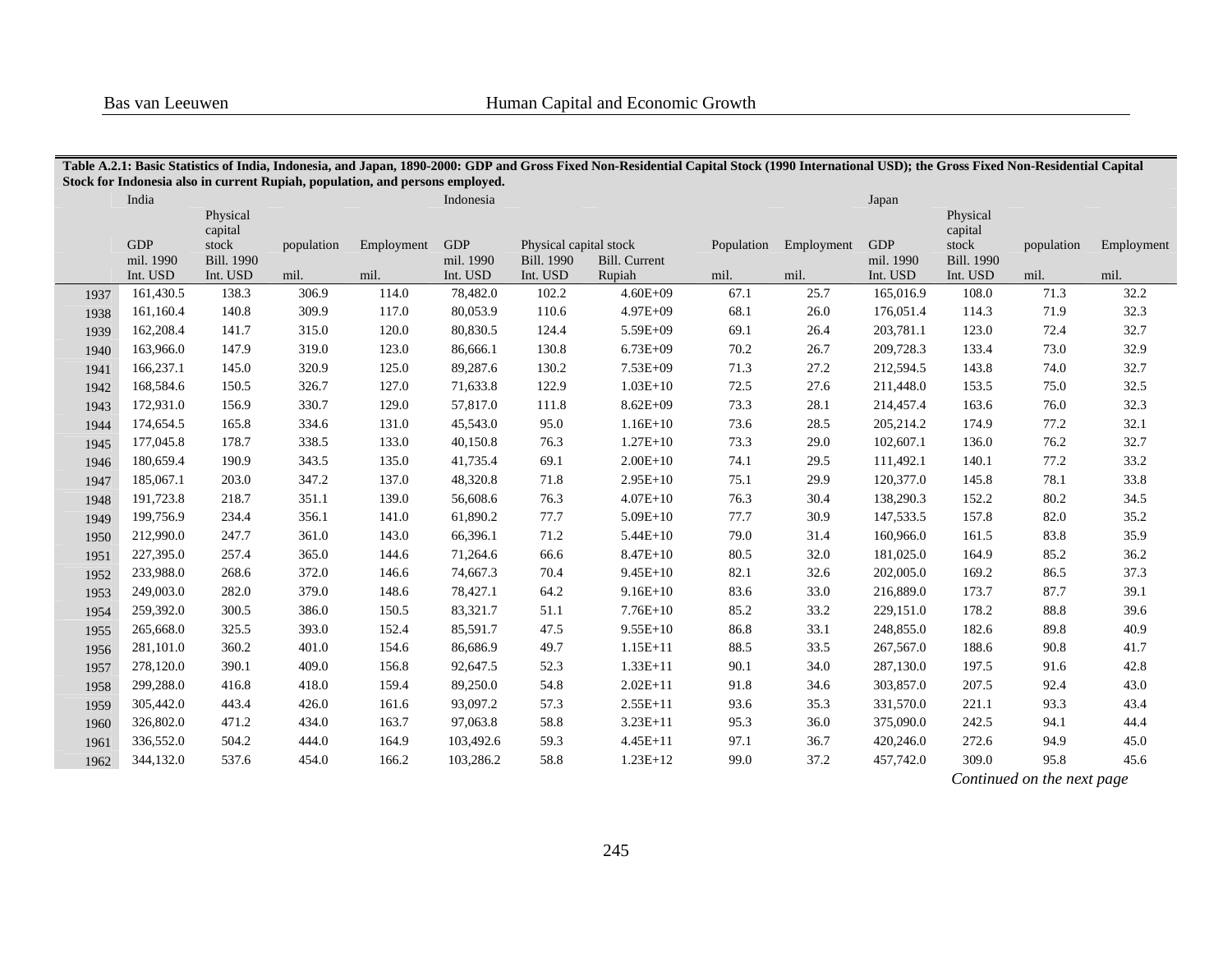## Appendices

|      |                                     |                                        |                    | Stock for Indonesia also in current Rupiah, population, and persons employed. |                                     |                                                         |                                |                    |                    |                                     |                                        |                            |                    |
|------|-------------------------------------|----------------------------------------|--------------------|-------------------------------------------------------------------------------|-------------------------------------|---------------------------------------------------------|--------------------------------|--------------------|--------------------|-------------------------------------|----------------------------------------|----------------------------|--------------------|
|      | India                               | Physical<br>capital                    |                    |                                                                               | Indonesia                           |                                                         |                                |                    |                    | Japan                               | Physical<br>capital                    |                            |                    |
|      | <b>GDP</b><br>mil. 1990<br>Int. USD | stock<br><b>Bill. 1990</b><br>Int. USD | population<br>mil. | Employment<br>mil.                                                            | <b>GDP</b><br>mil. 1990<br>Int. USD | Physical capital stock<br><b>Bill. 1990</b><br>Int. USD | <b>Bill.</b> Current<br>Rupiah | Population<br>mil. | Employment<br>mil. | <b>GDP</b><br>mil. 1990<br>Int. USD | stock<br><b>Bill. 1990</b><br>Int. USD | population<br>mil.         | Employment<br>mil. |
| 1963 | 361,456.0                           | 581.0                                  | 464.0              | 167.6                                                                         | 99,392.9                            | 55.6                                                    | $2.60E+12$                     | 101.0              | 37.6               | 496,514.0                           | 349.1                                  | 96.8                       | 45.9               |
| 1964 | 389,154.0                           | 618.4                                  | 474.0              | 169.1                                                                         | 103,031.0                           | 53.4                                                    | 5.28E+12                       | 103.0              | 38.0               | 554,449.0                           | 395.1                                  | 97.8                       | 46.5               |
| 1965 | 373,935.0                           | 664.5                                  | 485.0              | 170.6                                                                         | 104,042.1                           | 53.7                                                    | $2.15E+13$                     | 105.1              | 38.5               | 586,744.0                           | 444.4                                  | 98.9                       | 47.3               |
| 1966 | 377,190.0                           | 712.3                                  | 495.0              | 172.1                                                                         | 104,088.3                           | 52.9                                                    | $2.48E + 11$                   | 107.2              | 38.9               | 649,189.0                           | 492.6                                  | 99.8                       | 48.3               |
| 1967 | 408,342.0                           | 756.2                                  | 506.0              | 173.7                                                                         | 101,689.0                           | 44.0                                                    | $5.47E+11$                     | 109.3              | 39.4               | 721,132.0                           | 551.8                                  | 100.8                      | 49.2               |
| 1968 | 419,062.0                           | 803.6                                  | 518.0              | 175.2                                                                         | 111,643.5                           | 35.6                                                    | 9.93E+11                       | 111.5              | 39.9               | 813,984.0                           | 628.7                                  | 102.0                      | 50.0               |
| 1969 | 447,005.0                           | 851.6                                  | 529.0              | 176.7                                                                         | 125,369.0                           | 34.9                                                    | $1.14E+12$                     | 113.8              | 40.3               | 915,556.0                           | 718.9                                  | 103.2                      | 50.4               |
| 1970 | 469,588.0                           | 889.8                                  | 541.0              | 178.3                                                                         | 138,556.5                           | 36.1                                                    | $1.33E+12$                     | 116.0              | 40.8               | 1,013,602.0                         | 835.8                                  | 104.3                      | 50.9               |
| 1971 | 474,224.0                           | 927.9                                  | 554.0              | 183.8                                                                         | 146,184.5                           | 39.7                                                    | $1.52E+12$                     | 118.4              | 41.3               | 1,061,230.0                         | 946.9                                  | 105.7                      | 51.2               |
| 1972 | 472,878.0                           | 970.4                                  | 567.0              | 189.5                                                                         | 162,760.4                           | 44.7                                                    | $1.94E+12$                     | 121.3              | 42.3               | 1,150,516.0                         | 1,064.2                                | 107.2                      | 51.2               |
| 1973 | 494,740.0                           | 1,012.5                                | 580.0              | 195.3                                                                         | 186,903.6                           | 50.9                                                    | $3.05E+12$                     | 124.3              | 43.3               | 1,242,932.0                         | 1,173.0                                | 108.7                      | 52.5               |
| 1974 | 499,899.0                           | 1,049.6                                | 593.0              | 201.3                                                                         | 196,355.2                           | 58.5                                                    | $5.20E+12$                     | 127.3              | 44.4               | 1,227,706.0                         | 1,282.9                                | 110.2                      | 52.3               |
| 1975 | 544,479.0                           | 1,090.7                                | 607.0              | 207.5                                                                         | 196,379.9                           | 68.8                                                    | $6.50E+12$                     | 130.5              | 45.5               | 1,265,661.0                         | 1,392.4                                | 111.6                      | 52.1               |
| 1976 | 551,180.0                           | 1,138.5                                | 620.0              | 213.9                                                                         | 213,673.4                           | 82.1                                                    | 8.89E+12                       | 133.7              | 46.6               | 1,315,966.0                         | 1,495.8                                | 112.8                      | 52.6               |
| 1977 | 594,058.0                           | 1,191.0                                | 634.0              | 220.6                                                                         | 230,340.7                           | 97.4                                                    | $1.20E+13$                     | 137.0              | 47.8               | 1,373,741.0                         | 1,597.4                                | 113.9                      | 53.3               |
| 1978 | 625,968.0                           | 1,236.6                                | 648.0              | 227.4                                                                         | 240,828.9                           | 115.6                                                   | $1.56E+13$                     | 140.4              | 49.0               | 1,446,165.0                         | 1,690.7                                | 114.9                      | 54.0               |
| 1979 | 594,280.0                           | 1,275.6                                | 664.0              | 234.4                                                                         | 254,004.7                           | 137.2                                                   | $2.78E+13$                     | 143.9              | 50.2               | 1,525,477.0                         | 1,805.1                                | 115.9                      | 54.7               |
| 1980 | 636,902.0                           | 1,323.1                                | 679.0              | 241.5                                                                         | 275,806.3                           | 159.9                                                   | $4.10E+13$                     | 147.5              | 51.6               | 1,568,457.0                         | 1,925.1                                | 116.8                      | 55.2               |
| 1981 | 676,084.0                           | 1,379.0                                | 692.0              | 248.3                                                                         | 294,835.7                           | 184.9                                                   | $5.27E+13$                     | 150.7              | 53.0               | 1,618,185.0                         | 2,050.3                                | 117.6                      | 55.7               |
| 1982 | 697,380.0                           | 1,442.9                                | 708.0              | 255.2                                                                         | 283,934.4                           | 214.8                                                   | $6.58E+13$                     | 153.9              | 54.5               | 1,667,653.0                         | 2,170.3                                | 118.5                      | 56.2               |
| 1983 | 754,089.0                           | 1,503.9                                | 723.0              | 262.2                                                                         | 295,229.1                           | 250.3                                                   | $9.04E+13$                     | 157.2              | 56.4               | 1,706,380.0                         | 2,293.8                                | 119.3                      | 57.3               |
| 1984 | 783,340.0                           | 1,564.8                                | 739.0              | 269.3                                                                         | 315,716.0                           | 288.8                                                   | $1.16E + 14$                   | 160.6              | 58.3               | 1,773,223.0                         | 2,435.0                                | 120.0                      | 57.7               |
| 1985 | 814,645.0                           | 1,634.4                                | 755.0              | 276.3                                                                         | 323,500.7                           | 323.0                                                   | $1.36E+14$                     | 164.0              | 60.2               | 1,851,315.0                         | 2,729.6                                | 120.8                      | 58.1               |
| 1986 | 848,871.0                           | 1,712.5                                | 771.0              | 283.9                                                                         | 342,467.8                           | 351.2                                                   | $1.51E+14$                     | 167.0              | 62.3               | 1,904,918.0                         | 2,901.5                                | 121.5                      | 58.5               |
| 1987 | 886,500.0                           | 1,803.6                                | 788.0              | 291.5                                                                         | 359,293.3                           | 378.4                                                   | $1.94E+14$                     | 170.0              | 64.4               | 1,984,142.0                         | 3,130.6                                | 122.1                      | 59.1               |
|      |                                     |                                        |                    |                                                                               |                                     |                                                         |                                |                    |                    |                                     |                                        | Continued on the next page |                    |

**Table A.2.1: Basic Statistics of India, Indonesia, and Japan, 1890-2000: GDP and Gross Fixed Non-Residential Capital Stock (1990 International USD); the Gross Fixed Non-Residential Capital** 

246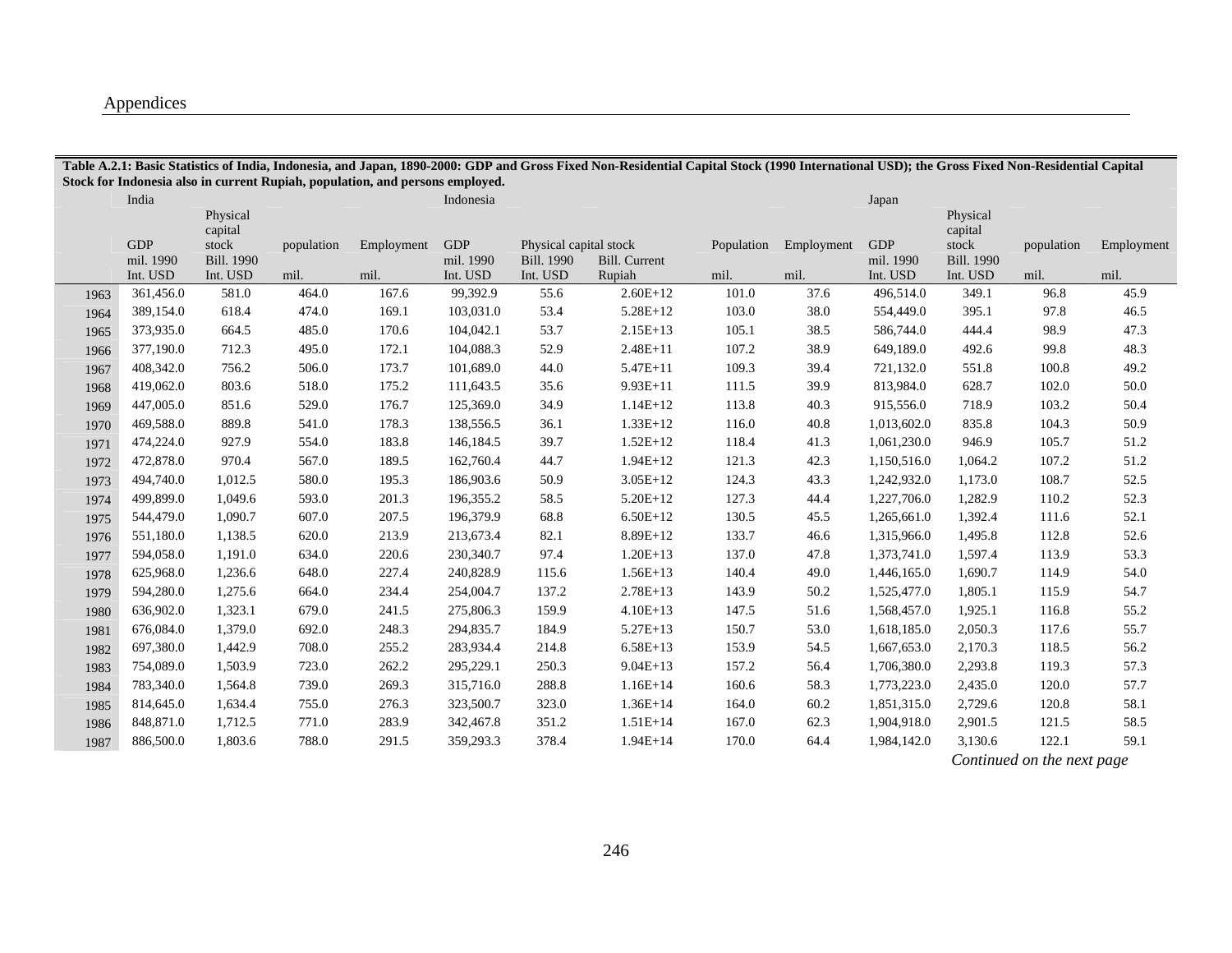|      |                       |                               |            | Stock for Indonesia also in current Rupiah, population, and persons employed. |                       |                               | Table A.2.1: Basic Statistics of India, Indonesia, and Japan, 1890-2000: GDP and Gross Fixed Non-Residential Capital Stock (1990 International USD); the Gross Fixed Non-Residential Capital |            |            |                       |                               |            |            |
|------|-----------------------|-------------------------------|------------|-------------------------------------------------------------------------------|-----------------------|-------------------------------|----------------------------------------------------------------------------------------------------------------------------------------------------------------------------------------------|------------|------------|-----------------------|-------------------------------|------------|------------|
|      | India                 |                               |            |                                                                               | Indonesia             |                               |                                                                                                                                                                                              |            |            | Japan                 |                               |            |            |
|      |                       | Physical<br>capital           |            |                                                                               |                       |                               |                                                                                                                                                                                              |            |            |                       | Physical<br>capital           |            |            |
|      | <b>GDP</b>            | stock                         | population | Employment                                                                    | <b>GDP</b>            | Physical capital stock        |                                                                                                                                                                                              | Population | Employment | <b>GDP</b>            | stock                         | population | Employment |
|      | mil. 1990<br>Int. USD | <b>Bill. 1990</b><br>Int. USD | mil.       | mil.                                                                          | mil. 1990<br>Int. USD | <b>Bill.</b> 1990<br>Int. USD | Bill. Current<br>Rupiah                                                                                                                                                                      | mil.       | mil.       | mil. 1990<br>Int. USD | <b>Bill. 1990</b><br>Int. USD | mil.       | mil.       |
| 1988 | 978,880.0             | 1,907.8                       | 805.0      | 299.3                                                                         | 379,905.8             | 408.5                         | $2.20E+14$                                                                                                                                                                                   | 173.0      | 66.6       | 2,107,060.0           | 3,313.5                       | 122.6      | 60.1       |
| 1989 | 1,043,940.0           | 2,030.6                       | 822.0      | 307.2                                                                         | 414,173.1             | 444.5                         | $2.60E+14$                                                                                                                                                                                   | 176.1      | 68.9       | 2,208,858.0           | 3,547.7                       | 123.1      | 61.3       |
| 1990 | 1,098,251.0           | 2,165.5                       | 839.0      | 315.2                                                                         | 450,988.0             | 488.6                         | $3.14E + 14$                                                                                                                                                                                 | 179.2      | 71.6       | 2,321,153.0           | 3,805.8                       | 123.5      | 62.5       |
| 1991 | 1,111,944.0           | 2,279.9                       | 856.0      | 315.4                                                                         | 473,597.6             | 539.8                         | $3.65E+14$                                                                                                                                                                                   | 182.2      | 74.0       | 2,393,300.0           | 4,086.1                       | 123.9      | 63.7       |
| 1992 | 1,169,352.0           | 2,399.4                       | 872.0      | 320.2                                                                         | 524,468.2             | 593.8                         | $4.22E+14$                                                                                                                                                                                   | 185.3      | 76.3       | 2,415,691.0           | 4,290.4                       | 124.3      | 64.4       |
| 1993 | 1,236,102.0           | 2,530.0                       | 889.3      | 325.1                                                                         | 560,556.4             | 649.0                         | $4.78E + 14$                                                                                                                                                                                 | 188.4      | 78.6       | 2,425,642.0           | 4,458.1                       | 124.7      | 64.5       |
| 1994 | 1,324,948.4           | 2,691.9                       | 905.6      | 329.7                                                                         | 602,534.5             | 709.9                         | $5.51E+14$                                                                                                                                                                                   | 191.5      | 82.0       | 2,450,521.0           | 4,610.3                       | 125.0      | 64.5       |
| 1995 | 1,418,154.4           | 2,893.4                       | 922.1      | 334.4                                                                         | 652,039.7             | 783.2                         | $6.78E+14$                                                                                                                                                                                   | 194.8      | 80.1       | 2,487,838.0           | 4,768.6                       | 125.3      | 64.6       |
| 1996 | 1,529,548.0           | 3,091.2                       | 938.4      | 342.0                                                                         | 704,176.9             | 870.8                         | $8.13E+14$                                                                                                                                                                                   | 198.0      | 85.7       | 2,574,912.0           | 4,943.9                       | 125.6      | 64.9       |
| 1997 | 1,602,783.5           | 3,289.9                       | 954.6      | 349.8                                                                         | 735,934.3             | 968.8                         | $9.85E+14$                                                                                                                                                                                   | 201.4      | 87.1       | 2,619,694.0           | 5,112.7                       | 126.0      | 65.6       |
| 1998 | 1,708,520.0           | 3,515.2                       | 970.8      | 357.8                                                                         | 639,536.3             | 1,034.7                       | $2.12E+15$                                                                                                                                                                                   | 204.4      | 87.7       | 2,592,327.0           |                               | 126.2      | 65.1       |
| 1999 | 1,816,678.5           | 3,768.0                       | 986.8      | 366.1                                                                         | 644,481.9             | 1,053.6                       | $2.39E+15$                                                                                                                                                                                   | 207.4      | 88.8       | 2,609,742.0           |                               | 126.5      | 64.2       |
| 2000 | 1,915,172.3           | 4,026.5                       | 1,002.7    | 374.8                                                                         | 675,432.6             |                               |                                                                                                                                                                                              | 210.9      | 89.8       | 2,669,450.0           |                               | 126.7      | 64.5       |

# **Table A.2.1: Basic Statistics of India, Indonesia, and Japan, 1890-2000: GDP and Gross Fixed Non-Residential Capital Stock (1990 International USD); the Gross Fixed Non-Residential Capital**

#### **Sources:**

**GDP** was obtained from Maddison (2003) for Japan, Indonesia, and India. However, for Indonesia, we interpolated the years 1942-1948 with data from Van der Eng (1992). For India, we linked the constant GDP estimates for the pre-1951 years from Roy (1996) with the estimates of Sivisubramonian (2002) for the period after 1950. The latter were also used by Madison (2003) to create a GDP series for India in 1990 Intl. USD which allowed us to convert the Roy (1996) data into constant 1990 Intl USD.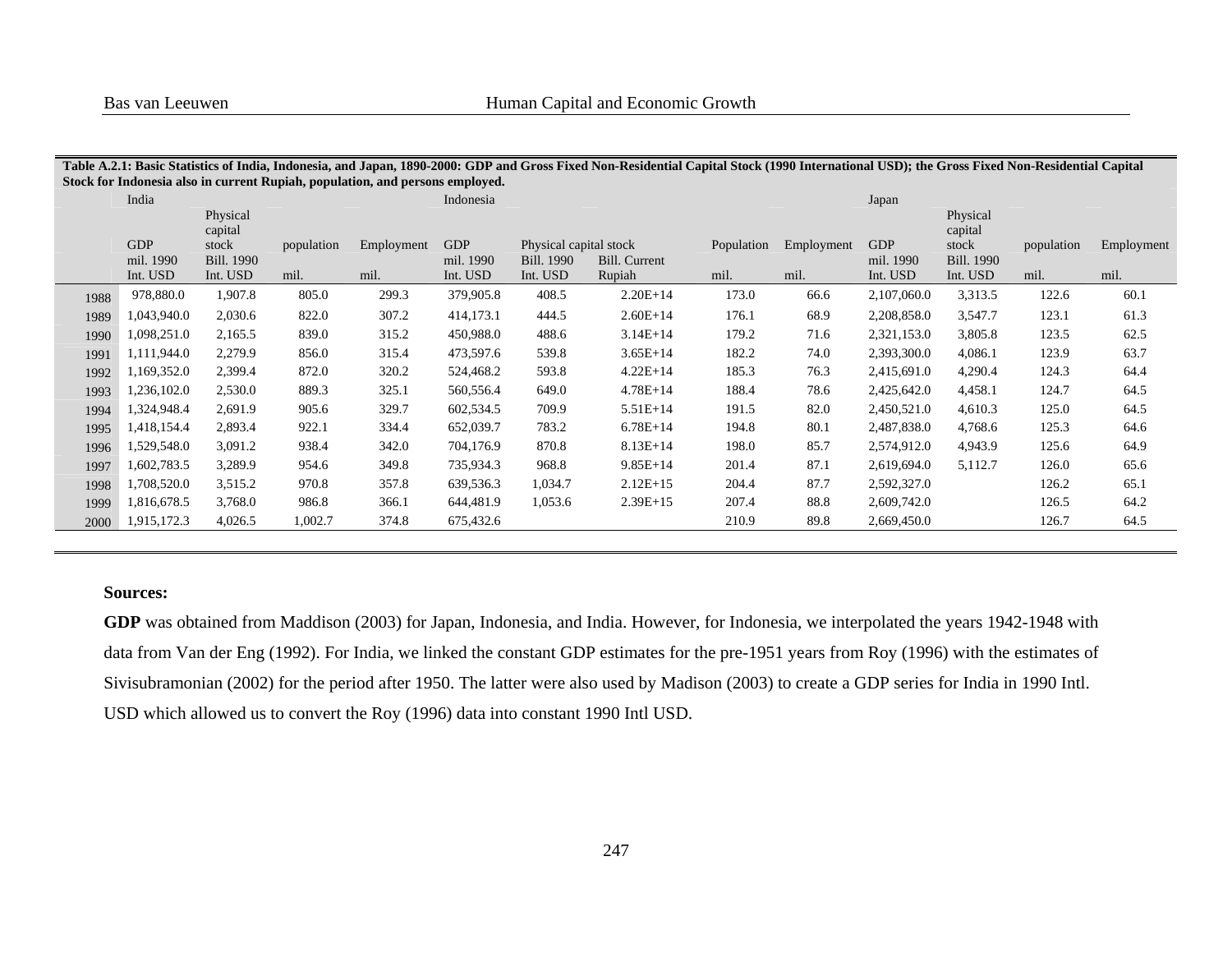**Stock of gross non-residential fixed capital** was obtained from Pilat (2002) for Japan. For India, we used the gross fixed capital formation figures from Roy (1996) and the UN National Accounts Statistics, corrected it for residential structures, and assumed average asset life of 15 years. For Indonesia, we used data as estimated in appendix A.4, where we subtracted the residential structure by assuming a share in residential buildings in gross fixed capital formation of 20% and assuming that this percentage remained the same over time. Further, we used an an average asset life of 15 years.

**Population** was obtained from Maddison (2003). For India prior to 1946 we took, however, data from Roy (1996).

**Persons employed** was obtained from Pilat (2002) for Japan, Roy (1996) for India, and Van der Eng (2002) for Indonesia. The 1942-1948 years in Indonesia were again interpolated using Van der Eng (1996). All figures were updated with ILO (LABORSTA).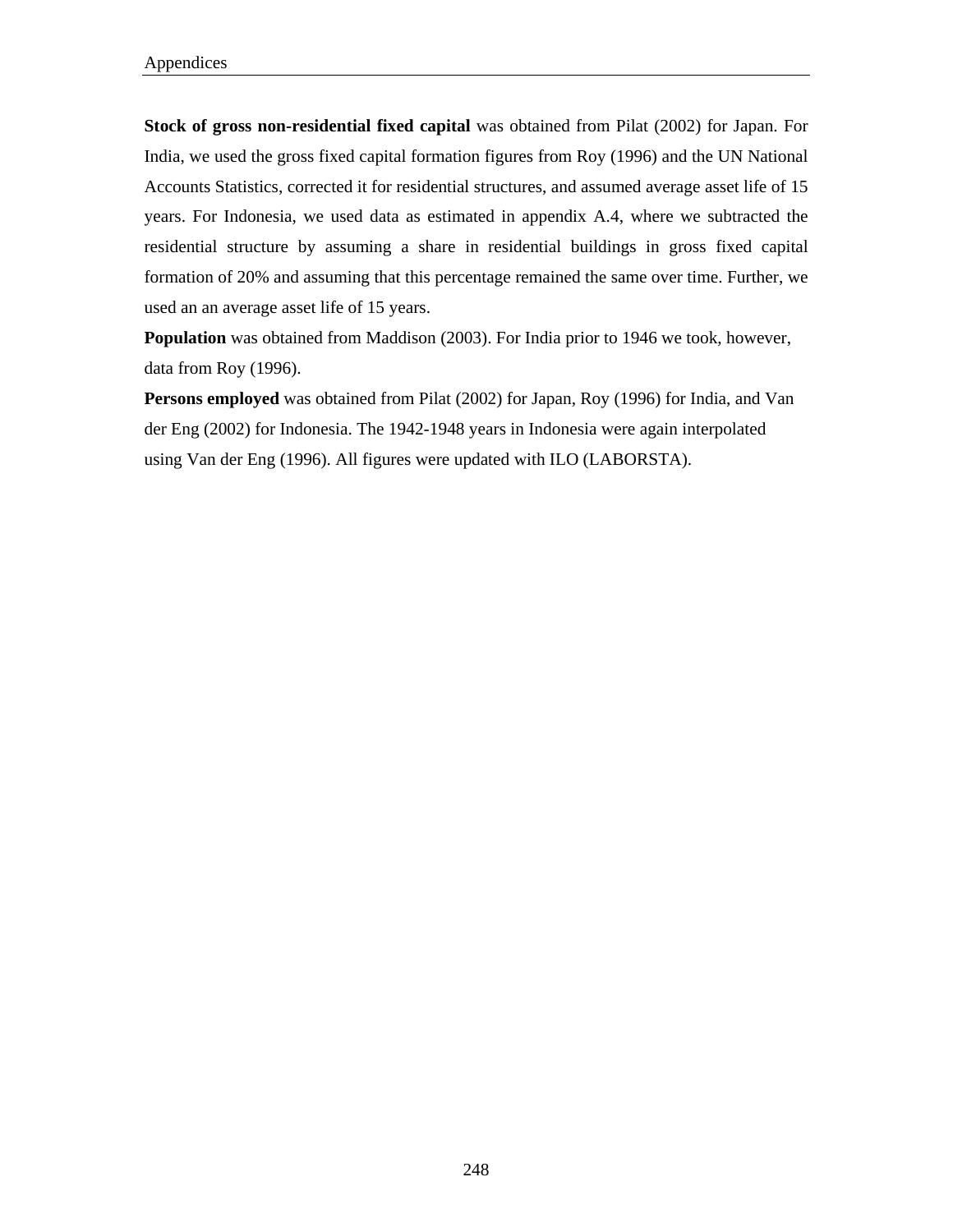$\overline{a}$ 

## A.3. Purchasing Power Parities 1913-1990<sup>180</sup>

Comparing expenditure over time and across borders is complicated. Using simple exchange rates creates biases because they are based on the prices of tradable items. Non-exportables however, which make up an important part of expenditure, are much cheaper in developing countries. As a consequence, the exchange rate generally underestimates the purchasing power of developing countries. Using expenditure expressed in kilogrammes of grain or rice, on the other hand, could overstate the purchasing power in land-abundant countries (Van der Eng and Bassino 2002) and is, due to the changing consumption basket, in any case hardly suited for a comparison between 1880 and 2000. That is the reason that several authors prefer to use purchasing power parities (PPPs) (Maddison 1995; Van der Eng and Bassino 2002).

 The estimation of PPPs is based on matching the products in the two countries concerned, weighting for their share in the total consumption basket. This is done using the data supplied by Van der Eng and Bassino (2002) for Indonesia and Japan (1913, 1922, 1930, 1952, 1958, 1969), added with he data for 1990 from the ILO Bulletin of Labour Statistics. Further we added price data for India. For 1913 -1938 the data came from the *Labour Gazette* (Bombay). For 1913 we used the data of July 1914. The Data for 1952, 1958, 1969, and 1990 came from the ILO Statistical Yearbook, the ILO International labour Review, and the ILO Bulletin of Labour Statistics. The quantities consumed are taken from *Report on an Enquiry into the Family Budgets of Middle Class Employees of the Central Government (1949, table into the Family Budgets of Middle Class Employees of the Central Government (1949, table* XXII).

 It is clear from table A.3.1 below that the number of product matches is relatively low (between 6 and 18). However, because they are largely food and fuel items they do comprise a large share in total expenditure. Yet, the matches are not always entirely uniform. Furthermore, because the data for India from 1952 onwards are obtained from the ILO they are October prices instead of year averages. Nevertheless the PPPs seem to behave conform expectations. There was a convergence between PPP and exchange rate after the 1930s and a divergence after 1952. Nevertheless both the guilder/rupiah as the rupees were undervalued compared to the yen, except the rupiah for a short period around 1952.

<sup>&</sup>lt;sup>180</sup> Data on Japan and Indonesia was kindly supplied by Pierre van der Eng and Jean-Pascal Bassino.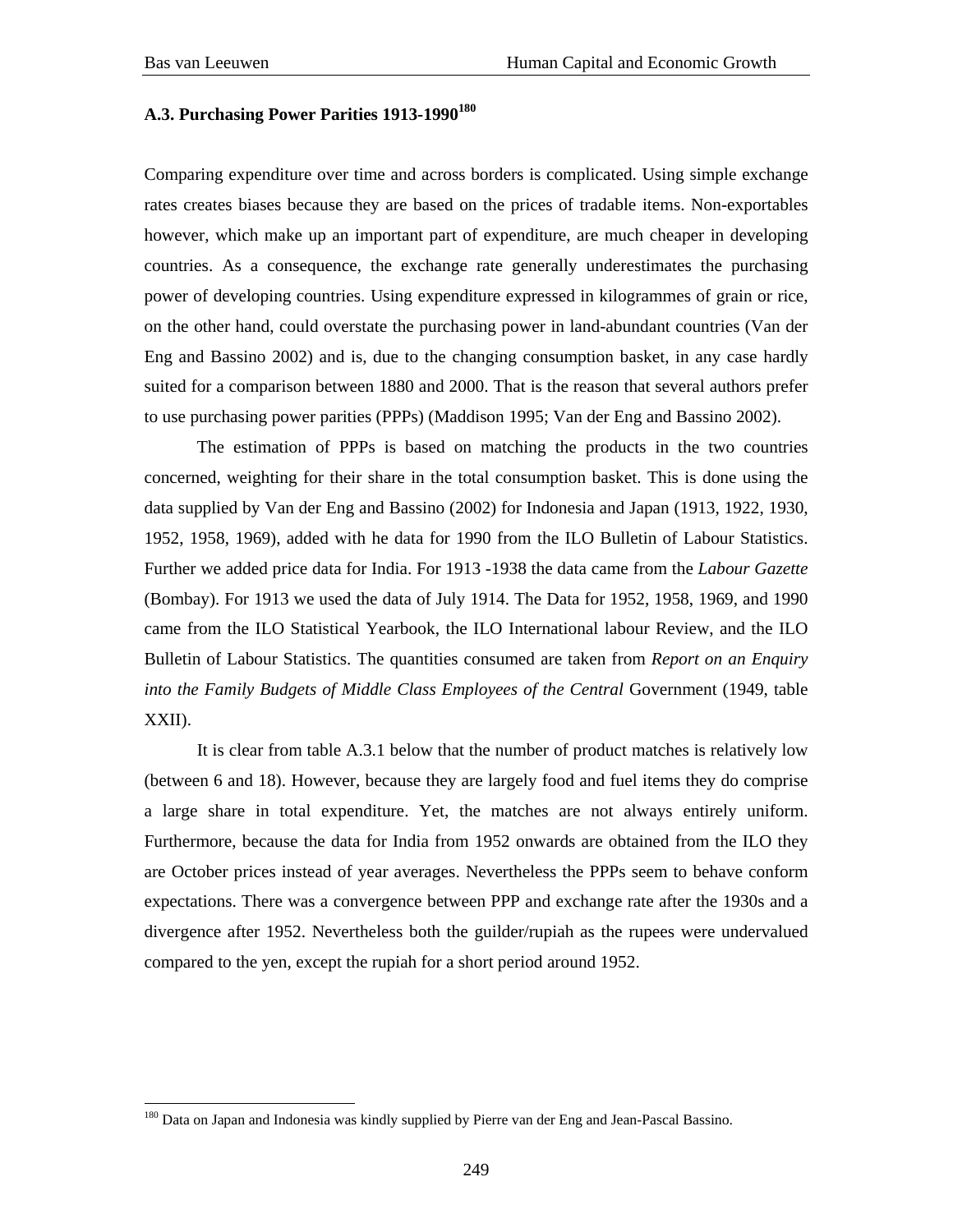| Table A.3.1: Exchange rates and PPPs of India and Indonesia per 100 Japanese Yen, 1913-1990 |        |                            |        |       |      |       |       |         |  |  |  |  |
|---------------------------------------------------------------------------------------------|--------|----------------------------|--------|-------|------|-------|-------|---------|--|--|--|--|
|                                                                                             | 1913   | 1922                       | 1930   | 1938  | 1952 | 1958  | 1969  | 1990    |  |  |  |  |
|                                                                                             |        |                            |        |       |      |       |       |         |  |  |  |  |
| Exchange rate                                                                               | 124,13 | 129,75                     | 123,25 | 51,19 | 3,16 | 10,00 | 91,25 | 1270,90 |  |  |  |  |
| <b>PPP</b>                                                                                  | 69,65  | 73.14                      | 52.71  | 31,73 | 3,49 | 7,02  | 28.54 | 167,30  |  |  |  |  |
| Matches                                                                                     | 11     | 16                         | 13     | 18    | 13   | 14    | 13    | 6       |  |  |  |  |
| India (rupee)                                                                               |        |                            |        |       |      |       |       |         |  |  |  |  |
| Exchange rate                                                                               | 151,75 | 165,50                     | 136.32 | 77.74 | 1,32 | 1,32  | 2.11  | 12,06   |  |  |  |  |
| <b>PPP</b>                                                                                  | 74,78  | 59,39                      | 75,58  | 45,57 | 1,07 | 0,88  | 1,09  | 2,07    |  |  |  |  |
| Matches                                                                                     | 9      | 10                         | 10     | 9     | 9    | 10    | 14    | 8       |  |  |  |  |
|                                                                                             |        | Indonesia (guilder/rupiah) |        |       |      |       |       |         |  |  |  |  |

Source: Indonesia (Van der Eng and Bassino), India and Indonesia 1990 (calculated in this appendix)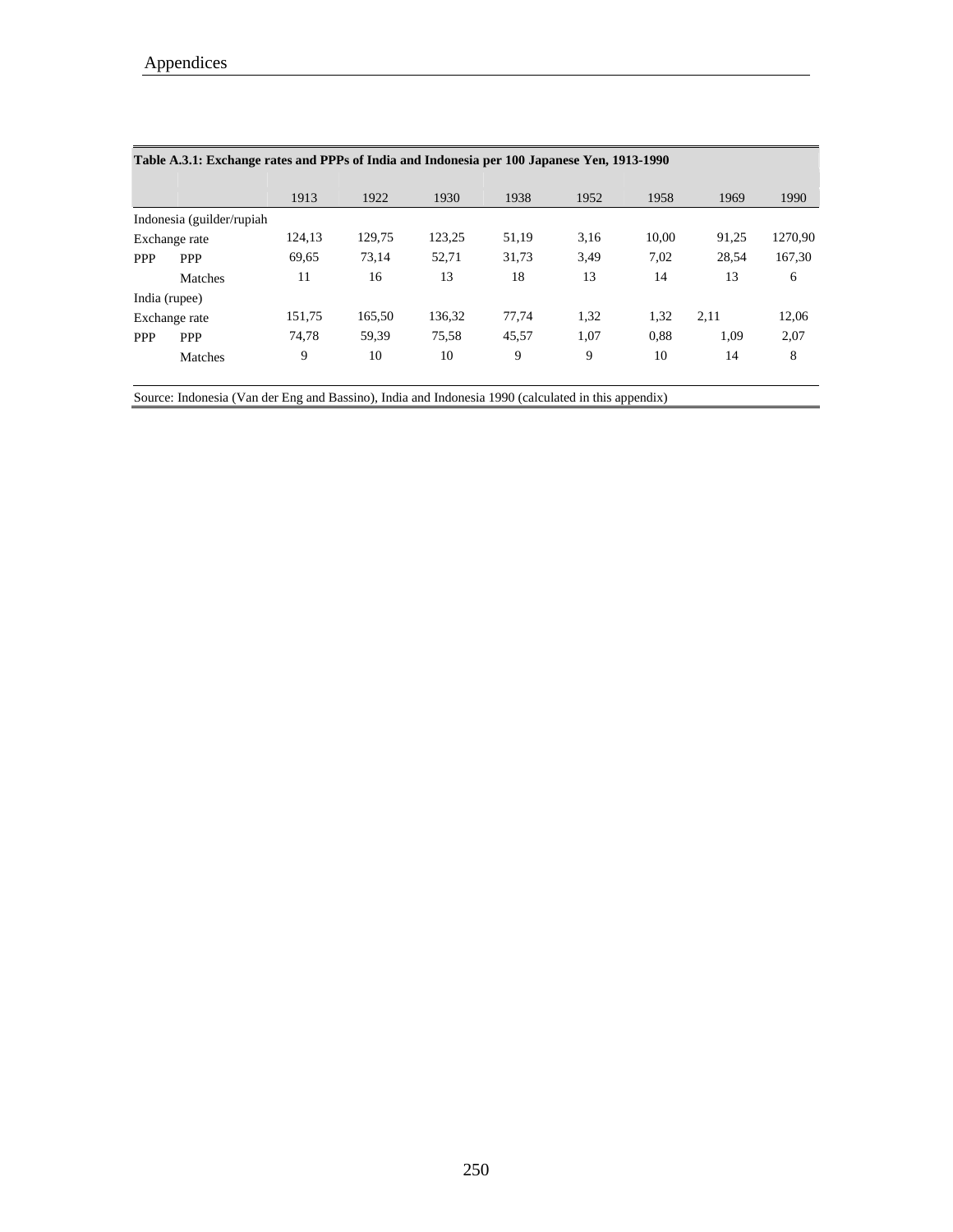## **A.4. A method of estimating the national income of Indonesia using the expenditure approach, 1890-2002.<sup>181</sup>**

## *A.4.1 Introduction*

 $\overline{a}$ 

It is important to make some estimates of the Indonesia GDP using the expenditure approach, even though these estimates are rough compared to some alternative estimates. Indeed, the GDP estimates of Van der Eng using the production approach (2002) are fairly consistent. In this appendix we thus do not aim at making significantly different GDP estimates but turn to the expenditure approach of estimating GDP for two reasons. First, it is difficult inserting human capital in the national accounts when they are created using the production approach. As human capital is generally calculated using the income or expenditure approach, it is far easier to include human capital in the national accounts using either of these two methods of calculating national income. Second, estimates of household consumption are important as they are the basis of our later estimates of private expenditure on education. As our estimates are only intended to offer a background for the estimates of human capital formation, we will only present GDP in current prices. In the next section we will start with a brief overview of the estimates of the GDP for Indonesia already available. Next, we estimate the GDP for Indonesia using the expenditure approach. This is done by treating in each of the following sections a part of GDP, i.e. household consumption expenditure, government consumption expenditure, capital investment, exports, and imports.

## *A.4.2 Estimates of the GDP for Indonesia using the expenditure approach: an overview*

Some GDP estimations are already performed for Indonesia. Since the 1950s the Indonesian Bureau of Statistics (BPS) provides data on GDP using the production approach and since 1960 also on the basis of the expenditure approach. Also before independence some estimates have been produced of which the most important are those of Polak (1943) and the Statistical Office (published in 1948). Recently, Van der Eng (1992; 2002) has made a series of the Indonesian GDP using the production approach which is standardized for the period 1880- 2000.

 The results from our exercise in the next sections are presented in figure A.4.1. Although, as mentioned, these are crude estimaties, the figure does give an indication of the

<sup>&</sup>lt;sup>181</sup> From 1960 onwards we used the data of the BPS and the input-output tables. We are aware that much criticisms can be levied against these data. However, currently a large project is underway for revising these data and this appendix is not the place nor the time to undertake a large revision of the estimates of the BPS after 1960.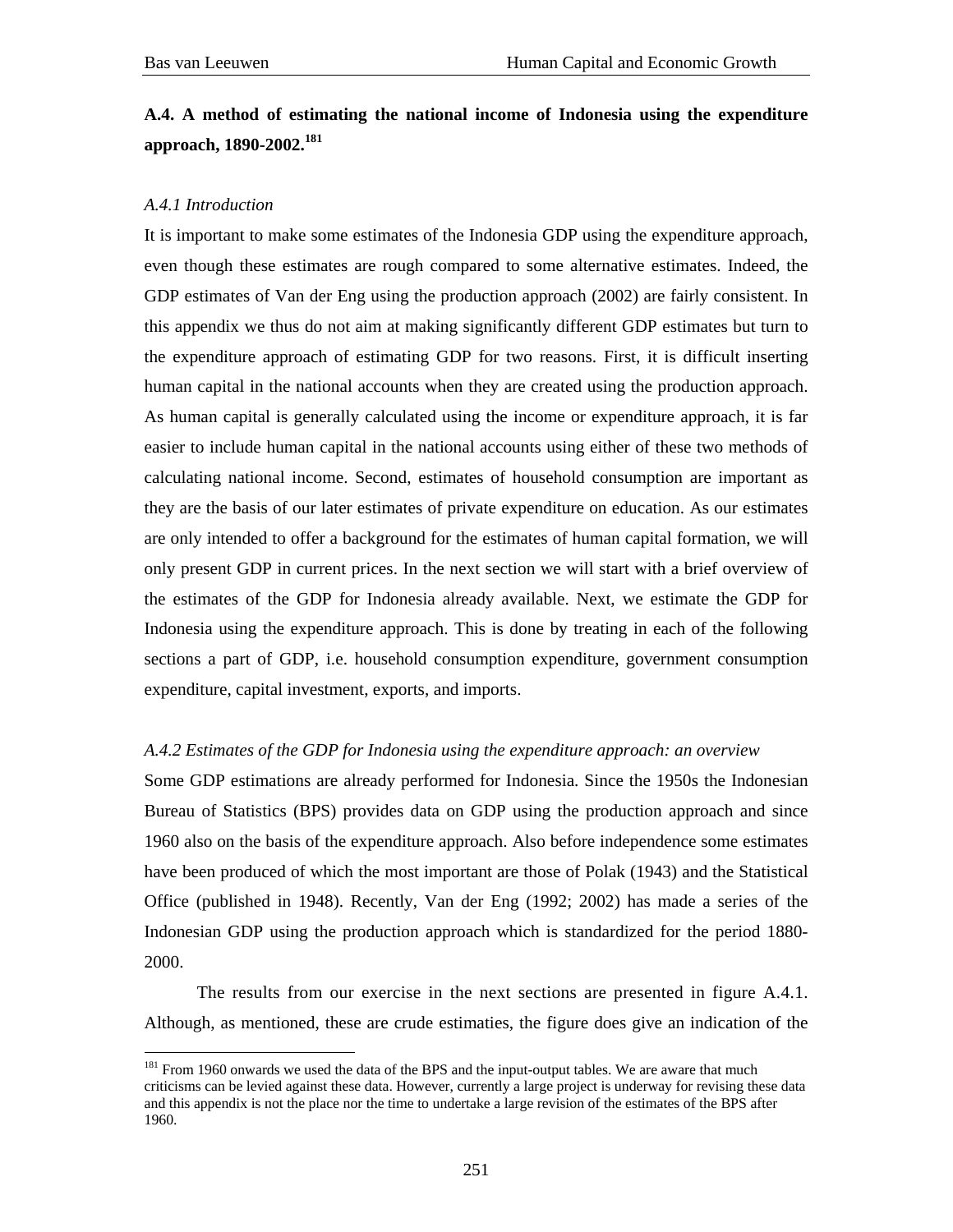division of the several expenditure shares in GDP. Not surprisingly, the percentage household consumption expenditure declines over time. We do see a strong increase in the percentage



*Figure A.4.1* 

*Percentage division of GDP in Indonesia 1890-2000 in current prices in expenditure shares* 

*Note: We included exports minus imports. In years when the value of the imports were larger than the value of the exports the other parts of GDP first have to make up this negative difference. Hence, for some years there is a negative value.* 

household consumption in times of economic turmoil and crisis, i.e. the 1930s and 1960s. The main reason is a decline in exports, government consumption and gross capital formation. Also we see a strong peak in exports during and just after World War I. A final finding is that the share of gross capital formation increases strongly since the 1970s. This can be attributed the booming economy and the oil crises which made it possible to increase investments significantly.

The results thus do seem to give an indication of Indonesian economic development. In the next section, we very briefly outline the estimation of each of the components of the GDP.

## *A.4.3 Household consumption expenditure*

We start with the by far largest component of GDP, namely household expenditure. The best data available are for the period after independence. Some important sources are available. First, the input-output tables provide data on private expenditure for 1969, 1971, 1975, 1980, 1985, 1990, 1995, and 2000. These data are relatively reliable as they provide information on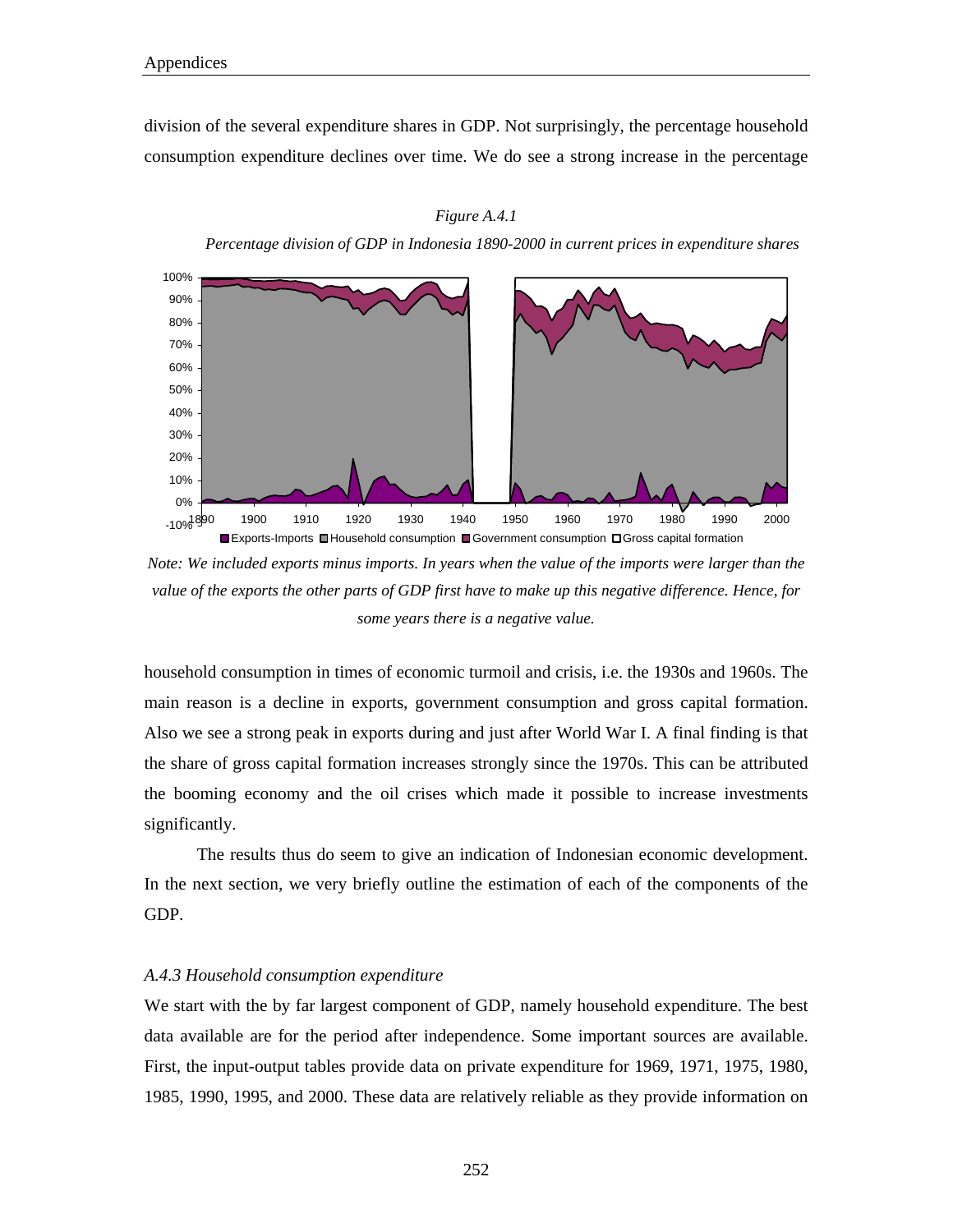all streams of income, production and expenditure in the Indonesian society. As such, we will use these figures to provide benchmarks. Further, we have data on private expenditure from the Indonesian household surveys (SUSENAS) which are available since the 1960s. Finally, we have the national accounts statistics which provide data on household consumption expenditure since 1960.<sup>182</sup>

 The period prior to 1960 is more difficult to estimate. In this instance, a commodity flow method might underestimate household consumption expenditure as it might ignore in

| Table A.4.1: Overview of the main household expenditure surveys in Java/Indonesia, 1885-1960 |                           |                            |         |  |  |  |  |  |  |  |
|----------------------------------------------------------------------------------------------|---------------------------|----------------------------|---------|--|--|--|--|--|--|--|
| Source                                                                                       | Sample size               | Region                     | Year    |  |  |  |  |  |  |  |
| Arminius (1889)                                                                              | 3 farm households         | Kutoarjo (Bagelen)         | 1886-8  |  |  |  |  |  |  |  |
| Boeke (1927)                                                                                 | 29 rural households       | Java (various parts)       | 1924-25 |  |  |  |  |  |  |  |
| CKS (1928)                                                                                   | 314 urban households      | Indonesia                  | 1925    |  |  |  |  |  |  |  |
| Rohrman (1932)                                                                               | 18 rural households       | Kraksaän (Probolinggo)     | 1932    |  |  |  |  |  |  |  |
| CKS (1939)                                                                                   | 95 labourers' households  | Jakarta                    | 1937    |  |  |  |  |  |  |  |
| Huizenga (1958)                                                                              | 1.945 rural labourers' hh | Java                       | 1939-40 |  |  |  |  |  |  |  |
| Sato (1994: 96)                                                                              | 421 farm households       | Tasikmadu (Malang, E.Java) | 1942    |  |  |  |  |  |  |  |
| Sato (1994: 102-3)                                                                           | 345 farm households       | Tumut (Bantul, C.Java)     | 1942    |  |  |  |  |  |  |  |
| $ILO(1967) =$ Ministry of Labour                                                             | 2.639 urban households    | Jakarta                    | 1957    |  |  |  |  |  |  |  |
| $ILO(1967) =$ Ministry of Labour                                                             | 2.180 urban households    | Surabaya                   | 1958    |  |  |  |  |  |  |  |
| Sukamto (1962)                                                                               | 503 households            | DI Yogyakarta              | 1958-9  |  |  |  |  |  |  |  |
| Source: Van der Eng (2001) and this appendix.                                                |                           |                            |         |  |  |  |  |  |  |  |

some cases home consumption of certain crops of which rice is of main importance. Therefore we opted to use household expenditure data from several surveys in the period 1880-1960. An overview of these surveys is given in table A.4.1 of this appendix. In an interesting paper in which he estimated the GDP by the expenditure approach, Van der Eng (2001) constructed private consumption using a part of these data. He, however, only used the expenditure on the 6 most important food crops combining it with the expenditure data from Japan to calibrate the results. We do not, however, follow this approach as 1) it does not make use of all available data, 2) home consumption is probably underreported, and 3) it is doubtful whether Japan knew the same developments in this long period as did Indonesia. Therefore, we opted instead on focusing on the difference between households. Following the Social Accounting Matrices, we divided the households in 10 classes (see table A.4.2). For each household class we estimated their share in total consumption. In addition, as we also had the

<sup>182</sup> The total private consumption expenditure statistics were obtained from Badan Pusat Statistik, *Statistik Indonesia (Statistical Yearbook of Indonesia)*, Jakarta: BPS 1976-2003. Further they were obtained from Pusat Penelitian dan Perkembangan Statistik, Biro Pusat Statistik, *Pendapatan Nasional Indonesia 1960-1968 (National Income of Indonesia 1960-1968)*, Djakarta: Pusat Penelitian dan Perkembangan Statistik, Biro Pusat Statistik 1970. Finally, of course, the input-output tables were used.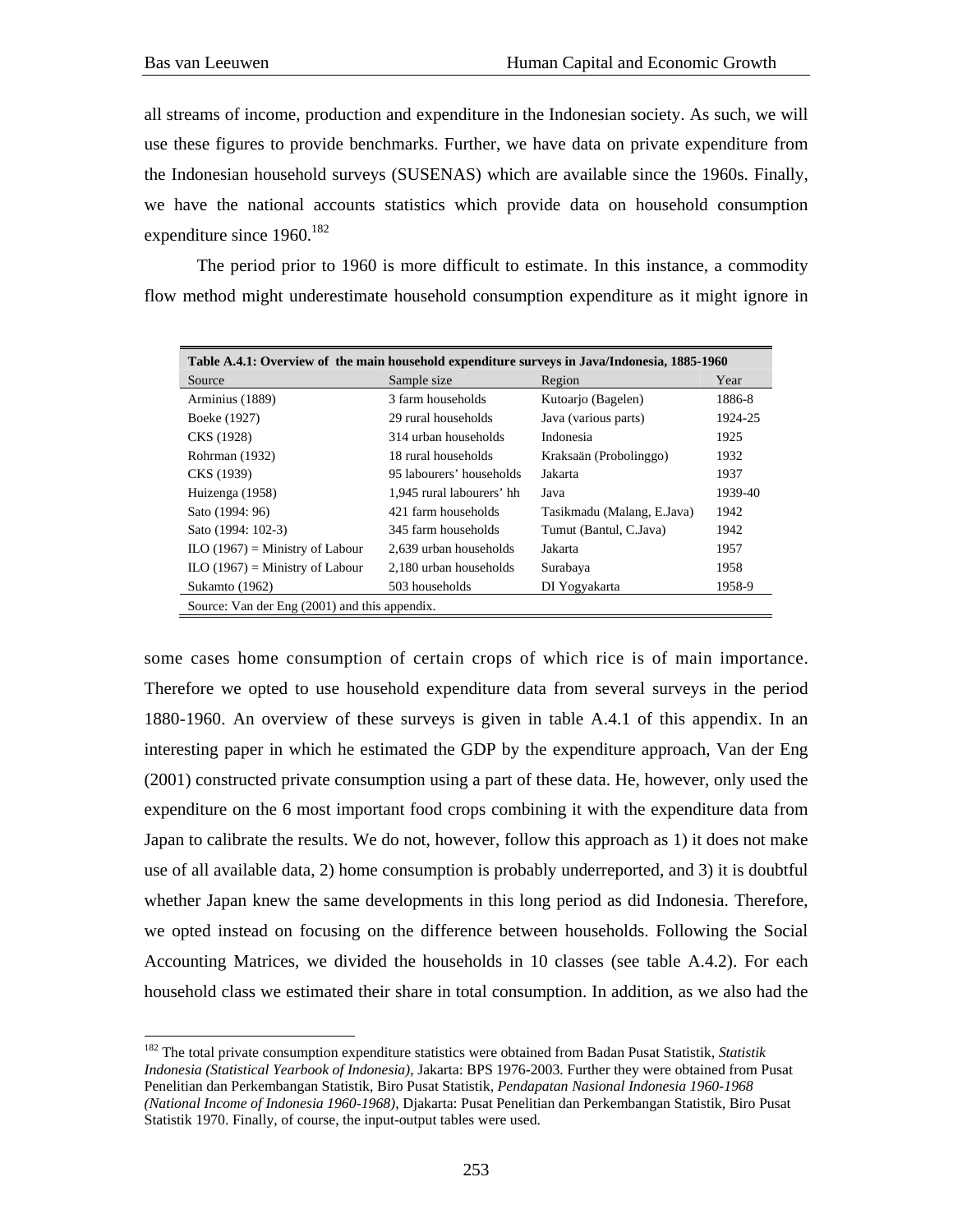$\overline{a}$ 

|                 | Table A.4.2: Total household consumption expenditure per household category $(\%)$                               |      |      |      |      |      |      |  |  |  |  |  |
|-----------------|------------------------------------------------------------------------------------------------------------------|------|------|------|------|------|------|--|--|--|--|--|
|                 | household category                                                                                               | 1975 | 1980 | 1985 | 1990 | 1993 | 1999 |  |  |  |  |  |
| Agriculture     | Agricultural employee household                                                                                  | 5%   | 5%   | 4%   | 4%   | 4%   | 6%   |  |  |  |  |  |
|                 | Operator, land owner 0,0-0,5 ha                                                                                  |      |      |      |      |      |      |  |  |  |  |  |
|                 | agriculture household                                                                                            | 11%  | 13%  | 13%  | 18%  | 17%  | 9%   |  |  |  |  |  |
|                 | Operator, land owner 0,5-1 ha                                                                                    |      |      |      |      |      |      |  |  |  |  |  |
|                 | agriculture household                                                                                            | 8%   | 7%   | 6%   | 5%   | 5%   | 5%   |  |  |  |  |  |
|                 | Operator, land owner >1 ha                                                                                       |      |      |      |      |      |      |  |  |  |  |  |
|                 | agriculture household                                                                                            | 13%  | 14%  | 13%  | 8%   | 7%   | 5%   |  |  |  |  |  |
| non-agriculture | Non agricultural lower level rural<br>household                                                                  | 10%  | 14%  | 9%   | 7%   | 6%   | 12%  |  |  |  |  |  |
|                 | Non labour force rural household                                                                                 | 2%   | 3%   | 4%   | 2%   | 2%   | 5%   |  |  |  |  |  |
|                 | Non agricultural higher level rural                                                                              |      |      |      |      |      |      |  |  |  |  |  |
|                 | household                                                                                                        | 5%   | 6%   | 10%  | 16%  | 19%  | 13%  |  |  |  |  |  |
|                 | Non agricultural lower level urban                                                                               |      |      |      |      |      |      |  |  |  |  |  |
|                 | household                                                                                                        | 12%  | 16%  | 16%  | 12%  | 10%  | 19%  |  |  |  |  |  |
|                 | Non labour force urban household                                                                                 | 2%   | 3%   | 5%   | 3%   | 3%   | 5%   |  |  |  |  |  |
|                 | Non agricultural higher level urban                                                                              |      |      |      |      |      |      |  |  |  |  |  |
|                 | household                                                                                                        | 14%  | 14%  | 17%  | 25%  | 28%  | 21%  |  |  |  |  |  |
| <b>Total</b>    |                                                                                                                  | 100% | 100% | 100% | 100% | 100% | 100% |  |  |  |  |  |
|                 | 106.312,3<br>158.342,7<br>838.097,2<br>Total consumption (accounts) (billion)<br>8.744,5<br>27.502,9<br>56.857,9 |      |      |      |      |      |      |  |  |  |  |  |
|                 | Source: National accounts statistics; Social Accounting Matrix.                                                  |      |      |      |      |      |      |  |  |  |  |  |

number of persons in each class, we used the shares of each household class in the population and extrapolated them backwards to 1960 (see table A.4.3). We found only a minor shift from the share of the population in agricultural occupations versus the share of the households in the towns.183 On average, however, the shares remained fairly constant, especially for the period before 1980, allowing the assumption that the changes would not have been very large in the period prior to 1960. This looks like a big assumption but there are three reasons to follow it. First, looking at table A.4.3, we do not see a strong change of rural to urban from 1960 to 1975. As these processes are generally initially slowly changing and later rapidly changing, we expect that the change from rural to urban was even less strong in the period prior to 1960. Second, in 1960 about 67% of the households resided in rural areas. Yet in 1920 circa 76% of the labour force was employed in agriculture. These figures correspond rather good, especially considering the situation that some urban households also were employed in agriculture and given the situation that the average household size is likely to be larger in rural areas. Third, even if this assumption would not entirely be warranted, still this would not considerably bias our estimates as it is likely that household consumption expenditure was more equal between urban and rural areas in the 1920s than in the 1960s.

<sup>&</sup>lt;sup>183</sup> However, be aware, a decrease of 8% in the urban households from 1975 back to 1960 means a decrease of 19% in the total urban households.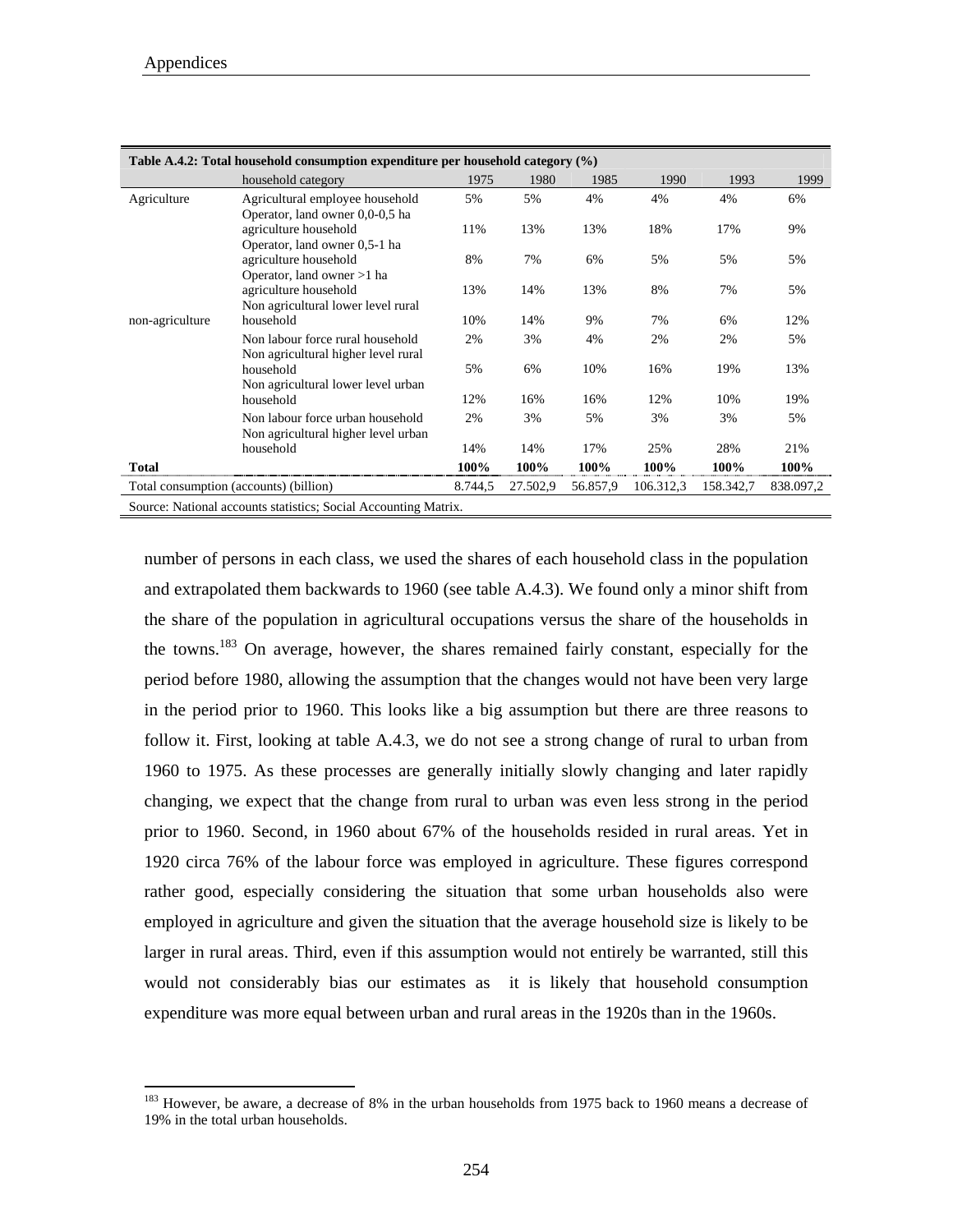We therefore assume that from 1960 backwards, the shares of each household class in agriculture and non-agriculture remained constant. Now we have to estimate on the basis of

|                          | Table A.4.3: Share of household category in total population                                                             |        |         |         |         |         |         |         |  |  |  |  |
|--------------------------|--------------------------------------------------------------------------------------------------------------------------|--------|---------|---------|---------|---------|---------|---------|--|--|--|--|
| (non-)-agriculture       | household category                                                                                                       | 1960   | 1975    | 1980    | 1985    | 1990    | 1993    | 1999    |  |  |  |  |
| Agriculture              | Agricultural employee household                                                                                          | 14%    | 12%     | 11%     | 7%      | 9%      | 10%     | 14%     |  |  |  |  |
|                          | Operator, land owner 0,0-0,5 ha                                                                                          |        |         |         |         |         |         |         |  |  |  |  |
|                          | agriculture household                                                                                                    | 25%    | 22%     | 21%     | 24%     | 28%     | 26%     | 18%     |  |  |  |  |
|                          | Operator, land owner 0,5-1 ha                                                                                            |        |         |         |         |         |         |         |  |  |  |  |
|                          | agriculture household                                                                                                    | 14%    | 12%     | 11%     | 8%      | 6%      | 6%      | 6%      |  |  |  |  |
|                          | Operator, land owner >1 ha                                                                                               |        | 14%     | 15%     | 10%     | 7%      | 6%      | 5%      |  |  |  |  |
|                          | agriculture household<br>Non agricultural lower level rural                                                              | 14%    |         |         |         |         |         |         |  |  |  |  |
| Non-agricultural         | household                                                                                                                | 17%    | 17%     | 15%     | 14%     | 9%      | 9%      | 14%     |  |  |  |  |
|                          | Non labour force rural household                                                                                         | 2%     | 3%      | 4%      | 5%      | 2%      | 2%      | 5%      |  |  |  |  |
|                          | Non agricultural higher level rural                                                                                      |        |         |         |         |         |         |         |  |  |  |  |
|                          | household                                                                                                                | 2%     | 3%      | 4%      | 8%      | 13%     | 12%     | 6%      |  |  |  |  |
|                          | Non agricultural lower level urban                                                                                       |        |         |         |         |         |         |         |  |  |  |  |
|                          | household                                                                                                                | 8%     | 11%     | 12%     | 13%     | 13%     | 12%     | 14%     |  |  |  |  |
|                          | Non labour force urban household                                                                                         | 1%     | 2%      | 3%      | 4%      | 3%      | 3%      | 5%      |  |  |  |  |
|                          | Non agricultural higher level urban                                                                                      |        |         |         |         |         |         |         |  |  |  |  |
|                          | household                                                                                                                | 3%     | 5%      | 6%      | 9%      | 12%     | 11%     | 8%      |  |  |  |  |
| <b>Total</b>             |                                                                                                                          | 100%   | 100%    | 100%    | 100%    | 100%    | 100%    | 100%    |  |  |  |  |
| Total population ('000s) |                                                                                                                          | 95,254 | 130,485 | 147,490 | 164,047 | 179,248 | 188,359 | 207,429 |  |  |  |  |
|                          | Source: National accounts statistics; Sistem neraca social ekonomi Indonesia (Social Accounting Matrix), various issues. |        |         |         |         |         |         |         |  |  |  |  |

the household surveys (table A.4.1) the per capita expenditure for the available years and household classes between 1890 and 1960. Before doing this, we first, as far as possible, corrected for the consumption of goods produced by the household itself.<sup>184</sup> Using these corrected expenditure data from the surveys mentioned in table A.4.1 we estimate the total per capita expenditure per household category. This can then be multiplied with the total population in that category to obtain the total household expenditure for that household class. In this way we obtained for several years and household categories the total expenditure.

 Obviously, we have these data only for a limited number of years and household categories. Therefore, our next step was to estimate the relation between the expenditure in the several household categories. For example, if we had in 1930 the total expenditure of non labour force rural households and non labour force urban households while we had in 1931 the total expenditure of non labour force urban households and agricutural employee households, we calculated the relationship between the latter two (for example the total expenditure of the non labour force urban households was 50% of that of the agricutural

<sup>&</sup>lt;sup>184</sup> This was only possible for the largest crop, rice. First we estimated on the basis of more complete data the average rice consumption of a person (both adult and child). Next, we calculated for each survey the 'average' consumption of adults and children of rice. Then, we added the money value of the amount of rice between what a certain household consumed according to the survey and what was their expected average consumption to the household expenditure.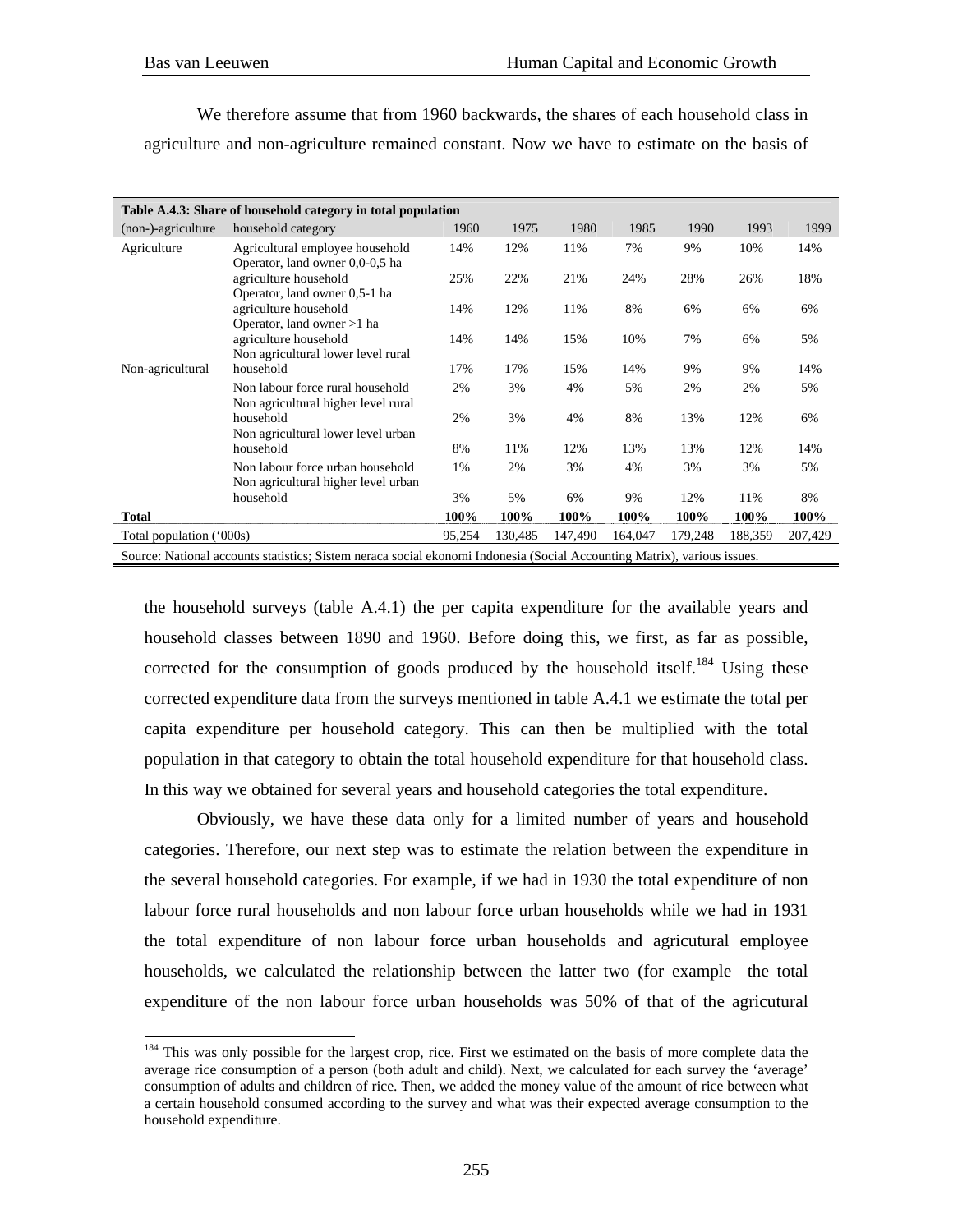employee households) and used that figure to heighten the total expenditure in 1930 up. In this way we constructed total household expenditure for each year for which we had at least 1 observation for a household category.

 However, not for all years prior to 1960 data were available. Therefore, the next step was to impute the missing years. We used data on craftsmen and labourers' wages, government expenditure and population to impute the missing years. However, it is clear that the results from the surveys are of doubtful quality. This caused unlikely fluctuations in the series (imputation does not smooth a series). Therefore, we ran a regression with total household expenditure as a dependent variable and population, craftsmen and labourers' wages, and government expenditure as the independent variables. The resulting coefficients were used to smooth the household expenditure series.

## *A.4.4 Government Consumption*

 $\overline{a}$ 

A second part in GDP is government consumption. Government consumption is defined as all government spending minus spending on transfers, subsidies, government enterprises and capital investments. Again, for the period after 1960, these data can be obtained from the Indonesian national accounts and the input-output tables. For 1950-1959 we filled in government consumption by taking the ratio between government consumption and total central government expenditure in 1960 (74%). This figure was multiplied by central government spending for 1950-1959.

 For the period prior to independence no really reliable data exist on government consumption. Only for 1938 there is an estimate that government consumption is about 12% of the GDP, however this is probably an overestimation due to an underestimation of the GDP. We therefore took the total central government expenditure for the ordinary service and deducted utilities (CEI 2).<sup>185</sup> This was done because the extraordinary service mainly existed of capital investments. However, especially in the 1920s, the share of 'other service' in the extraordinary expenditure increased. Therefore, we included the post 'other services;' from the extraordinary services with the central government spending on the ordinary service. Furthermore we deducted interest and transfers (pensions). The transfers to state enterprises were already deducted from these figures.

<sup>185</sup> For data on central and regional government expenditure in indonesia one may, besides the *Indische Verslagen* and *Jaarcijfers Koloniën*, look at P. Creutzberg, *Changing Economy in Indonesia*, Vol. 2: Public Finance 1816-1939, The Hague: Martinus Nijhoff 1976.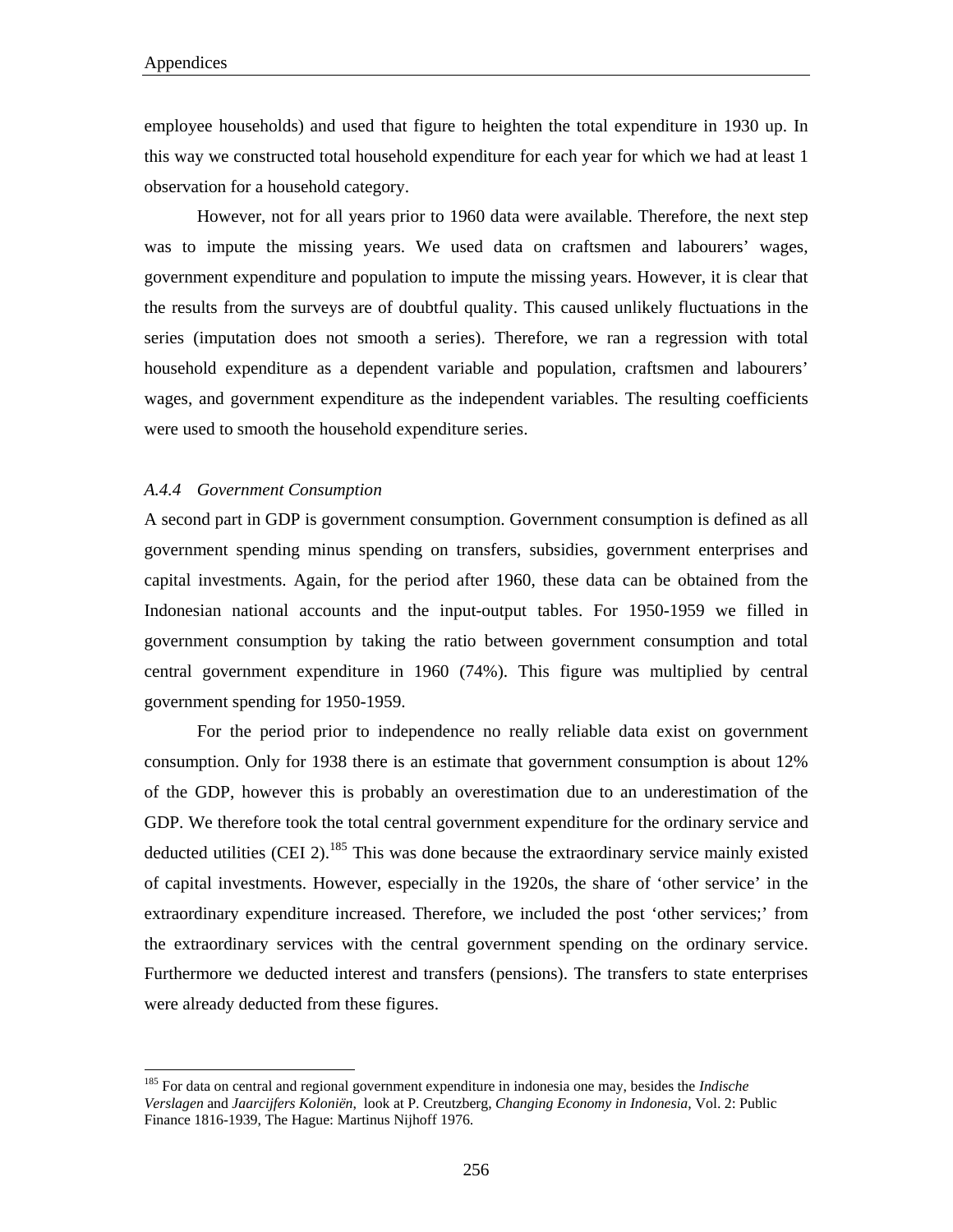However, these figures excluded native states and municipalities whose finances became increasingly important during the twentieth century. We therefore estimated the total expenditure from these lower governments based on CEI 2. Next we estimated the percentage central government consumption on total central government expenditure. This percentage was also applied to the expenditure of the lower governments.

## *A.4.5 Gross Capital Formation*

The Gross Capital Formation is available since 1953 by Keuning and Van der Eng (Van der Eng 2002, 174-175). However, their estimates were somewhat high. Therefore, we preferred to use the capital formation figures from the national accounts. We arrived at the stock around 1950 by using the data of Keuning and Van der Eng (2002) and of Nehru and Dhareshwar (1993).

The period 1890-1950 is far more difficult. Fortunately there is a figure available for the stock of capital for 1940 from Sitsen (1943, 12). This figure is divided into Buildings, communications, commercial capital, government enterprise and others not included, totalling 10,150 million guilders. Of a total of 5,400 million, 900 million was Indonesian capital. Furthermore 4,889 million was the capital value of all non-Indonesian private enterprises (CEI vol. 3, 1977, 25). This thus includes government enterprises, Western commercial capital and communications.

Starting with the Indonesian commercial capital, the Indonesian stock was calculated from the ratio with the Indonesian part of GDP from Polak (1943). The differences between those years were calculated as the net capital formation. Equally the fixed capital formation (1910-1939) from CEI 3 was used to calculate the ratio with the government and nongovernment capital stock. Because these series knew strong fluctuations, we used a moving average to smooth some of the more unlikely fluctuations. The period before 1910 was calculated by using the ratio from the stock of government and non-government capital with GDP of Van der Eng (2002) and calculating it back to 1890. Here also, the difference between year t and year t-1 was assumed to be the net capital formation. Finally, the other, not yet included, part of the physical capital stock was calculated by estimating the ratio between this post in the Sitzen figure and the total GDP and calculating it back to 1890. Also here, we used the difference from year t to year t-1 to calculate the net capital formation.

The sum of the three series of net capital formation gave the total capital formation. As we had the stock around 1940 from Sitzen, we could bring the stock of physical capital back to 1890. To obtain constant 1990 rupiah the time series were divided by the national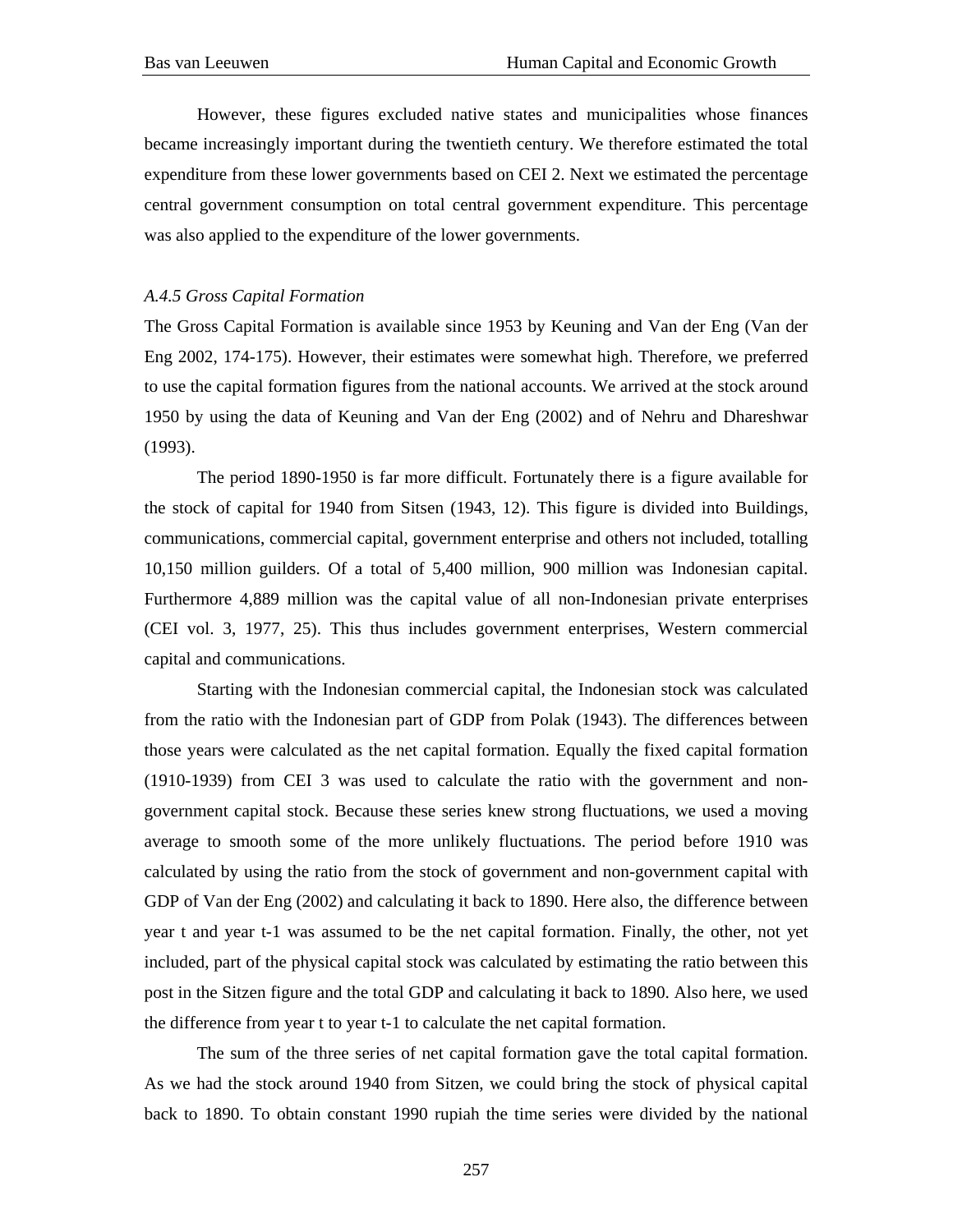income and multiplied by the constant series. This gave the physical capital stock in 1990 rupiah. However, to arrive at the gross capital formation, we took the difference of this stock to arrive at the net capital formation in 1990 rupiah. Adding subtracting 5% depreciation of the GDP of Van der Eng (2002) gave the gross capital formation.

## *A.4.6 Export and Import*

A final step in calculating the Indonesian GDP is to estimate the total value of import and export. This is relatively straightforward. Between 1950 and 2002 we used the data as supplied in the Indonesian national accounts. For 1948-1949 we used the IMF *International Financial Statistics* data. However, partly they were in USD. These we converted into rupiah using the black market rate in order to avoid the over- and undervaluing of the currency. The period 1890-1941 was obtained from the CEI 12a (table 1A and 2B) and the *Indische Verslag*. Although the latter only include exports and imports of goods, we do not think this to be a problem because the exports and imports of services was relatively small.

|      | Table A.4.4: Indonesian GDP (expenditure approach) in billion current rupiah, 1890-2002 |             |               |                |                |            |  |  |  |  |  |  |
|------|-----------------------------------------------------------------------------------------|-------------|---------------|----------------|----------------|------------|--|--|--|--|--|--|
|      | Household                                                                               | Government  | Gross capital |                |                |            |  |  |  |  |  |  |
|      | consumption                                                                             | consumption | formation     | <b>Exports</b> | <b>Imports</b> | <b>GDP</b> |  |  |  |  |  |  |
| 1890 | 2.67                                                                                    | 0.09        | 0.02          | 0.18           | 0.16           | 2.79       |  |  |  |  |  |  |
| 1891 | 2.69                                                                                    | 0.09        | 0.02          | 0.22           | 0.18           | 2.85       |  |  |  |  |  |  |
| 1892 | 2.83                                                                                    | 0.08        | 0.02          | 0.21           | 0.17           | 2.98       |  |  |  |  |  |  |
| 1893 | 2.52                                                                                    | 0.09        | 0.02          | 0.19           | 0.18           | 2.65       |  |  |  |  |  |  |
| 1894 | 2.81                                                                                    | 0.09        | 0.02          | 0.20           | 0.18           | 2.94       |  |  |  |  |  |  |
| 1895 | 2.95                                                                                    | 0.09        | 0.02          | 0.23           | 0.16           | 3.12       |  |  |  |  |  |  |
| 1896 | 3.20                                                                                    | 0.09        | 0.02          | 0.20           | 0.17           | 3.35       |  |  |  |  |  |  |
| 1897 | 3.53                                                                                    | 0.10        | 0.01          | 0.21           | 0.18           | 3.66       |  |  |  |  |  |  |
| 1898 | 2.55                                                                                    | 0.10        | 0.01          | 0.22           | 0.18           | 2.70       |  |  |  |  |  |  |
| 1899 | 2.94                                                                                    | 0.10        | 0.03          | 0.25           | 0.19           | 3.12       |  |  |  |  |  |  |
| 1900 | 2.93                                                                                    | 0.10        | 0.04          | 0.26           | 0.20           | 3.13       |  |  |  |  |  |  |
| 1901 | 3.03                                                                                    | 0.10        | 0.04          | 0.26           | 0.23           | 3.20       |  |  |  |  |  |  |
| 1902 | 2.61                                                                                    | 0.11        | 0.04          | 0.27           | 0.20           | 2.82       |  |  |  |  |  |  |
| 1903 | 2.62                                                                                    | 0.11        | 0.04          | 0.27           | 0.19           | 2.85       |  |  |  |  |  |  |
| 1904 | 2.34                                                                                    | 0.11        | 0.03          | 0.30           | 0.21           | 2.57       |  |  |  |  |  |  |
| 1905 | 2.64                                                                                    | 0.11        | 0.03          | 0.31           | 0.22           | 2.87       |  |  |  |  |  |  |
| 1906 | 2.80                                                                                    | 0.11        | 0.04          | 0.33           | 0.24           | 3.04       |  |  |  |  |  |  |
| 1907 | 2.85                                                                                    | 0.11        | 0.05          | 0.36           | 0.25           | 3.13       |  |  |  |  |  |  |
| 1908 | 2.77                                                                                    | 0.12        | 0.05          | 0.47           | 0.28           | 3.13       |  |  |  |  |  |  |
| 1909 | 2.74                                                                                    | 0.13        | 0.06          | 0.46           | 0.28           | 3.11       |  |  |  |  |  |  |
| 1910 | 3.07                                                                                    | 0.15        | 0.08          | 0.45           | 0.35           | 3.40       |  |  |  |  |  |  |
| 1911 | 3.38                                                                                    | 0.16        | 0.09          | 0.52           | 0.40           | 3.75       |  |  |  |  |  |  |
| 1912 | 3.45                                                                                    | 0.17        | 0.14          | 0.60           | 0.43           | 3.92       |  |  |  |  |  |  |
| 1913 | 3.23                                                                                    | 0.21        | 0.18          | 0.68           | 0.49           | 3.82       |  |  |  |  |  |  |
| 1914 | 3.79                                                                                    | 0.22        | 0.16          | 0.68           | 0.43           | 4.43       |  |  |  |  |  |  |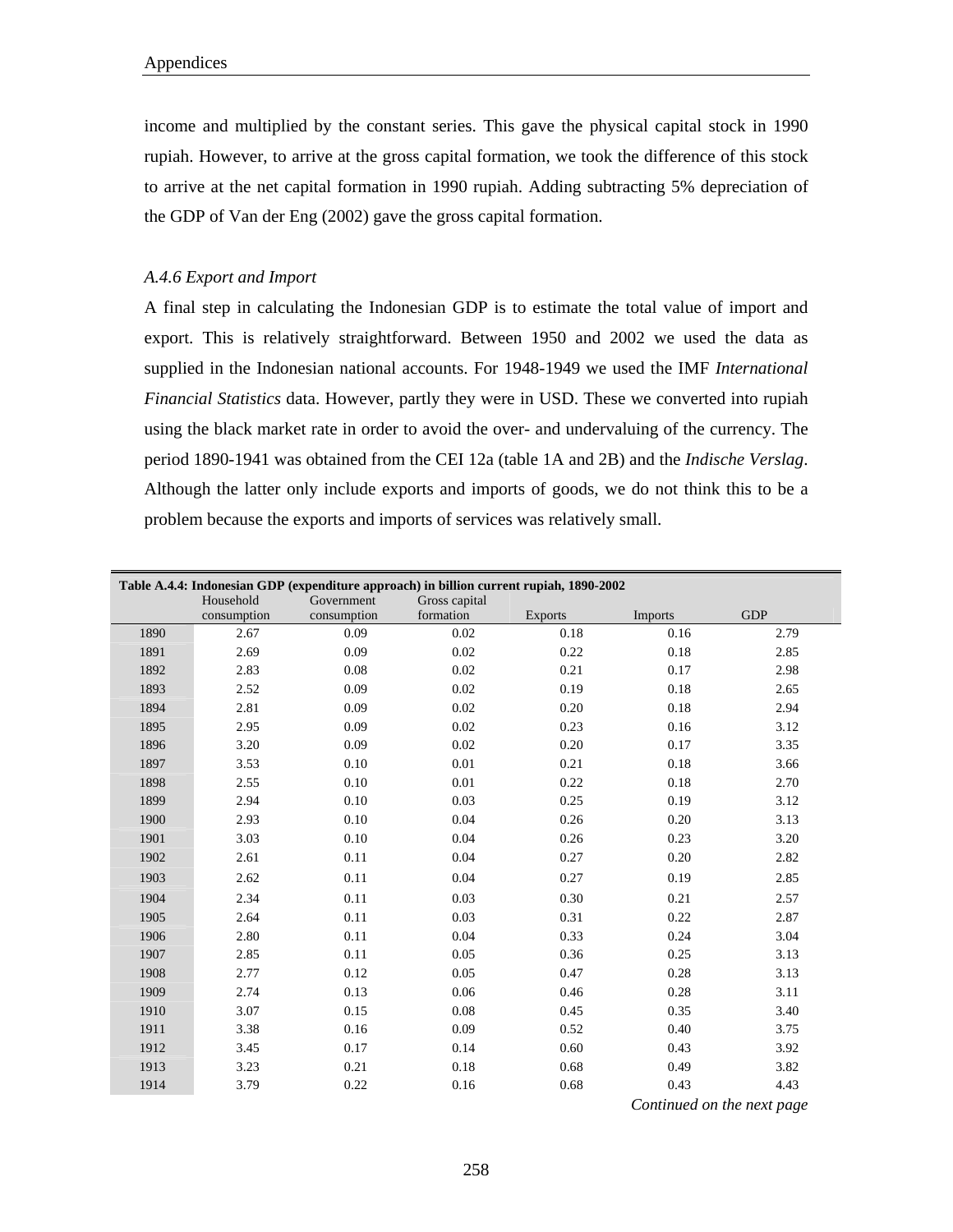|      | Table A.4.4: Indonesian GDP (expenditure approach) in billion current rupiah, 1890-2002 |                           |                            |                |         |                      |  |  |  |  |  |  |
|------|-----------------------------------------------------------------------------------------|---------------------------|----------------------------|----------------|---------|----------------------|--|--|--|--|--|--|
|      | Household<br>consumption                                                                | Government<br>consumption | Gross capital<br>formation | <b>Exports</b> | Imports | <b>GDP</b>           |  |  |  |  |  |  |
| 1915 | 4.23                                                                                    | 0.23                      | 0.18                       | 0.77           | 0.40    | 5.01                 |  |  |  |  |  |  |
| 1916 | 4.53                                                                                    | $0.26\,$                  | 0.22                       | 0.87           | 0.45    | 5.42                 |  |  |  |  |  |  |
| 1917 | 4.37                                                                                    | 0.27                      | 0.22                       | 0.79           | 0.50    | 5.15                 |  |  |  |  |  |  |
| 1918 | 4.71                                                                                    | 0.33                      | $0.20\,$                   | 0.68           | 0.57    | 5.34                 |  |  |  |  |  |  |
| 1919 | 4.64                                                                                    | 0.50                      | 0.46                       | 2.17           | 0.79    | 6.98                 |  |  |  |  |  |  |
| 1920 | 7.04                                                                                    | 0.73                      | 0.50                       | 2.24           | 1.31    | 9.20                 |  |  |  |  |  |  |
| 1921 | 5.84                                                                                    | 0.62                      | 0.52                       | 1.20           | 1.24    | 6.93                 |  |  |  |  |  |  |
| 1922 | 6.27                                                                                    | 0.53                      | 0.55                       | 1.15           | 0.78    | 7.72                 |  |  |  |  |  |  |
| 1923 | 5.91                                                                                    | 0.44                      | 0.49                       | 1.39           | 0.65    | 7.57                 |  |  |  |  |  |  |
| 1924 | 5.88                                                                                    | 0.41                      | 0.39                       | 1.56           | 0.70    | 7.53                 |  |  |  |  |  |  |
| 1925 | 6.23                                                                                    | 0.42                      | 0.37                       | 1.81           | 0.86    | 7.98                 |  |  |  |  |  |  |
| 1926 | 6.64                                                                                    | 0.44                      | 0.43                       | 1.60           | 0.92    | 8.19                 |  |  |  |  |  |  |
| 1927 | 6.79                                                                                    | 0.50                      | 0.65                       | 1.66           | 0.93    | 8.66                 |  |  |  |  |  |  |
| 1928 | 7.09                                                                                    | 0.55                      | 0.93                       | 1.59           | 1.03    | 9.13                 |  |  |  |  |  |  |
| 1929 | 7.44                                                                                    | 0.59                      | 0.93                       | 1.49           | 1.11    | 9.34                 |  |  |  |  |  |  |
| 1930 | 7.71                                                                                    | 0.59                      | 0.64                       | 1.19           | 0.92    | 9.22                 |  |  |  |  |  |  |
| 1931 | 7.34                                                                                    | 0.53                      | 0.40                       | 0.82           | 0.61    | 8.48                 |  |  |  |  |  |  |
| 1932 | 6.42                                                                                    | $0.41\,$                  | 0.23                       | 0.61           | 0.41    | 7.26                 |  |  |  |  |  |  |
| 1933 | 5.80                                                                                    | 0.35                      | 0.13                       | 0.52           | 0.33    | 6.47                 |  |  |  |  |  |  |
| 1934 | 5.30                                                                                    | 0.33                      | 0.11                       | 0.55           | 0.29    | $6.00\,$             |  |  |  |  |  |  |
| 1935 | 4.87                                                                                    | 0.35                      | 0.16                       | 0.48           | 0.28    | 5.58                 |  |  |  |  |  |  |
| 1936 | 4.31                                                                                    | 0.37                      | 0.37                       | 0.58           | 0.29    | 5.34                 |  |  |  |  |  |  |
| 1937 | 4.42                                                                                    | 0.31                      | 0.48                       | 0.97           | 0.52    | 5.68                 |  |  |  |  |  |  |
| 1938 | 4.29                                                                                    | 0.38                      | 0.50                       | 0.69           | 0.50    | 5.36                 |  |  |  |  |  |  |
| 1939 | 5.00                                                                                    | 0.41                      | 0.52                       | 0.76           | 0.53    | 6.15                 |  |  |  |  |  |  |
| 1940 | 4.00                                                                                    | 0.45                      | 0.45                       | $0.88\,$       | 0.44    | 5.34                 |  |  |  |  |  |  |
| 1941 | 4.79                                                                                    | 0.44                      | $0.11\,$                   | 1.09           | 0.48    | 5.96                 |  |  |  |  |  |  |
| 1942 | 5.23                                                                                    |                           |                            |                |         | 6.45                 |  |  |  |  |  |  |
| 1943 | 3.91                                                                                    |                           |                            |                |         | 4.79                 |  |  |  |  |  |  |
| 1944 | 5.60                                                                                    |                           |                            |                |         | 6.81                 |  |  |  |  |  |  |
| 1945 | 6.22                                                                                    |                           |                            |                |         | 7.50                 |  |  |  |  |  |  |
| 1946 | 8.30                                                                                    |                           |                            |                |         | 9.94                 |  |  |  |  |  |  |
| 1947 | 11.48                                                                                   |                           |                            |                |         | 13.63                |  |  |  |  |  |  |
| 1948 | 16.89                                                                                   |                           |                            | 4.51           | 5.31    | 20.25                |  |  |  |  |  |  |
| 1949 | 24.37                                                                                   |                           |                            | 6.03           | 6.63    | 29.93                |  |  |  |  |  |  |
| 1950 | 32.80                                                                                   | 6.50                      | 2.64                       | 9.18           | 5.05    | 46.06                |  |  |  |  |  |  |
| 1951 | 61.39                                                                                   | 7.91                      | 4.59                       | 14.83          | 10.02   | 78.70                |  |  |  |  |  |  |
| 1952 | 72.40                                                                                   | 11.19                     | 6.63                       | 10.72          | 10.88   | 90.07                |  |  |  |  |  |  |
| 1953 | 72.68                                                                                   | 11.66                     | 8.81                       | 9.64           | 8.77    | 94.02                |  |  |  |  |  |  |
| 1954 | 69.99                                                                                   | 11.46                     | 12.27                      | 9.95           | 7.22    | 96.45                |  |  |  |  |  |  |
| 1955 | 83.78                                                                                   | 12.15                     | 14.25                      | 10.86          | 7.23    | 113.81               |  |  |  |  |  |  |
| 1956 | 84.20                                                                                   | 14.91                     | 16.42                      | 10.81          | 8.77    | 117.56               |  |  |  |  |  |  |
| 1957 | 83.06                                                                                   | 19.08                     | 24.56                      | 10.22          | 8.45    | 128.48               |  |  |  |  |  |  |
| 1958 | 127.07                                                                                  | 26.31                     | 28.36                      | 20.73          | 12.44   | 190.02               |  |  |  |  |  |  |
| 1959 | 174.29                                                                                  | 33.04                     | 34.91                      | 29.77          | 18.03   | 253.98               |  |  |  |  |  |  |
| 1960 | 230.63                                                                                  | 45.10                     | 30.70                      | 35.73          | 24.14   | 318.01               |  |  |  |  |  |  |
| 1961 | 385.60                                                                                  | 55.40                     | 48.10                      | 27.66          | 24.56   | 492.20               |  |  |  |  |  |  |
| 1962 |                                                                                         | 83.30                     | 74.80                      | 39.36          | 26.22   |                      |  |  |  |  |  |  |
| 1963 | 1,180.00<br>2,726.50                                                                    | 228.30                    | 263.00                     | 132.10         | 118.67  | 1,351.24<br>3,231.23 |  |  |  |  |  |  |
| 1964 |                                                                                         |                           | 862.00                     |                |         | 7,356.60             |  |  |  |  |  |  |
|      | 5,821.30                                                                                | 508.20                    |                            | 543.22         | 378.12  |                      |  |  |  |  |  |  |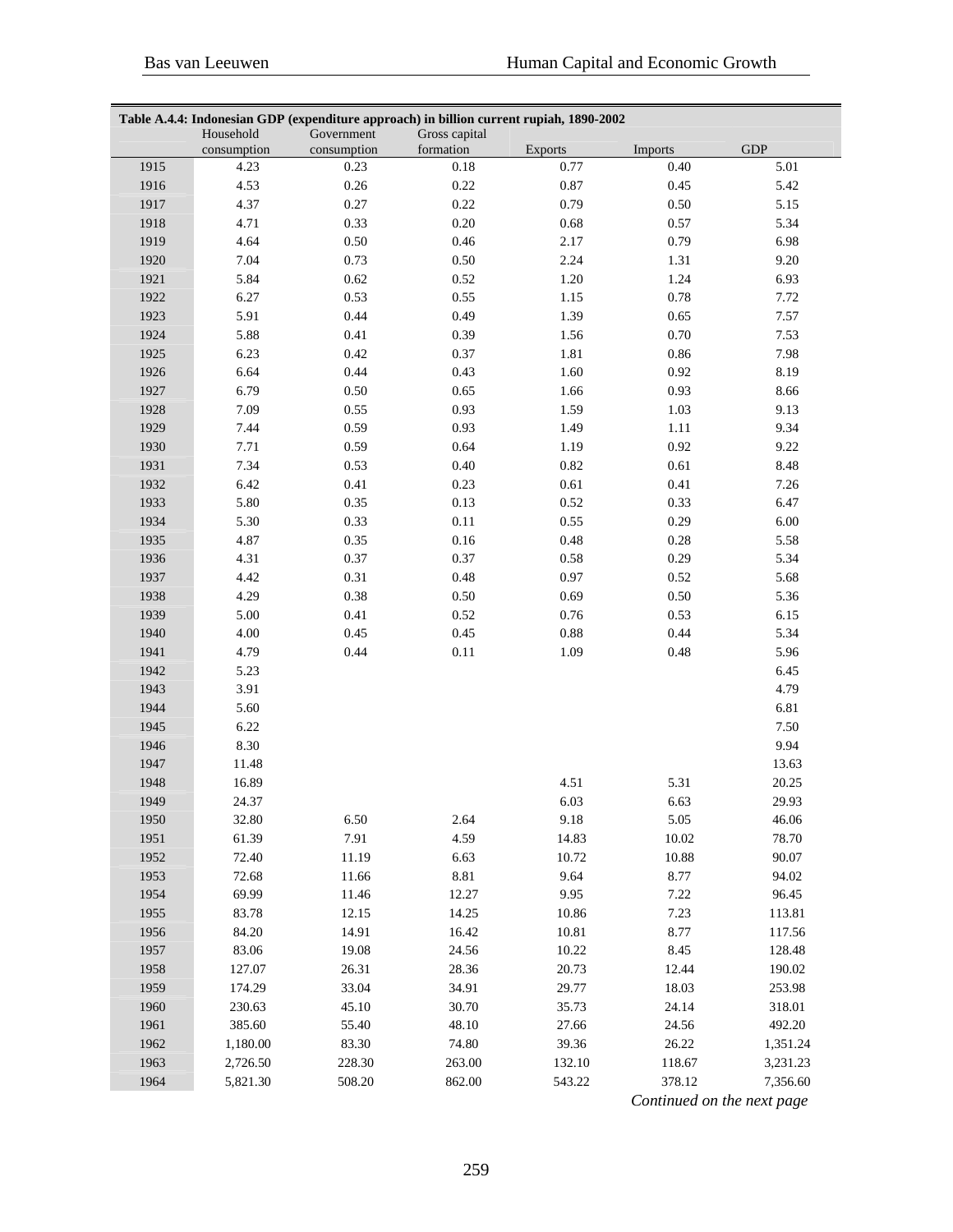|      | Household<br>consumption | Government<br>consumption | Gross capital<br>formation | <b>Exports</b> | <b>Imports</b> | <b>GDP</b>   |
|------|--------------------------|---------------------------|----------------------------|----------------|----------------|--------------|
| 1965 | 20,902.50                | 1,329.80                  | 1,586.70                   | 1,297.07       | 845.84         | 24,270.22    |
| 1966 | 303.30                   | 27.80                     | 14.30                      | 65.11          | 66.05          | 344.46       |
| 1967 | 786.00                   | 62.50                     | 67.90                      | 145.82         | 131.18         | 931.04       |
| 1968 | 1,771.20                 | 143.50                    | 177.90                     | 387.12         | 285.83         | 2,193.88     |
| 1969 | 2,359.90                 | 198.50                    | 129.11                     | 278.40         | 254.51         | 2,711.41     |
| 1970 |                          |                           |                            |                | 363.37         |              |
|      | 2,692.80                 | 293.00                    | 313.13                     | 402.02         |                | 3,337.57     |
| 1971 | 2,832.60                 | 341.00                    | 580.00                     | 494.83         | 442.22         | 3,806.21     |
| 1972 | 3,401.60                 | 414.00                    | 857.00                     | 763.22         | 670.75         | 4,765.07     |
| 1973 | 4,790.70                 | 716.00                    | 1,208.00                   | 1,361.46       | 1,157.14       | 6,919.03     |
| 1974 | 7,258.60                 | 841.00                    | 1,797.00                   | 3,182.04       | 1,646.25       | 11,432.39    |
| 1975 | 8,744.50                 | 1,253.70                  | 2,571.70                   | 3,060.96       | 2,055.78       | 13,575.08    |
| 1976 | 10,463.80                | 1,590.50                  | 3,204.90                   | 3,429.60       | 3,222.10       | 15,466.70    |
| 1977 | 12,458.40                | 2,077.30                  | 3,826.40                   | 4,465.80       | 3,817.20       | 19,010.70    |
| 1978 | 15,184.50                | 2,658.90                  | 4,670.70                   | 4,973.90       | 4,742.00       | 22,746.00    |
| 1979 | 19,513.70                | 3,733.40                  | 6,704.30                   | 9,628.70       | 7,554.70       | 32,025.40    |
| 1980 | 27,502.90                | 4,688.20                  | 9,485.20                   | 13,849.20      | 10,079.80      | 45,445.70    |
| 1981 | 35,560.00                | 5,787.90                  | 11,553.40                  | 14,927.90      | 13,802.20      | 54,027.00    |
| 1982 | 41,670.30                | 6,831.70                  | 13,467.10                  | 13,345.20      | 15,681.70      | 59,632.60    |
| 1983 | 44,739.30                | 8,077.30                  | 21,668.40                  | 20,447.70      | 21,235.10      | 73,697.60    |
| 1984 | 51,398.90                | 9,121.50                  | 22,176.70                  | 22,984.90      | 18,627.20      | 87,054.80    |
| 1985 | 56,857.90                | 10,893.10                 | 25,136.20                  | 21,671.10      | 19,837.50      | 94,720.80    |
| 1986 | 63,355.30                | 11,328.70                 | 28,888.20                  | 20,009.90      | 21,036.20      | 102,545.90   |
| 1987 | 71,988.90                | 11,765.50                 | 37,491.02                  | 29,874.30      | 27,955.80      | 123,163.92   |
| 1988 | 81,045.30                | 12,755.80                 | 37,453.52                  | 34,665.60      | 31,171.40      | 134,748.82   |
| 1989 | 88,752.30                | 15,687.60                 | 46,318.96                  | 42,505.00      | 38,601.00      | 154,662.86   |
| 1990 | 106,312.30               | 17,572.60                 | 61,255.39                  | 51,953.10      | 50,945.70      | 186, 147.69  |
| 1991 | 125,035.80               | 20,784.60                 | 65,880.06                  | 62,263.80      | 61,375.70      | 212,588.56   |
| 1992 | 135,880.30               | 24,731.30                 | 73,129.89                  | 76,384.40      | 70,336.60      | 239,789.29   |
| 1993 | 158,342.70               | 29,756.70                 | 82,003.36                  | 85,454.30      | 78,064.70      | 277,492.36   |
| 1994 | 219,565.00               | 31,014.00                 | 120,034.84                 | 99,437.50      | 91,873.80      | 378,177.54   |
| 1995 | 279,876.40               | 35,584.20                 | 145,056.33                 | 119,592.90     | 125,656.90     | 454,452.93   |
| 1996 | 332,094.40               | 40,299.20                 | 164,181.80                 | 137,533.30     | 140,812.00     | 533,296.70   |
| 1997 | 387,170.70               | 42,952.00                 | 190,189.36                 | 174,871.30     | 176,599.80     | 618,583.56   |
| 1998 | 647,823.60               | 54,415.90                 | 233,981.93                 | 506,244.80     | 413,058.10     | 1,029,408.13 |
| 1999 | 838,097.20               | 72,631.30                 | 219,788.69                 | 390,560.10     | 313,720.20     | 1,207,357.09 |
| 2000 | 850,818.70               | 90,779.70                 | 251,980.00                 | 542,992.40     | 423,317.90     | 1,313,252.90 |
| 2001 | 975,730.80               | 113,416.10                | 305,674.46                 | 612,482.20     | 505,127.70     | 1,502,175.86 |
| 2002 | 1,137,762.50             | 132,218.70                | 275,027.22                 | 569,941.90     | 459,631.10     | 1,655,319.22 |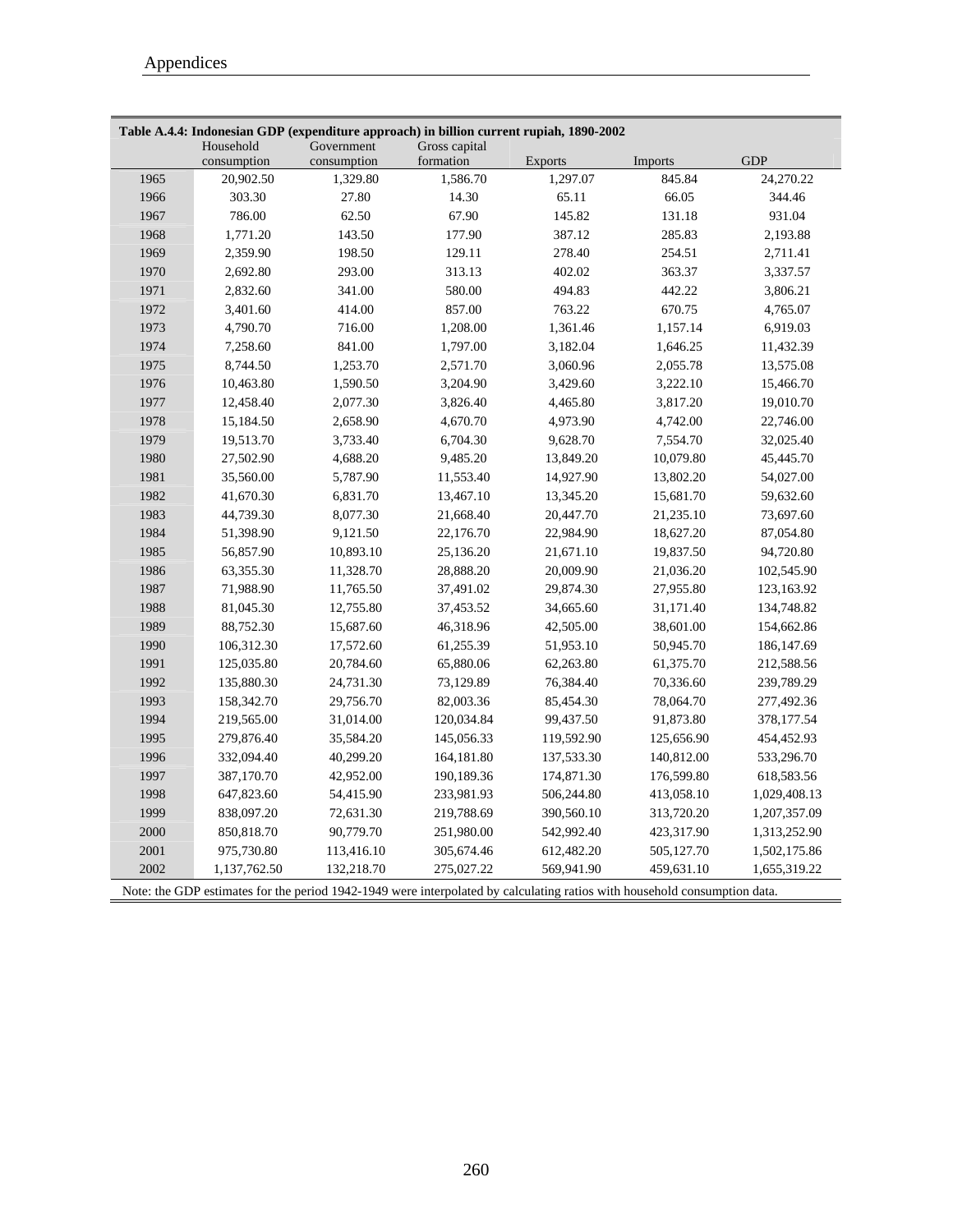## **A.5. Estimates of the Gross Enrolment Ratio per Ethnicity in Indonesia, 1890-1940.**

## *A.5.1 Population*

To obtain estmates of the gross erolment ratio, we need data on enrolments per level of education and estimates on the size of the population in the relevant age classes. In this section we start with population, more specific with the indigenous, Indonesian, population which was the least educated, the least registered, and the least enumerated. It was necessary to obtain the population figures for the ages 5-10, 5-12, 12-17, and 17-21, to estimate the enrolment ratio before independence. Contrary to the European and Chinese population, it was necessary to include the age class 5-10 for the Indonesian population prior to independence, as the Village School, the most important form of education for the Indonesian population, was of a rather short duration. We took the numbers of Chinese, Europeans, and Indonesians from Changing Economy in Indonesia Vol. 11. These figures were corrected to match the total population as estimated by from Van der Eng (1996; 2002). Next, we took population surveys which contained data on the ages of the population to calculate the ratio with the total Indonesian population. The different ratios were then linearly interpolated and the result multiplied with the total Indoensian population to obtain the figures for each age class for all years. The same method was applied for Chinese and Europeans.

 Three points have to be noticed. First, the figure for males in the 1930 survey has been obtained by dividing the number "other children" by 13.5 (assuming that between age 1.5 and age 15 boys fell under 'other children') and multiplying it by 10 as we wanted to estimate 10 years (between age 5 and age 15). The others (until age 1.5) were assumed to be "children not yet able to walk". For women this is obtained by dividing the number of 'other children' by 12.5 and multiplying it with 10, as girls were supposed to reach adulthood sooner. Second, only for Indonesians, for Java we used instead of interpolation the number of births on Java (CEI 11, table 9a.2) added with the net births from the census of 1920 and the difference of net deaths (CEI 11) and population growth (Van der Eng (2002) figures) and linear interpolation for 1895-1905. The births in year *t-15* till year *t-5* were added to obtain the number of children for age 5-15 for Java. For 1880-1894 the ratio between the cohort 5-15 of Java and the Indigenous population on Java has been used of 1895. The figures for Java have been corrected for the downward bias with the linear interpolation of the coefficients mentioned in CEI 11 and Van der Eng (1996). For the Outer Provinces the years 1890-1940 were calculated as the interpolated ratio of the total population to the number of Indonesians in the Outer Provinces. Third, to obtain the figures for the post-1930 period, we took the age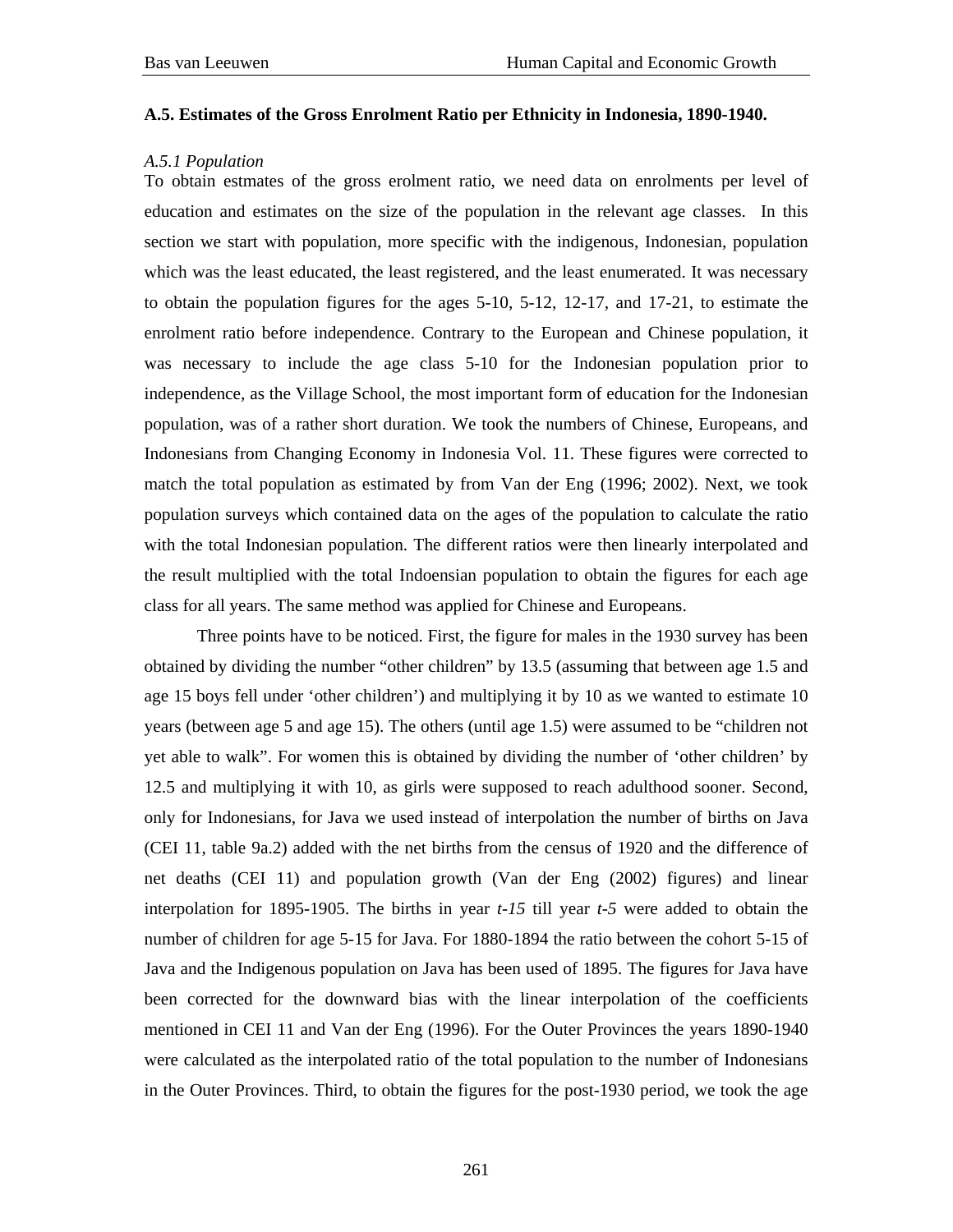classes from the 1961 census. These figures were corrected for the absence of Irian Jaya by adding the population of Irian which was at that time ca. 700,000. We assumed that the age classes in Irian had the same share in total population as in Indonesia.

## *A.5.2 Enrolments*

Now we have the necessary population figures for Chinese (and other Asians), Indonesians, and Europeans. By dividing the number of Indonesians, Chinese, and Europeans enrolled by the relevant age classes in the population, we arrive at their respective gross enrolment ratios as reported in table A.5.1. Unfortunately, the enrolment of Indonesians poses a problem because in primary education there are two enrolment figures for the same level. This is because we have two forms of primary education which have a different duration and thus a different relevant age group as we have seen in section A.5.1. As the (short) indigenous primary education was unknown for Chinese and Europeans, we cannot add the enrolments of the three ethnicities together. This problem is solved by adding the cohort 5-10 to that of 5-12 together by weighing it with the number of Indonesian pupils in respectively the Indonesian and European schools. For Chinese and Europeans we simply divided the enrolment rates by the relevant population from section A.5.1.

There are two points of warning. First, for the colonial period and the first years thereafter no fixed entrance age is available and the cohorts are therefore necessarily crude. Second, as a consequence of the marginal supply of higher education, the gross enrolment ratio in higher education is in all cases very low. In the case of Indonesians, it is so small, that it cannot be reported. This does not mean, however, that in Indonesia no-one had followed higher education. It were especially Europeans and a few Indonesians who came to the Netherlands to follow higher education.

|      |           |           |          |         |           | Table A.5.1: Gross Enrolment Ratio per Ethnicity and Level of Education in Indonesia, 1890-1940 |           |
|------|-----------|-----------|----------|---------|-----------|-------------------------------------------------------------------------------------------------|-----------|
|      | Europeans |           |          | Chinese |           | <b>Indonesians</b>                                                                              |           |
|      | Primary   | Secondary | Tertiary | Primary | Secondary | Primary                                                                                         | Secondary |
| 1890 | 146.29    | 11.98     | 0.00     | 1.91    | 0.01      | 1.41                                                                                            | 0.02      |
| 1891 | 147.30    | 13.57     | 0.00     | 1.96    | 0.01      | 1.47                                                                                            | 0.02      |
| 1892 | 148.93    | 13.56     | 0.00     | 2.06    | 0.01      | 1.56                                                                                            | 0.02      |
| 1893 | 151.13    | 15.15     | 0.00     | 2.15    | 0.01      | 1.65                                                                                            | 0.03      |
| 1894 | 151.46    | 13.61     | 0.00     | 2.24    | 0.05      | 1.72                                                                                            | 0.02      |
| 1895 | 148.02    | 13.49     | 0.00     | 2.34    | 0.07      | 1.79                                                                                            | 0.02      |
| 1896 | 141.59    | 12.52     | 0.00     | 2.48    | 0.07      | 1.90                                                                                            | 0.02      |
| 1897 | 140.94    | 12.44     | 0.00     | 2.38    | 0.07      | 1.84                                                                                            | 0.02      |
| 1898 | 140.48    | 11.91     | 0.00     | 2.50    | 0.07      | 1.90                                                                                            | 0.02      |
|      |           |           |          |         |           |                                                                                                 |           |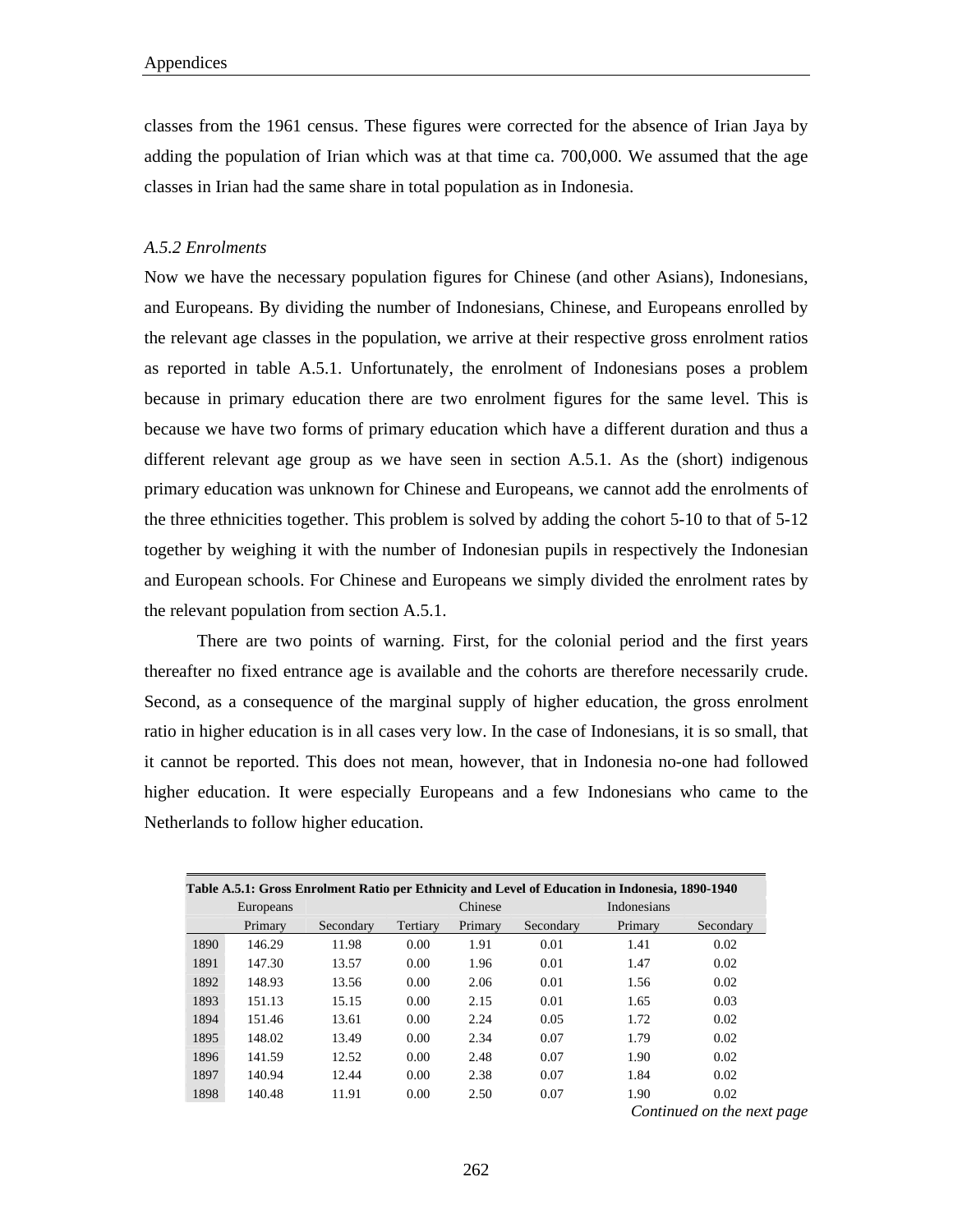|      | Table A.5.1: Gross Enrolment Ratio per Ethnicity and Level of Education in Indonesia, 1890-1940 |           |          |         |           |             |           |  |  |  |
|------|-------------------------------------------------------------------------------------------------|-----------|----------|---------|-----------|-------------|-----------|--|--|--|
|      | Europeans                                                                                       |           |          | Chinese |           | Indonesians |           |  |  |  |
|      | Primary                                                                                         | Secondary | Tertiary | Primary | Secondary | Primary     | Secondary |  |  |  |
| 1899 | 138.68                                                                                          | 12.19     | 0.00     | 2.70    | 0.07      | 2.31        | 0.02      |  |  |  |
| 1900 | 137.14                                                                                          | 12.90     | $0.00\,$ | 2.65    | 0.07      | 2.13        | $0.02\,$  |  |  |  |
| 1901 | 138.18                                                                                          | 13.88     | $0.00\,$ | 2.80    | 0.09      | 2.31        | $0.03\,$  |  |  |  |
| 1902 | 140.35                                                                                          | 13.76     | $0.00\,$ | 2.93    | 0.09      | 2.49        | 0.03      |  |  |  |
| 1903 | 142.50                                                                                          | 14.89     | $0.00\,$ | 3.13    | $0.10\,$  | 2.66        | 0.04      |  |  |  |
| 1904 | 148.87                                                                                          | 17.23     | $0.00\,$ | 3.46    | $0.16\,$  | 2.98        | $0.06\,$  |  |  |  |
| 1905 | 145.32                                                                                          | 16.91     | $0.00\,$ | 3.67    | 0.17      | 3.14        | $0.06\,$  |  |  |  |
| 1906 | 142.62                                                                                          | 16.60     | $0.00\,$ | 3.87    | $0.17\,$  | 3.35        | $0.05\,$  |  |  |  |
| 1907 | 133.12                                                                                          | 17.16     | $0.00\,$ | 3.52    | 0.21      | 3.47        | $0.06\,$  |  |  |  |
| 1908 | 130.53                                                                                          | 18.17     | $0.00\,$ | 4.62    | 0.25      | 3.84        | $0.07\,$  |  |  |  |
| 1909 | 125.83                                                                                          | 18.81     | $0.00\,$ | 5.83    | 0.28      | 4.69        | $0.08\,$  |  |  |  |
| 1910 | 120.52                                                                                          | 19.60     | $0.00\,$ | 7.20    | 0.34      | 5.91        | $0.10\,$  |  |  |  |
| 1911 | 114.66                                                                                          | 18.60     | $0.00\,$ | 8.32    | 0.36      | 7.15        | 0.09      |  |  |  |
| 1912 | 108.93                                                                                          | 16.90     | $0.00\,$ | 9.14    | 0.37      | $8.10\,$    | $0.10\,$  |  |  |  |
| 1913 | 107.60                                                                                          | 16.18     | $0.00\,$ | 9.56    | 0.38      | 8.71        | $0.10\,$  |  |  |  |
| 1914 | 108.68                                                                                          | 16.41     | $0.00\,$ | 10.08   | 0.41      | 8.30        | $0.11\,$  |  |  |  |
| 1915 | 112.44                                                                                          | 18.47     | $0.00\,$ | 10.85   | 0.43      | 9.09        | 0.12      |  |  |  |
| 1916 | 115.59                                                                                          | 19.27     | $0.00\,$ | 11.65   | 0.45      | 9.96        | 0.13      |  |  |  |
| 1917 | 117.73                                                                                          | 23.05     | $0.00\,$ | 12.41   | 0.56      | 10.42       | $0.17\,$  |  |  |  |
| 1918 | 117.45                                                                                          | 26.14     | $0.00\,$ | 13.17   | 0.65      | 10.53       | 0.19      |  |  |  |
| 1919 | 114.52                                                                                          | 27.68     | $0.00\,$ | 13.12   | 0.73      | 9.04        | 0.22      |  |  |  |
| 1920 | 111.59                                                                                          | 28.98     | 0.17     | 14.12   | $0.80\,$  | 9.67        | 0.24      |  |  |  |
| 1921 | 111.05                                                                                          | 28.06     | 0.32     | 14.63   | 0.74      | 10.91       | 0.26      |  |  |  |
| 1922 | 112.00                                                                                          | 28.56     | 0.49     | 13.96   | 0.76      | 11.00       | 0.29      |  |  |  |
| 1923 | 109.79                                                                                          | 30.47     | 0.43     | 13.51   | 0.78      | 11.25       | 0.34      |  |  |  |
| 1924 | 111.69                                                                                          | 30.34     | 0.54     | 13.50   | 0.79      | 11.56       | 0.38      |  |  |  |
| 1925 | 110.12                                                                                          | 31.10     | 0.56     | 14.30   | 0.78      | 11.31       | 0.43      |  |  |  |
| 1926 | 109.76                                                                                          | 31.09     | 0.50     | 14.80   | 0.78      | 12.07       | 0.46      |  |  |  |
| 1927 | 110.34                                                                                          | 32.28     | 0.49     | 16.03   | $0.82\,$  | 13.25       | 0.48      |  |  |  |
| 1928 | 112.06                                                                                          | 34.36     | 0.60     | 17.69   | 0.91      | 14.66       | $0.48\,$  |  |  |  |
| 1929 | 106.81                                                                                          | 36.68     | 0.64     | 15.27   | 1.06      | 13.89       | 0.53      |  |  |  |
| 1930 | 109.17                                                                                          | 37.71     | 0.85     | 16.64   | 1.24      | 14.55       | 0.54      |  |  |  |
| 1931 | 111.47                                                                                          | 38.96     | 1.04     | 17.86   | 1.42      | 15.33       | 0.52      |  |  |  |
| 1932 | 110.42                                                                                          | 39.81     | 1.09     | 18.32   | 1.57      | 15.37       | 0.48      |  |  |  |
| 1933 | 106.40                                                                                          | 39.86     | 1.17     | 18.13   | 1.60      | 15.00       | 0.44      |  |  |  |
| 1934 | 103.72                                                                                          | 37.20     | 1.25     | 17.74   | 1.66      | 14.74       | 0.42      |  |  |  |
| 1935 | 101.49                                                                                          | 37.80     | 1.22     | 17.47   | 1.81      | 14.83       | 0.38      |  |  |  |
| 1936 | 101.42                                                                                          | 35.61     | 1.21     | 17.87   | 1.83      | 15.45       | 0.56      |  |  |  |
| 1937 | 99.80                                                                                           | 41.05     | 1.02     | 17.81   | 1.94      | 15.91       | 0.57      |  |  |  |
| 1938 | 100.61                                                                                          | 42.24     | 1.02     | 18.12   | 2.16      | 16.61       | 0.64      |  |  |  |
| 1939 | 103.58                                                                                          | 51.19     | 1.18     | 18.46   | 2.30      | 17.02       | 0.78      |  |  |  |
| 1940 | 94.54                                                                                           | 42.24     | 0.99     | 16.71   | 2.19      | 16.73       | 0.75      |  |  |  |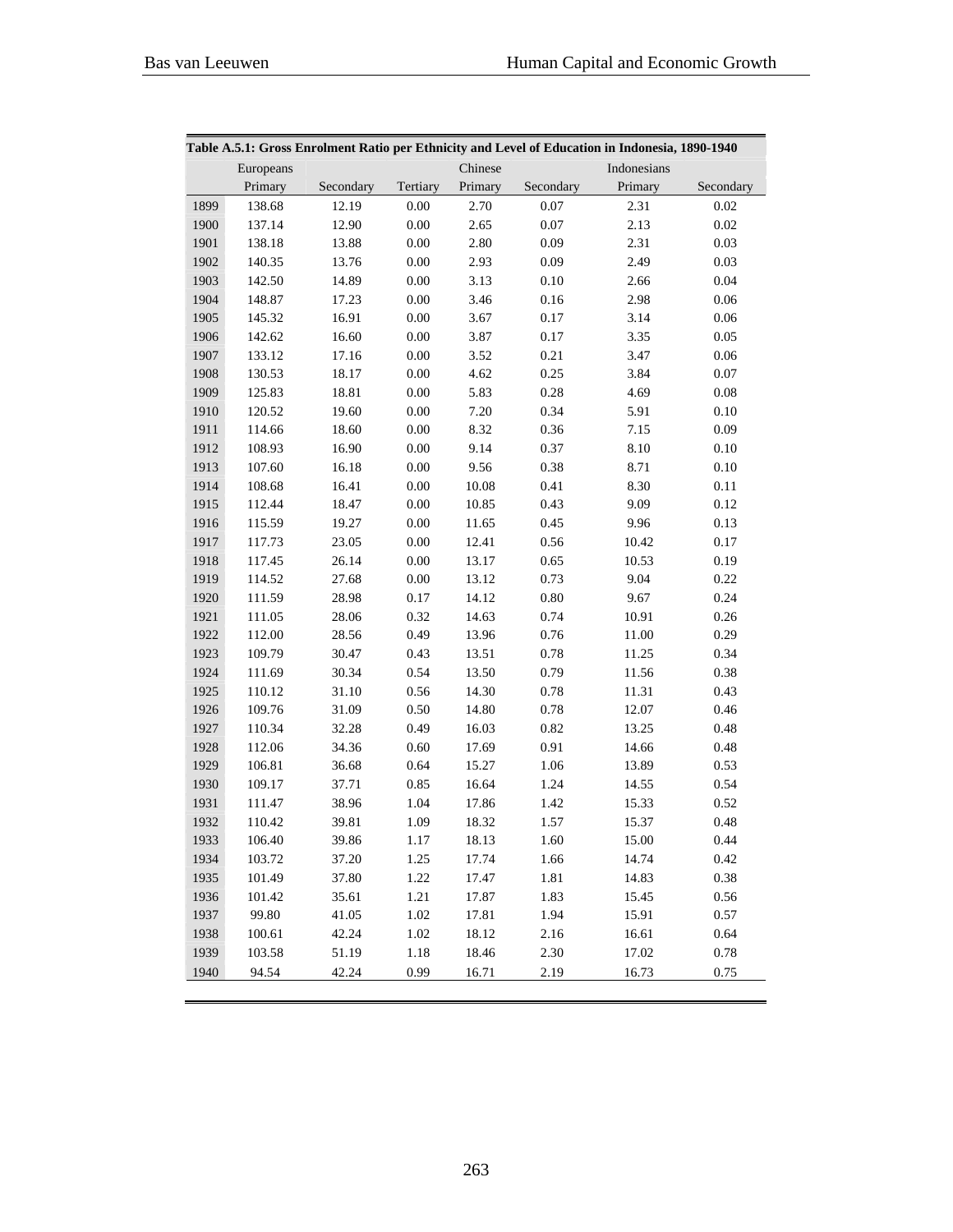## **A.6. Enrolments per level of education and sex in Indonesia, India, and Japan 1880-2000**

The construction and sources of the following data on enrolment and the gross enrolment ratio is given in chapter 3.

|      | Table A.6.1: Enrolments per level of education and sex in Indonesia, 1880-2000 |                           |       |                     |             |         |                            |                     |                  |                  |                         |                     |
|------|--------------------------------------------------------------------------------|---------------------------|-------|---------------------|-------------|---------|----------------------------|---------------------|------------------|------------------|-------------------------|---------------------|
|      |                                                                                | Primary education ('000s) |       |                     |             |         | <b>Secondary Education</b> |                     |                  |                  | <b>Higher Education</b> |                     |
|      | <b>Boys</b>                                                                    | Girls                     | Total | $\%$ of<br>relevant | <b>Boys</b> | Girls   | Total                      | $\%$ of<br>relevant | <b>Boys</b>      | Girls            | Total                   | $\%$ of<br>relevant |
| 1880 | 64.6                                                                           | 12.2                      | 76.8  | 1.26                | 473         | 20      | 493                        | 0.06                | $\boldsymbol{0}$ | $\boldsymbol{0}$ | $\mathbf{0}$            | 0.00                |
| 1881 | 65.1                                                                           | 11.9                      | 76.9  | 1.24                | 448         | 32      | 480                        | 0.05                | $\boldsymbol{0}$ | $\boldsymbol{0}$ | $\boldsymbol{0}$        | 0.00                |
| 1882 | 72.3                                                                           | 14.4                      | 86.7  | 1.39                | 467         | 44      | 511                        | 0.06                | $\boldsymbol{0}$ | $\boldsymbol{0}$ | $\boldsymbol{0}$        | 0.00                |
| 1883 | 75.1                                                                           | 16.0                      | 91.1  | 1.47                | 441         | 56      | 497                        | 0.05                | $\boldsymbol{0}$ | $\boldsymbol{0}$ | $\boldsymbol{0}$        | $0.00\,$            |
| 1884 | 78.9                                                                           | 17.3                      | 96.3  | 1.50                | 467         | 50      | 517                        | 0.05                | $\boldsymbol{0}$ | $\boldsymbol{0}$ | $\boldsymbol{0}$        | $0.00\,$            |
| 1885 | 81.0                                                                           | 18.2                      | 99.2  | 1.60                | 442         | 46      | 488                        | 0.06                | $\boldsymbol{0}$ | $\boldsymbol{0}$ | $\boldsymbol{0}$        | $0.00\,$            |
| 1886 | 82.8                                                                           | 19.0                      | 101.8 | 1.50                | 448         | 51      | 499                        | 0.06                | $\boldsymbol{0}$ | $\boldsymbol{0}$ | $\boldsymbol{0}$        | $0.00\,$            |
| 1887 | 84.9                                                                           | 20.2                      | 105.1 | 1.65                | 392         | 58      | 450                        | 0.06                | $\boldsymbol{0}$ | $\boldsymbol{0}$ | $\boldsymbol{0}$        | $0.00\,$            |
| 1888 | 90.3                                                                           | 22.0                      | 112.3 | 1.58                | 364         | 58      | 422                        | 0.05                | $\boldsymbol{0}$ | $\boldsymbol{0}$ | $\boldsymbol{0}$        | $0.00\,$            |
| 1889 | 92.6                                                                           | 22.6                      | 115.3 | 1.79                | 392         | 63      | 455                        | 0.06                | $\boldsymbol{0}$ | $\boldsymbol{0}$ | $\boldsymbol{0}$        | $0.00\,$            |
| 1890 | 93.6                                                                           | 22.4                      | 115.9 | 1.61                | 389         | $77 \,$ | 466                        | 0.04                | $\boldsymbol{0}$ | $\boldsymbol{0}$ | $\boldsymbol{0}$        | 0.00                |
| 1891 | 96.4                                                                           | 23.6                      | 120.0 | 1.67                | 460         | 86      | 546                        | 0.05                | $\boldsymbol{0}$ | $\boldsymbol{0}$ | $\boldsymbol{0}$        | 0.00                |
| 1892 | 104.3                                                                          | 23.6                      | 127.9 | 1.77                | 471         | 85      | 556                        | 0.04                | $\boldsymbol{0}$ | $\boldsymbol{0}$ | $\boldsymbol{0}$        | 0.00                |
| 1893 | 110.7                                                                          | 24.5                      | 135.2 | 1.86                | 527         | $70\,$  | 597                        | 0.06                | $\boldsymbol{0}$ | $\boldsymbol{0}$ | $\boldsymbol{0}$        | 0.00                |
| 1894 | 108.4                                                                          | 33.6                      | 142.0 | 1.94                | 515         | 68      | 583                        | 0.05                | $\boldsymbol{0}$ | $\boldsymbol{0}$ | $\boldsymbol{0}$        | 0.00                |
| 1895 | 115.0                                                                          | 34.5                      | 149.5 | 2.00                | 515         | 71      | 586                        | 0.05                | $\boldsymbol{0}$ | $\boldsymbol{0}$ | $\boldsymbol{0}$        | 0.00                |
| 1896 | 118.3                                                                          | 34.9                      | 153.2 | 2.13                | 514         | 74      | 588                        | 0.05                | $\boldsymbol{0}$ | $\boldsymbol{0}$ | $\boldsymbol{0}$        | 0.00                |
| 1897 | 119.3                                                                          | 34.4                      | 153.7 | 2.07                | 514         | 91      | 605                        | 0.05                | $\boldsymbol{0}$ | $\boldsymbol{0}$ | $\boldsymbol{0}$        | 0.00                |
| 1898 | 124.4                                                                          | 35.7                      | 160.1 | 2.14                | 488         | 109     | 597                        | 0.05                | $\boldsymbol{0}$ | $\boldsymbol{0}$ | $\boldsymbol{0}$        | $0.00\,$            |
| 1899 | 146.3                                                                          | 44.3                      | 190.6 | 2.54                | 494         | 137     | 631                        | 0.05                | $\boldsymbol{0}$ | $\boldsymbol{0}$ | $\boldsymbol{0}$        | $0.00\,$            |
| 1900 | 140.1                                                                          | 40.5                      | 180.6 | 2.36                | 533         | 153     | 686                        | 0.05                | $\boldsymbol{0}$ | $\boldsymbol{0}$ | $\boldsymbol{0}$        | $0.00\,$            |
| 1901 | 150.9                                                                          | 44.1                      | 195.1 | 2.55                | 576         | 151     | 727                        | 0.06                | $\boldsymbol{0}$ | $\boldsymbol{0}$ | $\boldsymbol{0}$        | $0.00\,$            |
| 1902 | 159.7                                                                          | 47.2                      | 206.8 | 2.73                | 582         | 132     | 714                        | 0.06                | $\boldsymbol{0}$ | $\boldsymbol{0}$ | $\boldsymbol{0}$        | $0.00\,$            |
| 1903 | 171.4                                                                          | 51.5                      | 222.9 | 2.90                | 627         | 155     | 782                        | 0.07                | $\boldsymbol{0}$ | $\boldsymbol{0}$ | $\boldsymbol{0}$        | $0.00\,$            |
| 1904 | 195.1                                                                          | 56.3                      | 251.4 | 3.23                | 636         | 203     | 839                        | 0.09                | $\boldsymbol{0}$ | $\boldsymbol{0}$ | $\boldsymbol{0}$        | $0.00\,$            |
| 1905 | 211.1                                                                          | 59.4                      | 270.5 | 3.38                | 624         | 209     | 833                        | 0.09                | $\boldsymbol{0}$ | $\boldsymbol{0}$ | $\boldsymbol{0}$        | $0.00\,$            |
| 1906 | 219.9                                                                          | 63.3                      | 283.2 | 3.60                | 663         | 230     | 893                        | 0.09                | $\boldsymbol{0}$ | $\boldsymbol{0}$ | $\boldsymbol{0}$        | $0.00\,$            |
| 1907 | 229.1                                                                          | 66.0                      | 295.0 | 3.72                | 742         | 262     | 1,004                      | 0.10                | $\boldsymbol{0}$ | $\boldsymbol{0}$ | $\boldsymbol{0}$        | $0.00\,$            |
| 1908 | 255.2                                                                          | 71.7                      | 326.9 | 4.11                | 815         | 295     | 1,110                      | 0.12                | $\boldsymbol{0}$ | $\boldsymbol{0}$ | $\boldsymbol{0}$        | $0.00\,$            |
| 1909 | 318.2                                                                          | 76.1                      | 394.3 | 4.96                | 861         | 393     | 1,254                      | 0.13                | $\boldsymbol{0}$ | $\boldsymbol{0}$ | $\boldsymbol{0}$        | $0.00\,$            |
| 1910 | 402.4                                                                          | 85.4                      | 487.7 | 6.19                | 899         | 425     | 1,324                      | $0.16\,$            | $\boldsymbol{0}$ | $\boldsymbol{0}$ | $\boldsymbol{0}$        | $0.00\,$            |
| 1911 | 486.1                                                                          | 94.1                      | 580.2 | 7.43                | 802         | 549     | 1,351                      | 0.15                | $\boldsymbol{0}$ | $\boldsymbol{0}$ | $\boldsymbol{0}$        | $0.00\,$            |
| 1912 | 557.5                                                                          | 106.2                     | 663.8 | 8.37                | 774         | 491     | 1,265                      | $0.16\,$            | $\boldsymbol{0}$ | $\boldsymbol{0}$ | $\boldsymbol{0}$        | $0.00\,$            |
| 1913 | 610.5                                                                          | 111.4                     | 721.9 | 8.99                | 779         | 482     | 1,261                      | $0.16\,$            | $\boldsymbol{0}$ | $\boldsymbol{0}$ | $\boldsymbol{0}$        | $0.00\,$            |
| 1914 | 594.8                                                                          | 108.7                     | 703.5 | 8.59                | 813         | 495     | 1,308                      | 0.17                | $\boldsymbol{0}$ | $\boldsymbol{0}$ | $\boldsymbol{0}$        | $0.00\,$            |
| 1915 | 662.8                                                                          | 118.3                     | 781.2 | 9.40                | 850         | 546     | 1,396                      | 0.19                | 0                | $\boldsymbol{0}$ | $\boldsymbol{0}$        | $0.00\,$            |
| 1916 | 737.9                                                                          | 128.7                     | 866.6 | 10.29               | 977         | 633     | 1,610                      | 0.21                | 0                | $\boldsymbol{0}$ | $\boldsymbol{0}$        | 0.00                |
| 1917 | 783.9                                                                          | 134.2                     | 918.0 | 10.76               | 1,087       | 743     | 1,830                      | 0.26                | 0                | $\boldsymbol{0}$ | $\boldsymbol{0}$        | $0.00\,$            |
| 1918 | 819.6                                                                          | 146.8                     | 966.4 | 10.87               | 1,309       | 896     | 2,205                      | 0.30                | $\boldsymbol{0}$ | $\boldsymbol{0}$ | $\boldsymbol{0}$        | $0.00\,$            |
| 1919 | 724.9                                                                          | 146.6                     | 871.5 | 9.40                | 1,745       | 982     | 2,727                      | 0.33                | $\boldsymbol{0}$ | $\boldsymbol{0}$ | $\boldsymbol{0}$        | $0.00\,$            |
| 1920 | 823.1                                                                          | 160.0                     | 983.1 | 10.01               | 1,841       | 1,054   | 2,895                      | 0.37                | 26               | 2                | $28\,$                  | $0.00\,$            |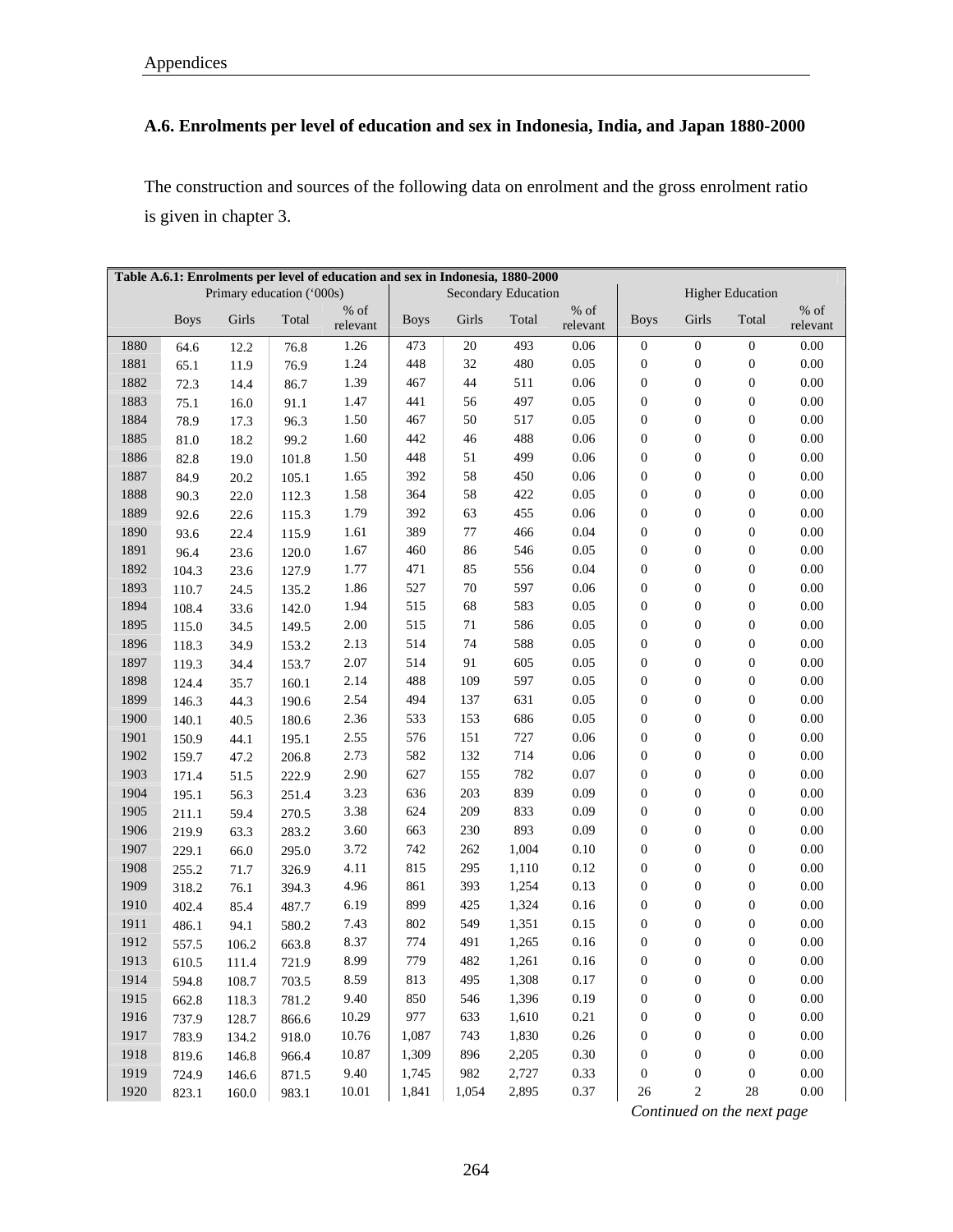|      |             |         | Primary education ('000s) | Table A.6.1: Enrolments per level of education and sex in Indonesia, 1880-2000 |             |         | <b>Secondary Education</b> |          | <b>Higher Education</b> |                          |         |          |
|------|-------------|---------|---------------------------|--------------------------------------------------------------------------------|-------------|---------|----------------------------|----------|-------------------------|--------------------------|---------|----------|
|      |             |         |                           | $%$ of                                                                         |             |         |                            | % of     |                         |                          |         | $\%$ of  |
|      | <b>Boys</b> | Girls   | Total                     | relevant                                                                       | <b>Boys</b> | Girls   | Total                      | relevant | <b>Boys</b>             | Girls                    | Total   | relevant |
| 1921 | 939.5       | 176.4   | 1,115.9                   | 11.25                                                                          | 1,770       | 1,067   | 2,837                      | 0.39     | 54                      | $\mathbf{1}$             | 55      | 0.00     |
| 1922 | 903.6       | 238.4   | 1,141.9                   | 11.35                                                                          | 1,865       | 1,030   | 2,895                      | 0.42     | 93                      | $\boldsymbol{0}$         | 93      | 0.00     |
| 1923 | 980.1       | 209.7   | 1,189.8                   | 11.59                                                                          | 1,890       | 1,177   | 3,067                      | 0.48     | 92                      | $\boldsymbol{0}$         | 92      | 0.00     |
| 1924 | 990.0       | 213.5   | 1,203.5                   | 11.91                                                                          | 1,767       | 1,161   | 2,928                      | 0.52     | 133                     | $\overline{\mathcal{L}}$ | 137     | $0.00\,$ |
| 1925 | 1,067.6     | 235.4   | 1,303.0                   | 11.65                                                                          | 1,691       | 1,182   | 2,873                      | 0.58     | 153                     | 9                        | 163     | $0.01\,$ |
| 1926 | 1,137.8     | 252.0   | 1,389.8                   | 12.42                                                                          | 1,726       | 1,168   | 2,894                      | 0.61     | 168                     | 8                        | 176     | $0.01\,$ |
| 1927 | 1,244.9     | 297.1   | 1,542.0                   | 13.61                                                                          | 2,147       | 1,428   | 3,575                      | 0.64     | 204                     | 11                       | 215     | $0.01\,$ |
| 1928 | 1,347.6     | 343.9   | 1,691.5                   | 15.04                                                                          | 2,474       | 1,458   | 3,932                      | 0.65     | 203                     | 13                       | 259     | $0.01\,$ |
| 1929 | 1,297.7     | 347.7   | 1,645.4                   | 14.22                                                                          | 2,718       | 1,653   | 4,371                      | 0.71     | 341                     | 13                       | 354     | $0.01\,$ |
| 1930 | 1,423.6     | 414.1   | 1,837.7                   | 14.88                                                                          | 3,116       | 1,870   | 4,986                      | 0.73     | 462                     | 24                       | 486     | $0.01\,$ |
| 1931 | 1,488.8     | 473.4   | 1,962.2                   | 15.67                                                                          | 3,702       | 2,080   | 5,782                      | 0.72     | 582                     | 36                       | 618     | 0.02     |
| 1932 | 1,485.0     | 506.5   | 1,991.6                   | 15.72                                                                          | 3,921       | 2,296   | 6,217                      | 0.69     | 694                     | 46                       | 740     | 0.02     |
| 1933 | 1,441.0     | 526.0   | 1,967.0                   | 15.34                                                                          | 3,984       | 2,401   | 6,385                      | 0.65     | 807                     | 55                       | 862     | 0.02     |
| 1934 | 1,429.8     | 527.3   | 1,957.1                   | 15.08                                                                          | 3,758       | 2,500   | 6,258                      | 0.63     | 919                     | 65                       | 984     | 0.03     |
| 1935 | 1,441.1     | 548.0   | 1,989.0                   | 15.15                                                                          | 3,816       | 2,581   | 6,397                      | 0.59     | 951                     | 69                       | 1,020   | 0.03     |
| 1936 | 1,510.9     | 590.9   | 2,101.8                   | 15.77                                                                          | 4,054       | 2,424   | 6,478                      | 0.76     | 968                     | 70                       | 1,038   | 0.03     |
| 1937 | 1,561.7     | 621.3   | 2,183.0                   | 16.21                                                                          | 4,167       | 3,027   | 7,194                      | 0.80     | 1,002                   | 85                       | 1,087   | 0.03     |
| 1938 | 1,652.0     | 671.1   | 2,323.2                   | 16.90                                                                          | 4,662       | 3,133   | 7,795                      | 0.87     | 1,010                   | 91                       | 1,092   | 0.03     |
| 1939 | 1,706.1     | 706.6   | 2,412.6                   | 17.33                                                                          | 5,228       | 3,456   | 8,684                      | 1.06     | 1,140                   | 106                      | 1,096   | 0.03     |
| 1940 | 1,659.4     | 693.2   | 2,352.6                   | 16.98                                                                          |             |         | 7,795                      | 0.98     |                         |                          | 1,101   | 0.03     |
| 1941 | 1,644.2     | 686.8   | 2,331.0                   | 17.08                                                                          |             |         | 8,684                      | 1.13     |                         |                          | 1,246   | 0.04     |
| 1942 | 837.8       | 409.0   | 1,246.8                   | 9.01                                                                           |             |         |                            | 0.60     |                         |                          |         | 0.01     |
| 1943 | 947.6       | 486.2   | 1,433.8                   | 10.26                                                                          |             |         |                            | 0.71     |                         |                          |         | 0.00     |
| 1944 | 975.3       | 500.3   | 1,475.6                   | 10.54                                                                          |             |         |                            | 0.77     |                         |                          |         | 0.01     |
| 1945 | 1,667.8     | 855.6   | 2,523.4                   | 21.89                                                                          |             |         |                            | 1.67     |                         |                          |         | 0.02     |
| 1946 | 1,911.8     | 980.8   | 2,892.6                   | 25.08                                                                          |             |         | 111,746                    | 2.00     |                         |                          | 1,600   | 0.03     |
| 1947 | 2,155.7     | 1,106.0 | 3,261.7                   | 28.19                                                                          |             |         |                            | 2.35     |                         |                          |         | 0.04     |
| 1948 | 2,399.7     | 1,231.1 | 3,630.9                   | 31.24                                                                          |             |         |                            | 2.71     |                         |                          |         | 0.06     |
| 1949 | 2,643.7     | 1,356.3 | 4,000.0                   | 34.17                                                                          | 132,344     | 29,341  | 161,685                    | 3.10     |                         |                          |         | 0.08     |
| 1950 | 3,259.6     | 1,717.7 | 4,977.3                   | 42.22                                                                          | 136,780     | 30,325  | 167,105                    | 3.15     | 5,096                   | 903                      | 5,999   | 0.11     |
| 1951 | 3,450.5     | 1,867.5 | 5,318.0                   | 44.76                                                                          | 144,236     | 32,340  | 176,576                    | 3.27     | 20,218                  | 3,582                    | 23,799  | 0.42     |
| 1952 | 3,505.1     | 1,947.8 | 5,452.9                   | 45.53                                                                          | 153,660     | 34,787  | 188,447                    | 3.43     | 35,339                  | 6,261                    | 41,600  | 0.70     |
| 1953 | 4,189.1     | 2,434.9 | 6,624.0                   | 54.88                                                                          | 186,617     | 42,400  | 229,017                    | 4.10     | 50,460                  | 8,939                    | 59,400  | 0.97     |
| 1954 | 4,375.2     | 2,658.8 | 7,034.0                   | 57.84                                                                          | 291,811     |         | 65,869 357,680             | 6.28     | 65,582                  | 11,618                   | 77,200  | 1.22     |
| 1955 | 4,350.4     | 2,762.6 | 7,113.0                   | 58.06                                                                          | 320,427     | 72,529  | 392,956                    | 6.78     | 74,841                  | 13,259                   | 88,100  | 1.35     |
| 1956 | 4,223.6     | 2,801.4 | 7,025.0                   | 56.91                                                                          | 574,827     | 128,563 | 703,390                    | 11.93    | 92,681                  | 16,419                   | 109,100 | 1.62     |
| 1957 | 4,322.5     | 2,993.5 | 7,316.0                   | 58.85                                                                          | 474,059     | 106,873 | 580,932                    | 9.68     | 91,662                  | 16,238                   | 107,900 | 1.56     |
| 1958 | 4,284.0     | 3,096.7 | 7,380.7                   | 58.96                                                                          | 271,494     | 62,216  | 333,710                    | 5.46     | 101,516                 | 17,984                   | 119,500 | 1.67     |
| 1959 | 4,685.7     | 3,534.8 | 8,221.1                   | 65.21                                                                          | 387,798     | 89,158  | 476,957                    | 7.67     | 112,050                 | 19,850                   | 131,900 | 1.79     |
| 1960 | 5,104.4     | 3,850.7 | 9,062.1                   | 70.62                                                                          | 404,273     | 29,289  | 597,803                    | 6.85     | 111,907                 | 46,193                   | 158,100 | $2.08\,$ |
| 1961 | 5,400.0     | 4,242.9 | 9,642.9                   | 75.52                                                                          | 577,565     | 38,807  | 820,069                    | 9.56     | 95,678                  | 73,322                   | 169,000 | 2.17     |
| 1962 | 5,898.2     | 4,677.8 | 10,576.0                  | 80.15                                                                          | 798,420     | 67,480  | 865,900                    | 12.40    | 106,103                 | 75,097                   | 181,200 | 2.27     |
| 1963 | 6,143.3     | 4,917.7 | 11,061.0                  | 81.12                                                                          | 947,407     |         | 119,693 1,067,100          | 14.15    | 112,767                 | 73,633                   | 186,400 | 2.29     |
| 1964 | 6,350.7     | 5,131.3 | 11,482.0                  | 81.51                                                                          | 932,905     |         | 166,895 1,099,800          | 13.55    | 132,370                 | 79,630                   | 212,000 | 2.55     |
| 1965 | 6,437.4     | 5,250.0 | 11,687.4                  | 80.33                                                                          | 923,697     |         | 215,788 1,139,485          | 13.08    | 292,512                 | 161,837                  | 454,349 | 5.34     |
| 1966 | 6,966.1     | 5,505.9 | 12,472.0                  | 83.00                                                                          | 991,048     |         | 282,793 1,273,841          | 13.65    |                         | 207,918 105,580 313,498  |         | 3.61     |
| 1967 | 7,121.0     |         | $5,454.0$   12,575.0      | 81.04                                                                          | 936,807     |         | 322,870 1,259,677          | 12.63    |                         | 260,767 121,233 382,000  |         | 4.30     |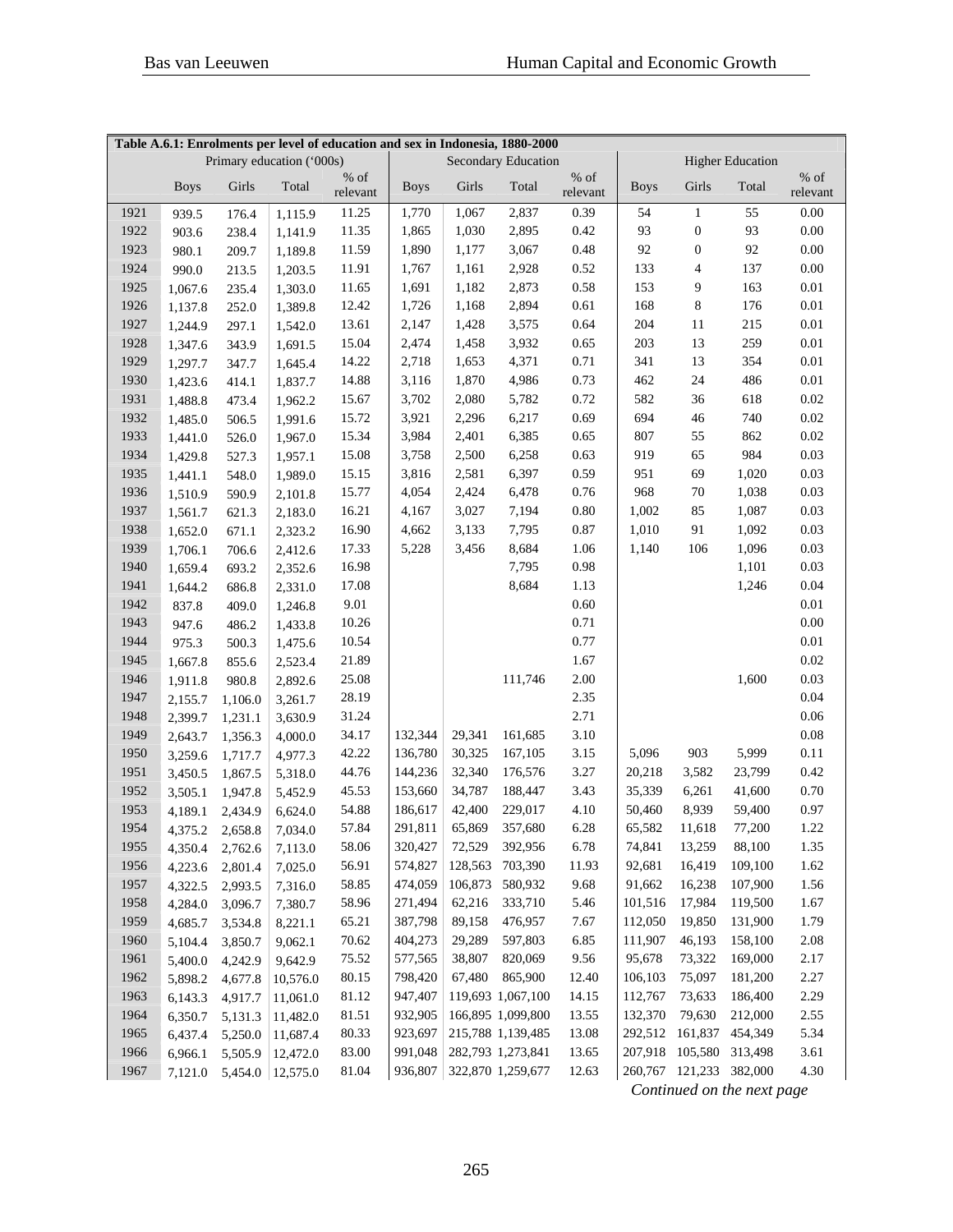|      |                         |                            |                           |                  |             |       | Table A.6.1: Enrolments per level of education and sex in Indonesia, 1880-2000 |                  |             |         |                             |                    |
|------|-------------------------|----------------------------|---------------------------|------------------|-------------|-------|--------------------------------------------------------------------------------|------------------|-------------|---------|-----------------------------|--------------------|
|      |                         |                            | Primary education ('000s) |                  |             |       | <b>Secondary Education</b>                                                     |                  |             |         | <b>Higher Education</b>     |                    |
|      | <b>Boys</b>             | Girls                      | Total                     | % of<br>relevant | <b>Boys</b> | Girls | Total                                                                          | % of<br>relevant | <b>Boys</b> | Girls   | Total                       | $%$ of<br>relevant |
| 1967 | 7,121.0                 | 5,454.0                    | 12,575.0                  | 81.04            | 936,807     |       | 322,870 1,259,677                                                              | 12.63            | 260,767     | 121,233 | 382,000                     | 4.30               |
| 1968 | 7,022.7                 | 5,211.3                    | 12,234.0                  | 76.37            | 907,490     |       | 369,510 1,277,000                                                              | 12.01            | 319,434     | 135,566 | 455,000                     | 5.01               |
| 1969 | 7,487.2                 | 5,382.4                    | 12,869.6                  | 77.82            |             |       | 1,093,242 520,270 1,613,512                                                    | 14.26            | 396,530     | 153,085 | 549,615                     | 5.93               |
| 1970 | 8,766.2                 | 6,104.0                    | 14,870.2                  | 81.26            | 979,420     |       | 529,700 1,509,120                                                              | 12.55            | 477,300     | 166,930 | 644,230                     | 6.80               |
| 1971 | 7,401.3                 | 6,073.4                    | 13,474.7                  | 78.92            | 1,040,464   |       | 605,999 1,646,463                                                              | 13.68            | 561,041     | 149,100 | 710,141                     | 8.02               |
| 1972 | 8,753.6                 | 7,279.2                    | 16,032.8                  | 94.82            |             |       | 1,076,374 619,927 1,696,301                                                    | 13.78            | 473,584     | 207,596 | 681,180                     | 7.42               |
| 1973 | 9,334.9                 | 7,279.2                    | 16,614.1                  | 95.72            |             |       | 1,101,452 655,869 1,757,321                                                    | 13.97            | 495,685     | 219,588 | 715,273                     | 7.52               |
| 1974 | 9,388.7                 | 7,806.7                    | 17,195.3                  | 96.50            |             |       | 783,080 1,014,5731,797,653                                                     | 13.98            | 555,267     | 234,491 | 789,758                     | 8.02               |
| 1975 | 9,688.4                 | 8,088.3                    | 17,776.6                  | 97.17            |             |       | 1,756,5661,081,6142,838,180                                                    | 21.58            | 582,841     | 277,313 | 860,154                     | 8.43               |
| 1976 | 10,100.7                | 8,679.2                    | 18,779.9                  | 99.98            |             |       | 2,027,792 1,184,9023,212,694                                                   | 23.90            | 643,139     | 308,491 | 951,630                     | 9.01               |
| 1977 | 10,643.4 9,139.9        |                            | 19,783.3                  | 102.58           |             |       | 1,823,021 1,081,5142,904,535                                                   | 21.13            | 596,084     | 298,906 | 894,991                     | 8.18               |
| 1978 | 10,350.2 8,882.7        |                            | 19,232.9                  | 97.13            |             |       | 2,059,542 1,252,2033,311,745                                                   | 23.56            | 550,141     | 288,211 | 838,351                     | 7.39               |
| 1979 | 11,370.8 9,752.6        |                            | 21,123.5                  | 103.89           |             |       | 2,465,8201,541,6794,007,499                                                    | 27.89            | 505,308     | 276,404 | 781,712                     | 6.66               |
| 1980 |                         | 13,750.6 11,786.5          | 25,537.1                  | 122.31           |             |       | 3,294,0922,128,4445,422,536                                                    | 36.90            | 536,311     | 306,143 | 842,454                     | 6.93               |
| 1981 |                         | 14,374.2 12,652.3          | 27,026.5                  | 128.18           |             |       | 3,630,279 2,410,3216,040,600                                                   | 39.65            | 520,129     | 324,785 | 844,914                     | 6.63               |
| 1982 |                         | 14,558.8 13,431.5          | 27,990.3                  | 131.47           |             |       | 4,075,1902,869,4356,944,625                                                    | 43.99            | 539,453     | 354,252 | 837,571                     | 6.69               |
| 1983 |                         | 15,110.7 13,997.9          | 29,108.6                  | 135.42           |             |       | 4,352,617 2,990,3987,343,015                                                   | 44.88            | 547,272     | 387,255 | 901,048                     | 6.69               |
| 1984 |                         | 15,503.5 14,405.7          | 29,909.2                  | 137.84           |             |       | 5,060,3913,593,0498,653,440                                                    | 51.06            | 568,788     |         | 435,135 1,003,923           | 6.87               |
| 1985 |                         | 15,576.2 14,320.9          | 29,897.1                  | 136.51           |             |       | 5,572,6644,016,6149,589,278                                                    | 54.62            | 631,445     |         | 490,298 1,121,743           | 7.34               |
| 1986 |                         | 15,511.3 14,371.2          | 29,882.6                  | 135.69           |             |       | 6,145,495 4,572,739 10,718,23                                                  | 59.16            |             |         | 740,826 583,823 1,324,649   | 8.32               |
| 1987 |                         | 15,599.9 14,400.1          | 30,000.0                  | 135.49           |             |       | 6,514,0824,938,51611,452,59                                                    | 61.28            |             |         | 853,042 643,151 1,447,269   | 9.03               |
| 1988 |                         | 15,578.5 14,552.1          | 30,130.6                  | 135.37           |             |       | 6,432,944 5,131,615 11,738,80                                                  | 59.98            |             |         | 846,557 623,681 1,414,773   | 8.53               |
| 1989 |                         | 15,475.5 14,458.3          | 29,933.8                  | 133.80           |             |       | 6,456,346 5,074,287 11,530,63                                                  | 57.99            | 837,336     |         | 648,813 1,410,072           | 8.29               |
| 1990 |                         | 15,274.3 14,479.3          | 29,753.6                  | 132.34           |             |       | 6,280,951 5,025,268 11,306,21                                                  | 55.14            | 827,875     |         | 566,092 1,393,967           | 7.48               |
| 1991 |                         | 15,115.9 14,461.8          | 29,577.7                  | 131.53           |             |       | 6,434,680 5,115,582 11,550,26                                                  | 54.89            | 787,456     |         | 561,528 1,348,984           | 7.15               |
| 1992 |                         | 15,244.7 14,354.1          | 29,598.8                  | 131.93           |             |       | 6,644,480 5,124,094 11,768,57                                                  | 54.90            | 782,980     |         | 582,094 1,365,074           | 7.10               |
| 1993 |                         | 15,411.6 14,464.6 29,876.2 |                           | 133.64           |             |       | 6,862,065 5,360,884 12,222,94                                                  | 56.04            | 792,006     |         | 613,701 1,405,707           | 7.17               |
| 1994 |                         | 15,357.9 14,364.0          | 29,721.9                  | 133.50           |             |       | 7, 126, 249 5, 735, 547 12, 861, 79                                            | 58.12            | 893,098     |         | 677,760 1,517,135           | 7.87               |
| 1995 |                         | 15,215.7 14,232.3          | 29,448.0                  | 132.80           |             |       | 7,609,2286,230,50013,839,72                                                    | 61.91            | 917,042     |         | 724,809 1,641,851           | 8.05               |
| 1996 |                         | 15,106.3 14,129.9          | 29,236.3                  | 132.16           |             |       | 8,717,2046,314,00715,031,21                                                    | 66.93            |             |         | 996,026 770,541 1,766,567   | 8.44               |
| 1997 |                         | 14,482.8 13,546.3          | 28,029.1                  | 126.87           |             |       | 8,160,7516,401,14314,561,89                                                    | 64.80            |             |         | 1,203,178 791,041 1,994,219 | 9.35               |
| 1998 |                         | 13,859.3 12,962.6 26,822.0 |                           | 121.44           |             |       | 7,598,6116,493,96914,092,58                                                    | 62.86            |             |         | 1,410,329 811,542 2,221,871 | 10.24              |
| 1999 |                         | 13,235.8 12,379.0 25,614.8 |                           | 115.81           |             |       | 7,030,7816,592,48313,623,26                                                    | 61.03            |             |         | 1,617,481 832,042 2,449,523 | 11.12              |
| 2000 |                         |                            |                           | 110.18           |             |       |                                                                                | 59.20            |             |         | 1,724,7981,293,0893,017,887 |                    |
|      | Sources: see chapter 3. |                            |                           |                  |             |       |                                                                                |                  |             |         |                             |                    |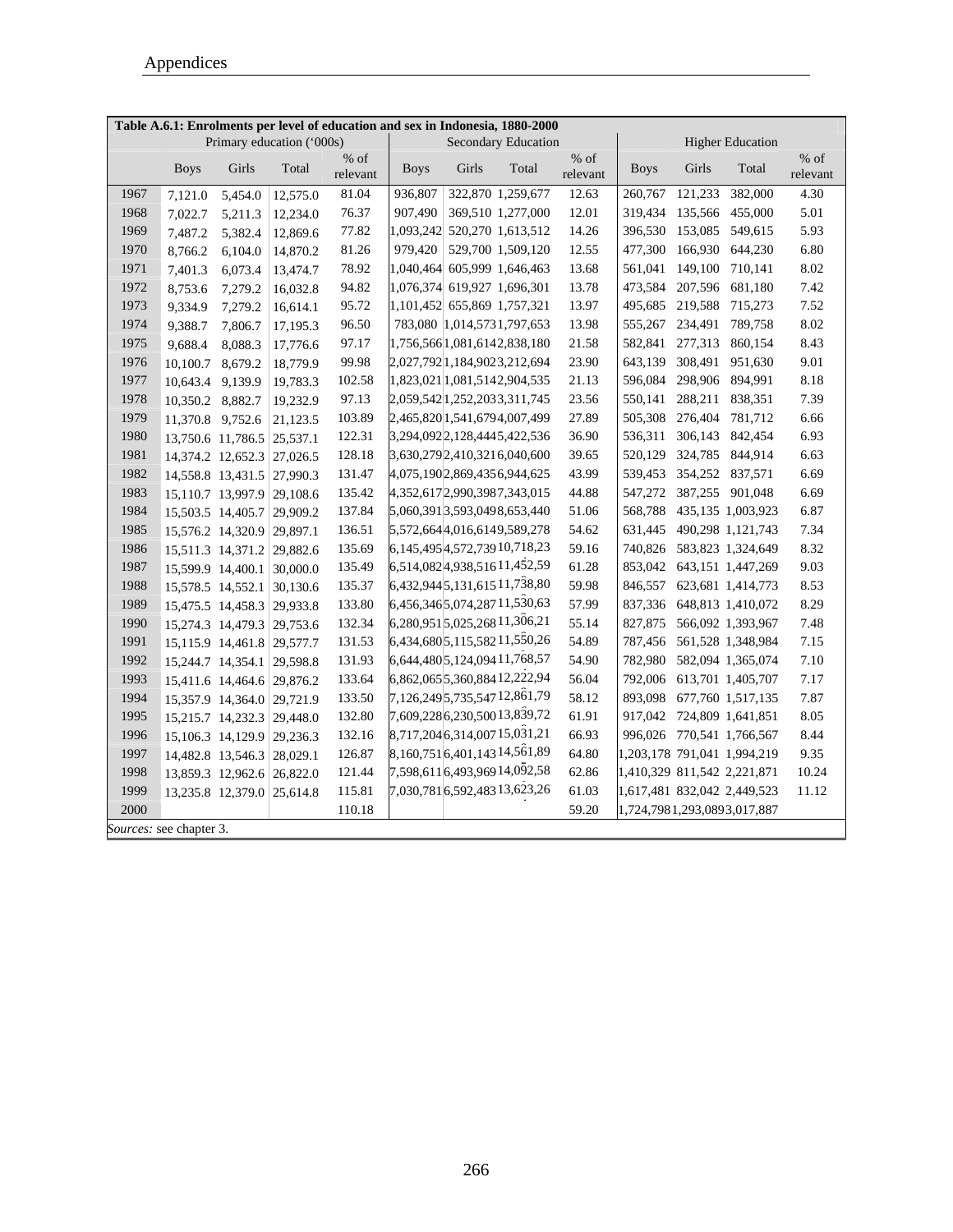|      |             | Primary education ('000s) |         | Table A.6.2: Enrolments per level of education and sex in India, 1880-2000<br>Secondary Education ('000s)<br>Higher Education ('000s) |             |          |              |          |      |         |      |                           |
|------|-------------|---------------------------|---------|---------------------------------------------------------------------------------------------------------------------------------------|-------------|----------|--------------|----------|------|---------|------|---------------------------|
|      |             |                           |         | $%$ of                                                                                                                                |             |          |              | $%$ of   |      |         |      | $%$ of                    |
|      | <b>Boys</b> | Girls                     | Total   | relevant                                                                                                                              | <b>Boys</b> | Girls    | Total        | relevant |      |         |      | Boys Girls Total relevant |
| 1880 | 1,179.1     | 90.8                      | 1,270.0 | 3.16                                                                                                                                  | 190.5       | 2.2      | 192.7        | 0.84     | 6.4  | 0.0     | 6.4  | 0.04                      |
| 1881 | 1,346.8     | 88.5                      | 1,435.3 | 3.55                                                                                                                                  | 198.6       | 13.5     | 212.1        | 0.92     | 6.7  | 0.0     | 6.7  | 0.04                      |
| 1882 | 1,537.6     | 109.5                     | 1,647.1 | 4.02                                                                                                                                  | 215.7       | 7.5      | 223.2        | 0.96     | 7.1  | $0.0\,$ | 7.1  | 0.04                      |
| 1883 | 1,772.8     | 131.8                     | 1,904.6 | 4.60                                                                                                                                  | 201.1       | 7.8      | 208.9        | 0.89     | 7.9  | $0.0\,$ | 7.9  | 0.04                      |
| 1884 | 1,949.5     | 156.4                     | 2,105.9 | 5.02                                                                                                                                  | 295.9       | 14.9     | 310.8        | 1.30     | 7.9  | $0.0\,$ | 7.9  | 0.04                      |
| 1885 | 2,081.5     | 143.9                     | 2,225.4 | 5.26                                                                                                                                  | 323.3       | 17.7     | 341.0        | 1.41     | 8.6  | $0.0\,$ | 8.7  | 0.05                      |
| 1886 | 1,964.9     | 158.7                     | 2,123.6 | 4.97                                                                                                                                  | 333.1       | 19.4     | 352.6        | 1.45     | 9.7  | $0.0\,$ | 9.8  | 0.05                      |
| 1887 | 1,984.9     | 169.9                     | 2,154.8 | 5.00                                                                                                                                  | 349.4       | 20.2     | 369.6        | 1.51     | 10.7 | 0.0     | 10.7 | 0.06                      |
| 1888 | 2,025.8     | 224.7                     | 2,250.5 | 5.17                                                                                                                                  | 358.0       | 23.0     | 381.0        | 1.54     | 12.2 | 0.0     | 12.2 | 0.06                      |
| 1889 | 2,071.9     | 226.3                     | 2,298.2 | 5.21                                                                                                                                  | 363.8       | 24.1     | 387.9        | 1.55     | 13.0 | 0.0     | 13.1 | 0.07                      |
| 1890 | 2,128.1     | 238.8                     | 2,366.9 | 5.49                                                                                                                                  | 365.8       | 28.9     | 394.7        | 1.61     | 14.4 | 0.1     | 14.5 | 0.08                      |
| 1891 | 2,220.1     | 258.1                     | 2,478.2 | 5.73                                                                                                                                  | 371.4       | 28.6     | 399.9        | 1.63     | 14.8 | 0.0     | 14.9 | 0.08                      |
| 1892 | 2,256.7     | 276.6                     | 2,533.4 | 5.79                                                                                                                                  | 378.5       | 21.5     | 400.0        | 1.64     | 15.2 | 0.1     | 15.3 | 0.08                      |
| 1893 | 2,304.8     | 286.9                     | 2,591.7 | 5.93                                                                                                                                  | 389.6       | 30.7     | 420.3        | 1.73     | 16.7 | 0.1     | 16.7 | 0.09                      |
| 1894 | 2,371.7     | 300.3                     | 2,672.0 | 6.12                                                                                                                                  | 401.5       | 31.2     | 432.8        | 1.81     | 16.6 | 0.1     | 16.7 | 0.08                      |
| 1895 | 2,440.9     | 302.7                     | 2,743.6 | 6.29                                                                                                                                  | 407.3       | 32.0     | 439.3        | 1.86     | 17.5 | 0.1     | 17.6 | 0.09                      |
| 1896 | 2,479.2     | 304.9                     | 2,784.2 | 6.39                                                                                                                                  | 411.4       | 32.6     | 443.9        | 1.90     | 17.1 | 0.1     | 17.1 | 0.09                      |
| 1897 | 2,408.6     | 301.7                     | 2,710.2 | 6.23                                                                                                                                  | 415.5       | 32.1     | 447.6        | 1.94     | 17.5 | 0.1     | 17.6 | 0.09                      |
| 1898 | 2,440.3     | 302.6                     | 2,742.9 | 6.31                                                                                                                                  | 424.4       | 33.4     | 457.8        | 2.01     | 19.1 | 0.1     | 19.2 | 0.09                      |
| 1899 | 2,474.9     | 319.1                     | 2,793.9 | 6.43                                                                                                                                  | 441.9       | 34.7     | 476.6        | 2.12     | 18.2 | 0.1     | 18.3 | 0.09                      |
| 1900 | 2,431.5     | 318.5                     | 2,750.0 | 6.34                                                                                                                                  | 436.4       | 33.9     | 470.3        | 2.12     | 19.4 | 0.1     | 19.6 | 0.09                      |
| 1901 | 2,521.9     | 334.1                     | 2,856.0 | 6.58                                                                                                                                  | 417.2       | 31.8     | 449.0        | 2.05     | 20.7 | 0.2     | 20.9 | 0.10                      |
| 1902 | 2,616.1     | 355.4                     | 2,971.5 | 6.79                                                                                                                                  | 421.1       | 32.0     | 453.2        | 2.06     | 21.3 | 0.1     | 21.5 | 0.10                      |
| 1903 | 2,862.9     | 421.1                     | 3,284.0 | 7.47                                                                                                                                  | 450.0       | 35.9     | 485.9        | 2.21     | 22.0 | 0.2     | 22.2 | 0.10                      |
| 1904 | 2,931.5     | 457.0                     | 3,388.5 | 7.70                                                                                                                                  | 477.9       | 39.4     | 517.3        | 2.34     | 23.4 | 0.2     | 23.6 | 0.11                      |
| 1905 | 2,825.5     | 450.4                     | 3,276.0 | 7.42                                                                                                                                  | 502.7       | 42.1     | 544.9        | 2.46     | 22.4 | 0.2     | 22.5 | 0.10                      |
| 1906 | 2,899.9     | 459.5                     | 3,359.4 | 7.59                                                                                                                                  | 531.1       | 45.0     | 576.1        | 2.59     | 22.7 | 0.2     | 22.9 | 0.11                      |
| 1907 | 3,022.6     | 524.1                     | 3,546.7 | 7.98                                                                                                                                  | 572.7       | 54.1     | 626.8        | 2.81     | 23.0 | 0.2     | 23.2 | 0.11                      |
| 1908 | 3,371.4     | 632.2                     | 4,003.6 | 9.00                                                                                                                                  | 626.6       | 62.7     | 689.4        | 3.08     | 22.5 | 0.2     | 22.8 | 0.10                      |
| 1909 | 3,222.8     | 616.8                     | 3,839.6 | 8.66                                                                                                                                  | 665.4       | 63.5     | 728.9        | 3.24     | 26.2 | 0.2     | 26.4 | 0.12                      |
| 1910 | 3,269.9     | 640.3                     | 3,910.2 | 8.84                                                                                                                                  | 713.7       | 74.1     | 787.8        | 3.51     | 27.7 | 0.2     | 27.9 | 0.13                      |
| 1911 | 3,507.6     | 731.6                     | 4,239.2 | 9.58                                                                                                                                  | 744.2       | 61.7     | 805.9        | 3.61     | 32.3 | 0.2     | 32.5 | 0.15                      |
| 1912 | 3,917.2     | 828.5                     | 4,745.7 | 10.65                                                                                                                                 | 804.4       | 66.1     | 870.5        | 3.90     | 36.9 | 0.3     | 37.2 | 0.17                      |
| 1913 | 3,807.2     | 835.0                     | 4,642.2 | 10.35                                                                                                                                 | 850.4       | 73.6     | 924.0        | 4.13     | 42.0 | $0.3\,$ | 42.3 | 0.19                      |
| 1914 | 3,964.6     | 913.5                     | 4,878.1 | 10.80                                                                                                                                 | 870.2       | 83.0     | 953.2        | 4.26     | 45.4 | 0.3     | 45.8 | 0.21                      |
| 1915 | 3,531.3     | 833.3                     | 4,364.5 | 9.60                                                                                                                                  | 826.9       | 73.5     | 900.4        | 4.02     | 49.2 | 0.4     | 49.6 | 0.23                      |
| 1916 | 3,632.8     | 868.1                     | 4,500.9 | 9.83                                                                                                                                  | 845.7       | 70.2     | 915.9        | 4.09     | 51.6 | 0.7     | 52.3 | 0.24                      |
| 1917 | 3,694.8     | 908.4                     | 4,603.2 | 9.99                                                                                                                                  | 834.4       | 65.4     | 899.8        | 4.01     | 55.4 | 0.7     | 56.1 | 0.26                      |
| 1918 | 4,173.6     | 1,086.1                   | 5,259.7 | 11.34                                                                                                                                 | 866.3       | 70.5     | 936.8        | 4.17     | 56.8 | 0.7     | 57.5 | 0.27                      |
| 1919 | 3,787.9     | 1,003.5                   | 4,791.3 | 10.26                                                                                                                                 | 887.1       | 74.3     | 961.4        | 4.28     | 57.9 | 0.8     | 58.7 | 0.28                      |
| 1920 | 3,922.5     | 1,035.3                   | 4,957.8 | 10.55                                                                                                                                 | 868.3       | 77.1     | 945.4        | 4.21     | 54.0 | 0.9     | 54.9 | 0.26                      |
| 1921 | 3,928.0     | 1,026.0                   | 4,954.0 | 10.38                                                                                                                                 | 849.6       | $80.6\,$ | 930.3        | 4.10     | 52.2 | 1.0     | 53.2 | 0.25                      |
| 1922 | 4,205.6     | 1,093.0                   | 5,298.6 | 11.06                                                                                                                                 | 926.2       | 80.4     | 1,006.6      | 4.35     | 59.3 | $0.8\,$ | 60.1 | 0.28                      |
| 1923 | 4,321.9     | 1,117.6                   | 5,439.5 | 11.30                                                                                                                                 | 1,015.1     | 85.0     | 1,100.1      | 4.66     | 65.4 | 0.9     | 66.2 | 0.30                      |
| 1924 | 4,551.0     | 1,171.0                   | 5,722.0 | 11.84                                                                                                                                 | 1,114.2     | 90.1     | 1,204.3      | 5.01     | 73.0 | 0.9     | 74.0 | 0.33                      |
| 1925 | 4,849.9     | 1,241.6                   | 6,091.5 | 12.57                                                                                                                                 | 1,252.1     | 97.2     | 1,349.4 5.51 |          | 76.9 | 0.9     | 77.8 | 0.34                      |
| 1926 | 5,178.4     | 1,319.1                   | 6,497.5 | 13.36                                                                                                                                 | 1,373.8     | 111.4    | 1,485.2 5.95 |          | 78.1 | 1.4     | 79.5 | 0.33                      |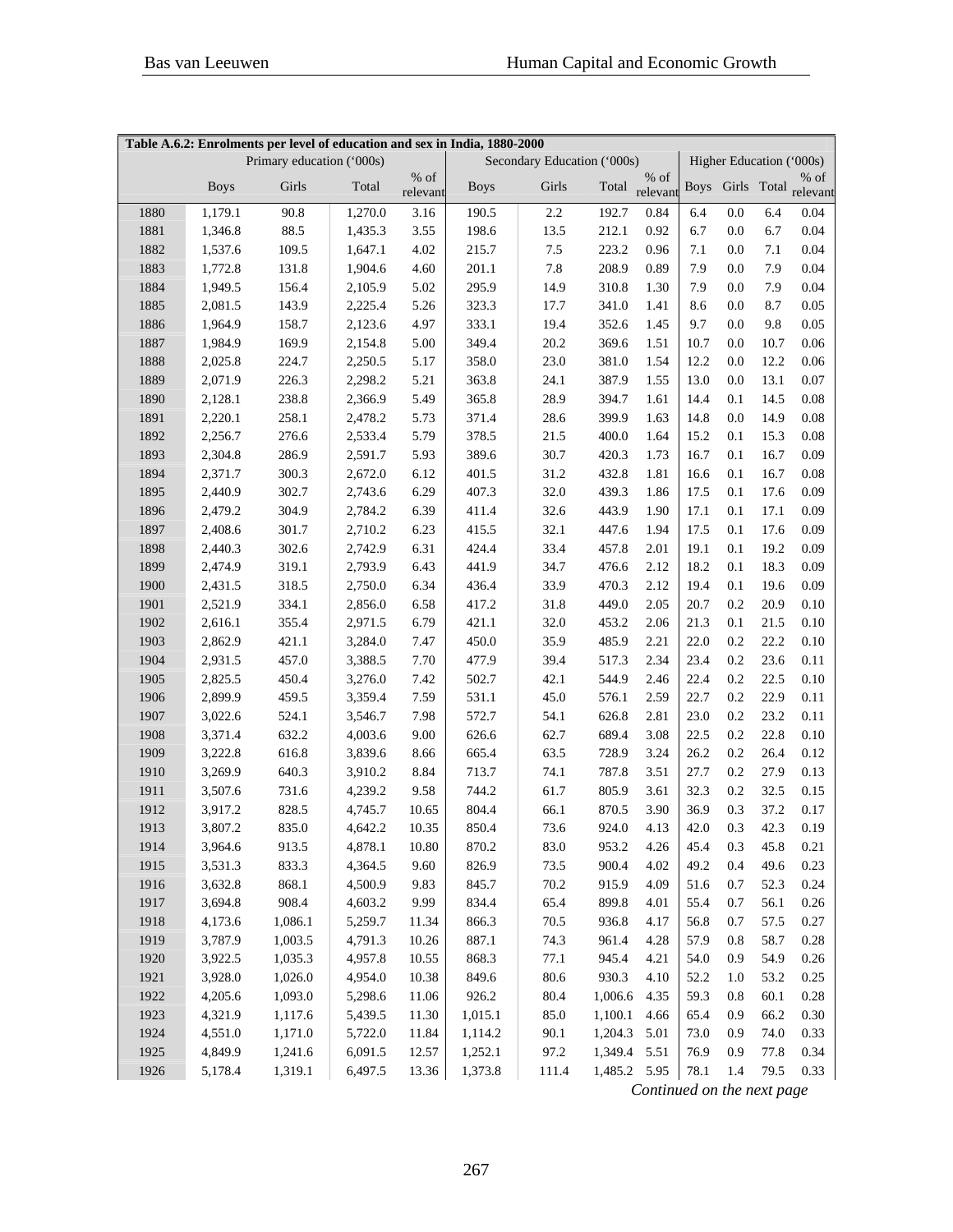| Table A.6.2: Enrolments per level of education and sex in India, 1880-2000 |             |                           |          |                  |             |                             |                                               |                  |            |                   |       |                                     |
|----------------------------------------------------------------------------|-------------|---------------------------|----------|------------------|-------------|-----------------------------|-----------------------------------------------|------------------|------------|-------------------|-------|-------------------------------------|
|                                                                            |             | Primary education ('000s) |          |                  |             | Secondary Education ('000s) |                                               |                  |            |                   |       | Higher Education ('000s)            |
|                                                                            | <b>Boys</b> | Girls                     | Total    | % of<br>relevant | <b>Boys</b> | Girls                       | Total                                         | % of<br>relevant |            |                   |       | $%$ of<br>Boys Girls Total relevant |
| 1927                                                                       | 5,424.0     | 1,429.7                   | 6,853.7  | 14.09            | 1,484.2     | 121.6                       | 1,605.7                                       | 6.34             | 78.7       | 2.2               | 80.9  | 0.33                                |
| 1928                                                                       | 5,561.1     | 1,529.7                   | 7,090.8  | 14.59            | 1,520.6     | 130.8                       | 1,651.4                                       | 6.42             | 81.8       | 1.7               | 83.5  | 0.34                                |
| 1929                                                                       | 5,895.7     | 1,272.5                   | 7,168.2  | 14.70            | 1,595.9     | 148.1                       | 1,744.0                                       | 6.66             | 83.8       | 2.0               | 85.7  | 0.34                                |
| 1930                                                                       | 6,263.9     | 1,013.8                   | 7,277.7  | 14.88            | 1,590.5     | 161.4                       | 1,752.0                                       | 6.57             | 79.1       | $2.0\,$           | 81.1  | 0.31                                |
| 1931                                                                       | 6,301.6     | 1,063.0                   | 7,364.6  | 15.03            | 1,551.4     | 173.6                       | 1,725.0                                       | 6.35             | 85.6       | 2.2               | 87.7  | 0.33                                |
| 1932                                                                       | 6,320.4     | 1,108.1                   | 7,428.6  | 15.08            | 1,530.0     | 187.6                       | 1,717.6                                       | 6.21             | 88.8       | 2.5               | 91.2  | 0.34                                |
| 1933                                                                       | 6,488.1     | 1,162.9                   | 7,651.0  | 15.45            | 1,530.5     | 204.6                       | 1,735.1                                       | 6.15             | 92.4       | 3.0               | 95.4  | 0.35                                |
| 1934                                                                       | 6,660.9     | 1,190.1                   | 7,851.0  | 15.73            | 1,647.9     | 275.9                       | 1,923.8                                       | 6.67             | 96.2       | 3.7               | 99.9  | 0.37                                |
| 1935                                                                       | 6,833.7     | 1,217.4                   | 8,051.1  | 16.05            | 1,592.0     | 233.9                       | 1,825.9                                       | 6.21             | 97.2       | 3.9               | 101.1 | 0.37                                |
| 1936                                                                       | 6,991.7     | 1,232.8                   | 8,224.5  | 16.33            | 1,634.8     | 247.4                       | 1,882.2                                       | 6.29             | 99.6       | 4.4               | 104.0 | 0.37                                |
| 1937                                                                       | 7,186.6     | 1,378.4                   | 8,565.0  | 16.95            | 1,771.8     | 261.1                       | 2,032.9                                       | 6.67             | 107.2      | 5.0               | 112.3 | 0.40                                |
| 1938                                                                       | 7,375.1     | 1,531.4                   | 8,906.5  | 17.61            | 1,899.1     | 285.5                       | 2,184.6                                       | 7.06             | 114.8      | 5.8               | 120.6 | 0.43                                |
| 1939                                                                       | 7,557.2     | 1,691.8                   | 9,249.1  | 18.17            | 2,024.3     | 312.0                       | 2,336.3                                       | 7.40             | 122.3      | 6.5               | 128.8 | 0.46                                |
| 1940                                                                       | 7,697.4     | 1,851.1                   | 9,548.5  | 18.69            | 2,091.6     | 331.2                       | 2,422.8                                       | 7.54             | 128.5      | 7.3               | 135.8 | 0.48                                |
| 1941                                                                       | 7,747.2     | 1,994.9                   | 9,742.0  | 19.14            | 2,106.0     | 342.4                       | 2,448.4                                       | 7.53             | 133.3      | 8.0               | 141.3 | 0.50                                |
| 1942                                                                       | 7,382.6     | 2,029.8                   | 9,412.4  | 18.34            | 2,030.0     | 337.0                       | 2,367.0                                       | 7.12             | 123.9      | 7.9               | 131.8 | 0.46                                |
| 1943                                                                       | 6,997.1     | 2,048.8                   | 9,045.9  | 17.58            | 2,123.6     | 357.3                       | 2,480.9                                       | 7.34             | 136.3      | 9.1               | 145.4 | 0.50                                |
| 1944                                                                       | 7,084.8     | 2,204.3                   | 9,289.2  | 18.02            | 2,317.0     | 393.9                       | 2,710.9                                       | 7.88             | 157.8      | 11.1              | 168.8 | 0.58                                |
| 1945                                                                       | 7,418.2     | 2,447.5                   | 9,865.6  | 19.11            | 2,541.8     | 439.6                       | 2,981.3                                       | 8.53             | 176.4 13.0 |                   | 189.3 | 0.65                                |
| 1946                                                                       | 7,928.3     | 2,768.6                   | 10,696.9 | 20.62            | 2,608.9     | 446.3                       | 3,055.3                                       | 8.57             | 163.5 12.6 |                   | 176.1 | 0.60                                |
| 1947                                                                       | 8,422.6     | 3,107.9                   | 11,530.5 | 22.21            | 2,509.0     | 416.3                       | 3,387.3                                       | 9.35             | 161.5 22.7 |                   | 229.6 | 0.77                                |
| 1948                                                                       | 9,451.3     | 3,543.3                   | 12,994.6 | 25.01            | 3,031.2     | 492.8                       | 3,917.2 10.65                                 |                  | 191.6 24.0 |                   | 272.0 | 0.91                                |
| 1949                                                                       | 12,607.1    | 5,008.0                   | 17,615.1 | 33.78            | 5,153.3     | 963.7                       | 6,117.0                                       | 16.32            | 268.5 32.5 |                   | 300.9 | 1.00                                |
| 1950                                                                       | 13,442.1    | 5,264.2                   | 18,706.3 | 35.75            | 5,290.3     | 1,053.8                     | 6,344.1 16.61                                 |                  |            | 286.0 40.2 326.2  |       | 1.08                                |
| 1951                                                                       | 13,791.5    | 5,507.1                   | 19,298.6 | 36.87            | 5,600.9     | 1,133.4                     | 6,734.3 17.36                                 |                  |            | 324.2 45.3 369.5  |       | 1.22                                |
| 1952                                                                       | 14,069.8    | 5,731.7                   | 19,801.5 | 34.83            | 5,928.8     | 1,210.6                     | 7,139.4 18.11                                 |                  |            | 361.4 53.7 415.1  |       | 1.34                                |
| 1953                                                                       | 15,006.3    | 6,199.9                   | 21,206.2 | 36.60            | 6,013.5     | 1,263.4                     | 7,276.9                                       | 18.18            |            | 411.6 61.4 473.0  |       | 1.50                                |
| 1954                                                                       | 15,881.5    | 6,740.4                   | 22,621.9 | 38.31            | 6,510.6     | 1,399.3                     | 7,909.9                                       | 19.46            |            | 457.5 72.1 529.6  |       | 1.65                                |
| 1955                                                                       | 17,024.6    | 7,486.7                   | 24,511.3 | 40.75            | 6,997.0     | 1,621.4                     | 8,618.4                                       | 20.89            |            | 491.2 84.1 575.2  |       | 1.75                                |
| 1956                                                                       | 17,884.1    | 8,080.7                   | 25,964.8 | 42.29            | 7,435.7     | 1,807.1                     | 9,242.8 22.02                                 |                  |            | 688.7 110.0 798.7 |       | 2.38                                |
| 1957                                                                       | 18,844.3    | 8,559.4                   | 27,403.6 | 43.74            | 7,735.0     | 1,983.3                     | 9,718.2 22.77                                 |                  |            | 724.7 124.9 849.6 |       | 2.48                                |
| 1958                                                                       | 17,920.1    | 8,309.5                   | 26,229.5 | 40.94            | 8,304.2     | 2,104.2                     | 10,408.3 23.94                                |                  |            | 688.9 134.7 823.5 |       | 2.35                                |
| 1959                                                                       | 21,895.5    | 10,363.1                  | 32,258.7 | 49.39            | 8.799.8     | 2,421.1                     | 11,220.9 25.41                                |                  |            | 647.8 137.7 785.5 |       | 2.20                                |
| 1960                                                                       | 22,687.3    | 10,944.1                  | 33,631.4 | 50.52            | 10,182.6    |                             | 2,958.2 13,140.8 29.30                        |                  |            | 657.8 149.9 807.6 |       | 2.22                                |
| 1961                                                                       | 24,967.2    | 12,610.9                  | 37,578.1 | 52.59            | 11,275.9    | 4,007.8                     | 15,283.7 33.41                                |                  |            | 704.7 160.6 865.3 |       | 2.32                                |
| 1962                                                                       | 26,727.0    | 13,754.3                  | 40,481.3 | 57.55            | 11,949.5    | 4,366.5                     | 16,316.0 34.63                                |                  |            | 755.2 171.3 926.5 |       | 2.03                                |
| 1963                                                                       | 27,957.8    | 14,826.9                  | 42,784.7 | 58.96            | 12,714.2    | 4,831.4                     | 17,545.5 36.18                                |                  |            |                   |       | 805.7 225.41,031.1 2.68             |
| 1964                                                                       | 30,654.1    | 16,903.2                  | 47,557.3 | 63.56            | 12,747.4    | 5,204.6                     | 17,952.0 35.98                                |                  |            |                   |       | 875.9 259.81,135.7 2.91             |
| 1965                                                                       | 30,608.8    | 17,085.7                  | 47,694.5 | 64.94            | 13,991.3    | 5,355.3                     | 19,346.6 31.62                                |                  |            |                   |       | 946.3 296.01,242.3 3.14             |
| 1966                                                                       | 31,726.9    | 18,179.9                  | 49,906.8 | 66.33            | 14,938.7    | 5,926.4                     | 20,865.1 33.09                                |                  |            |                   |       | 895.3 328.01,223.3 3.05             |
| 1967                                                                       | 35,344.0    | 18,982.0                  | 54,326.0 | 70.36            | 14,713.4    | 6,180.9                     | 20,894.3 32.11 1,091.1311.31,402.5 3.45       |                  |            |                   |       |                                     |
| 1968                                                                       | 34,156.9    | 20,211.8                  | 54,368.7 | 68.53            | 15,120.2    | 6,343.7                     | 21,463.9 31.91 1,235.8361.81,597.6 3.87       |                  |            |                   |       |                                     |
| 1969                                                                       | 34,769.1    | 20,715.9                  | 55,485.0 | 68.22            | 15,544.8    | 6,710.9                     | 22, 255.7 32.09 1, 380. 4412. 31, 792. 7 4.28 |                  |            |                   |       |                                     |
| 1970                                                                       | 35,739.2    | 21,306.2                  | 57,045.4 | 71.35            | 15,263.7    | 6,195.5                     | 21,459.1 25.28 1,814.0614.02,428.0 6.86       |                  |            |                   |       |                                     |
| 1971                                                                       | 37,017.7    | 22,268.0                  | 59,235.7 | 72.23            | 15,934.5    | 5,538.0                     | 21,472.5 24.47 2,166.9684.12,850.9 7.87       |                  |            |                   |       |                                     |
| 1972                                                                       | 38,296.2    | 23,229.8                  | 61,426.0 | 73.82            | 16,585.2    | 6,559.6                     | 23, 144.8 25.96 2, 519.8754.13, 273.9 8.77    |                  |            |                   |       |                                     |
| 1973                                                                       | 37,816.4    | 22,825.6                  | 60,642.0 | 71.86            | 16,665.8    | 7,020.1                     | 23,685.9 25.91 2,374.4802.53,176.9 8.26       |                  |            |                   |       |                                     |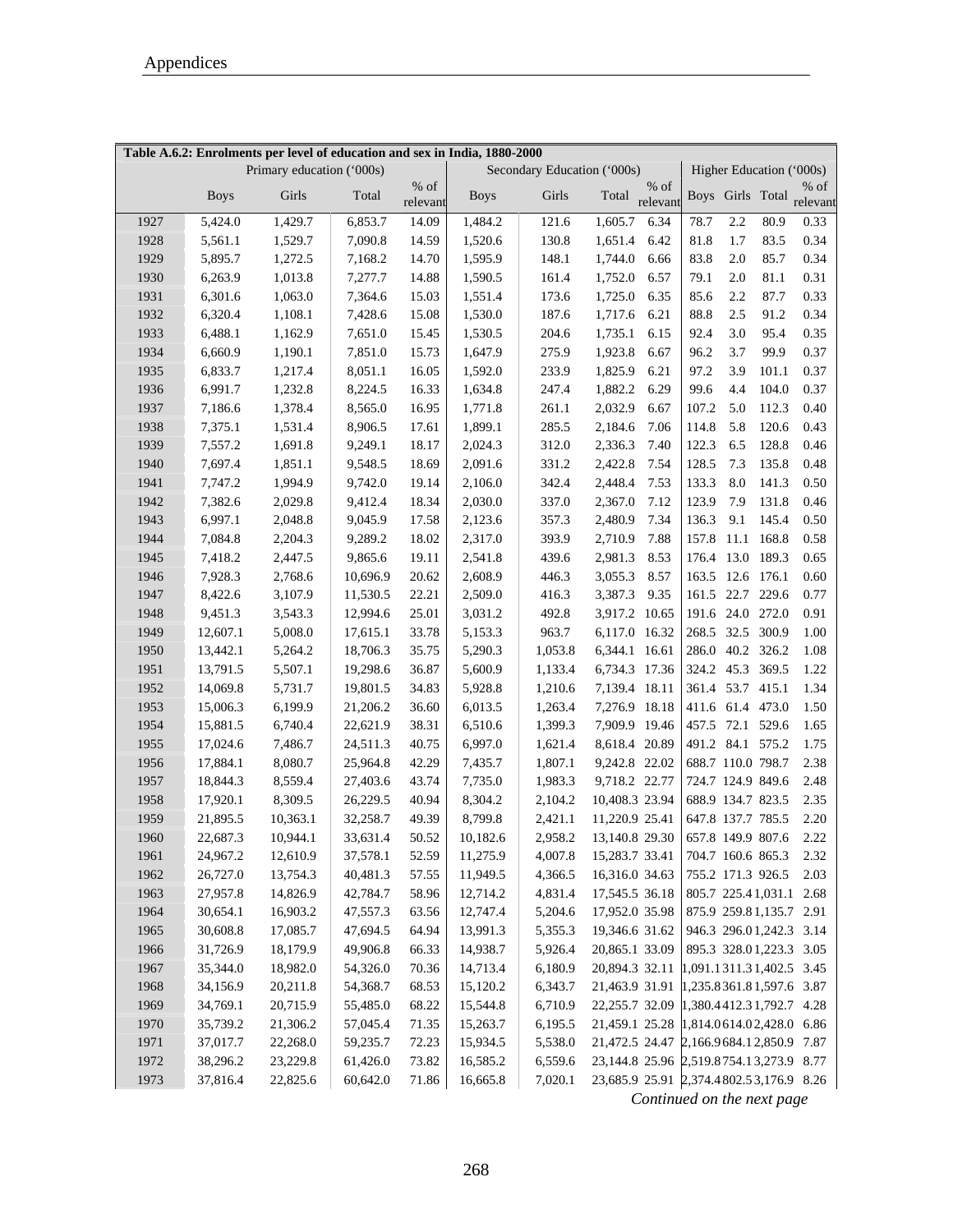| Table A.6.2: Enrolments per level of education and sex in India, 1880-2000 |                           |          |           |                  |                             |          |                                                     |                             |                          |  |                                |  |
|----------------------------------------------------------------------------|---------------------------|----------|-----------|------------------|-----------------------------|----------|-----------------------------------------------------|-----------------------------|--------------------------|--|--------------------------------|--|
|                                                                            | Primary education ('000s) |          |           |                  | Secondary Education ('000s) |          |                                                     |                             | Higher Education ('000s) |  |                                |  |
|                                                                            | <b>Boys</b>               | Girls    | Total     | % of<br>relevant | <b>Boys</b>                 | Girls    | $%$ of<br>Total<br>relevant                         | <b>Boys</b>                 |                          |  | $%$ of<br>Girls Total relevant |  |
| 1974                                                                       | 40,266.5                  | 24,589.1 | 64,855.6  | 75.82            | 16,997.7                    | 7,480.7  | 24,478.5 26.12 2,229.0 850.8 3,079.8 7.77           |                             |                          |  |                                |  |
| 1975                                                                       | 40,649.0                  | 25,011.0 | 65,660.0  | 75.65            | 17,370.3                    | 7,639.2  | 25,009.5 26.01 2,240.2 872.9 3,113.1 7.62           |                             |                          |  |                                |  |
| 1976                                                                       | 42,689.9                  | 26,370.8 | 69,060.7  | 78.59            | 19,226.4                    | 8,306.4  | 27,532.7 27.96 2,961.31,056.04,017.3 9.56           |                             |                          |  |                                |  |
| 1977                                                                       | 41,899.3                  | 25,461.7 | 67,361.0  | 75.64            | 18,849.7                    | 8,503.5  | 27,353.2 27.10 3,180.41,143.64,324.0 9.99           |                             |                          |  |                                |  |
| 1978                                                                       | 42,657.4                  | 26,093.0 | 68,750.4  | 76.21            | 19,865.5                    | 9,144.3  | 29,009.8 28.05 3,330.51,125.74,456.2 10.01          |                             |                          |  |                                |  |
| 1979                                                                       | 44,218.8                  | 27,339.3 | 71,558.1  | 78.12            | 20,040.1                    | 9,467.0  | 29,507.1 27.77 3,949.11,396.55,345.6 11.64          |                             |                          |  |                                |  |
| 1980                                                                       | 45,657.4                  | 28,537.3 | 74,194.7  | 79.94            | 23,014.5                    | 10,856.1 | 33,870.5 31.09 2,611.9 933.4 3,545.3 7.49           |                             |                          |  |                                |  |
| 1981                                                                       | 44,478.0                  | 29,395.0 | 73,873.0  | 80.88            | 26,268.0                    | 12,642.8 | 38,910.8 36.38 2,463.0 948.1 3,411.1 8.23           |                             |                          |  |                                |  |
| 1982                                                                       | 45,171.0                  | 30,935.0 | 76,106.0  | 82.15            | 27,853.3                    | 14,785.5 | 42,638.7 39.06 2,829.11,087.23,916.3 9.24           |                             |                          |  |                                |  |
| 1983                                                                       | 47,276.0                  | 32,231.0 | 79,507.0  | 84.77            | 29,789.7                    | 14,796.6 | 44,586.3 40.09 3,040.31,170.84,211.2 9.75           |                             |                          |  |                                |  |
| 1984                                                                       | 49,397.0                  | 33,193.0 | 82,590.0  | 86.90            | 31,759.3                    | 16,194.1 | 47,953.3 42.29 3,021.41,250.24,271.6 9.68           |                             |                          |  |                                |  |
| 1985                                                                       | 52,247.0                  | 35,194.0 | 87,441.0  | 90.85            | 32,953.6                    | 17,082.8 | 50,036.4 43.29 3,134.61,336.24,470.8 9.93           |                             |                          |  |                                |  |
| 1986                                                                       | 51,683.0                  | 35,446.0 | 87,129.0  | 89.44            | 33,655.7                    | 16,736.7 | 50,392.4 42.80 3,375.51,430.74,806.2 10.47          |                             |                          |  |                                |  |
| 1987                                                                       | 53,508.0                  | 36,952.0 | 90,460.0  | 91.67            | 34,103.8                    | 17,302.5 | 51,406.3 42.82 2,930.71,345.24,275.9 9.12           |                             |                          |  |                                |  |
| 1988                                                                       | 57,143.0                  | 38,597.0 | 95,740.0  | 95.84            | 49,034.3                    | 17,930.3 | 52,545.9 42.95 3,091.21,437.84,529.0 9.47           |                             |                          |  |                                |  |
| 1989                                                                       | 57,731.0                  | 39,587.0 | 97,318.0  | 96.28            | 47,560.6                    | 19,609.8 | 56, 356. 3 53. 90 3, 228. 81, 551. 34, 780. 2 9. 80 |                             |                          |  |                                |  |
| 1990                                                                       | 58,094.0                  | 41,024.0 | 99,118.0  | 96.96            | 46,086.8                    | 21,289.4 | 60,166.8 53.10 3,313.41,637.64,951.0 9.96           |                             |                          |  |                                |  |
| 1991                                                                       | 59,218.0                  | 42,359.0 | 101,577.0 | 98.30            | 44,613.0                    | 22,968.9 | 63,977.3 52.34 3,234.11,698.54,932.7 9.74           |                             |                          |  |                                |  |
| 1992                                                                       | 60,454.0                  | 44,916.0 | 105,370.0 | 100.51           | 43,139.3                    | 24,648.4 | 67, 787.7 51.59 3, 642. 72, 053. 15, 695. 8 11.01   |                             |                          |  |                                |  |
| 1993                                                                       | 61,805.0                  | 46,396.0 | 108,201.0 | 101.83           | 43,935.6                    | 25,715.6 | 69,651.2 52.11 3,861.92,198.66,060.4 11.47          |                             |                          |  |                                |  |
| 1994                                                                       | 62,257.0                  | 46,787.0 | 109,044.0 | 101.34           | 44,720.9                    | 26,113.8 | 70,834.7 52.11 4,081.02,344.06,425.1 11.92          |                             |                          |  |                                |  |
| 1995                                                                       | 62,360.0                  | 47,374.0 | 109,734.0 | 100.84           | 45,555.5                    | 26,776.2 | 72,331.7 52.34 4,300.22,489.56,789.7 12.35          |                             |                          |  |                                |  |
| 1996                                                                       | 62,498.0                  | 47,892.0 | 110,390.0 | 100.60           | 46,428.4                    | 28,102.3 | 74,530.7 48.50 4,452.02,303.06,755.0 12.06          |                             |                          |  |                                |  |
| 1997                                                                       | 61,329.0                  | 47,453.0 | 108,782.0 | 98.80            |                             |          |                                                     | 4,632.02,446.07,078.0 12.39 |                          |  |                                |  |
| 1998                                                                       | 62,700.0                  | 48,200.0 | 110,900.0 |                  |                             |          |                                                     | 4,844.02,574.07,418.0 12.75 |                          |  |                                |  |
| 1999                                                                       | 64,100.0                  | 49,500.0 | 113,600.0 |                  |                             |          |                                                     | 4,993.02,741.07,734.0 13.05 |                          |  |                                |  |
| 2000                                                                       | 64,000.0                  | 49,800.0 | 113,800.0 |                  |                             |          |                                                     |                             |                          |  |                                |  |
| Sources: see chapter 3.                                                    |                           |          |           |                  |                             |          |                                                     |                             |                          |  |                                |  |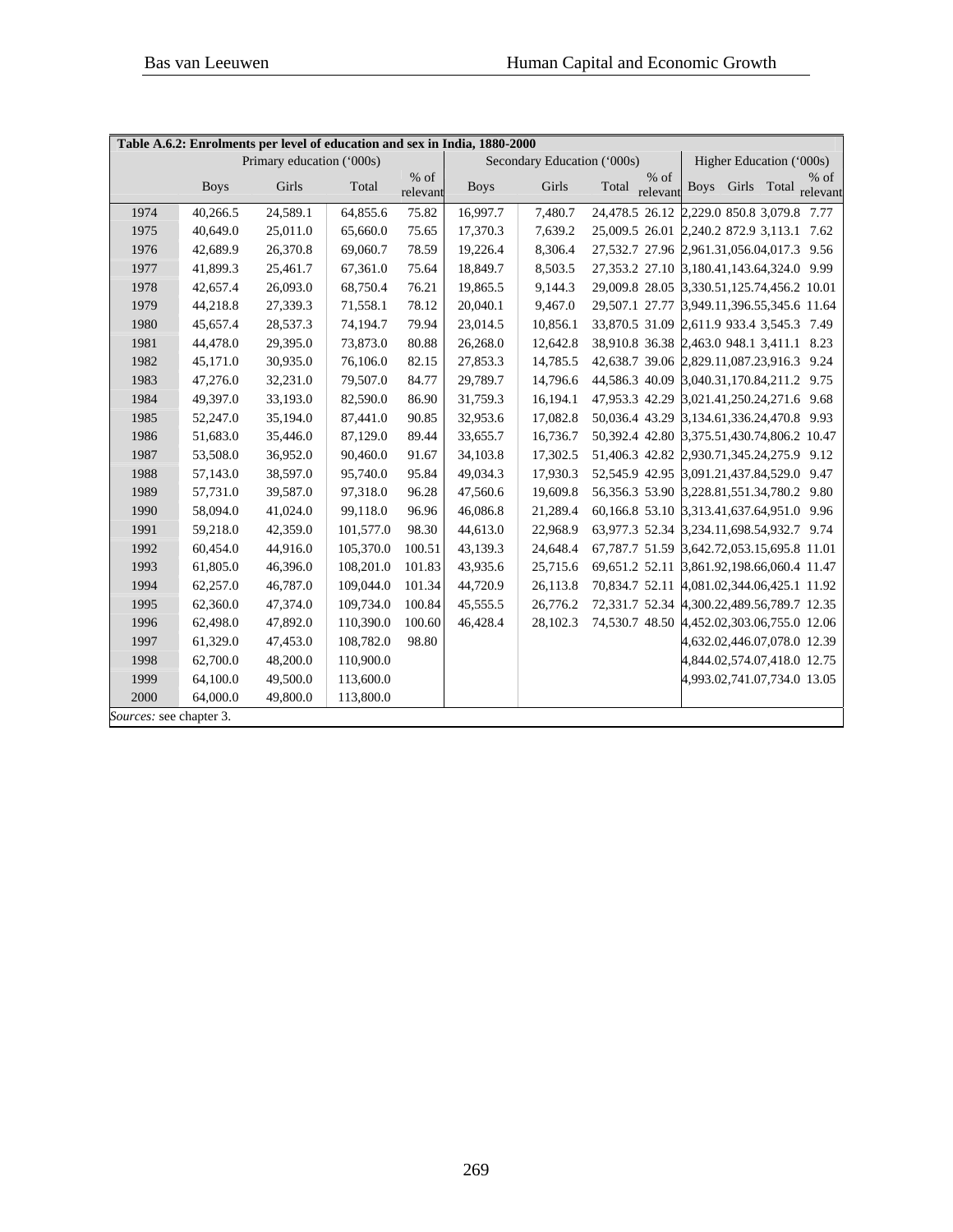| Table A.6.3: Enrolments per level of education and sex in Japan, 1880-2000<br>Primary education ('000s)<br>Secondary Education ('000s)<br>Higher Education ('000s) |             |         |         |                            |             |       |         |                            |             |                  |       |          |
|--------------------------------------------------------------------------------------------------------------------------------------------------------------------|-------------|---------|---------|----------------------------|-------------|-------|---------|----------------------------|-------------|------------------|-------|----------|
|                                                                                                                                                                    |             |         |         |                            |             |       |         |                            |             |                  |       | $%$ of   |
|                                                                                                                                                                    | <b>Boys</b> | Girls   | Total   | % of relevant<br>age group | <b>Boys</b> | Girls | Total   | % of relevant<br>age group | <b>Boys</b> | Girls            | Total | relevant |
| 1880                                                                                                                                                               | 1,759.2     | 586.4   | 2,345.6 | 42.36                      | 72.2        | 18.5  | 90.7    | 2.26                       | 7.1         | 0.0              | 7.1   | 0.22     |
| 1881                                                                                                                                                               | 1,927.3     | 680.0   | 2,607.3 | 46.70                      | 73.6        | 17.1  | 90.8    | 2.24                       | 8.5         | 0.0              | 8.5   | 0.26     |
| 1882                                                                                                                                                               | 2,188.3     | 816.0   | 3,004.3 | 53.38                      | 63.7        | 12.7  | 76.4    | 1.87                       | 8.9         | 0.0              | 8.9   | 0.27     |
| 1883                                                                                                                                                               | 2,323.4     | 914.3   | 3,237.7 | 56.99                      | 68.7        | 12.3  | 81.0    | 1.96                       | 9.0         | 0.1              | 9.1   | 0.27     |
| 1884                                                                                                                                                               | 2,285.4     | 948.0   | 3,233.4 | 56.36                      | 70.7        | 11.3  | 82.0    | 1.97                       | 10.0        | 0.1              | 10.1  | 0.30     |
| 1885                                                                                                                                                               | 2,155.8     | 941.6   | 3,097.4 | 53.58                      | 76.6        | 11.0  | 87.6    | 2.09                       | 11.7        | 0.1              | 11.8  | 0.35     |
| 1886                                                                                                                                                               | 1,955.2     | 847.6   | 2,802.8 | 48.24                      | 75.4        | 12.1  | 87.5    | 2.07                       | 12.0        | 0.1              | 12.1  | 0.35     |
| 1887                                                                                                                                                               | 1,897.3     | 816.3   | 2,713.6 | 46.41                      | 86.5        | 16.4  | 102.8   | 2.42                       | 14.0        | 0.1              | 14.1  | 0.41     |
| 1888                                                                                                                                                               | 2,051.9     | 876.1   | 2,928.0 | 49.59                      | 94.3        | 18.3  | 112.7   | 2.63                       | 13.2        | 0.1              | 13.3  | 0.38     |
| 1889                                                                                                                                                               | 2,129.7     | 902.4   | 3,032.1 | 50.79                      | 89.0        | 18.5  | 107.5   | 2.48                       | 14.4        | 0.1              | 14.5  | 0.41     |
| 1890                                                                                                                                                               | 2,179.9     | 916.5   | 3,096.4 | 51.36                      | 92.0        | 19.6  | 111.6   | 2.65                       | 15.9        | 0.1              | 16.0  | 0.45     |
| 1891                                                                                                                                                               | 2,194.4     | 959.4   | 3,153.8 | 51.92                      | 93.8        | 20.6  | 114.3   | 2.70                       | 17.3        | 0.1              | 17.4  | 0.48     |
| 1892                                                                                                                                                               | 2,176.5     | 988.9   | 3,165.4 | 51.72                      | 88.5        | 19.8  | 108.2   | 2.53                       | 16.4        | 0.1              | 16.5  | 0.46     |
| 1893                                                                                                                                                               | 2,267.5     | 1,070.0 | 3,337.6 | 54.11                      | 87.1        | 19.8  | 107.0   | 2.49                       | 14.6        | 0.1              | 14.6  | 0.40     |
| 1894                                                                                                                                                               | 2,349.9     | 1,151.2 | 3,501.1 | 56.55                      | 90.1        | 19.9  | 110.0   | 2.55                       | 14.8        | 0.1              | 14.9  | 0.40     |
| 1895                                                                                                                                                               | 2,433.4     | 1,236.9 | 3,670.3 | 58.97                      | 99.0        | 21.4  | 120.4   | 2.79                       | 15.6        | 0.1              | 15.7  | 0.41     |
| 1896                                                                                                                                                               | 2,518.4     | 1,359.6 | 3,878.0 | 61.98                      | 115.6       | 25.6  | 141.2   | 3.27                       | 15.9        | 0.1              | 16.0  | 0.40     |
| 1897                                                                                                                                                               | 2,539.9     | 1,454.9 | 3,994.8 | 63.49                      | 130.2       | 29.9  | 160.1   | 3.70                       | 18.0        | 0.2              | 18.2  | 0.45     |
| 1898                                                                                                                                                               | 2,527.6     | 1,534.8 | 4,062.4 | 64.12                      | 137.7       | 31.7  | 169.4   | 3.90                       | 20.1        | 0.2              | 20.3  | 0.48     |
| 1899                                                                                                                                                               | 2,618.6     | 1,684.0 | 4,302.6 | 67.16                      | 156.9       | 36.9  | 193.8   | 4.44                       | 21.7        | 0.2              | 22.0  | 0.52     |
| 1900                                                                                                                                                               | 2,786.7     | 1,896.9 | 4,683.6 | 72.32                      | 173.0       | 45.9  | 219.0   | 5.00                       | 23.5        | 0.3              | 23.8  | 0.57     |
| 1901                                                                                                                                                               | 2,925.6     | 2,055.0 | 4,980.6 | 75.94                      | 199.9       | 61.3  | 261.1   | 5.93                       | 27.2        | 0.5              | 27.6  | 0.66     |
| 1902                                                                                                                                                               | 2,977.6     | 2,157.9 | 5,135.5 | 77.27                      | 228.9       | 78.1  | 307.0   | 6.93                       | 31.0        | 0.7              | 31.7  | 0.75     |
| 1903                                                                                                                                                               | 2,909.1     | 2,175.0 | 5,084.1 | 75.52                      | 255.0       | 97.6  | 352.5   | 7.90                       | 31.2        | 0.8              | 32.1  | 0.76     |
| 1904                                                                                                                                                               | 2,910.0     | 2,244.1 | 5,154.1 | 74.54                      | 275.7       | 112.6 | 388.3   | 8.64                       | 36.9        | 1.2              | 38.1  | 0.90     |
| 1905                                                                                                                                                               | 2,979.0     | 2,369.3 | 5,348.2 | 75.48                      | 319.5       | 138.3 | 457.8   | 10.14                      | 38.8        | 1.4              | 40.2  | 0.94     |
| 1906                                                                                                                                                               | 3,050.8     | 2,464.0 | 5,514.7 | 76.06                      | 373.5       | 157.8 | 531.3   | 11.72                      | 40.3        | 1.4              | 41.8  | 0.98     |
| 1907                                                                                                                                                               | 3,139.1     | 2,574.6 | 5,713.7 | 76.93                      | 404.0       | 170.9 | 574.9   | 12.62                      | 42.7        | 1.4              | 44.1  | 1.03     |
| 1908                                                                                                                                                               | 3,271.5     | 2,724.6 | 5,996.1 | 78.66                      | 412.9       | 177.0 | 589.9   | 12.85                      | 45.1        | 1.4              | 46.5  | 1.08     |
| 1909                                                                                                                                                               | 3,507.4     | 2,966.2 | 6,473.6 | 83.98                      | 447.5       | 188.3 | 635.8   | 13.01                      | 45.7        | 1.3              | 47.1  | 1.08     |
| 1910                                                                                                                                                               | 3,691.6     | 3,170.1 | 6,861.7 | 87.98                      | 489.7       | 197.5 | 687.3   | 13.24                      | 45.3        | 1.2              | 46.5  | 1.07     |
| 1911                                                                                                                                                               | 3,774.5     | 3,249.1 | 7,023.7 | 88.93                      | 529.3       | 214.3 | 743.6   | 13.49                      | 47.2        | 1.3              | 48.6  | 1.11     |
| 1912                                                                                                                                                               | 3,777.7     | 3,259.7 | 7,037.4 | 87.96                      | 575.2       | 238.3 | 813.4   | 13.93                      | 48.1        | 1.3              | 49.5  | 1.12     |
| 1913                                                                                                                                                               | 3,804.7     | 3,291.0 | 7,095.8 | 87.57                      | 615.8       | 259.3 | 875.1   | 14.17                      | 51.7        | 1.5              | 53.2  | 1.20     |
| 1914                                                                                                                                                               | 3,890.5     | 3,373.3 | 7,263.7 | 87.65                      | 677.7       | 286.6 | 964.3   | 15.86                      | 52.2        | 1.6              | 53.8  | 1.18     |
| 1915                                                                                                                                                               | 3,988.2     | 3,466.4 | 7,454.7 | 87.97                      | 730.4       | 307.1 | 1,037.5 | 17.34                      | 53.0        | 1.7              | 54.6  | 1.17     |
| 1916                                                                                                                                                               | 4,087.3     | 3,566.8 | 7,654.0 | 88.41                      | 814.1       | 335.2 | 1,149.3 | 19.56                      | 56.4        | 2.0              | 58.5  | 1.23     |
| 1917                                                                                                                                                               | 4,202.5     | 3,682.1 | 7,884.5 | 89.29                      | 914.0       | 365.6 | 1,279.6 | 22.23                      | 59.5        | 2.5              | 62.0  | 1.27     |
| 1918                                                                                                                                                               | 4,329.1     | 3,808.3 | 8,137.3 | 90.64                      | 1,039.9     | 401.3 | 1,441.2 | 25.67                      | 62.3        | 2.9              | 65.2  | 1.31     |
| 1919                                                                                                                                                               | 4,440.7     | 3,922.2 | 8,363.0 | 91.65                      | 1,144.0     | 436.6 | 1,580.6 | 28.40                      | 67.1        | 3.4              | 70.5  | 1.42     |
| 1920                                                                                                                                                               | 4,575.4     | 4,057.4 | 8,632.9 | 92.76                      | 1,242.6     | 478.0 | 1,720.6 | 31.07                      | 76.4        | 3.4              | 79.8  | 1.59     |
| 1921                                                                                                                                                               | 4,695.1     | 4,176.9 | 8,872.0 | 95.18                      | 1,253.4     | 534.2 | 1,787.6 | 31.41                      | 84.1        | 4.6              | 88.7  | 1.76     |
| 1922                                                                                                                                                               | 4,766.5     | 4,254.1 | 9,020.6 | 96.58                      | 1,281.8     | 596.0 | 1,877.8 | 32.08                      | 92.8        | 5.4              | 98.1  | 1.93     |
| 1923                                                                                                                                                               | 4,820.8     | 4,316.4 | 9,137.2 | 97.63                      | 1,305.7     | 652.2 | 1,958.0 | 32.54                      | $100.0\,$   | 6.7              | 106.7 | 2.08     |
| 1924                                                                                                                                                               | 4,840.4     | 4,347.9 | 9,188.3 | 97.98                      | 1,342.1     | 730.3 | 2,072.4 | 33.50                      | 109.5       | 8.5              | 118.0 | 2.28     |
| 1925                                                                                                                                                               | 4,833.2     | 4,355.4 | 9,188.6 | 97.66                      | 1,376.3     | 795.5 | 2,171.8 | 34.11                      | 120.0       | 10.8             | 130.8 | 2.51     |
| 1926                                                                                                                                                               | 4,874.2     | 4,413.5 | 9,287.7 | 96.91                      | 2,358.6     | 852.9 | 3,211.5 | 49.92                      |             | 131.0 13.2 144.2 |       | 2.68     |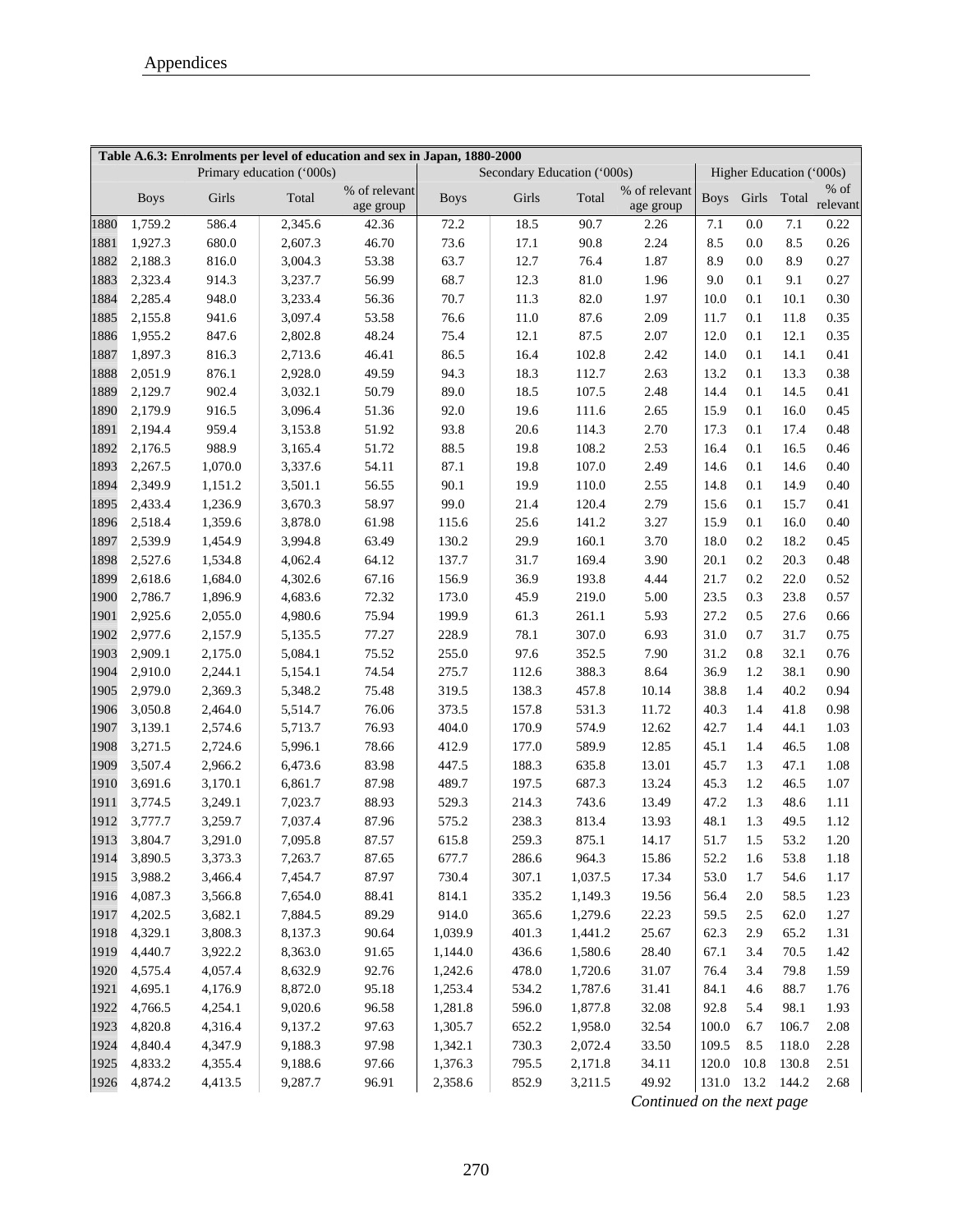| Table A.6.3: Enrolments per level of education and sex in Japan, 1880-2000<br>Primary education ('000s) |             |         |          |                            | Secondary Education ('000s) |         |          |                            | Higher Education ('000s) |                   |                   |                             |
|---------------------------------------------------------------------------------------------------------|-------------|---------|----------|----------------------------|-----------------------------|---------|----------|----------------------------|--------------------------|-------------------|-------------------|-----------------------------|
|                                                                                                         |             |         |          |                            |                             |         |          |                            |                          |                   |                   |                             |
|                                                                                                         | <b>Boys</b> | Girls   | Total    | % of relevant<br>age group | <b>Boys</b>                 | Girls   | Total    | % of relevant<br>age group |                          |                   | Boys Girls Total  | $%$ of<br>relevant          |
| 1927                                                                                                    | 4,973.1     | 4,524.8 | 9,498.0  | 97.35                      | 2,406.7                     | 889.6   | 3,296.3  | 50.75                      | 137.5                    | 15.1              | 152.6             | 2.76                        |
| 1928                                                                                                    | 5,057.2     | 4,623.5 | 9,680.7  | 97.51                      | 2,390.3                     | 914.3   | 3,304.6  | 50.42                      | 147.8                    | 18.1              | 165.9             | 2.91                        |
| 1929                                                                                                    | 5,139.5     | 4,721.4 | 9,860.9  | 97.71                      | 2,395.1                     | 945.1   | 3,340.2  | 50.55                      | 154.8                    | 20.2              | 175.0             | 2.98                        |
| 1930                                                                                                    | 5,258.4     | 4,853.9 | 10,112.2 | 98.47                      | 2,407.2                     | 962.8   | 3,369.9  | 50.54                      | 157.7                    | 22.5              | 180.2             | 2.98                        |
| 1931                                                                                                    | 5,394.1     | 4,987.2 | 10,381.3 | 98.76                      | 2,387.5                     | 941.4   | 3,328.9  | 49.36                      | 158.5                    | 22.2              | 180.7             | 2.97                        |
| 1932                                                                                                    | 5,562.8     | 5,151.4 | 10,714.2 | 99.63                      | 2,430.2                     | 942.5   | 3,372.7  | 49.47                      | 158.7                    | 21.9              | 180.6             | 2.95                        |
| 1933                                                                                                    | 5,725.1     | 5,310.2 | 11,035.3 | 100.32                     | 2,427.0                     | 956.8   | 3,383.8  | 49.10                      | 159.7                    | 21.7              | 181.5             | 2.94                        |
| 1934                                                                                                    | 5,822.7     | 5,409.4 | 11,232.1 | 99.98                      | 2,465.3                     | 991.8   | 3,457.1  | 49.70                      | 161.9                    | 22.4              | 184.3             | 2.96                        |
| 1935                                                                                                    | 5,918.5     | 5,507.2 | 11,425.6 | 99.25                      | 2,123.5                     | 1,194.0 | 3,317.4  | 47.10                      | 163.7                    | 22.7              | 186.4             | 2.97                        |
| 1936                                                                                                    | 5,987.0     | 5,579.9 | 11,566.9 | 99.21                      | 2,211.6                     | 1,252.8 | 3,464.4  | 47.86                      | 164.4                    | 23.2              | 187.6             | 3.01                        |
| 1937                                                                                                    | 6,099.2     | 5,693.5 | 11,792.7 | 99.65                      | 2,307.6                     | 1,314.1 | 3,621.8  | 48.59                      | 166.1                    | 23.6              | 189.7             | 3.05                        |
| 1938                                                                                                    | 6,190.6     | 5,788.1 | 11,978.7 | 100.44                     | 2,514.0                     | 1,453.8 | 3,967.8  | 52.07                      | 171.4                    | 25.3              | 196.7             | 3.19                        |
| 1939                                                                                                    | 6,314.0     | 5,913.0 | 12,227.0 | 101.91                     | 2,800.9                     | 1,604.0 | 4,404.9  | 56.66                      | 186.3                    | 28.7              | 215.0             | 3.53                        |
| 1940                                                                                                    | 6,364.9     | 5,970.2 | 12,335.1 | 102.03                     | 2,969.1                     | 1,714.7 | 4,683.8  | 58.97                      | 209.7                    | 34.2              | 243.9             | 4.05                        |
| 1941                                                                                                    | 6,404.9     | 6,046.3 | 12,451.1 | 102.09                     | 3,110.7                     | 1,892.4 | 5,003.1  | 62.09                      | 207.3                    | 36.3              | 243.6             | 3.88                        |
| 1942                                                                                                    | 6,497.5     | 6,173.2 | 12,670.7 | 103.03                     | 3,216.4                     | 2,030.2 | 5,246.6  | 64.21                      | 226.4                    | 40.8              | 267.2             | 4.09                        |
| 1943                                                                                                    | 6,568.0     | 6,280.2 | 12,848.2 | 103.69                     | 3,369.1                     | 2,152.0 | 5,521.1  | 66.68                      | 271.7                    | 52.7              | 324.5             | 4.78                        |
| 1944                                                                                                    | 6,605.1     | 6,356.2 | 12,961.3 | 103.58                     | 3,288.2                     | 2,202.4 | 5,490.6  | 80.63                      | 277.9                    | 55.8              | 333.7             | 3.85                        |
| 1945                                                                                                    | 6,511.5     | 6,306.4 | 12,817.9 | 104.29                     | 3,004.0                     | 2,156.5 | 5,160.4  | 76.79                      | 271.4                    | 62.8              | 334.2             | 3.82                        |
| 1946                                                                                                    | 6,247.6     | 6,060.6 | 12,308.2 | 99.42                      | 2,942.6                     | 2,177.8 | 5,120.4  | 75.29                      | 307.1                    | 66.6              | 373.7             | 4.13                        |
| 1947                                                                                                    | 5,345.6     | 5,193.8 | 10,539.4 | 85.20                      | 4,245.9                     | 3,412.3 | 7,658.2  | 75.57                      | 326.9                    | 65.5              | 392.4             | 5.30                        |
| 1948                                                                                                    | 5,460.6     | 5,314.1 | 10,774.7 | 86.25                      | 3,053.6                     | 3,031.4 | 6,085.0  | 59.00                      | 325.6                    | 61.3              | 386.9             | 5.09                        |
| 1949                                                                                                    | 5,566.3     | 5,425.6 | 10,991.9 | 87.42                      | 3,299.4                     | 3,562.3 | 6,861.7  | 65.60                      | 315.9                    | 46.1              | 362.0             | 4.65                        |
| 1950                                                                                                    | 5,662.8     | 5,528.6 | 11,191.4 | 88.71                      | 3,519.7                     | 3,778.9 | 7,298.6  | 69.51                      | 350.4                    | 40.8              | 391.2             | 4.95                        |
| 1951                                                                                                    | 5,786.9     | 5,636.1 | 11,423.0 | 89.14                      | 3,451.7                     | 3,893.1 | 7,344.7  | 69.38                      | 374.8                    | 45.4              | 420.3             | 5.22                        |
| 1952                                                                                                    | 5,654.4     | 5,493.9 | 11,148.3 | 86.05                      | 3,408.3                     | 4,034.0 | 7,442.3  | 69.83                      | 438.5                    | 63.8              | 502.3             | 6.13                        |
| 1953                                                                                                    | 5,700.3     | 5,525.2 | 11,225.5 | 85.87                      | 3,495.2                     | 4,245.1 | 7,740.3  | 72.29                      | 457.2                    | 78.9              | 536.1             | 6.45                        |
| 1954                                                                                                    | 5,974.2     | 5,776.8 | 11,750.9 | 88.97                      | 3,644.3                     | 4,591.9 | 8,236.2  | 76.48                      | 471.6                    | 93.8              | 565.5             | 6.70                        |
| 1955                                                                                                    | 6,243.9     | 6,023.1 | 12,267.0 | 90.96                      | 3,730.8                     | 4,773.3 | 8,504.1  | 78.75                      | 494.3                    | 107.0             | 601.2             | 7.03                        |
| 1956                                                                                                    | 6,424.2     | 6,192.1 | 12,616.3 | 94.04                      | 3,780.7                     | 4,914.0 | 8,694.7  | 79.95                      | 511.4                    | 113.0             | 624.4             | 7.29                        |
| 1957                                                                                                    | 6,599.9     | 6,356.4 | 12,956.3 | 97.25                      | 3,724.3                     | 4,923.1 | 8,647.4  | 79.09                      |                          | 521.2 116.4 637.6 |                   | 7.45                        |
| 1958                                                                                                    | 6,875.6     | 6,616.5 | 13,492.1 | 101.94                     | 3,501.1                     | 4,798.5 | 8,299.6  | 75.47                      | 528.9                    |                   | 120.4 649.3       | 7.59                        |
| 1959                                                                                                    | 6,818.4     | 6,556.3 | 13,374.7 | 101.67                     | 3,533.8                     | 4,897.4 | 8,431.2  | 76.20                      |                          | 544.0 129.4 673.4 |                   | 7.87                        |
| 1960                                                                                                    | 6,421.2     | 6,169.4 | 12,590.7 | 96.38                      | 3,861.3                     | 5,313.9 | 9,175.2  | 82.48                      |                          |                   | 567.7 142.2 709.9 | 8.30                        |
| 1961                                                                                                    | 6,025.9     | 5,785.0 | 11,810.9 | 95.00                      | 4,311.8                     | 5,768.9 | 10,080.7 | 87.55                      |                          |                   | 604.0 159.5 763.6 | 8.90                        |
| 1962                                                                                                    | 5,643.4     | 5,413.5 | 11,056.9 | 93.64                      | 4,559.0                     | 6,089.5 | 10,648.5 | 89.35                      |                          |                   | 655.4 182.8 838.2 | 9.75                        |
| 1963                                                                                                    | 5,346.7     | 5,124.7 | 10,471.4 | 93.61                      | 4,636.8                     | 6,264.4 | 10,901.2 | 88.37                      |                          |                   | 716.3 208.7 925.0 | 10.72                       |
| 1964                                                                                                    | 5,123.8     | 4,907.2 | 10,031.0 | 94.95                      | 4,761.1                     | 6,391.8 | 11,152.9 | 87.36                      |                          |                   | 768.0 227.8 995.9 | 11.50                       |
| 1965                                                                                                    | 4,995.3     | 4,780.2 | 9,775.5  | 98.32                      | 4,718.8                     | 6,356.0 | 11,074.8 | 83.83                      |                          |                   |                   | 844.8 262.5 1,107.3 12.73   |
| 1966                                                                                                    | 4,897.5     | 4,686.6 | 9,584.1  | 97.39                      | 4,427.8                     | 6,171.7 | 10,599.5 | 84.03                      |                          |                   |                   | 945.9 322.2 1,268.1 13.83   |
| 1967                                                                                                    | 4,830.0     | 4,622.1 | 9,452.1  | 96.91                      | 4,167.9                     | 5,932.0 | 10,099.9 | 84.01                      |                          |                   |                   | 1,049.4 379.8 1,429.2 14.79 |
| 1968                                                                                                    | 4,794.8     | 4,588.4 | 9,383.2  | 96.96                      | 3,895.1                     | 5,719.2 | 9,614.3  | 84.11                      |                          |                   |                   | 1,140.8 423.0 1,563.8 15.37 |
| 1969                                                                                                    | 4,805.0     | 4,598.2 | 9,403.2  | 97.97                      | 3,747.4                     | 5,505.7 | 9,253.2  | 85.52                      |                          |                   |                   | 1,206.6 453.2 1,659.8 15.52 |
| 1970                                                                                                    | 4,851.2     | 4,642.3 | 9,493.5  | 99.5                       | 3,658.2                     | 5,341.0 | 8,999.2  | 88.36                      |                          |                   |                   | 1,242.5 471.5 1,714.1 15.28 |
| 1971                                                                                                    | 4,905.0     | 4,690.0 | 9,595.0  | 98.79                      | 3,663.6                     | 5,261.2 | 8,924.8  | 88.78                      |                          |                   |                   | 1,286.5 504.0 1,790.5 16.68 |
| 1972                                                                                                    | 4,958.6     | 4,737.5 | 9,696.1  | 98.02                      | 3,693.0                     | 5,204.6 | 8,897.6  | 89.61                      |                          |                   |                   | 1,327.3 537.7 1,865.0 22.99 |
| 1973                                                                                                    | 5,022.1     | 4,794.4 | 9,816.5  | 97.49                      | 3,789.8                     | 5,249.6 | 9,039.3  | 92.26                      |                          |                   |                   | 1,373.8 581.6 1,955.4 25.47 |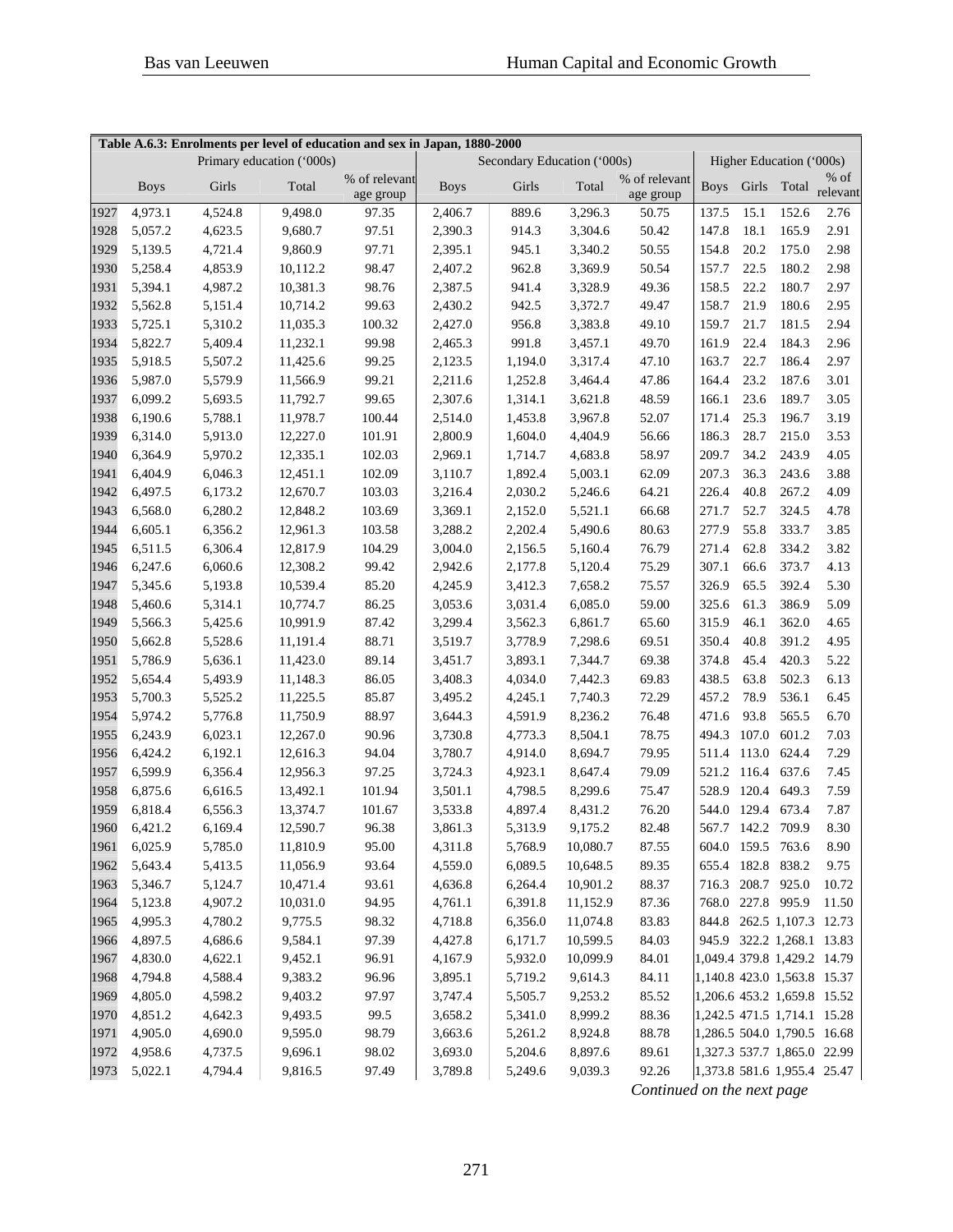|      | Table A.6.3: Enrolments per level of education and sex in Japan, 1880-2000 |         |                           |                            |             |                             |          |                            |                             |       |                             |                    |
|------|----------------------------------------------------------------------------|---------|---------------------------|----------------------------|-------------|-----------------------------|----------|----------------------------|-----------------------------|-------|-----------------------------|--------------------|
|      |                                                                            |         | Primary education ('000s) |                            |             | Secondary Education ('000s) |          |                            |                             |       | Higher Education ('000s)    |                    |
|      | <b>Boys</b>                                                                | Girls   | Total                     | % of relevant<br>age group | <b>Boys</b> | Girls                       | Total    | % of relevant<br>age group | <b>Boys</b>                 | Girls | Total                       | $%$ of<br>relevant |
| 1974 | 5,163.4                                                                    | 4,925.3 | 10,088.8                  | 98.42                      | 3,838.3     | 5,229.8                     | 9,068.0  | 93.88                      |                             |       | 1,413.7 624.3 2,038.1 28.19 |                    |
| 1975 | 5,306.8                                                                    | 5,058.0 | 10,364.8                  | 99.47                      | 3,900.1     | 5,258.9                     | 9,159.1  | 96.40                      | 1,462.5 673.3 2,135.8 31.61 |       |                             |                    |
| 1976 | 5,434.4                                                                    | 5,175.6 | 10,610.0                  | 99.06                      | 4,061.8     | 5,224.0                     | 9,285.8  | 96.54                      |                             |       | 1,503.3 700.4 2,203.7 32.97 |                    |
| 1977 | 5,544.0                                                                    | 5,275.7 | 10,819.7                  | 98.43                      | 4,284.0     | 5,141.9                     | 9,425.9  | 96.94                      |                             |       | 1,536.2 724.2 2,260.4 34.26 |                    |
| 1978 | 5,713.9                                                                    | 5,433.0 | 11,146.9                  | 98.91                      | 4,409.1     | 5,125.9                     | 9,535.0  | 97.07                      | 1,549.3 739.9 2,289.2 35.19 |       |                             |                    |
| 1979 | 5,963.4                                                                    | 5,665.7 | 11,629.1                  | 100.74                     | 4,435.5     | 5,105.1                     | 9,540.7  | 96.22                      |                             |       | 1,530.2 736.4 2,266.6 35.38 |                    |
| 1980 | 6,067.0                                                                    | 5,759.5 | 11,826.6                  | 100.10                     | 4,613.0     | 5,195.1                     | 9,808.1  | 98.03                      |                             |       | 1,516.0 736.8 2,252.8 35.75 |                    |
| 1981 | 6,115.0                                                                    | 5,809.7 | 11,924.7                  | 102.01                     | 4,789.0     | 5,287.2                     | 10,076.2 | 97.72                      |                             |       | 1,500.1 740.9 2,241.0 35.28 |                    |
| 1982 | 6,100.7                                                                    | 5,800.8 | 11,901.5                  | 102.99                     | 4,935.9     | 5,383.5                     | 10,319.4 | 97.20                      |                             |       | 1,491.4 747.4 2,238.8 34.99 |                    |
| 1983 | 6,015.3                                                                    | 5,724.2 | 11,739.5                  | 102.79                     | 5,052.1     | 5,465.2                     | 10,517.3 | 96.26                      |                             |       | 1,499.4 761.7 2,261.2 35.08 |                    |
| 1984 | 5,872.0                                                                    | 5,592.2 | 11,464.2                  | 101.65                     | 5,221.5     | 5,594.1                     | 10,815.7 | 96.28                      | 1,500.7 771.9 2,272.6 35.01 |       |                             |                    |
| 1985 | 5,680.8                                                                    | 5,414.5 | 11,095.4                  | 99.69                      | 5,477.1     | 5,786.2                     | 11,263.3 | 97.59                      |                             |       | 1,498.7 769.4 2,268.1 34.71 |                    |
| 1986 | 5,462.6                                                                    | 5,202.8 | 10,665.4                  | 99.80                      | 5,708.6     | 5,541.7                     | 11,250.3 | 96.13                      |                             |       | 1,544.6 865.1 2,409.7 36.97 |                    |
| 1987 | 5,237.6                                                                    | 4,988.7 | 10,226.3                  | 100.01                     | 5,750.5     | 5,589.3                     | 11,339.8 | 97.71                      |                             |       | 1,577.6 932.6 2,510.2 38.65 |                    |
| 1988 | 5,056.4                                                                    | 4,816.1 | 9,872.5                   | 101.23                     | 5,731.5     | 5,578.5                     | 11,310.0 | 98.30                      |                             |       | 1,609.7 978.8 2,588.5 40.03 |                    |
| 1989 | 4,919.1                                                                    | 4,687.5 | 9.606.6                   | 103.57                     | 5,642.9     | 5,501.0                     | 11,143.9 | 97.67                      | 1,649.11,033.92,683.0 41.69 |       |                             |                    |
| 1990 | 4,798.2                                                                    | 4,575.1 | 9,373.3                   | 106.67                     | 5,607.1     | 5,418.7                     | 11,025.7 | 97.48                      |                             |       | 2,664.9 41.63               |                    |
| 1991 | 4,686.1                                                                    | 4,471.4 | 9,157.4                   | 106.84                     | 5,428.8     | 5,248.0                     | 10,676.9 | 98.94                      | 1,725.31,173.82,899.1 44.94 |       |                             |                    |
| 1992 | 4,578.0                                                                    | 4,369.2 | 8,947.2                   | 107.09                     | 5,201.3     | 5,054.0                     | 10,255.3 | 99.65                      | 1,712.71,160.13,872.8 51.83 |       |                             |                    |
| 1993 | 4,504.1                                                                    | 4,294.0 | 8,798.1                   | 108.16                     | 5,189.4     | 5,013.1                     | 10,202.5 | 104.07                     |                             |       | 2,160.31,680.83,841.1 58.64 |                    |
| 1994 | 4,409.5                                                                    | 4,202.6 | 8,612.1                   | 108.90                     | 5,026.4     | 4,852.2                     | 9,878.6  | 105.91                     | 2,192.51,725.23,917.7 59.39 |       |                             |                    |
| 1995 | 4,282.6                                                                    | 4,087.7 | 8,370.2                   | 108.69                     |             |                             | 9,191.9  | 103.4                      |                             |       | 3,102.2 46.59               |                    |
| 1996 | 4,148.2                                                                    | 3,057.4 | 8,105.6                   | 105.01                     |             |                             | 8,972.4  | 100.70                     |                             |       |                             | 3,126.4 46.84      |
| 1997 | 4,020.2                                                                    | 3,835.1 | 7,855.4                   | 101.4                      |             |                             | 8,754.2  | 98.17                      |                             |       | 3,137.3 46.97               |                    |
| 1998 |                                                                            |         | 7,664.0                   | 98.70                      |             |                             | 8,650.0  | 96.78                      |                             |       | 1,380.71,760.53,141.2 46.92 |                    |
| 1999 |                                                                            |         | 7,500.0                   | 96.40                      |             |                             | 8,467.0  | 94.55                      |                             |       | 1,348.41,787.13,135.4 46.74 |                    |
| 2000 |                                                                            |         | 7,366.0                   | 94.52                      |             |                             | 8,279.9  | 92.31                      |                             |       | 1,342.71,782.03,124.7 46.51 |                    |
|      | Sources: see chapter 3.                                                    |         |                           |                            |             |                             |          |                            |                             |       |                             |                    |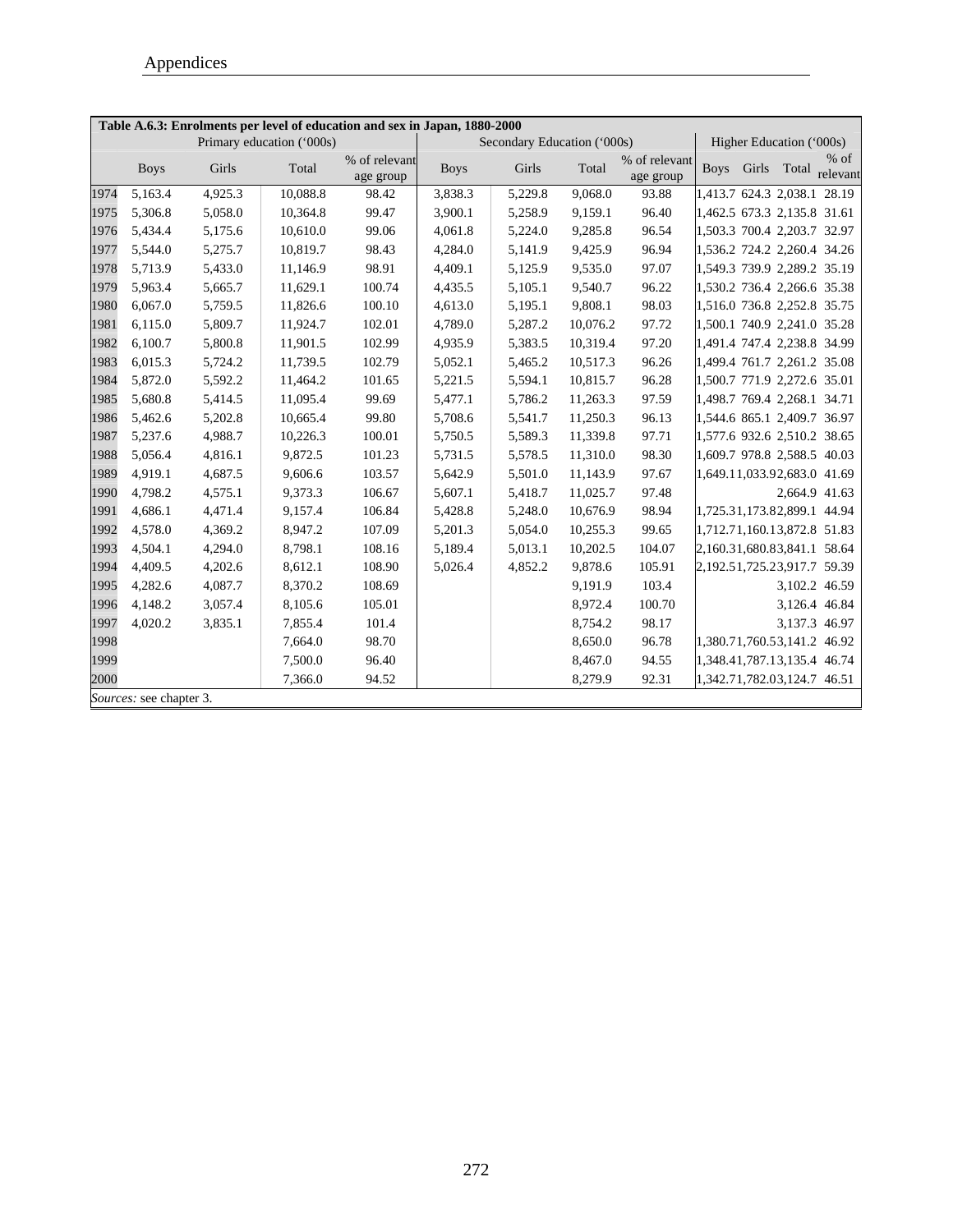# **A.7. Attainment and average years of education in Indonesia, India, and Japan, 1890- 2000**

The construction and sources of the following data on attainment and average years of education is given in chapter 3.

|       | Table A.7.1: Attainment (%) and per capita Average Years of Education in the population of 15 years and older |           |          |                       |         |           |        |                       |         |           |        |                       |
|-------|---------------------------------------------------------------------------------------------------------------|-----------|----------|-----------------------|---------|-----------|--------|-----------------------|---------|-----------|--------|-----------------------|
| years |                                                                                                               | Indonesia |          |                       |         |           | India  |                       |         |           | Japan  |                       |
|       |                                                                                                               |           |          | Average               |         |           |        | Average               |         |           |        | Average               |
|       | Primary                                                                                                       | Secondary | higher   | years of<br>education | Primary | Secondary | Higher | years of<br>education | Primary | Secondary | Higher | years of<br>education |
| 1890  |                                                                                                               |           |          |                       | 3.56    | 0.70      | 0.07   | 0.30                  | 24.17   | 4.06      | 0.47   | 1.71                  |
| 1891  |                                                                                                               |           |          |                       | 3.54    | 0.79      | 0.07   | 0.31                  | 24.39   | 4.18      | 0.51   | 1.74                  |
| 1892  |                                                                                                               |           |          |                       | 3.72    | 0.66      | 0.08   | 0.31                  | 24.13   | 4.56      | 0.55   | 1.77                  |
| 1893  | 4.23                                                                                                          | 0.16      | 0.03     | 0.19                  | 3.82    | 0.68      | 0.09   | 0.31                  | 24.63   | 4.82      | 0.59   | 1.83                  |
| 1894  | 4.42                                                                                                          | 0.19      | 0.03     | 0.20                  | 3.91    | 0.72      | 0.09   | 0.32                  | 24.68   | 5.25      | 0.64   | 1.89                  |
| 1895  | 4.62                                                                                                          | 0.15      | $0.01\,$ | $0.20\,$              | 4.02    | 0.77      | 0.09   | 0.34                  | 25.64   | 5.35      | 0.63   | 1.94                  |
| 1896  | 4.82                                                                                                          | 0.17      | 0.02     | 0.21                  | 4.13    | 0.79      | 0.09   | 0.35                  | 25.90   | 5.51      | 0.66   | 1.98                  |
| 1897  | 4.99                                                                                                          | 0.19      | 0.03     | 0.22                  | 4.23    | 0.82      | 0.10   | 0.36                  | 25.36   | 6.02      | 0.69   | 2.01                  |
| 1898  | 5.22                                                                                                          | 0.21      | 0.03     | 0.24                  | 4.34    | 0.85      | 0.10   | 0.37                  | 25.77   | 6.34      | 0.74   | $2.07\,$              |
| 1899  | 5.52                                                                                                          | 0.25      | 0.04     | 0.25                  | 4.45    | 0.89      | 0.11   | 0.38                  | 25.65   | 6.90      | 0.79   | 2.13                  |
| 1900  | 5.44                                                                                                          | 0.20      | 0.02     | 0.24                  | 4.57    | 0.96      | 0.11   | 0.39                  | 26.61   | 7.01      | 0.78   | 2.19                  |
| 1901  | 5.67                                                                                                          | 0.22      | 0.02     | 0.25                  | 4.70    | 0.98      | 0.12   | 0.40                  | 26.84   | 7.22      | 0.82   | 2.23                  |
| 1902  | 5.90                                                                                                          | 0.25      | 0.03     | 0.27                  | 4.83    | 1.03      | 0.12   | 0.42                  | 26.14   | 7.86      | 0.87   | 2.27                  |
| 1903  | 6.11                                                                                                          | 0.26      | 0.03     | 0.28                  | 4.97    | 1.06      | 0.13   | 0.43                  | 26.46   | 8.27      | 0.92   | 2.34                  |
| 1904  | 6.32                                                                                                          | 0.28      | 0.04     | 0.29                  | 5.11    | $1.11\,$  | 0.13   | 0.44                  | 25.95   | 8.95      | 0.99   | 2.40                  |
| 1905  | 6.54                                                                                                          | 0.29      | 0.04     | 0.30                  | 5.25    | 1.19      | 0.13   | 0.46                  | 26.83   | 9.04      | 0.97   | 2.45                  |
| 1906  | 6.76                                                                                                          | 0.31      | 0.04     | 0.31                  | 5.40    | 1.22      | 0.14   | 0.47                  | 26.95   | 9.25      | 1.02   | 2.48                  |
| 1907  | 7.01                                                                                                          | 0.32      | 0.04     | 0.32                  | 5.56    | 1.27      | 0.15   | 0.49                  | 26.22   | 10.05     | 1.07   | 2.54                  |
| 1908  | 7.25                                                                                                          | 0.34      | 0.04     | 0.33                  | 5.73    | 1.31      | 0.15   | 0.51                  | 26.66   | 10.49     | 1.14   | 2.64                  |
| 1909  | 7.49                                                                                                          | 0.36      | 0.04     | 0.34                  | 5.89    | 1.37      | 0.16   | 0.52                  | 25.90   | 11.32     | 1.22   | 2.73                  |
| 1910  | 7.76                                                                                                          | 0.38      | 0.04     | 0.36                  | 6.04    | 1.46      | 0.17   | 0.54                  | 26.89   | 11.37     | 1.18   | 2.81                  |
| 1911  | 8.02                                                                                                          | 0.40      | 0.05     | 0.37                  | 6.20    | 1.49      | 0.17   | 0.56                  | 26.91   | 11.62     | 1.24   | 2.87                  |
| 1912  | 8.30                                                                                                          | 0.42      | 0.05     | 0.38                  | 6.37    | 1.55      | 0.18   | 0.57                  | 25.92   | 12.65     | 1.30   | 2.96                  |
| 1913  | 8.58                                                                                                          | 0.44      | 0.05     | 0.40                  | 6.53    | 1.58      | 0.19   | 0.59                  | 25.98   | 13.21     | 1.38   | 3.06                  |
| 1914  | 8.86                                                                                                          | 0.46      | 0.06     | 0.41                  | 6.67    | 1.65      | 0.20   | 0.61                  | 24.78   | 14.27     | 1.48   | 3.15                  |
| 1915  | 9.16                                                                                                          | 0.49      | 0.06     | 0.43                  | 6.83    | 1.77      | 0.20   | 0.63                  | 26.08   | 14.32     | 1.43   | 3.24                  |
| 1916  | 9.47                                                                                                          | 0.51      | 0.06     | 0.44                  | 6.99    | 1.80      | 0.21   | 0.64                  | 26.47   | 14.64     | 1.49   | 3.34                  |
| 1917  | 9.79                                                                                                          | 0.54      | 0.06     | 0.46                  | 7.17    | 1.87      | 0.22   | 0.66                  | 25.51   | 15.90     | 1.57   | 3.45                  |
| 1918  | 10.11                                                                                                         | 0.57      | 0.07     | 0.47                  | 7.37    | 1.91      | 0.23   | 0.68                  | 25.79   | 16.54     | 1.67   | 3.55                  |
| 1919  | 10.44                                                                                                         | 0.59      | 0.07     | 0.49                  | 7.57    | 1.99      | 0.23   | 0.70                  | 24.20   | 17.82     | 1.79   | 3.61                  |
| 1920  | 10.78                                                                                                         | 0.63      | 0.07     | 0.51                  | 7.75    | 2.15      | 0.24   | 0.73                  | 25.73   | 17.71     | 1.74   | 3.68                  |
| 1921  | 11.14                                                                                                         | 0.66      | 0.07     | 0.53                  | 7.99    | 2.19      | 0.25   | 0.75                  | 26.09   | 17.90     | 1.81   | 3.74                  |
| 1922  | 11.52                                                                                                         | 0.70      | 0.08     | 0.55                  | 8.24    | 2.27      | 0.26   | 0.77                  | 24.75   | 19.38     | 1.91   | 3.83                  |
| 1923  | 11.87                                                                                                         | 0.73      | 0.09     | 0.57                  | 8.51    | 2.31      | 0.26   | 0.79                  | 24.97   | 20.03     | 2.04   | 3.93                  |
| 1924  | 12.21                                                                                                         | 0.77      | 0.09     | 0.58                  | 8.77    | 2.41      | 0.27   | 0.82                  | 24.74   | 21.69     | 2.20   | 4.11                  |
| 1925  | 12.55                                                                                                         | 0.81      | 0.10     | 0.60                  | 9.03    | 2.59      | 0.28   | 0.86                  | 26.39   | 21.48     | 2.12   | 4.18                  |
| 1926  | 12.90                                                                                                         | 0.85      | 0.10     | 0.62                  | 9.30    | 2.62      | 0.29   | 0.88                  | 26.55   | 21.66     | 2.21   | 4.22                  |
| 1927  | 13.27                                                                                                         | 0.91      | 0.10     | 0.64                  | 9.56    | 2.70      | 0.30   | 0.90                  | 24.69   | 23.53     | 2.33   | 4.32                  |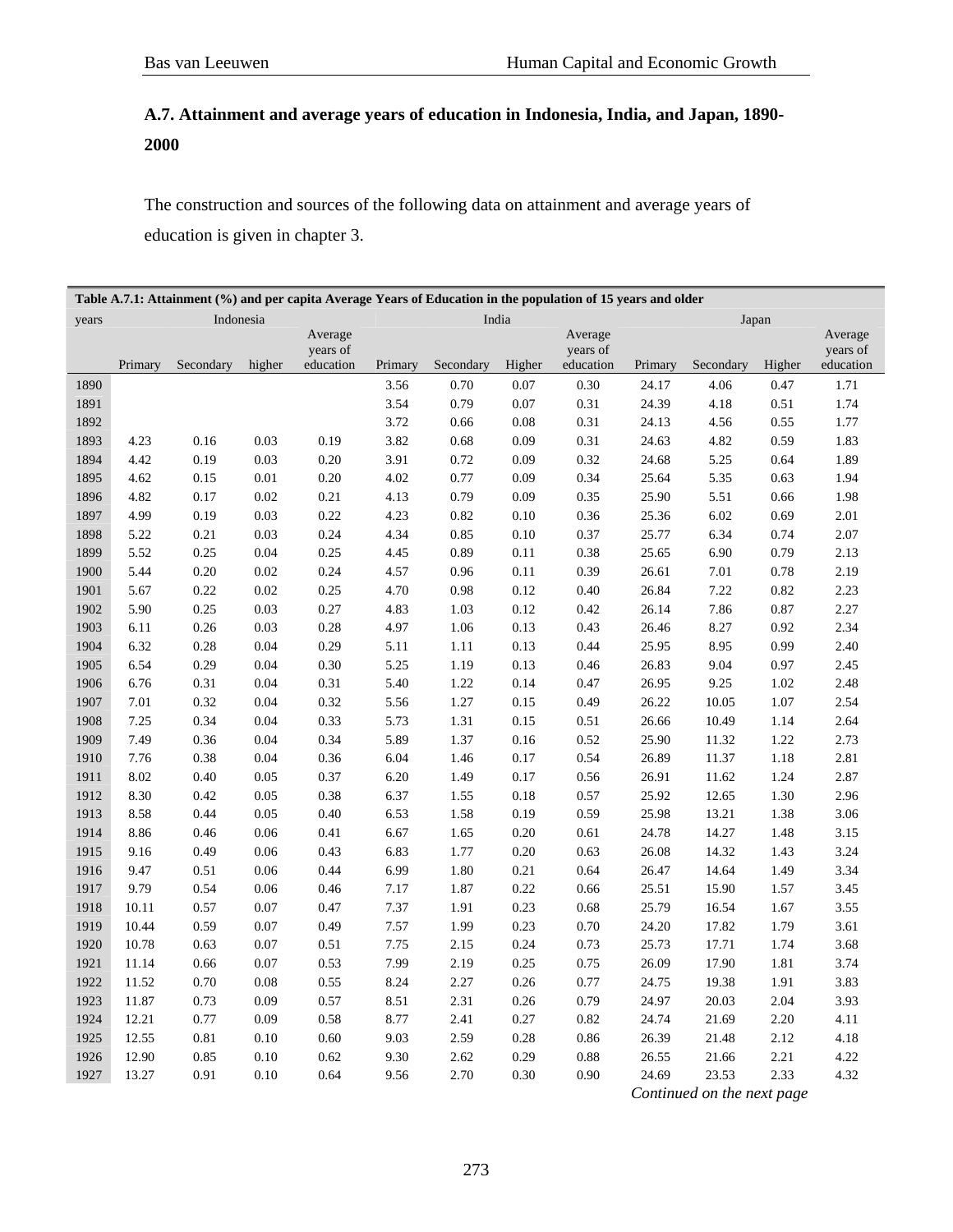|       |         |           |          | Table A.7.1: Attainment (%) and per capita Average Years of Education in the population of 15 years and older |         |           |        |                       |         |           |           |                       |
|-------|---------|-----------|----------|---------------------------------------------------------------------------------------------------------------|---------|-----------|--------|-----------------------|---------|-----------|-----------|-----------------------|
| years |         | Indonesia |          |                                                                                                               |         | India     |        |                       |         |           | Japan     |                       |
|       |         |           |          | Average                                                                                                       |         |           |        | Average               |         |           |           | Average               |
|       | Primary | Secondary | higher   | years of<br>education                                                                                         | Primary | Secondary | Higher | years of<br>education | Primary | Secondary | Higher    | years of<br>education |
| 1928  | 13.64   | 0.95      | 0.11     | 0.66                                                                                                          | 9.82    | 2.72      | 0.31   | 0.92                  | 24.83   | 24.31     | 2.48      | 4.44                  |
| 1929  | 14.00   | 0.99      | 0.11     | 0.68                                                                                                          | 10.06   | 2.83      | 0.32   | 0.95                  | 24.36   | 25.18     | 2.66      | 4.53                  |
| 1930  | 14.37   | 1.05      | 0.12     | 0.70                                                                                                          | 10.29   | 3.05      | 0.33   | 0.99                  | 26.46   | 24.73     | 2.54      | 4.59                  |
| 1931  | 14.74   | 1.10      | 0.12     | 0.72                                                                                                          | 10.54   | 3.08      | 0.34   | 1.01                  | 26.50   | 24.92     | 2.64      |                       |
| 1932  | 15.17   | 1.16      | 0.13     | 0.75                                                                                                          | 10.82   | 3.18      | 0.36   | 1.04                  | 24.19   | 27.31     | 2.77      | 4.63<br>4.76          |
| 1933  | 15.58   | 1.21      | 0.14     | 0.77                                                                                                          | 11.10   | 3.21      | 0.36   | 1.06                  | 23.94   | 28.26     | 2.93      | 4.87                  |
| 1934  | 15.98   | 1.27      | 0.14     | 0.80                                                                                                          | 11.38   | 3.33      | 0.38   | 1.09                  | 23.29   | 29.43     | 3.14      | 4.99                  |
| 1935  | 16.40   |           |          |                                                                                                               |         |           |        |                       |         |           |           | 5.04                  |
| 1936  |         | 1.33      | 0.15     | 0.82                                                                                                          | 11.65   | 3.63      | 0.39   | 1.14                  | 25.93   | 28.70     | 2.97      |                       |
| 1937  | 16.83   | 1.40      | 0.16     | 0.85                                                                                                          | 11.96   | 3.66      | 0.41   | 1.17                  | 26.24   | 28.86     | 3.08      | 5.10                  |
|       | 17.30   | 1.47      | 0.17     | 0.87                                                                                                          | 12.26   | 3.77      | 0.42   | 1.20                  | 23.82   | 31.90     | 3.22      | 5.29                  |
| 1938  | 17.75   | 1.54      | 0.17     | 0.90                                                                                                          | 12.57   | 3.78      | 0.43   | 1.22                  | 23.80   | 33.32     | 3.43      | 5.48                  |
| 1939  | 18.20   | 1.62      | 0.18     | 0.93                                                                                                          | 12.87   | 3.92      | 0.44   | 1.25                  | 23.50   | 34.68     | 3.69      | 5.64                  |
| 1940  | 18.63   | 1.70      | 0.19     | 0.95                                                                                                          | 13.16   | 4.29      | 0.45   | 1.31                  | 27.07   | 33.49     | 3.47      | 5.70                  |
| 1941  | 19.04   | 1.79      | 0.20     | 0.98                                                                                                          | 13.48   | 4.31      | 0.47   | 1.34                  | 27.72   | 33.20     | 3.60      | 5.73                  |
| 1942  | 19.53   | 1.89      | 0.22     | 1.01                                                                                                          | 13.81   | 4.42      | 0.48   | 1.37                  | 26.71   | 36.64     | 3.78      | 6.05                  |
| 1943  | 19.98   | 1.98      | 0.22     | 1.06                                                                                                          | 14.19   | 4.42      | 0.50   | 1.40                  | 25.81   | 38.16     | 4.05      | 6.20                  |
| 1944  | 20.42   | 2.07      | 0.23     | 1.12                                                                                                          | 14.73   | 4.58      | 0.51   | 1.45                  | 25.10   | 39.39     | 4.38      | 6.34                  |
| 1945  | 20.88   | 2.16      | 0.24     | 1.17                                                                                                          | 15.29   | 5.03      | 0.52   | 1.53                  | 29.66   | 37.30     | 4.08      | 6.35                  |
| 1946  | 21.38   | 2.27      | 0.26     | 1.23                                                                                                          | 15.93   | 5.03      | 0.54   | 1.57                  | 27.49   | 36.46     | 4.23      | 6.15                  |
| 1947  | 21.93   | 2.39      | 0.27     | 1.29                                                                                                          | 16.57   | 5.14      | 0.55   | 1.62                  | 27.14   | 38.88     | 4.40      | 6.41                  |
| 1948  | 22.43   | 2.50      | 0.28     | 1.35                                                                                                          | 17.19   | 5.04      | 0.56   | 1.65                  | 26.64   | 41.21     | 4.66      | 6.67                  |
| 1949  | 22.91   | 2.63      | 0.29     | 1.42                                                                                                          | 17.81   | 5.05      | 0.57   | 1.69                  | 25.55   | 42.85     | 5.09      | 6.85                  |
| 1950  | 23.41   | 2.76      | 0.30     | 1.48                                                                                                          | 18.40   | 5.45      | 0.58   | 1.77                  | 32.12   | 39.69     | 4.69      | 6.85                  |
| 1951  | 23.95   | 2.87      | 0.32     | 1.55                                                                                                          | 18.84   | 5.36      | 0.60   | 1.79                  | 32.26   | 41.00     | 4.85      | 7.02                  |
| 1952  | 24.56   | 3.00      | 0.34     | 1.63                                                                                                          | 19.25   | 5.25      | 0.61   | 1.80                  | 32.36   | 42.97     | 5.11      | 7.27                  |
| 1953  | 25.16   | 3.11      | 0.35     | 1.70                                                                                                          | 19.68   | 4.92      | 0.61   | 1.79                  | 31.93   | 45.29     | 5.37      | 7.53                  |
| 1954  | 26.01   | 3.20      | 0.37     | 1.78                                                                                                          | 20.23   | 4.84      | 0.60   | 1.82                  | 30.57   | 47.43     | 5.72      | 7.73                  |
| 1955  | 26.87   | 3.30      | 0.37     | 1.87                                                                                                          | 20.84   | 5.24      | 0.60   | 1.90                  | 38.46   | 42.90     | 5.23      | 7.65                  |
| 1956  | 27.76   | 3.42      | 0.39     | 1.96                                                                                                          | 21.58   | 5.00      | 0.60   | 1.92                  | 38.55   | 44.08     | 5.48      | 7.82                  |
| 1957  | 28.39   | 3.57      | 0.39     | 2.05                                                                                                          | 22.27   | 4.72      | 0.59   | 1.93                  | 38.83   | 45.85     | 5.76      | $8.07\,$              |
| 1958  | 28.88   | 3.69      | 0.38     | 2.12                                                                                                          | 23.00   | 4.10      | 0.56   | 1.90                  | 38.85   | 48.41     | 6.03      | 8.38                  |
| 1959  | 29.32   | 3.79      | 0.35     | 2.18                                                                                                          | 23.72   | 3.78      | 0.53   | 1.91                  | 37.71   | 50.86     | 6.30      | 8.61                  |
| 1960  | 29.77   | 3.86      | 0.33     | 2.24                                                                                                          | 24.40   | 5.70      | 0.49   | 2.14                  | 47.20   | 44.80     | 5.60      | 8.43                  |
| 1961  | 29.86   | 3.82      | 0.29     | 2.24                                                                                                          | 24.66   | 4.91      | 0.43   | 2.06                  | 46.34   | 45.58     | 5.76      | 8.49                  |
| 1962  | 29.88   | 3.64      | $0.26\,$ | 2.22                                                                                                          | 24.83   | 4.13      | 0.38   | 1.98                  | 45.48   | 46.36     | 5.92      | 8.54                  |
| 1963  | 30.52   | 3.76      | 0.34     | 2.28                                                                                                          | 25.21   | 4.29      | 0.40   | 2.03                  | 44.62   | 47.14     | 6.08      | 8.60                  |
| 1964  | 31.00   | 4.15      | $0.40\,$ | 2.36                                                                                                          | 25.23   | 5.31      | 0.58   | 2.16                  | 43.76   | 47.92     | 6.24      | 8.66                  |
| 1965  | 31.49   | 4.60      | 0.53     | 2.46                                                                                                          | 25.30   | 5.97      | 0.79   | 2.27                  | 42.90   | 48.70     | 6.40      | 8.71                  |
| 1966  | 32.18   | 5.00      | 0.61     | 2.55                                                                                                          | 25.68   | 4.21      | 1.01   | 2.14                  | 40.01   | 52.76     | 6.89      | 9.04                  |
| 1967  | 33.03   | 5.42      | 0.71     | 2.66                                                                                                          | 26.14   | 5.34      | 1.23   | 2.33                  | 39.25   | 53.43     | 7.08      | 9.10                  |
| 1968  | 34.25   | 5.84      | 0.84     | 2.80                                                                                                          | 26.55   | 5.97      | 1.44   | 2.45                  | 38.32   | 54.24     | 7.44      | 9.18                  |
| 1969  | 35.45   | 6.30      | $0.98\,$ | 2.95                                                                                                          | 27.13   | 6.77      | 1.64   | 2.60                  | 37.25   | 54.44     | 8.31      | 9.28                  |
| 1970  | 36.71   | 6.73      | 1.15     | 3.09                                                                                                          | 27.66   | 7.41      | 1.83   | 2.73                  | 36.24   | 54.96     | $\ \ 8.8$ | 9.35                  |
| 1971  | 37.83   | 7.19      | 1.32     | 3.24                                                                                                          | 28.11   | 7.51      | 1.98   | 2.79                  | 32.97   | 57.74     | 9.29      | 9.53                  |
| 1972  | 39.00   | 7.66      | 1.48     | 3.38                                                                                                          | 28.61   | 8.44      | 2.15   | 2.95                  | 32.12   | 58.22     | 9.67      | 9.59                  |
| 1973  | 40.01   | 8.15      | 1.66     | 3.52                                                                                                          | 29.11   | 9.11      | 2.37   | 3.08                  | 31.25   | 58.8      | 9.95      | 9.64                  |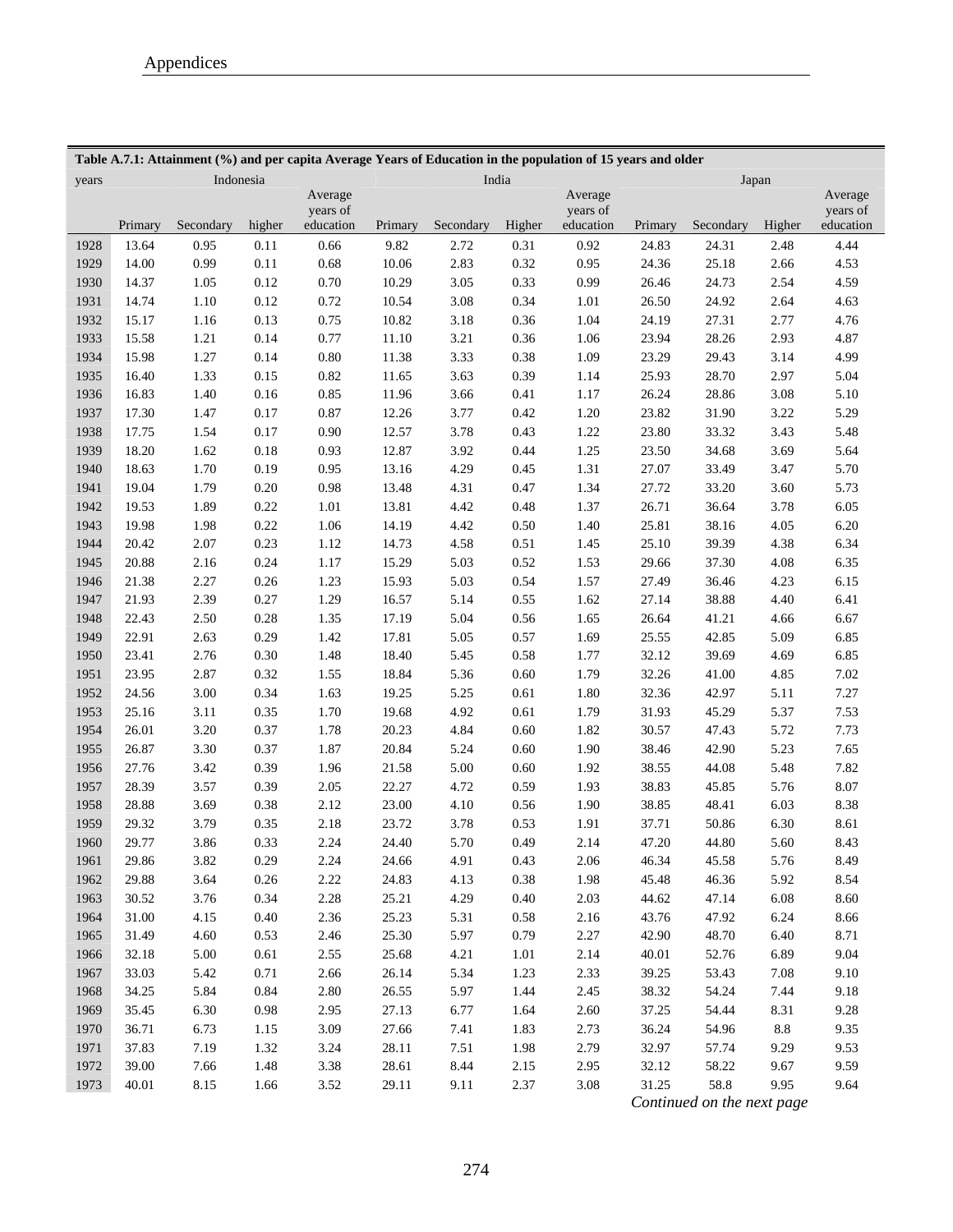|       | Table A.7.1: Attainment (%) and per capita Average Years of Education in the population of 15 years and older |           |        |                     |         |           |        |                     |         |           |        |                     |
|-------|---------------------------------------------------------------------------------------------------------------|-----------|--------|---------------------|---------|-----------|--------|---------------------|---------|-----------|--------|---------------------|
| years |                                                                                                               | Indonesia |        |                     |         | India     |        |                     |         |           | Japan  |                     |
|       |                                                                                                               |           |        | Average<br>years of |         |           |        | Average<br>years of |         |           |        | Average<br>years of |
|       | Primary                                                                                                       | Secondary | higher | education           | Primary | Secondary | Higher | education           | Primary | Secondary | Higher | education           |
| 1974  | 40.87                                                                                                         | 8.59      | 1.84   | 3.65                | 29.66   | 9.94      | 2.58   | 3.24                | 30.73   | 58.64     | 10.63  | 9.70                |
| 1975  | 41.48                                                                                                         | 9.32      | 2.04   | 3.79                | 30.18   | 10.54     | 2.79   | 3.36                | 30.05   | 58.94     | 11.01  | 9.75                |
| 1976  | 42.11                                                                                                         | 10.11     | 2.22   | 3.94                | 30.65   | 10.74     | 3.04   | 3.45                | 27.28   | 61.38     | 11.34  | 9.90                |
| 1977  | 42.69                                                                                                         | 10.78     | 2.37   | 4.07                | 30.96   | 11.62     | 3.18   | 3.59                | 26.6    | 61.78     | 11.62  | 9.94                |
| 1978  | 43.68                                                                                                         | 11.51     | 2.5    | 4.23                | 31.23   | 12.25     | 3.33   | 3.69                | 25.81   | 62.45     | 11.74  | 9.98                |
| 1979  | 44.61                                                                                                         | 12.35     | 2.63   | 4.39                | 31.38   | 13.44     | 3.5    | 3.85                | 25.55   | 62.25     | 12.2   | 10.02               |
| 1980  | 45.26                                                                                                         | 13.47     | 2.74   | 4.57                | 31.5    | 14.24     | 3.67   | 3.97                | 25.01   | 62.54     | 12.45  | 10.06               |
| 1981  | 45.8                                                                                                          | 14.68     | 2.85   | 4.75                | 31.59   | 14.52     | 3.83   | 4.03                | 22.76   | 64.54     | 12.7   | 10.17               |
| 1982  | 46.24                                                                                                         | 16.08     | 2.95   | 4.93                | 31.79   | 15.83     | 4.04   | 4.22                | 22.27   | 64.84     | 12.89  | 10.21               |
| 1983  | 46.61                                                                                                         | 17.51     | 3.06   | 5.12                | 31.97   | 16.69     | 4.2    | 4.34                | 21.55   | 65.37     | 13.08  | 10.25               |
| 1984  | 46.59                                                                                                         | 19.13     | 3.17   | 5.31                | 32.21   | 17.75     | 4.34   | 4.49                | 21.46   | 65.01     | 13.53  | 10.28               |
| 1985  | 46.76                                                                                                         | 20.82     | 3.3    | 5.52                | 32.22   | 18.58     | 4.49   | 4.60                | 21.13   | 65.08     | 13.78  | 10.31               |
| 1986  | 47.44                                                                                                         | 22.68     | 3.46   | 5.78                | 32.26   | 19.19     | 4.63   | 4.69                | 19.3    | 66.64     | 14.06  | 10.40               |
| 1987  | 48.25                                                                                                         | 24.61     | 3.6    | 6.06                | 32.48   | 20.57     | 4.78   | 4.87                | 19.05   | 66.74     | 14.21  | 10.42               |
| 1988  | 48.96                                                                                                         | 26.2      | 3.74   | 6.29                | 32.62   | 21.3      | 4.97   | 4.99                | 18.43   | 67.02     | 14.55  | 10.47               |
| 1989  | 49.99                                                                                                         | 27.6      | 3.85   | 6.51                | 32.84   | 22.58     | 5.15   | 5.17                | 18.12   | 66.61     | 15.28  | 10.53               |
| 1990  | 51.2                                                                                                          | 28.78     | 3.93   | 6.72                | 33.26   | 23.61     | 5.33   | 5.33                | 17.75   | 66.44     | 15.81  | 10.57               |
| 1991  | 51.46                                                                                                         | 29.42     | 3.95   | 6.81                | 33.62   | 24.14     | 5.52   | 5.44                | 16.01   | 67.79     | 16.19  | 10.67               |
| 1992  | 51.64                                                                                                         | 30.01     | 3.97   | 6.88                | 34.11   | 25.3      | 5.72   | 5.62                | 16.21   | 68.03     | 15.76  | 10.64               |
| 1993  | 51.66                                                                                                         | 30.66     | 4.00   | 6.96                | 34.63   | 25.8      | 5.91   | 5.73                | 16.13   | 67.77     | 16.1   | 10.66               |
| 1994  | 51.67                                                                                                         | 31.28     | 4.04   | 7.03                | 35.25   | 26.77     | 6.09   | 5.90                | 16.23   | 67.02     | 16.75  | 10.69               |
| 1995  | 51.51                                                                                                         | 31.94     | 4.09   | 7.10                | 35.93   | 27.6      | 6.28   | 6.06                | 16.13   | 66.67     | 17.2   | 10.72               |
| 1996  | 51.23                                                                                                         | 32.76     | 4.17   | 7.18                | 36.52   | 27.84     | 6.39   | 6.14                | 14.72   | 67.74     | 17.54  | 10.80               |
| 1997  | 50.94                                                                                                         | 33.48     | 4.28   | 7.26                | 36.99   | 28.65     | 6.53   | 6.27                | 15.07   | 67.81     | 17.12  | 10.76               |
| 1998  | 50.63                                                                                                         | 34.13     | 4.4    | 7.33                | 37.42   | 29.12     | 6.65   | 6.37                | 16.18   | 68.61     | 15.21  | 10.61               |
| 1999  | 49.93                                                                                                         | 34.79     | 4.39   | 7.35                | 37.82   | 36.97     | 6.37   | 7.17                | 20.61   | 63.51     | 15.87  | 10.44               |
| 2000  | 51.01                                                                                                         | 34.48     | 4.76   | 7.44                | 38.78   | 37.38     | 6.6    | 7.31                | 20.23   | 63.41     | 16.36  | 10.49               |
|       | Source: see chapter 3.                                                                                        |           |        |                     |         |           |        |                     |         |           |        |                     |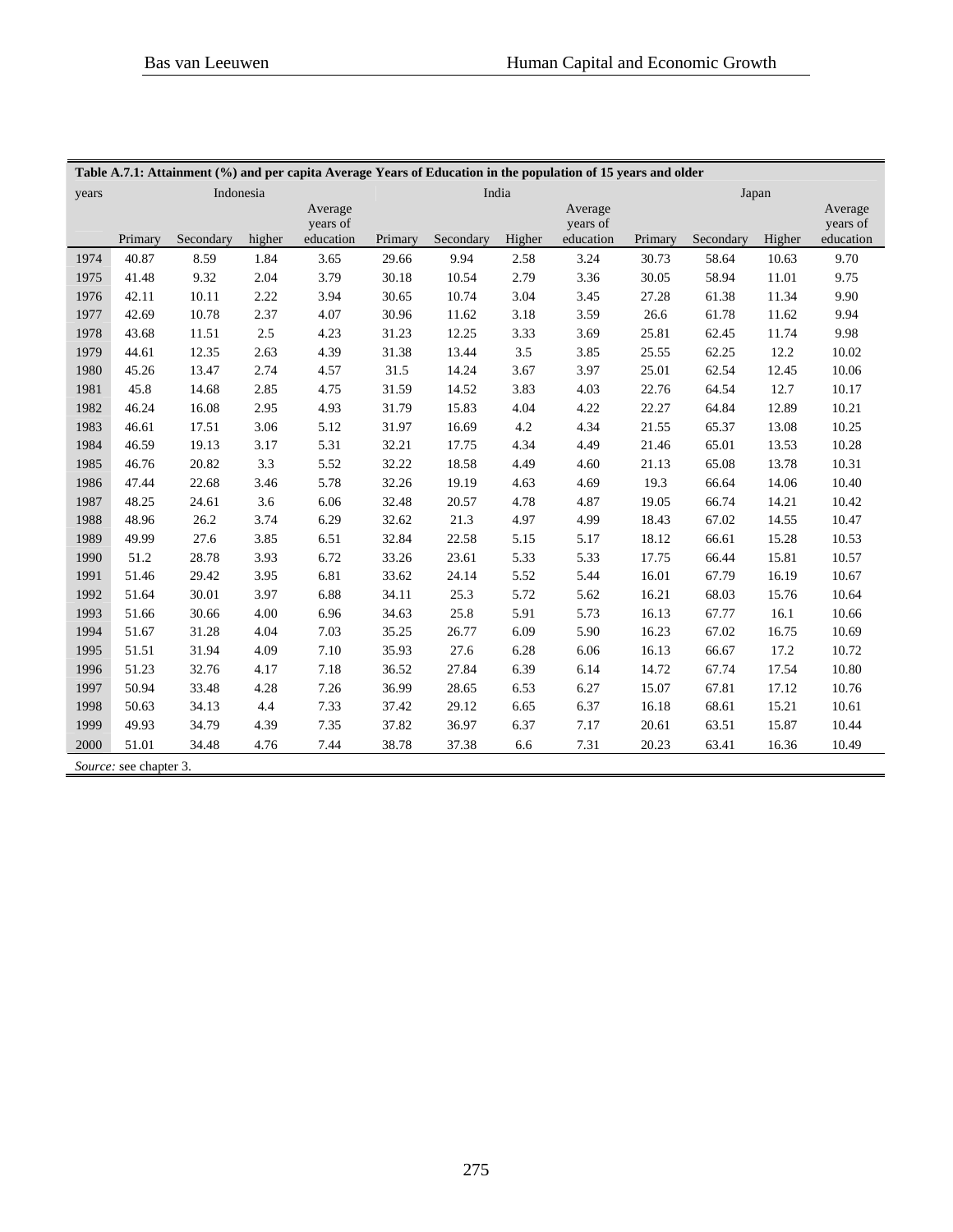### **A.8. Public and private expenditure on education (current prices) per level of education in Japan, Indonesia, and India, 1880-2000, in national currencies.**

The construction and sources of the following data on public and private expenditure on education is given in chapter 3. The only point to note is that the sum of public expenditure per level of education equals that of total public expenditure. We divided capital expenditure between the levels of education according to the share of of each level of education in total current expenditure on education.

| Table A.8.1: Public and private expenditure on education in Japan, current Yen |            |                               |            |            |                        |                     |                        |  |  |  |  |
|--------------------------------------------------------------------------------|------------|-------------------------------|------------|------------|------------------------|---------------------|------------------------|--|--|--|--|
|                                                                                |            | <b>Government expenditure</b> |            |            |                        | Private expenditure |                        |  |  |  |  |
|                                                                                | Primary    | Secondary                     | Higher     | Total      | Average per<br>student | Total               | Average<br>per student |  |  |  |  |
|                                                                                | Yen ('000) | Yen ('000)                    | Yen ('000) | Yen ('000) | Yen                    | Yen ('000)          | Yen                    |  |  |  |  |
| 1886                                                                           | 6,990      | 916                           | 349        | 8,256      | $2.8\,$                | 1,118               | $0.4\,$                |  |  |  |  |
| 1887                                                                           | 6,176      | 1,008                         | 279        | 7,462      | 2.6                    | 2,366               | 0.9                    |  |  |  |  |
| 1888                                                                           | 6,875      | 1,119                         | 171        | 8,165      | 2.7                    | 3,454               | 1.2                    |  |  |  |  |
| 1889                                                                           | 7,077      | 1,144                         | 136        | 8,357      | 2.7                    | 3,919               | 1.3                    |  |  |  |  |
| 1890                                                                           | 7,392      | 1,151                         | 132        | 8,675      | 2.7                    | 4,019               | 1.3                    |  |  |  |  |
| 1891                                                                           | 7,675      | 1,124                         | 139        | 8,939      | 2.7                    | 4,296               | $1.4\,$                |  |  |  |  |
| 1892                                                                           | 8,304      | 1,127                         | 173        | 9,604      | 2.9                    | 4,390               | 1.4                    |  |  |  |  |
| 1893                                                                           | 9,120      | 1,344                         | 218        | 10,683     | 3.1                    | 4,974               | 1.5                    |  |  |  |  |
| 1894                                                                           | 9,805      | 1,346                         | 226        | 11,377     | 3.1                    | 5,582               | 1.6                    |  |  |  |  |
| 1895                                                                           | 10,670     | 1,911                         | 93         | 12,674     | 3.3                    | 6,477               | $1.8\,$                |  |  |  |  |
| 1896                                                                           | 12,590     | 2,818                         | 118        | 15,526     | 3.9                    | 5,445               | 1.4                    |  |  |  |  |
| 1897                                                                           | 15,148     | 3,378                         | 142        | 18,669     | 4.5                    | 8,766               | 2.2                    |  |  |  |  |
| 1898                                                                           | 17,585     | 4,992                         | 149        | 22,727     | 5.4                    | 10,462              | 2.6                    |  |  |  |  |
| 1899                                                                           | 20,502     | 7,263                         | 140        | 27,905     | 6.2                    | 12,207              | 2.8                    |  |  |  |  |
| 1900                                                                           | 25,571     | 9,664                         | 165        | 35,400     | 7.2                    | 14,547              | 3.1                    |  |  |  |  |
| 1901                                                                           | 30,507     | 11,843                        | 234        | 42,584     | 8.1                    | 12,576              | 2.5                    |  |  |  |  |
| 1902                                                                           | 32,199     | 12,086                        | 202        | 44,487     | 8.1                    | 14,130              | 2.7                    |  |  |  |  |
| 1903                                                                           | 32,520     | 11,647                        | 262        | 44,430     | 8.1                    | 14,864              | 2.9                    |  |  |  |  |
| 1904                                                                           | 24,912     | 10,059                        | 285        | 35,256     | 6.3                    | 16,191              | 3.1                    |  |  |  |  |
| 1905                                                                           | 27,154     | 9,940                         | 343        | 37,437     | 6.4                    | 18,494              | 3.5                    |  |  |  |  |
| 1906                                                                           | 33,514     | 10,953                        | 389        | 44,856     | 7.4                    | 21,447              | 3.9                    |  |  |  |  |
| 1907                                                                           | 41,845     | 13,282                        | 506        | 55,634     | $8.8\,$                | 23,792              | 4.2                    |  |  |  |  |
| 1908                                                                           | 54,520     | 15,582                        | 645        | 70,747     | 10.7                   | 23,552              | 3.9                    |  |  |  |  |
| 1909                                                                           | 58,721     | 17,043                        | 888        | 76,651     | 10.7                   | 31,240              | 4.8                    |  |  |  |  |
| 1910                                                                           | 58,070     | 17,673                        | 893        | 76,636     | $10.1\,$               | 33,893              | 4.9                    |  |  |  |  |
| 1911                                                                           | 60,181     | 18,620                        | 892        | 79,693     | $10.2\,$               | 37,693              | 5.4                    |  |  |  |  |
| 1912                                                                           | 60,518     | 19,529                        | 820        | 80,868     | $10.2\,$               | 39,300              | 5.6                    |  |  |  |  |
| 1913                                                                           | 58,434     | 18,600                        | 927        | 77,960     | 9.7                    | 42,587              | $6.0\,$                |  |  |  |  |
| 1914                                                                           | 57,499     | 18,387                        | 809        | 76,695     | 9.3                    | 45,230              | 6.2                    |  |  |  |  |
| 1915                                                                           | 60,735     | 19,103                        | 806        | 80,644     | 9.4                    | 48,405              | 6.5                    |  |  |  |  |
| 1916                                                                           | 65,196     | 19,536                        | 895        | 85,627     | 9.7                    | 50,150              | 6.5                    |  |  |  |  |
| 1917                                                                           | 72,097     | 22,703                        | 1,114      | 95,914     | 10.4                   | 57,272              | 7.3                    |  |  |  |  |
| 1918                                                                           | 98,110     | 30,117                        | 1,386      | 129,613    | 13.4                   | 67,670              | 8.3                    |  |  |  |  |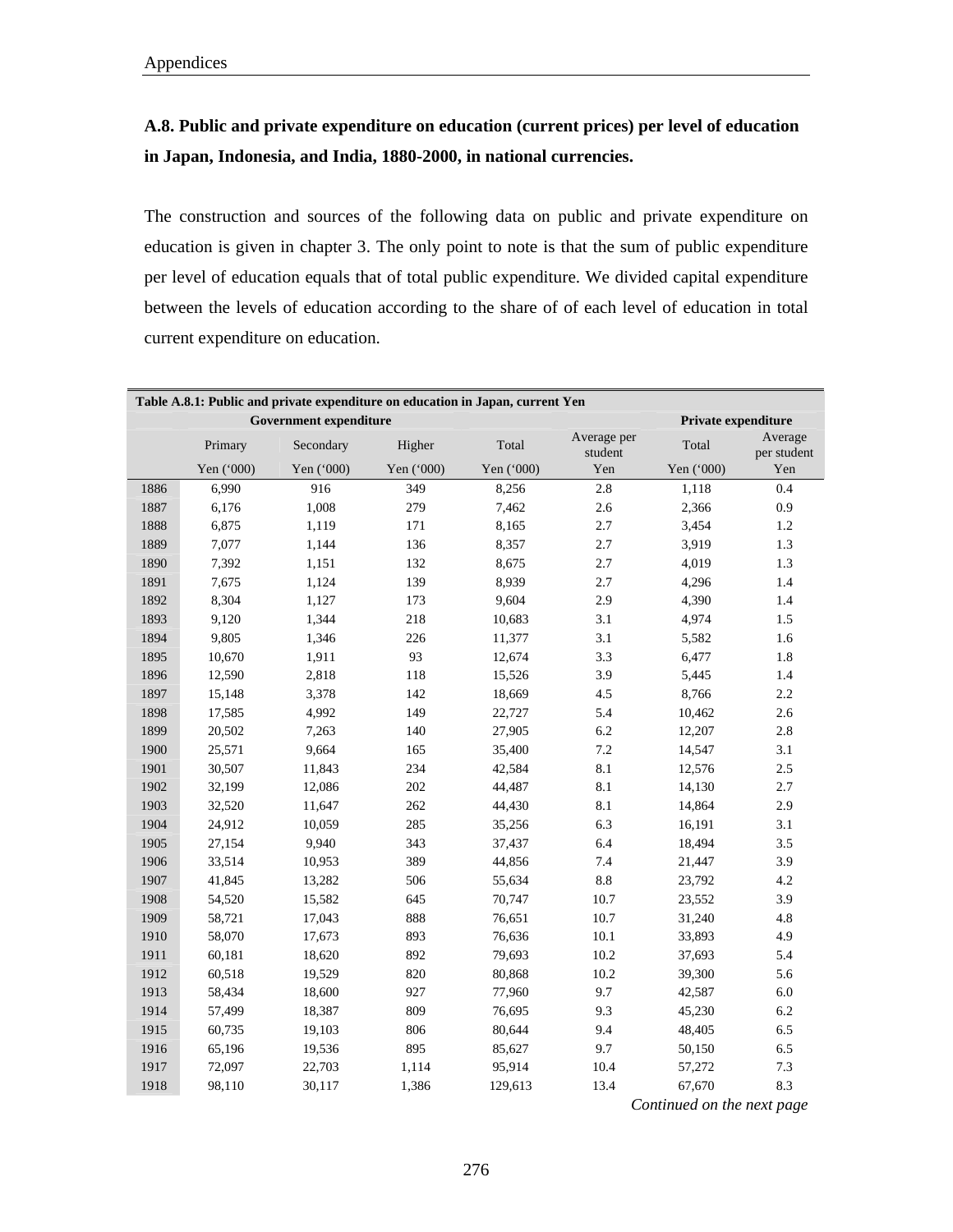| Table A.8.1: Public and private expenditure on education in Japan, current Yen |             |             |                               |               |                        |                     |                        |  |  |  |  |
|--------------------------------------------------------------------------------|-------------|-------------|-------------------------------|---------------|------------------------|---------------------|------------------------|--|--|--|--|
|                                                                                |             |             | <b>Government expenditure</b> |               |                        | Private expenditure |                        |  |  |  |  |
|                                                                                | Primary     | Secondary   | Higher                        | Total         | Average per<br>student | Total               | Average<br>per student |  |  |  |  |
|                                                                                | Yen ('000)  | Yen ('000)  | Yen ('000)                    | Yen ('000)    | Yen                    | Yen ('000)          | Yen                    |  |  |  |  |
| 1919                                                                           | 146,809     | 43,513      | 1,865                         | 192,187       | 19.2                   | 85,807              | 10.2                   |  |  |  |  |
| 1920                                                                           | 203,006     | 63,258      | 2,717                         | 268,981       | 25.8                   | 110,070             | 12.7                   |  |  |  |  |
| 1921                                                                           | 223,113     | 76,789      | 3,198                         | 303,100       | 28.2                   | 130,680             | 14.7                   |  |  |  |  |
| 1922                                                                           | 239,807     | 99,929      | 4,362                         | 344,097       | 31.3                   | 144,470             | 16.0                   |  |  |  |  |
| 1923                                                                           | 254,007     | 96,373      | 4,924                         | 355,304       | 31.8                   | 169,484             | 18.5                   |  |  |  |  |
| 1924                                                                           | 265,708     | 102,070     | 5,461                         | 373,239       | 32.8                   | 187,540             | 20.3                   |  |  |  |  |
| 1925                                                                           | 276,883     | 107,069     | 4,751                         | 388,703       | 33.9                   | 195,510             | 21.2                   |  |  |  |  |
| 1926                                                                           | 313,181     | 122,713     | 5,382                         | 441,276       | 35.0                   | 219,826             | 23.5                   |  |  |  |  |
| 1927                                                                           | 326,921     | 127,746     | 5,067                         | 459,733       | 35.6                   | 250,826             | 26.3                   |  |  |  |  |
| 1928                                                                           | 338,440     | 127,054     | 5,828                         | 471,322       | 35.9                   | 255,238             | 26.2                   |  |  |  |  |
| 1929                                                                           | 314,592     | 127,199     | 5,378                         | 447,168       | 33.5                   | 270,527             | 27.2                   |  |  |  |  |
| 1930                                                                           | 280,996     | 119,773     | 5,578                         | 406,347       | 29.8                   | 276,621             | 27.2                   |  |  |  |  |
| 1931                                                                           | 267,593     | 111,558     | 3,194                         | 382,345       | 27.6                   | 284,503             | 27.2                   |  |  |  |  |
| 1932                                                                           | 276,304     | 105,607     | 2,990                         | 384,901       | 27.0                   | 296,709             | 27.5                   |  |  |  |  |
| 1933                                                                           | 294,718     | 107,171     | 3,436                         | 405,326       | 27.8                   | 312,038             | 28.1                   |  |  |  |  |
| 1934                                                                           | 306,161     | 113,383     | 3,454                         | 422,998       | 28.5                   | 339,033             | 30.0                   |  |  |  |  |
| 1935                                                                           | 330,809     | 119,786     | 2,682                         | 453,277       | 30.4                   | 356,697             | 31.0                   |  |  |  |  |
| 1936                                                                           | 349,086     | 127,920     | 2,773                         | 479,779       | 31.6                   | 371,909             | 32.0                   |  |  |  |  |
| 1937                                                                           | 348,034     | 136,443     | 2,592                         | 487,069       | 31.2                   | 406,942             | 34.3                   |  |  |  |  |
| 1938                                                                           | 346,415     | 142,126     | 2,823                         | 491,364       | 30.5                   | 437,999             | 36.3                   |  |  |  |  |
| 1939                                                                           | 352,671     | 158,100     | 2,992                         | 513,763       | 30.5                   | 475,304             | 38.6                   |  |  |  |  |
| 1940                                                                           | 268,771     | 321,572     | 5,643                         | 595,986       | 34.6                   | 554,289             | 44.6                   |  |  |  |  |
| 1941                                                                           | 212,126     | 253,801     | 4,445                         | 470,372       | 26.6                   | 569,681             | 45.5                   |  |  |  |  |
| 1942                                                                           | 155,897     | 186,526     | 3,268                         | 345,691       | 19.0                   | 598,984             | 46.9                   |  |  |  |  |
| 1943                                                                           | 100,041     | 120,574     | $\boldsymbol{0}$              | 220,615       | 11.8                   | 647,691             | $50.0\,$               |  |  |  |  |
| 1944                                                                           | 45,645      | 55,355      | $\boldsymbol{0}$              | 101,000       | 5.4                    | 696,625             | 53.3                   |  |  |  |  |
| 1945                                                                           | 1,663,051   | 2,027,310   | $\boldsymbol{0}$              | 3,690,361     | 201.8                  | 5,392,158           | 417.5                  |  |  |  |  |
| 1946                                                                           | 5,231,388   | 6,405,922   | 366,167                       | 12,003,478    | 675.4                  | 6,162,913           | 496.1                  |  |  |  |  |
| 1947                                                                           | 16,198,961  | 19,913,592  | 2,123,873                     | 38,236,426    | 2,511.6                | 4,646,921           | 435.5                  |  |  |  |  |
| 1948                                                                           | 38,456,793  | 47,437,540  | 1,059,200                     | 86,953,532    | 5,114.8                | 7,922,951           | 734.5                  |  |  |  |  |
| 1949                                                                           | 56,940,675  | 70,451,242  | 13,251,080                    | 140,642,996   | 7,837.6                | 12,612,108          | 1,134.3                |  |  |  |  |
| 1950                                                                           | 74,100,058  | 85,818,489  | 23,661,450                    | 183,579,997   | 9,817.7                | 14,239,664          | 1,247.3                |  |  |  |  |
| 1951                                                                           | 94,870,741  | 103,111,380 | 31,808,885                    | 229,791,006   | 12,033.9               | 15,441,399          | 1,315.7                |  |  |  |  |
| 1952                                                                           | 122,527,478 | 129,660,216 | 33,248,305                    | 285,435,998   | 15,006.8               | 20,666,228          | 1,789.6                |  |  |  |  |
| 1953                                                                           | 150,833,298 | 151,537,500 | 40,875,208                    | 343,246,007   | 17,645.9               | 31,995,211          | 2,741.1                |  |  |  |  |
| 1954                                                                           | 172,868,276 | 170,786,694 | 46,910,027                    | 390,564,996   | 19,028.0               | 39,379,133          | 3,216.5                |  |  |  |  |
| 1955                                                                           | 178,075,730 | 175,839,771 | 51,877,492                    | 405,792,993   | 19,012.1               | 43,883,384          | 3,431.1                |  |  |  |  |
| 1956                                                                           | 190,715,482 | 188,934,950 | 58,625,568                    | 438,276,000   | 20,007.5               | 47,449,304          | 3,604.7                |  |  |  |  |
| 1957                                                                           | 213,645,494 | 211,837,695 | 64,729,819                    | 490,213,007   | 22,072.0               | 51,780,181          | 3,829.7                |  |  |  |  |
| 1958                                                                           | 234,826,131 | 231,460,003 | 73,483,863                    | 539,769,997   | 24,087.8               | 55,842,574          | 3,968.9                |  |  |  |  |
| 1959                                                                           | 251,472,868 | 254,974,120 | 82,967,018                    | 589,414,006   | 26,260.9               | 62,024,409          | 4,439.1                |  |  |  |  |
| 1960                                                                           | 278,104,980 | 321,013,310 | 99,945,716                    | 699,064,005   | 31,152.7               | 66,348,808          | 5,020.0                |  |  |  |  |
| 1961                                                                           | 308,511,704 | 408,764,407 | 124,344,890                   | 841,621,001   | 37,210.1               | 68,385,550          | 5,479.2                |  |  |  |  |
| 1962                                                                           | 360,525,862 | 502,416,897 | 155,434,243                   | 1,018,377,002 | 45,251.2               | 74,532,699          | 6,324.9                |  |  |  |  |
| 1963                                                                           | 419,781,427 | 609,551,499 | 199,770,063                   | 1,229,102,989 | 55,223.2               | 159, 107, 870       | 14,123.4               |  |  |  |  |
| 1964                                                                           | 493,077,346 | 694,005,753 | 261,382,907                   | 1,448,466,006 | 65,431.9               | 183,642,318         | 16,873.5               |  |  |  |  |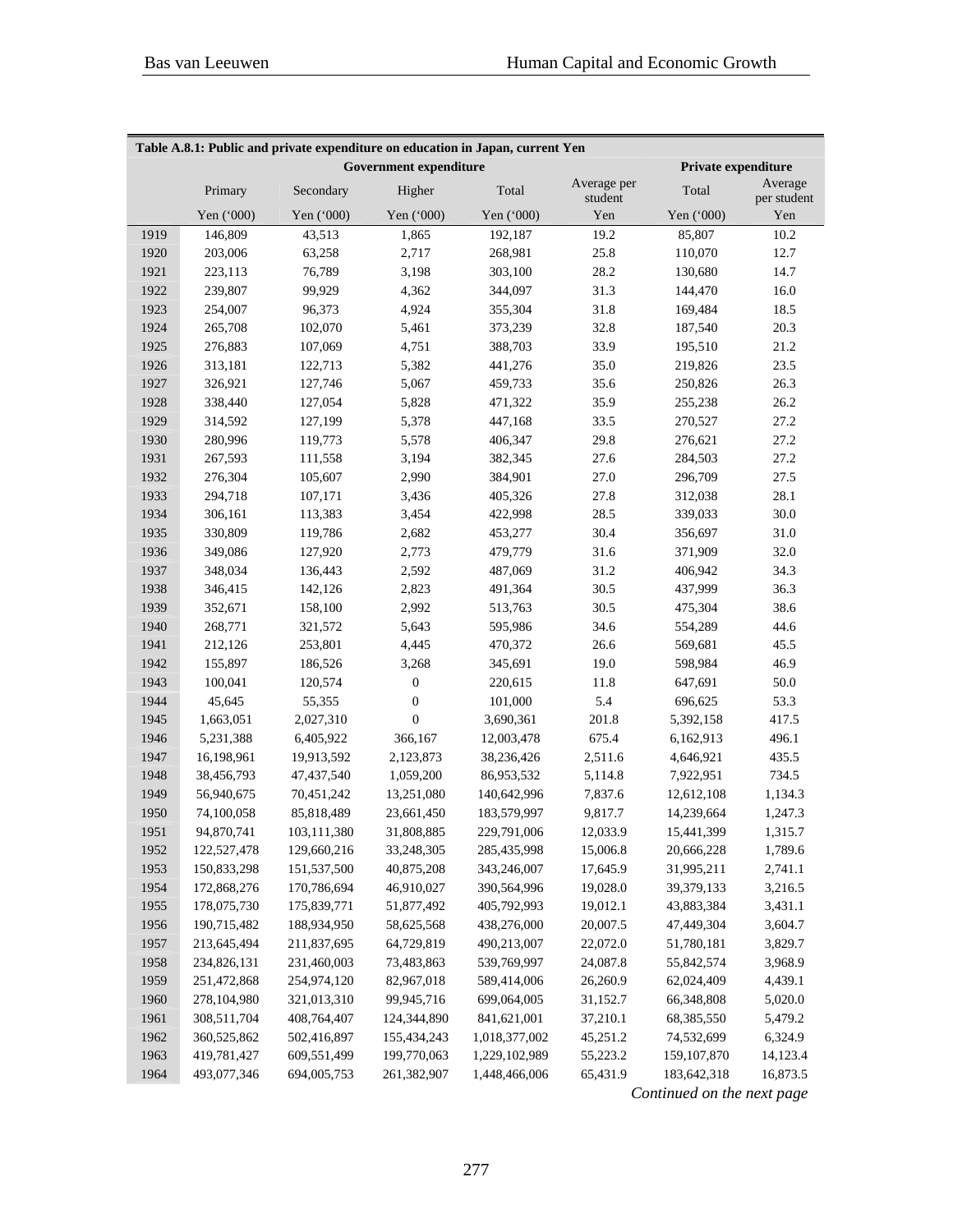| Table A.8.1: Public and private expenditure on education in Japan, current Yen |                       |                |                               |                |                        |                            |                        |  |  |  |
|--------------------------------------------------------------------------------|-----------------------|----------------|-------------------------------|----------------|------------------------|----------------------------|------------------------|--|--|--|
|                                                                                |                       |                | <b>Government expenditure</b> |                |                        | <b>Private expenditure</b> |                        |  |  |  |
|                                                                                | Primary               | Secondary      | Higher                        | Total          | Average per<br>student | Total                      | Average<br>per student |  |  |  |
|                                                                                | Yen ('000)            | Yen ('000)     | Yen ('000)                    | Yen ('000)     | Yen                    | Yen ('000)                 | Yen                    |  |  |  |
| 1965                                                                           | 568,564,032           | 769,524,236    | 340,883,735                   | 1,678,972,003  | 76,618.7               | 214,565,196                | 20,028.2               |  |  |  |
| 1966                                                                           | 652,541,904           | 845,339,302    | 434,682,795                   | 1,932,564,002  | 90,284.4               | 229,572,579                | 21,600.1               |  |  |  |
| 1967                                                                           | 742,882,013           | 926,199,837    | 498,002,140                   | 2,167,083,990  | 103,526.2              | 244,334,162                | 23,023.2               |  |  |  |
| 1968                                                                           | 854,996,208           | 1,033,008,001  | 565,448,803                   | 2,453,453,012  | 119,610.5              | 257, 101, 234              | 24,133.2               |  |  |  |
| 1969                                                                           | 1,007,873,477         | 1,182,920,692  | 625,464,836                   | 2,816,259,005  | 138,964.7              | 268,831,712                | 24,989.1               |  |  |  |
| 1970                                                                           | 1,232,923,281         | 1,388,862,139  | 702,063,577                   | 3,323,848,998  | 164,906.7              | 287,033,648                | 26,333.4               |  |  |  |
| 1971                                                                           | 1,526,729,288         | 1,671,441,621  | 686,697,085                   | 3,884,867,994  | 191,768.5              | 319,443,408                | 28,873.4               |  |  |  |
| 1972                                                                           | 1,818,098,597         | 1,926,892,821  | 813,760,578                   | 4,558,751,997  | 223,421.9              | 352,183,671                | 31,374.0               |  |  |  |
| 1973                                                                           | 2,230,341,660         | 2,365,521,216  | 1,020,888,137                 | 5,616,751,013  | 270,650.9              | 411,901,212                | 36,088.1               |  |  |  |
| 1974                                                                           | 3,060,505,073         | 3,251,815,715  | 1,323,677,191                 | 7,635,997,979  | 361,321.8              | 532,746,312                | 45,347.1               |  |  |  |
| 1975                                                                           | 3,554,089,167         | 3,761,263,232  | 1,544,313,580                 | 8,859,665,979  | 410,242.3              | 667,630,268                | 55,180.7               |  |  |  |
| 1976                                                                           | 3,948,265,464         | 4,186,061,548  | 1,822,486,967                 | 9,956,813,979  | 451,887.5              | 865,751,690                | 69,809.0               |  |  |  |
| 1977                                                                           | 4,518,158,356         | 4,724,789,526  | 2,089,774,145                 | 11,332,722,026 | 505,062.3              | 1,029,469,761              | 81,323.3               |  |  |  |
| 1978                                                                           | 5,114,599,558         | 5,306,404,383  | 2,330,170,036                 | 12,751,173,978 | 556,837.8              | 1,157,173,043              | 88,951.0               |  |  |  |
| 1979                                                                           | 5,529,125,736         | 5,749,220,008  | 2,536,297,273                 | 13,814,643,017 | 591,697.0              | 1,308,137,676              | 97,075.4               |  |  |  |
| 1980                                                                           | 5,963,906,109         | 6,266,129,756  | 2,881,193,126                 | 15,111,228,991 | 635,040.4              | 1,499,804,683              | 109,780.5              |  |  |  |
| 1981                                                                           | 6,180,098,943         | 6,756,403,972  | 3,198,325,103                 | 16,134,828,018 | 668,170.9              | 1,616,527,758              | 117,593.2              |  |  |  |
| 1982                                                                           | 6,176,366,270         | 7,083,054,710  | 3,284,492,989                 | 16,543,913,969 | 679,007.0              | 1,794,467,518              | 130,800.3              |  |  |  |
| 1983                                                                           | 6,256,495,858         | 7,462,213,200  | 3,472,684,927                 | 17,191,393,986 | 703,886.7              | 1,799,164,940              | 132,545.2              |  |  |  |
| 1984                                                                           | 6,166,372,135         | 7,891,353,387  | 3,709,397,448                 | 17,767,122,970 | 726,447.4              | 1,980,973,114              | 148,863.0              |  |  |  |
| 1985                                                                           | 6,367,829,343         | 8,351,492,469  | 4,008,678,166                 | 18,727,999,977 | 763,432.2              | 1,971,676,634              | 152,322.7              |  |  |  |
| 1986                                                                           | 6,523,522,025         | 8,524,660,150  | 4,311,817,795                 | 19,359,999,970 | 794,908.8              | 2,036,119,849              | 162,305.6              |  |  |  |
| 1987                                                                           | 6,640,515,181         | 8,719,974,332  | 4,587,510,493                 | 19,948,000,006 | 827,580.9              | 2,118,024,859              | 174,179.6              |  |  |  |
| 1988                                                                           | 6,894,283,041         | 8,985,874,957  | 4,794,841,978                 | 20,674,999,976 | 868,770.6              | 2,223,611,390              | 187,362.0              |  |  |  |
| 1989                                                                           | 7,154,149,595         | 9,216,434,213  | 5,015,416,209                 | 21,386,000,016 | 911,944.5              | 2,350,955,039              | 201,383.6              |  |  |  |
| 1990                                                                           | 7,558,039,897         | 9,771,897,617  | 5,480,062,485                 | 22,810,000,000 | 990,447.0              | 2,561,590,000              | 222,631.0              |  |  |  |
| 1991                                                                           | 7,840,803,512         | 10,258,132,447 | 5,863,064,090                 | 23,962,000,049 | 1,061,957.1            | 2,468,564,280              | 217,246.1              |  |  |  |
| 1992                                                                           | 8,067,529,392         | 10,530,299,726 | 6,056,170,849                 | 24,653,999,968 | 1,116,829.4            | 2,714,085,170              | 241,466.4              |  |  |  |
| 1993                                                                           | 8,018,669,474         | 10,463,114,144 | 6,624,216,404                 | 25,106,000,022 | 1,162,099.8            | 2,717,523,076              | 243,527.3              |  |  |  |
| 1994                                                                           | 7,962,150,731         | 10,441,367,859 | 6,686,481,362                 | 25,089,999,951 | 1,184,272.2            | 2,836,253,267              | 256,326.7              |  |  |  |
| 1995                                                                           | 8,186,782,023         | 10,611,974,410 | 6,926,243,527                 | 25,724,999,961 | 1,238,744.4            | 2,837,989,918              | 259,960.8              |  |  |  |
| 1996                                                                           | 8,205,267,610         | 10,750,054,875 | 6,934,677,520                 | 25,890,000,004 | 1,274,992.3            | 2,840,736,473              | 265,415.2              |  |  |  |
| 1997                                                                           | 8,102,410,429         | 10,772,840,443 | 7,010,749,176                 | 25,886,000,048 | 1,304,475.0            | 2,864,436,106              | 273,089.7              |  |  |  |
| 1998                                                                           | 8,086,140,379         | 10,629,628,992 | 7,189,230,599                 | 25,904,999,971 | 1,332,287.9            | 2,771,657,162              | 268,259.3              |  |  |  |
| 1999                                                                           | 8,009,564,558         | 10,392,136,122 | 7,458,299,295                 | 25,859,999,975 | 1,354,564.6            | 2,549,747,561              | 249,950.6              |  |  |  |
| 2000                                                                           | 7,991,218,963         | 10,324,057,438 | 7,237,723,586                 | 25,552,999,987 | 1,362,100.3            | 2,711,015,480              | 268,258.3              |  |  |  |
|                                                                                | Source: see chapter 3 |                |                               |                |                        |                            |                        |  |  |  |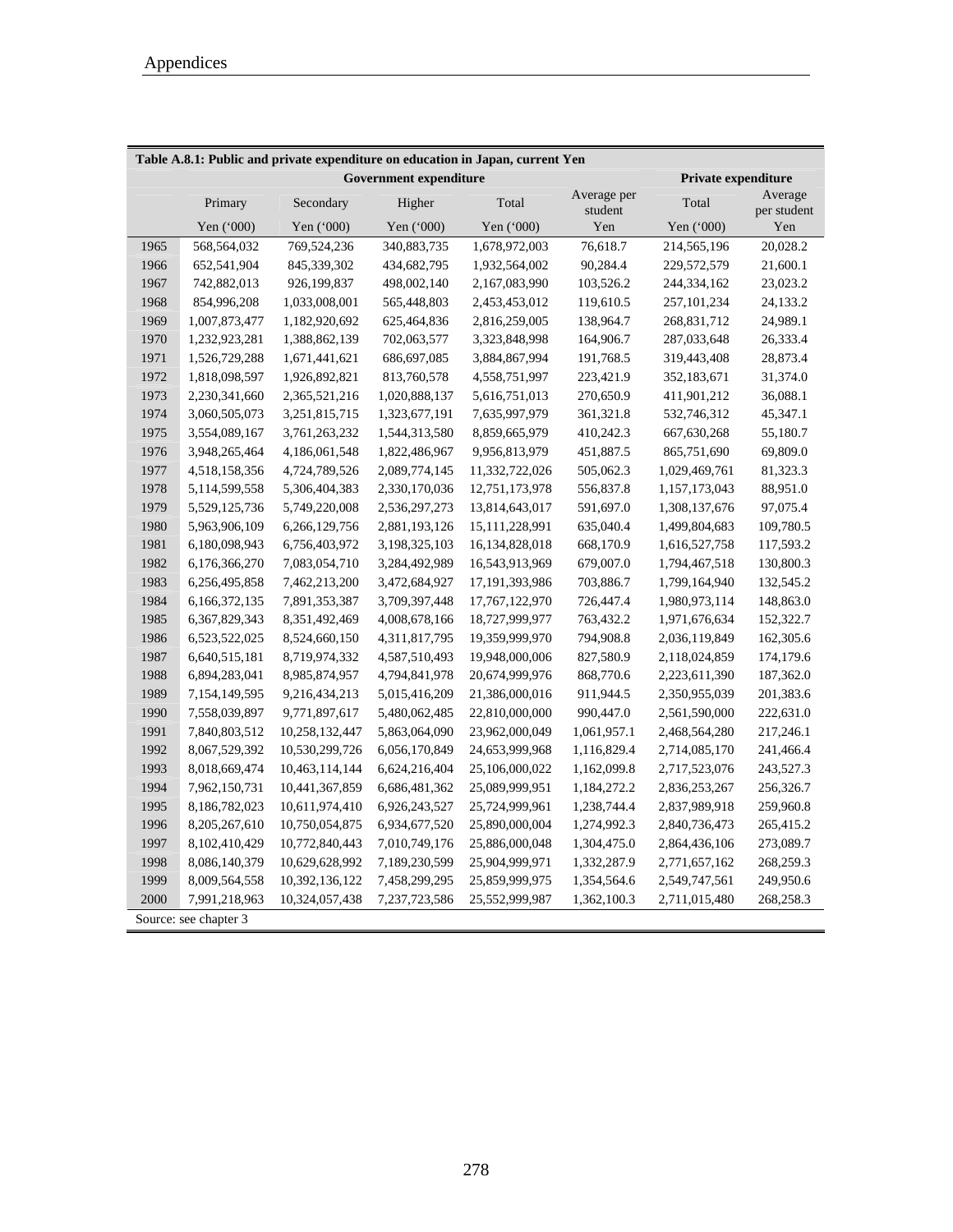| Table A.8.2: Public and private expenditure on education in Indonesia, current Rupiah |               |               |                               |               |                     |                     |                        |  |  |  |
|---------------------------------------------------------------------------------------|---------------|---------------|-------------------------------|---------------|---------------------|---------------------|------------------------|--|--|--|
|                                                                                       |               |               | <b>Government expenditure</b> |               |                     | Private expenditure |                        |  |  |  |
|                                                                                       | primary       | secondary     | higher                        | Total         | Average per student | Total               | average per<br>student |  |  |  |
|                                                                                       | Rupiah ('000) | Rupiah ('000) | Rupiah ('000)                 | Rupiah ('000) | Rupiah              | Rupiah ('000)       | Rupiah                 |  |  |  |
| 1880                                                                                  | 2,665         | 385           | $\boldsymbol{0}$              | 3,050         | 39.5                | 2,097               | 27.1                   |  |  |  |
| 1881                                                                                  | 2,628         | 448           | $\boldsymbol{0}$              | 3,076         | 39.7                | 2,011               | 26.0                   |  |  |  |
| 1882                                                                                  | 2,817         | 465           | $\boldsymbol{0}$              | 3,282         | 37.6                | 3,008               | 34.5                   |  |  |  |
| 1883                                                                                  | 2,897         | 537           | $\boldsymbol{0}$              | 3,434         | 37.5                | 3,565               | 38.9                   |  |  |  |
| 1884                                                                                  | 2,896         | 498           | $\boldsymbol{0}$              | 3,395         | 35.1                | 4,468               | 46.2                   |  |  |  |
| 1885                                                                                  | 2,932         | 529           | $\boldsymbol{0}$              | 3,461         | 34.7                | 4,414               | 44.3                   |  |  |  |
| 1886                                                                                  | 2,895         | 481           | $\boldsymbol{0}$              | 3,376         | 33.0                | 3,678               | 36.0                   |  |  |  |
| 1887                                                                                  | 2,973         | 471           | $\boldsymbol{0}$              | 3,444         | 32.6                | 3,427               | 32.5                   |  |  |  |
| 1888                                                                                  | 3,024         | 473           | $\boldsymbol{0}$              | 3,497         | 31.0                | 3,523               | 31.3                   |  |  |  |
| 1889                                                                                  | 3,151         | 467           | $\boldsymbol{0}$              | 3,617         | 31.3                | 3,537               | 30.6                   |  |  |  |
| 1890                                                                                  | 3,235         | 751           | $\boldsymbol{0}$              | 3,986         | 34.2                | 2,603               | 22.4                   |  |  |  |
| 1891                                                                                  | 3,282         | 754           | $\boldsymbol{0}$              | 4,036         | 33.5                | 2,661               | 22.1                   |  |  |  |
| 1892                                                                                  | 3,393         | 725           | $\boldsymbol{0}$              | 4,118         | 32.0                | 2,379               | 18.5                   |  |  |  |
| 1893                                                                                  | 3,583         | 819           | $\boldsymbol{0}$              | 4,402         | 32.4                | 3,231               | 23.8                   |  |  |  |
| 1894                                                                                  | 3,636         | 786           | $\boldsymbol{0}$              | 4,422         | 31.0                | 3,707               | 26.0                   |  |  |  |
| 1895                                                                                  | 3,840         | 823           | $\boldsymbol{0}$              | 4,663         | 31.1                | 4,030               | 26.9                   |  |  |  |
| 1896                                                                                  | 3,927         | 789           | $\boldsymbol{0}$              | 4,716         | 30.7                | 3,837               | 25.0                   |  |  |  |
| 1897                                                                                  | 3,976         | 804           | $\boldsymbol{0}$              | 4,781         | 31.0                | 2,317               | 15.0                   |  |  |  |
| 1898                                                                                  | 4,075         | 828           | $\boldsymbol{0}$              | 4,903         | 30.5                | 2,876               | 17.9                   |  |  |  |
| 1899                                                                                  | 4,189         | 845           | $\boldsymbol{0}$              | 5,034         | 26.3                | 3,473               | 18.2                   |  |  |  |
| 1900                                                                                  | 3,323         | 842           | 10                            | 4,175         | 23.0                | 2,444               | 13.5                   |  |  |  |
| 1901                                                                                  | 3,431         | 713           | 7                             | 4,151         | 21.2                | 2,059               | 10.5                   |  |  |  |
| 1902                                                                                  | 3,590         | 893           | 6                             | 4,489         | 21.6                | 2,388               | 11.5                   |  |  |  |
| 1903                                                                                  | 3,771         | 913           | 6                             | 4,691         | 21.0                | 1,883               | 8.4                    |  |  |  |
| 1904                                                                                  | 3,974         | 966           | 6                             | 4,947         | 19.6                | 2,528               | 10.0                   |  |  |  |
| 1905                                                                                  | 4,133         | 1,018         | 6                             | 5,157         | 19.0                | 2,885               | 10.6                   |  |  |  |
| 1906                                                                                  | 4,181         | 1,060         | 6                             | 5,247         | 18.5                | 2,648               | 9.3                    |  |  |  |
| 1907                                                                                  | 5,067         | 1,183         | 7                             | 6,257         | 21.1                | 2,587               | 8.7                    |  |  |  |
| 1908                                                                                  | 5,449         | 1,221         | 6                             | 6,675         | 20.3                | 2,737               | 8.3                    |  |  |  |
| 1909                                                                                  | 6,233         | 1,422         | 6                             | 7,661         | 19.4                | 3,846               | 9.7                    |  |  |  |
| 1910                                                                                  | 6,891         | 1,562         | 6                             | 8,459         | 17.3                | 5,252               | 10.7                   |  |  |  |
| 1911                                                                                  | 7,606         | 1,984         | 3                             | 9,593         | 16.5                | 6,082               | 10.5                   |  |  |  |
| 1912                                                                                  | 8,527         | 2,012         | 3                             | 10,542        | 15.9                | 6,121               | 9.2                    |  |  |  |
| 1913                                                                                  | 9,471         | 2,278         | 3                             | 11,751        | 16.3                | 8,040               | 11.1                   |  |  |  |
| 1914                                                                                  | 9,716         | 3,409         | 6                             | 13,131        | 18.6                | 9,259               | 13.1                   |  |  |  |
| 1915                                                                                  | 11,012        | 3,845         | 4                             | 14,861        | 19.0                | 11,313              | 14.5                   |  |  |  |
| 1916                                                                                  | 12,808        | 3,205         | 14                            | 16,027        | 18.5                | 11,055              | 12.7                   |  |  |  |
| 1917                                                                                  | 14,387        | 3,509         | 5                             | 17,902        | 19.5                | 11,176              | 12.1                   |  |  |  |
| 1918                                                                                  | 15,248        | 4,233         | $\overline{7}$                | 19,488        | 20.1                | 10,287              | 10.6                   |  |  |  |
| 1919                                                                                  | 23,690        | 6,992         | 34                            | 30,716        | 35.1                | 13,119              | 15.0                   |  |  |  |
| 1920                                                                                  | 30,126        | 8,374         | 16                            | 38,516        | 39.1                | 12,563              | 12.7                   |  |  |  |
| 1921                                                                                  | 32,575        | 9,784         | 146                           | 42,506        | 38.0                | 20,296              | 18.1                   |  |  |  |
| 1922                                                                                  | 28,727        | 10,234        | 178                           | 39,139        | 34.2                | 19,095              | 16.7                   |  |  |  |
| 1923                                                                                  | 25,983        | 9,739         | 170                           | 35,892        | 30.1                | 17,610              | 14.8                   |  |  |  |
| 1924                                                                                  | 27,706        | 8,829         | 237                           | 36,772        | 30.5                | 18,467              | 15.3                   |  |  |  |
| 1925                                                                                  | 30,456        | 9,306         | 485                           | 40,247        | 30.8                | 21,335              | 16.3                   |  |  |  |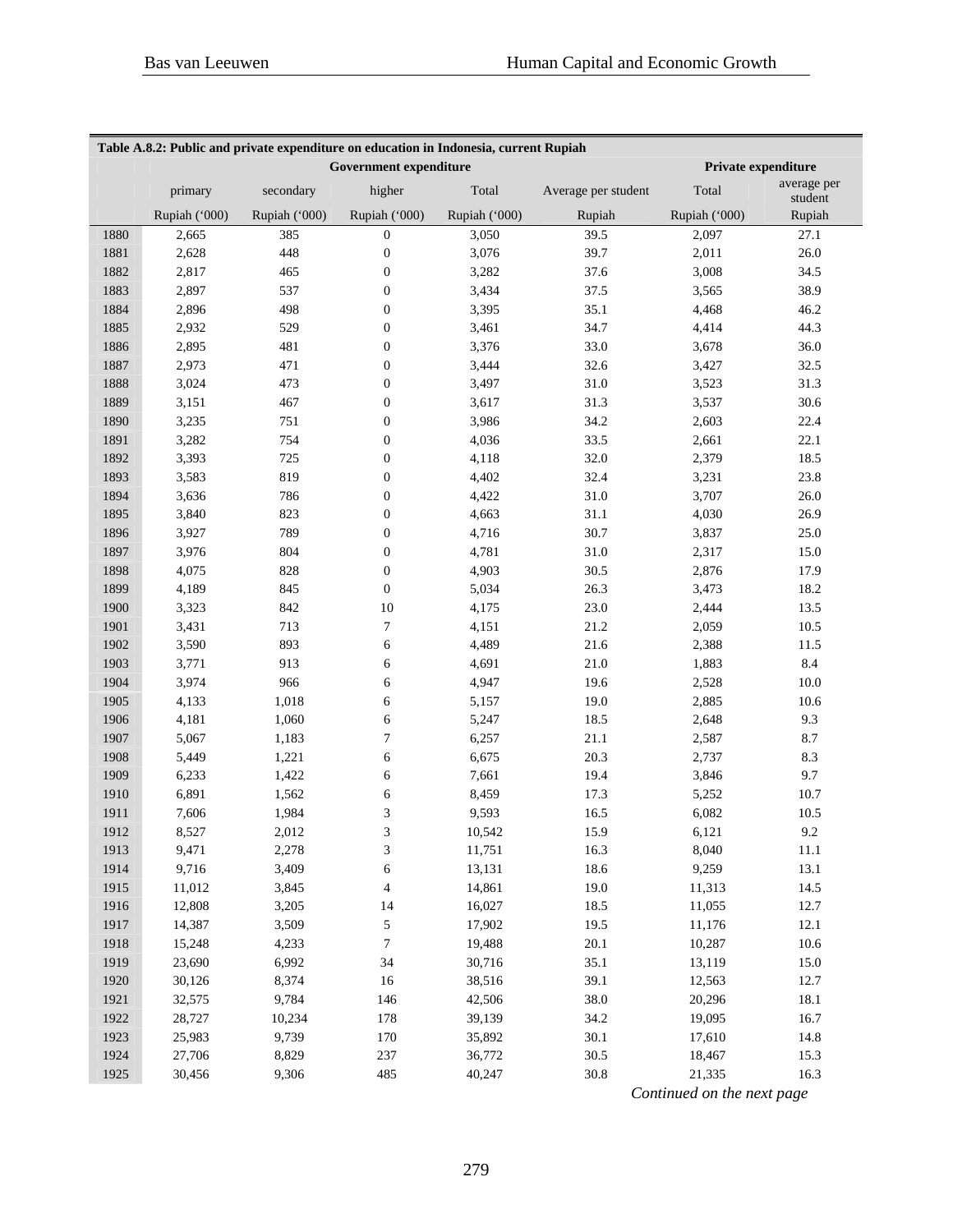| Table A.8.2: Public and private expenditure on education in Indonesia, current Rupiah |               |               |                               |               |                     |               |                        |  |  |  |
|---------------------------------------------------------------------------------------|---------------|---------------|-------------------------------|---------------|---------------------|---------------|------------------------|--|--|--|
|                                                                                       |               |               | <b>Government expenditure</b> |               |                     |               | Private expenditure    |  |  |  |
|                                                                                       | primary       | secondary     | higher                        | Total         | Average per student | Total         | average per<br>student |  |  |  |
|                                                                                       | Rupiah ('000) | Rupiah ('000) | Rupiah ('000)                 | Rupiah ('000) | Rupiah              | Rupiah ('000) | Rupiah                 |  |  |  |
| 1926                                                                                  | 33,209        | 10,457        | 534                           | 44,200        | 31.7                | 23,172        | 16.6                   |  |  |  |
| 1927                                                                                  | 35,801        | 9,613         | 802                           | 46,216        | 29.9                | 26,658        | 17.2                   |  |  |  |
| 1928                                                                                  | 37,363        | 9,427         | 840                           | 47,630        | 28.1                | 29,664        | 17.5                   |  |  |  |
| 1929                                                                                  | 42,407        | 11,062        | 946                           | 54,415        | 33.0                | 26,581        | 16.1                   |  |  |  |
| 1930                                                                                  | 43,756        | 10,711        | 1,233                         | 55,700        | 30.2                | 23,350        | 12.7                   |  |  |  |
| 1931                                                                                  | 43,119        | 12,364        | 1,163                         | 56,646        | 28.8                | 20,221        | 10.3                   |  |  |  |
| 1932                                                                                  | 39,265        | 11,378        | 1,085                         | 51,728        | 25.9                | 17,464        | 8.7                    |  |  |  |
| 1933                                                                                  | 36,573        | 9,742         | 1,062                         | 47,377        | 24.0                | 16,760        | 8.5                    |  |  |  |
| 1934                                                                                  | 31,107        | 9,297         | 1,234                         | 41,638        | 21.2                | 16,142        | 8.2                    |  |  |  |
| 1935                                                                                  | 23,380        | 6,665         | 894                           | 30,939        | 15.5                | 14,106        | 7.1                    |  |  |  |
| 1936                                                                                  | 22,243        | 4,886         | 586                           | 27,715        | 13.1                | 13,275        | 6.3                    |  |  |  |
| 1937                                                                                  | 17,100        | 4,607         | 637                           | 22,344        | 10.2                | 13,330        | 6.1                    |  |  |  |
| 1938                                                                                  | 17,956        | 5,098         | 947                           | 24,001        | 10.3                | 12,141        | 5.2                    |  |  |  |
| 1939                                                                                  | 22,008        | 6,821         | 912                           | 29,741        | 12.3                | 16,601        | 6.9                    |  |  |  |
| 1940                                                                                  | 21,233        | 6,581         | 880                           | 28,694        | 12.2                | 11,967        | 5.1                    |  |  |  |
| 1941                                                                                  |               |               |                               |               |                     | 14,216        | 6.1                    |  |  |  |
| 1942                                                                                  |               |               |                               |               |                     | 27,557        | 22.1                   |  |  |  |
| 1943                                                                                  |               |               |                               |               |                     | 21,495        | 15.0                   |  |  |  |
| 1944                                                                                  |               |               |                               |               |                     | 15,822        | 10.7                   |  |  |  |
| 1945                                                                                  |               |               |                               |               |                     | 13,892        | 5.5                    |  |  |  |
| 1946                                                                                  |               |               |                               |               |                     | 23,755        | 7.9                    |  |  |  |
| 1947                                                                                  |               |               |                               |               |                     | 33,080        | 9.8                    |  |  |  |
|                                                                                       |               |               |                               |               |                     |               |                        |  |  |  |
| 1948                                                                                  |               |               |                               |               |                     | 44,017        | 11.6                   |  |  |  |
| 1949                                                                                  |               |               |                               |               |                     | 56,059        | 13.5                   |  |  |  |
| 1950                                                                                  |               |               |                               |               |                     | 49,693        | 9.6                    |  |  |  |
| 1951                                                                                  | 353,087       | 96,284        | 42,317                        | 491,689       | 89.1                | 81,636        | 14.8                   |  |  |  |
| 1952                                                                                  | 605,253       | 169,012       | 72,913                        | 847,178       | 149.1               | 86,373        | 15.2                   |  |  |  |
| 1953                                                                                  | 565,845       | 161,752       | 68,518                        | 796,115       | 115.2               | 81,760        | 11.8                   |  |  |  |
| 1954                                                                                  | 561,999       | 164,411       | 68,406                        | 794,816       | 106.4               | 92,075        | 12.3                   |  |  |  |
| 1955                                                                                  | 636,788       | 190,593       | 77,915                        | 905,295       | 119.2               | 132,205       | 17.4                   |  |  |  |
| 1956                                                                                  | 739,288       | 226,319       | 90,932                        | 1,056,538     | 134.8               | 174,565       | 22.3                   |  |  |  |
| 1957                                                                                  | 910,526       | 285,023       | 112,585                       | 1,308,134     | 163.4               | 209,760       | 26.2                   |  |  |  |
| 1958                                                                                  | 1,119,773     | 358,332       | 139,194                       | 1,617,298     | 206.4               | 466,052       | 59.5                   |  |  |  |
| 1959                                                                                  | 1,344,644     | 439,768       | 168,039                       | 1,952,450     | 221.1               | 1,087,304     | 123.1                  |  |  |  |
| 1960                                                                                  | 1,656,092     | 553,424       | 208,071                       | 2,417,587     | 246.2               | 2,980,247     | 303.6                  |  |  |  |
| 1961                                                                                  | 2,020,417     | 689,719       | 255,215                       | 2,965,351     | 278.9               | 3,690,379     | 347.1                  |  |  |  |
| 1962                                                                                  | 7,032,379     | 2,451,860     | 893,135                       | 10,377,373    | 892.8               | 11,293,147    | 971.6                  |  |  |  |
| 1963                                                                                  | 19,977,871    | 7,112,334     | 2,551,096                     | 29,641,300    | 2,407.0             | 26,093,949    | 2,118.9                |  |  |  |
| 1964                                                                                  | 51,174,795    | 18,599,427    | 6,570,667                     | 76,344,888    | 5,967.2             | 55,712,531    | 4,354.7                |  |  |  |
| 1965                                                                                  | 192,311,638   | 71,341,733    | 24,828,344                    | 288,481,715   | 21,721.1            | 200,047,290   | 15,062.6               |  |  |  |
| 1966                                                                                  | 2,846,184     | 1,089,495     | 370,624                       | 4,306,302     | 306.3               | 2,902,723     | 206.5                  |  |  |  |
| 1967                                                                                  | 8,386,316     | 3,311,077     | 1,101,548                     | 12,798,942    | 900.3               | 7,522,383     | 529.1                  |  |  |  |
| 1968                                                                                  | 22,554,717    | 9,181,071     | 2,988,572                     | 34,724,360    | 2,486.4             | 16,951,228    | 1,213.8                |  |  |  |
| 1969                                                                                  | 40,382,463    | 16,940,972    | 5,398,171                     | 62,721,607    | 4,172.3             | 22,270,514    | 1,481.5                |  |  |  |
| 1970                                                                                  | 54,766,037    | 23,669,386    | 7,386,295                     | 85, 821, 718  | 5,041.3             | 23,000,034    | 1,351.0                |  |  |  |
| 1971                                                                                  | 64,596,565    | 28,751,757    | 8,790,649                     | 102,138,971   | 6,451.7             | 27,109,283    | 1,712.4                |  |  |  |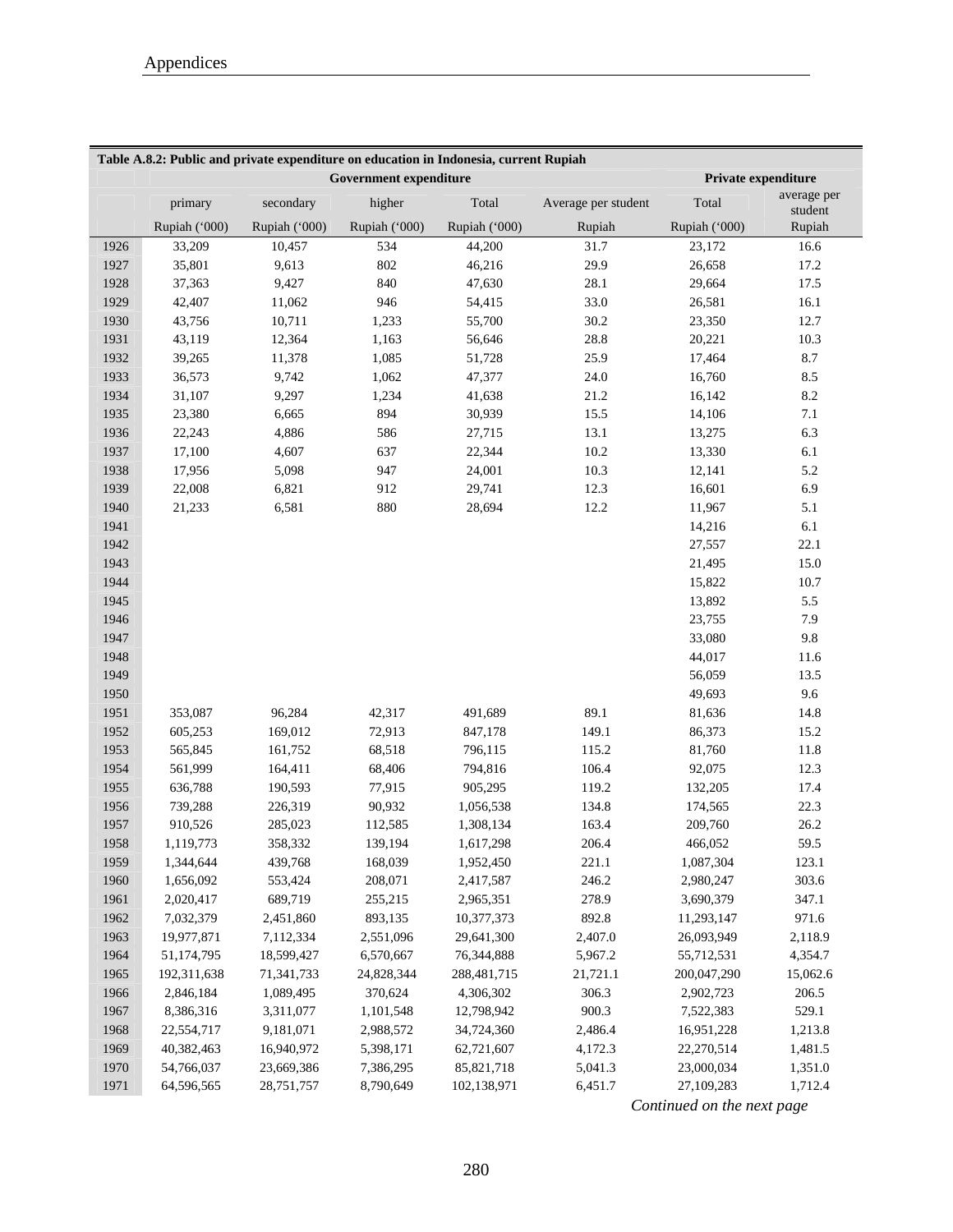| Table A.8.2: Public and private expenditure on education in Indonesia, current Rupiah |                |                |                               |                |                     |                     |                        |  |  |  |  |
|---------------------------------------------------------------------------------------|----------------|----------------|-------------------------------|----------------|---------------------|---------------------|------------------------|--|--|--|--|
|                                                                                       |                |                | <b>Government expenditure</b> |                |                     | Private expenditure |                        |  |  |  |  |
|                                                                                       | primary        | secondary      | higher                        | Total          | Average per student | Total               | average per<br>student |  |  |  |  |
|                                                                                       | Rupiah ('000)  | Rupiah ('000)  | Rupiah ('000)                 | Rupiah ('000)  | Rupiah              | Rupiah ('000)       | Rupiah                 |  |  |  |  |
| 1972                                                                                  | 85,133,041     | 39,631,994     | 13,231,425                    | 137,996,461    | 7,495.6             | 39,056,691          | 2,121.4                |  |  |  |  |
| 1973                                                                                  | 132,083,275    | 63,908,739     | 22,204,727                    | 218,196,741    | 11,431.9            | 64,163,098          | 3,361.6                |  |  |  |  |
| 1974                                                                                  | 220,096,590    | 110,684,015    | 39,903,000                    | 370,683,605    | 18,737.7            | 111,090,453         | 5,615.5                |  |  |  |  |
| 1975                                                                                  | 297,895,841    | 155,704,877    | 58,092,196                    | 511,692,914    | 23,827.5            | 150,546,085         | 7,010.4                |  |  |  |  |
| 1976                                                                                  | 393,976,640    | 214,039,521    | 82,449,753                    | 690,465,914    | 30,093.3            | 228,735,862         | 9,969.3                |  |  |  |  |
| 1977                                                                                  | 451,092,130    | 254,745,551    | 101,105,196                   | 806,942,877    | 34,217.3            | 285,753,730         | 12,117.0               |  |  |  |  |
| 1978                                                                                  | 543,685,372    | 319,191,818    | 130,278,682                   | 993,155,873    | 42,473.3            | 364,633,696         | 15,594.0               |  |  |  |  |
| 1979                                                                                  | 811,033,621    | 495,066,502    | 207,444,668                   | 1,513,544,792  | 58,409.5            | 403,161,120         | 15,558.3               |  |  |  |  |
| 1980                                                                                  | 1,151,160,979  | 730,722,331    | 313,862,488                   | 2,195,745,798  | 69,044.2            | 475,999,804         | 14,967.6               |  |  |  |  |
| 1981                                                                                  | 1,337,269,248  | 882, 899, 787  | 388,184,358                   | 2,608,353,392  | 76,915.1            | 635, 327, 887       | 18,734.8               |  |  |  |  |
| 1982                                                                                  | 1,348,213,199  | 926,031,813    | 416,232,734                   | 2,690,477,745  | 75,210.8            | 767,794,163         | 21,463.5               |  |  |  |  |
| 1983                                                                                  | 1,679,905,609  | 1,200,715,027  | 551,092,806                   | 3,431,713,441  | 91,873.1            | 849,355,660         | 22,739.1               |  |  |  |  |
| 1984                                                                                  | 1,911,994,855  | 1,422,516,904  | 665,961,064                   | 4,000,472,823  | 101,107.5           | 1,004,522,464       | 25,387.9               |  |  |  |  |
| 1985                                                                                  | 2,051,077,041  | 1,588,955,940  | 758,016,818                   | 4,398,049,799  | 108,304.7           | 1,142,999,848       | 28,147.0               |  |  |  |  |
| 1986                                                                                  | 2,088,839,519  | 1,685,597,817  | 818,650,331                   | 4,593,087,667  | 109,553.9           | 1,326,752,789       | 31,645.4               |  |  |  |  |
| 1987                                                                                  | 2,440,632,401  | 2,052,330,291  | 1,013,912,994                 | 5,506,875,686  | 128,366.0           | 1,567,931,943       | 36,548.9               |  |  |  |  |
| 1988                                                                                  | 2,610,451,598  | 2,339,453,830  | 1,232,839,298                 | 6,182,744,726  | 142,840.5           | 1,833,156,248       | 42,351.5               |  |  |  |  |
| 1989                                                                                  | 3,020,805,653  | 2,749,933,682  | 1,388,986,887                 | 7,159,726,223  | 166,992.6           | 2,081,917,784       | 48,558.1               |  |  |  |  |
| 1990                                                                                  | 3,820,245,241  | 3,612,335,473  | 1,834,976,286                 | 9,267,557,000  | 218,298.0           | 2,583,000,000       | 60,843.0               |  |  |  |  |
| 1991                                                                                  | 3,922,117,455  | 3,853,563,104  | 1,968,280,041                 | 9,743,960,600  | 229,394.5           | 3,382,719,156       | 79,637.1               |  |  |  |  |
| 1992                                                                                  | 4,282,132,562  | 4,373,298,051  | 2,245,615,499                 | 10,901,046,112 | 255,099.6           | 4,050,819,573       | 94,795.5               |  |  |  |  |
| 1993                                                                                  | 4,934,048,506  | 5,240,064,986  | 2,704,511,181                 | 12,878,624,673 | 296,027.9           | 5,157,116,839       | 118,540.7              |  |  |  |  |
| 1994                                                                                  | 5,428,202,491  | 5,780,725,486  | 2,802,231,994                 | 14,011,159,971 | 317,707.3           | 7,756,573,683       | 175,882.3              |  |  |  |  |
| 1995                                                                                  | 5,815,517,230  | 6,209,810,426  | 2,820,755,870                 | 14,846,083,526 | 330,429.4           | 10,659,000,351      | 237,237.9              |  |  |  |  |
| 1996                                                                                  | 7,311,577,799  | 7,827,742,052  | 3,323,265,333                 | 18,462,585,184 | 401,064.3           | 12,038,399,907      | 261,509.9              |  |  |  |  |
| 1997                                                                                  | 9,600,929,370  | 10,304,972,059 | 4,077,112,341                 | 23,983,013,770 | 537,913.9           | 13,324,554,157      | 298,856.3              |  |  |  |  |
| 1998                                                                                  | 16,348,196,184 | 17,590,785,789 | 6,464,567,995                 | 40,403,549,968 | 936,646.4           | 21,106,385,617      | 489,294.7              |  |  |  |  |
| 1999                                                                                  | 15,916,549,964 | 18,365,249,958 | 6,121,749,986                 | 40,403,549,908 | 969,196.3           | 25,767,896,544      | 618,118.8              |  |  |  |  |
| 2000                                                                                  |                |                |                               |                |                     | 24,597,999,459      |                        |  |  |  |  |
|                                                                                       |                |                |                               |                |                     |                     |                        |  |  |  |  |

Source: See chapter 3.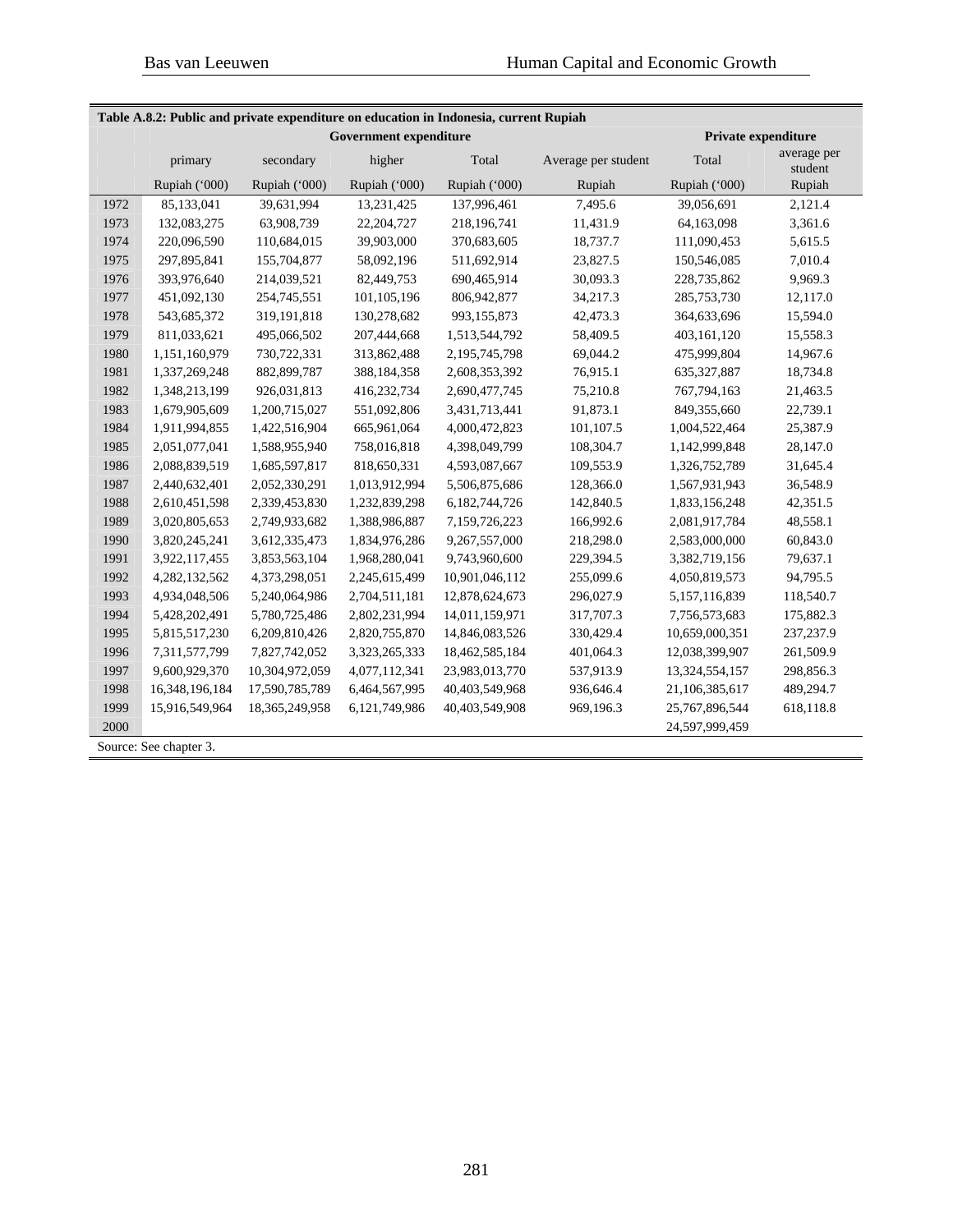| Table A.8.3: Public and private expenditure on education in India, current Rupee |                |                |                               |                |                        |                |                        |  |  |  |  |
|----------------------------------------------------------------------------------|----------------|----------------|-------------------------------|----------------|------------------------|----------------|------------------------|--|--|--|--|
|                                                                                  |                |                | <b>Government expenditure</b> |                |                        |                | Private expenditure    |  |  |  |  |
|                                                                                  | Primary        | Secondary      | Higher                        | Total          | Average per<br>student | Total          | Average per<br>student |  |  |  |  |
|                                                                                  | Rupee<br>(000) | Rupee<br>(000) | Rupee<br>(000)                | Rupee<br>(000) | Rupee                  | Rupee<br>(000) | Rupee                  |  |  |  |  |
| 1880                                                                             | 4,016          | 3,309          | 1,095                         | 8,420          | 5.7                    | 5,594          | 3.8                    |  |  |  |  |
| 1881                                                                             | 4,670          | 3,058          | 1,033                         | 8,762          | 5.3                    | 6,495          | 3.9                    |  |  |  |  |
| 1882                                                                             | 4,816          | 3,170          | 1,118                         | 9,105          | 4.9                    | 7,220          | 3.9                    |  |  |  |  |
| 1883                                                                             | 5,232          | 3,481          | 1,112                         | 9,825          | 4.6                    | 8,345          | 3.9                    |  |  |  |  |
| 1884                                                                             | 4,626          | 4,146          | 1,156                         | 9,928          | 4.1                    | 8,712          | 3.6                    |  |  |  |  |
| 1885                                                                             | 4,553          | 5,035          | 1,379                         | 10,966         | 4.3                    | 9,569          | 3.7                    |  |  |  |  |
| 1886                                                                             | 4,610          | 5,272          | 1,515                         | 11,398         | 4.6                    | 9,872          | 4.0                    |  |  |  |  |
| 1887                                                                             | 4,451          | 5,225          | 1,570                         | 11,246         | 4.4                    | 11,368         | 4.5                    |  |  |  |  |
| 1888                                                                             | 4,531          | 5,396          | 1,612                         | 11,538         | 4.4                    | 11,934         | 4.5                    |  |  |  |  |
| 1889                                                                             | 4,495          | 5,564          | 1,701                         | 11,760         | 4.4                    | 12,179         | 4.5                    |  |  |  |  |
| 1890                                                                             | 4,800          | 5,804          | 1,763                         | 12,368         | 4.5                    | 12,627         | 4.6                    |  |  |  |  |
| 1891                                                                             | 5,227          | 6,228          | 1,851                         | 13,306         | 4.6                    | 13,103         | 4.5                    |  |  |  |  |
| 1892                                                                             | 5,226          | 6,343          | 1,851                         | 13,420         | 4.5                    | 13,975         | 4.7                    |  |  |  |  |
| 1893                                                                             | 5,377          | 6,367          | 1,846                         | 13,589         | 4.5                    | 14,314         | 4.7                    |  |  |  |  |
| 1894                                                                             | 5,455          | 6,373          | 1,937                         | 13,765         | 4.4                    | 14,813         | 4.8                    |  |  |  |  |
| 1895                                                                             | 5,717          | 6,788          | 1,723                         | 14,228         | 4.4                    | 15,960         | 5.0                    |  |  |  |  |
| 1896                                                                             | 5,744          | 6,735          | 1,698                         | 14,177         | 4.4                    | 16,208         | 5.0                    |  |  |  |  |
| 1897                                                                             | 5,238          | 6,879          | 1,746                         | 13,863         | 4.4                    | 16,775         | 5.3                    |  |  |  |  |
| 1898                                                                             | 5,383          | 6,290          | 1,648                         | 13,321         | 4.1                    | 17,136         | 5.3                    |  |  |  |  |
| 1899                                                                             | 5,725          | 6,860          | 1,752                         | 14,336         | 4.4                    | 17,839         | 5.4                    |  |  |  |  |
| 1900                                                                             | 5,728          | 6,885          | 1,781                         | 14,393         | 4.4                    | 18,884         | 5.8                    |  |  |  |  |
| 1901                                                                             | 6,181          | 6,811          | 1,890                         | 14,882         | 4.5                    | 19,858         | 6.0                    |  |  |  |  |
| 1902                                                                             | 7,463          | 7,831          | 2,181                         | 17,475         | 5.1                    | 20,812         | 6.0                    |  |  |  |  |
| 1903                                                                             | 7,888          | 8,804          | 2,826                         | 19,517         | 5.1                    | 20,748         | 5.5                    |  |  |  |  |
| 1904                                                                             | 8,214          | 9,759          | 3,062                         | 21,035         | 5.4                    | 21,098         | 5.4                    |  |  |  |  |
| 1905                                                                             | 9,160          | 10,446         | 3,361                         | 22,967         | 6.0                    | 22,077         | 5.7                    |  |  |  |  |
| 1906                                                                             | 9,807          | 11,237         | 3,757                         | 24,800         | 6.3                    | 22,650         | 5.7                    |  |  |  |  |
| 1907                                                                             | 10,675         | 12,100         | 4,172                         | 26,947         | 6.4                    | 24,067         | 5.7                    |  |  |  |  |
| 1908                                                                             | 12,410         | 15,043         | 4,509                         | 31,962         | 6.8                    | 26,038         | 5.5                    |  |  |  |  |
| 1909                                                                             | 11,828         | 13,920         | 4,796                         | 30,545         | 6.7                    | 27,980         | $6.1\,$                |  |  |  |  |
| 1910                                                                             | 11,819         | 14,517         | 5,021                         | 31,357         | 6.6                    | 29,885         | 6.3                    |  |  |  |  |
| 1911                                                                             | 13,049         | 15,652         | 5,578                         | 34,278         | 6.7                    | 32,719         | 6.5                    |  |  |  |  |
| 1912                                                                             | 16,687         | 20,486         | 7,822                         | 44,995         | 8.0                    | 35,092         | 6.2                    |  |  |  |  |
| 1913                                                                             | 17,826         | 21,280         | 7,543                         | 46,650         | 8.3                    | 38,775         | 6.9                    |  |  |  |  |
| 1914                                                                             | 21,329         | 27,605         | 9,188                         | 58,121         | 9.9                    | 39,729         | 6.8                    |  |  |  |  |
| 1915                                                                             | 18,953         | 23,651         | 9,150                         | 51,754         | 9.7                    | 40,895         | 7.7                    |  |  |  |  |
| 1916                                                                             | 18,165         | 23,098         | 8,375                         | 49,639         | 9.1                    | 41,903         | 7.7                    |  |  |  |  |
| 1917                                                                             | 16,566         | 21,004         | 7,728                         | 45,298         | $8.2\,$                | 41,833         | 7.5                    |  |  |  |  |
| 1918                                                                             | 6,236          | 7,953          | 2,025                         | 16,215         | 2.6                    | 42,191         | 6.7                    |  |  |  |  |
| 1919                                                                             | 18,994         | 23,834         | 9,191                         | 52,019         | 9.0                    | 39,914         | 6.9                    |  |  |  |  |
| 1920                                                                             | 34,597         | 38,471         | 11,555                        | 84,622         | 14.2                   | 56,539         | 9.5                    |  |  |  |  |
| 1921                                                                             | 40,298         | 42,641         | 13,522                        | 96,460         | 16.3                   | 58,232         | 9.8                    |  |  |  |  |
| 1922                                                                             | 40,103         | 45,027         | 12,517                        | 97,647         | 15.3                   | 60,885         | 9.6                    |  |  |  |  |
| 1923                                                                             | 40,151         | 44,827         | 12,631                        | 97,609         | 14.8                   | 63,496         | 9.6                    |  |  |  |  |
| 1924                                                                             | 40,418         | 46,549         | 13,796                        | 100,763        | 14.4                   | 67,801         | 9.7                    |  |  |  |  |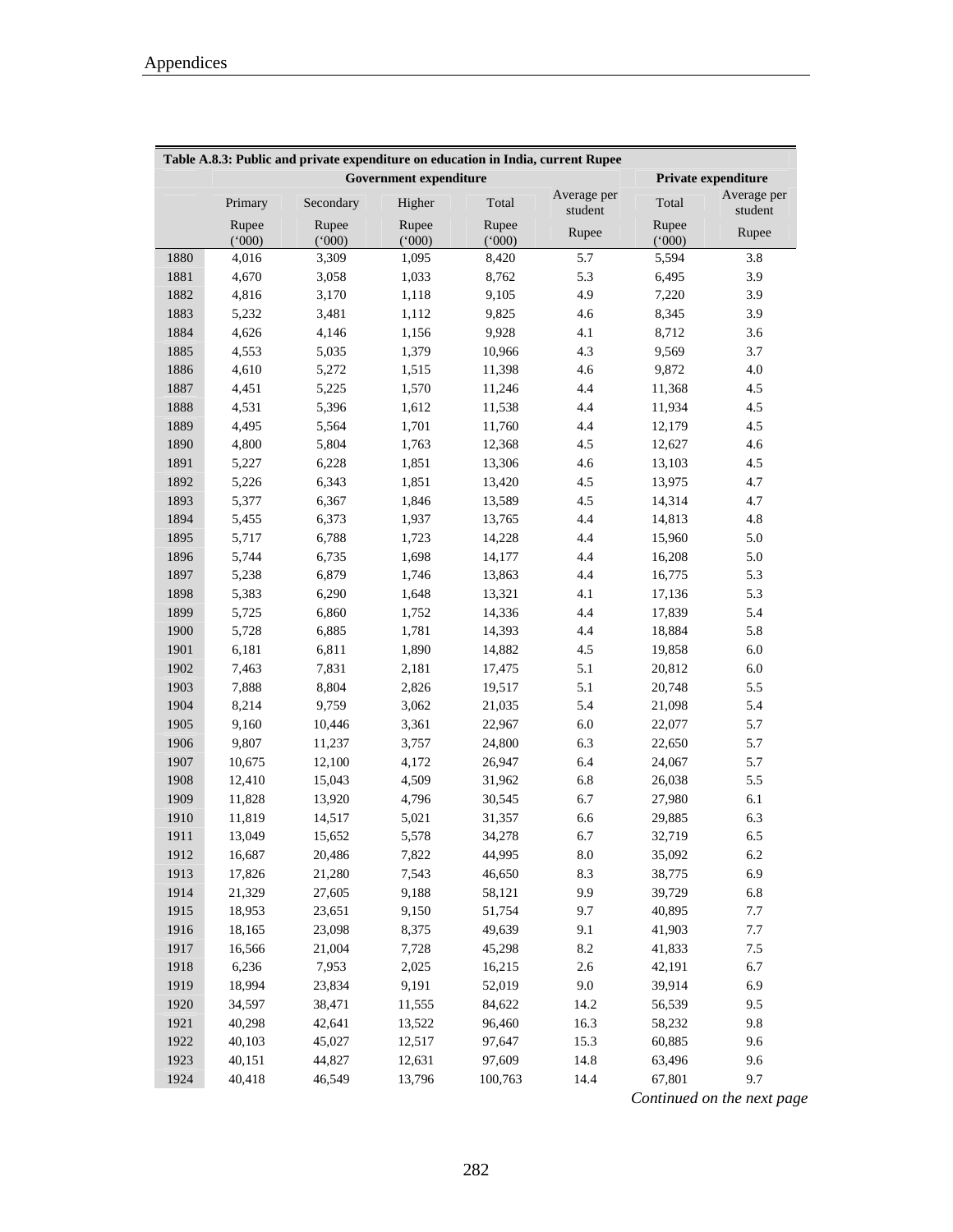| Table A.8.3: Public and private expenditure on education in India, current Rupee |                |                |                               |                |                        |                |                        |  |
|----------------------------------------------------------------------------------|----------------|----------------|-------------------------------|----------------|------------------------|----------------|------------------------|--|
|                                                                                  |                |                | <b>Government expenditure</b> |                |                        |                | Private expenditure    |  |
|                                                                                  | Primary        | Secondary      | Higher                        | Total          | Average per<br>student | Total          | Average per<br>student |  |
|                                                                                  | Rupee<br>(000) | Rupee<br>(000) | Rupee<br>(000)                | Rupee<br>(000) | Rupee                  | Rupee<br>(000) | Rupee                  |  |
| 1925                                                                             | 45,047         | 50,164         | 14,960                        | 110,171        | 14.6                   | 71,188         | 9.5                    |  |
| 1926                                                                             | 49,853         | 55,041         | 16,298                        | 121,192        | 15.0                   | 74,514         | 9.2                    |  |
| 1927                                                                             | 52,217         | 57,856         | 16,701                        | 126,773        | 14.8                   | 77,677         | 9.1                    |  |
| 1928                                                                             | 49,847         | 56,210         | 15,962                        | 122,019        | 13.8                   | 82,577         | 9.4                    |  |
| 1929                                                                             | 54,878         | 63,559         | 17,661                        | 136,098        | 15.1                   | 82,175         | 9.1                    |  |
| 1930                                                                             | 56,743         | 65,271         | 18,096                        | 140,111        | 15.4                   | 85,563         | 9.4                    |  |
| 1931                                                                             | 53,070         | 60,144         | 16,517                        | 129,731        | 14.1                   | 86,255         | 9.4                    |  |
| 1932                                                                             | 47,738         | 56,864         | 15,814                        | 120,415        | 13.0                   | 87,257         | 9.5                    |  |
| 1933                                                                             | 52,226         | 53,618         | 16,955                        | 122,800        | 13.0                   | 88,527         | 9.3                    |  |
| 1934                                                                             | 51,559         | 56,971         | 16,965                        | 125,494        | 12.7                   | 96,065         | 9.7                    |  |
| 1935                                                                             | 50,979         | 60,200         | 16,971                        | 128,150        | 12.8                   | 93,646         | 9.4                    |  |
| 1936                                                                             | 52,078         | 61,591         | 17,520                        | 131,188        | 12.8                   | 95,875         | 9.4                    |  |
| 1937                                                                             | 51,461         | 60,904         | 20,195                        | 132,560        | 12.4                   | 100,592        | 9.4                    |  |
| 1938                                                                             | 53,367         | 63,228         | 23,722                        | 140,317        | 12.5                   | 101,475        | 9.1                    |  |
| 1939                                                                             | 56,332         | 66,787         | 27,817                        | 150,936        | 12.9                   | 108,369        | 9.2                    |  |
| 1940                                                                             | 54,792         | 65,801         | 32,244                        | 152,836        | 12.6                   | 115,281        | 9.5                    |  |
| 1941                                                                             | 59,602         | 70,276         | 30,857                        | 160,735        | 13.0                   | 114,189        | 9.2                    |  |
| 1942                                                                             | 62,597         | 72,687         | 31,788                        | 167,073        | 14.0                   | 114,591        | 9.6                    |  |
| 1943                                                                             | 67,990         | 77,084         | 34,298                        | 179,371        | 15.4                   | 127,710        | 11.0                   |  |
| 1944                                                                             | 77,152         | 88,054         | 38,324                        | 203,530        | 16.7                   | 144,432        | 11.8                   |  |
| 1945                                                                             | 88,537         | 102,771        | 45,582                        | 236,890        | 18.2                   | 172,612        | 13.2                   |  |
| 1946                                                                             | 99,616         | 94,762         | 46,214                        | 240,592        | 17.3                   | 162,122        | 11.7                   |  |
| 1947                                                                             | 377,928        | 338,448        | 160,431                       | 876,807        | 57.9                   | 208,973        | 13.8                   |  |
| 1948                                                                             | 286,289        | 273,029        | 124,038                       | 683,356        | 39.7                   | 253,596        | 14.8                   |  |
| 1949                                                                             | 418,601        | 425,339        | 178,438                       | 1,022,379      | 42.5                   | 283,736        | 11.8                   |  |
| 1950                                                                             | 492,879        | 495,141        | 165,801                       | 1,153,821      | 45.5                   | 366,258        | 14.4                   |  |
| 1951                                                                             | 490,871        | 501,064        | 253,702                       | 1,245,636      | 47.2                   | 355,735        | 13.4                   |  |
| 1952                                                                             | 534,909        | 587,016        | 254,458                       | 1,376,383      | 50.3                   | 395,224        | 14.4                   |  |
| 1953                                                                             | 573,962        | 613,090        | 290,350                       | 1,477,401      | 51.0                   | 432,018        | 14.9                   |  |
| 1954                                                                             | 651,343        | 668,896        | 326,244                       | 1,646,483      | 53.0                   | 461,215        | 14.9                   |  |
| 1955                                                                             | 705,042        | 801,793        | 389,733                       | 1,896,568      | 56.2                   | 561,067        | 16.6                   |  |
| 1956                                                                             | 821,248        | 945,370        | 296,286                       | 2,062,904      | 57.3                   | 526,905        | 14.7                   |  |
| 1957                                                                             | 957,486        | 1,108,635      | 337,853                       | 2,403,974      | 63.4                   | 587,065        | 15.5                   |  |
| 1958                                                                             | 906,073        | 1,360,908      | 393,384                       | 2,660,365      | 71.0                   | 642,994        | 17.2                   |  |
| 1959                                                                             | 1,001,531      | 1,534,520      | 460,442                       | 2,996,493      | 67.7                   | 778,940        | 17.6                   |  |
| 1960                                                                             | 984,978        | 1,695,607      | 762,917                       | 3,443,502      | 72.4                   | 878,025        | 18.4                   |  |
| 1961                                                                             | 1,214,225      | 2,118,130      | 631,115                       | 3,963,470      | 73.8                   | 983,442        | 18.3                   |  |
| 1962                                                                             | 1,267,704      | 2,256,633      | 870,070                       | 4,394,407      | 76.4                   | 1,094,927      | 19.0                   |  |
| 1963                                                                             | 1,295,161      | 2,439,786      | 1,106,104                     | 4,841,051      | 78.9                   | 1,206,546      | 19.7                   |  |
| 1964                                                                             | 1,376,816      | 2,524,887      | 1,408,146                     | 5,309,849      | 79.7                   | 1,290,458      | 19.4                   |  |
| 1965                                                                             | 1,531,953      | 2,762,503      | 1,568,801                     | 5,863,257      | 85.9                   | 1,199,707      | 17.6                   |  |
| 1966                                                                             | 1,711,140      | 3,148,762      | 1,949,000                     | 6,808,901      | 94.6                   | 1,617,625      | 22.5                   |  |
| 1967                                                                             | 2,053,243      | 3,832,450      | 2,132,439                     | 8,018,132      | 104.6                  | 1,766,340      | 23.0                   |  |
| 1968                                                                             | 2,095,137      | 3,897,232      | 2,810,576                     | 8,802,946      | 113.7                  | 1,971,951      | 25.4                   |  |
| 1969                                                                             | 2,274,958      | 4,406,993      | 3,402,455                     | 10,084,406     | 126.8                  | 2,089,280      | 26.2                   |  |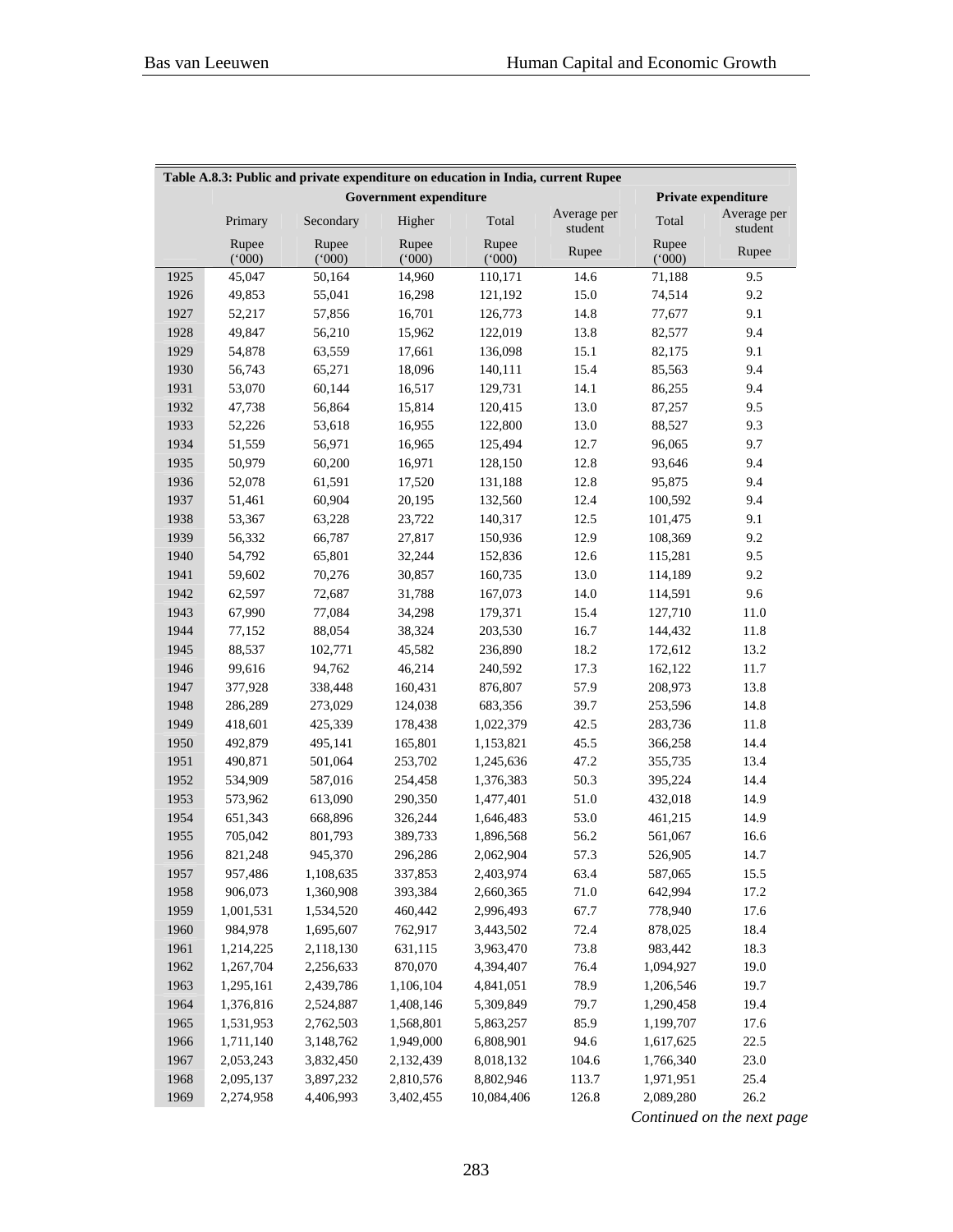|      | Table A.8.3: Public and private expenditure on education in India, current Rupee |                |                               |                |                        |                |                        |
|------|----------------------------------------------------------------------------------|----------------|-------------------------------|----------------|------------------------|----------------|------------------------|
|      |                                                                                  |                | <b>Government expenditure</b> |                |                        |                | Private expenditure    |
|      | Primary                                                                          | Secondary      | Higher                        | Total          | Average per<br>student | Total          | Average per<br>student |
|      | Rupee<br>(000)                                                                   | Rupee<br>(000) | Rupee<br>(000)                | Rupee<br>(000) | Rupee                  | Rupee<br>(000) | Rupee                  |
| 1970 | 2,736,111                                                                        | 5,392,926      | 3,034,820                     | 11,163,858     | 137.9                  | 2,207,605      | 27.3                   |
| 1971 | 2,436,290                                                                        | 4,810,732      | 2,930,440                     | 10,177,462     | 121.8                  | 2,418,033      | 28.8                   |
| 1972 | 3,125,779                                                                        | 4,847,222      | 2,885,720                     | 10,858,721     | 123.6                  | 2,628,396      | 29.9                   |
| 1973 | 4,810,578                                                                        | 6,003,718      | 3,543,579                     | 14,357,875     | 164.0                  | 2,838,665      | 32.4                   |
| 1974 | 4,293,602                                                                        | 8,612,720      | 5,047,133                     | 17,953,456     | 194.1                  | 3,049,031      | 32.9                   |
| 1975 | 8,931,771                                                                        | 6,388,846      | 5,419,909                     | 20,740,526     | 221.3                  | 3,259,379      | 34.9                   |
| 1976 | 10,395,652                                                                       | 5,918,505      | 6,291,962                     | 22,606,119     | 224.8                  | 3,469,786      | 34.6                   |
| 1977 | 11,415,425                                                                       | 6,564,531      | 6,995,607                     | 24,975,563     | 252.2                  | 3,599,673      | 36.4                   |
| 1978 | 15,003,285                                                                       | 6,325,783      | 7,051,635                     | 28,380,704     | 277.8                  | 4,322,271      | 42.4                   |
| 1979 | 13,891,037                                                                       | 7,957,630      | 8,917,145                     | 30,765,813     | 289.2                  | 3,739,284      | 35.1                   |
| 1980 | 17,412,573                                                                       | 14,743,588     | 7,522,529                     | 39,678,690     | 355.5                  | 4,048,441      | 36.1                   |
| 1981 | 17,250,690                                                                       | 14,834,150     | 10,591,172                    | 42,676,011     | 367.4                  | 4,691,329      | 40.3                   |
| 1982 | 21,031,628                                                                       | 18,254,912     | 10,851,814                    | 50,138,353     | 409.0                  | 3,932,056      | 32.2                   |
| 1983 | 27,567,955                                                                       | 24,140,071     | 12,025,174                    | 63,733,200     | 496.8                  | 4,411,772      | 34.5                   |
| 1984 | 32,392,367                                                                       | 28,414,015     | 14,978,106                    | 75,784,487     | 562.4                  | 4,894,443      | 36.0                   |
| 1985 | 38,895,838                                                                       | 32,575,907     | 17,331,589                    | 88,803,333     | 625.8                  | 5,422,800      | 37.9                   |
| 1986 | 39,442,445                                                                       | 38,281,019     | 19,174,377                    | 96,897,841     | 680.5                  | 6,673,169      | 47.2                   |
| 1987 | 42,314,325                                                                       | 40,290,171     | 19,212,462                    | 101,816,958    | 697.1                  | 7,342,043      | 50.4                   |
| 1988 | 59,343,359                                                                       | 53,890,067     | 28,892,936                    | 142, 126, 362  | 929.8                  | 8,576,187      | 56.4                   |
| 1989 | 74,281,711                                                                       | 64,667,242     | 34,926,075                    | 173,875,028    | 1,027.2                | 10,261,147     | 60.6                   |
| 1990 | 85,336,070                                                                       | 75,280,033     | 37,194,897                    | 197,811,000    | 1,154.0                | 11,884,000     | 69.0                   |
| 1991 | 92,330,012                                                                       | 83,185,367     | 39,681,579                    | 215,196,957    | 1,235.7                | 14,641,137     | 84.1                   |
| 1992 | 100,187,934                                                                      | 96,061,372     | 44,035,329                    | 240,284,636    | 1,343.4                | 17,289,012     | 97.0                   |
| 1993 | 115,145,290                                                                      | 104,723,051    | 50,969,009                    | 270,837,350    | 1,472.5                | 19,097,426     | 104.3                  |
| 1994 | 137,326,226                                                                      | 120,870,413    | 59,614,573                    | 317,811,211    | 1,706.3                | 22,042,063     | 118.2                  |
| 1995 | 148,579,417                                                                      | 134,714,488    | 60,654,975                    | 343,948,879    | 1,821.4                | 25,778,537     | 137.0                  |
| 1996 | 134,155,940                                                                      | 162,511,561    | 80,784,400                    | 377,451,902    | 1,992.9                | 25,447,259     | 134.7                  |
| 1997 |                                                                                  |                |                               |                |                        | 33,422,090     | 176.6                  |
| 1998 |                                                                                  |                |                               |                |                        | 40,949,960     | 215.9                  |
| 1999 |                                                                                  |                |                               |                |                        | 49,394,453     | 254.8                  |
| 2000 |                                                                                  |                |                               |                |                        | 55,168,596     | 284.5                  |
|      | Source: See chapter 3.                                                           |                |                               |                |                        |                |                        |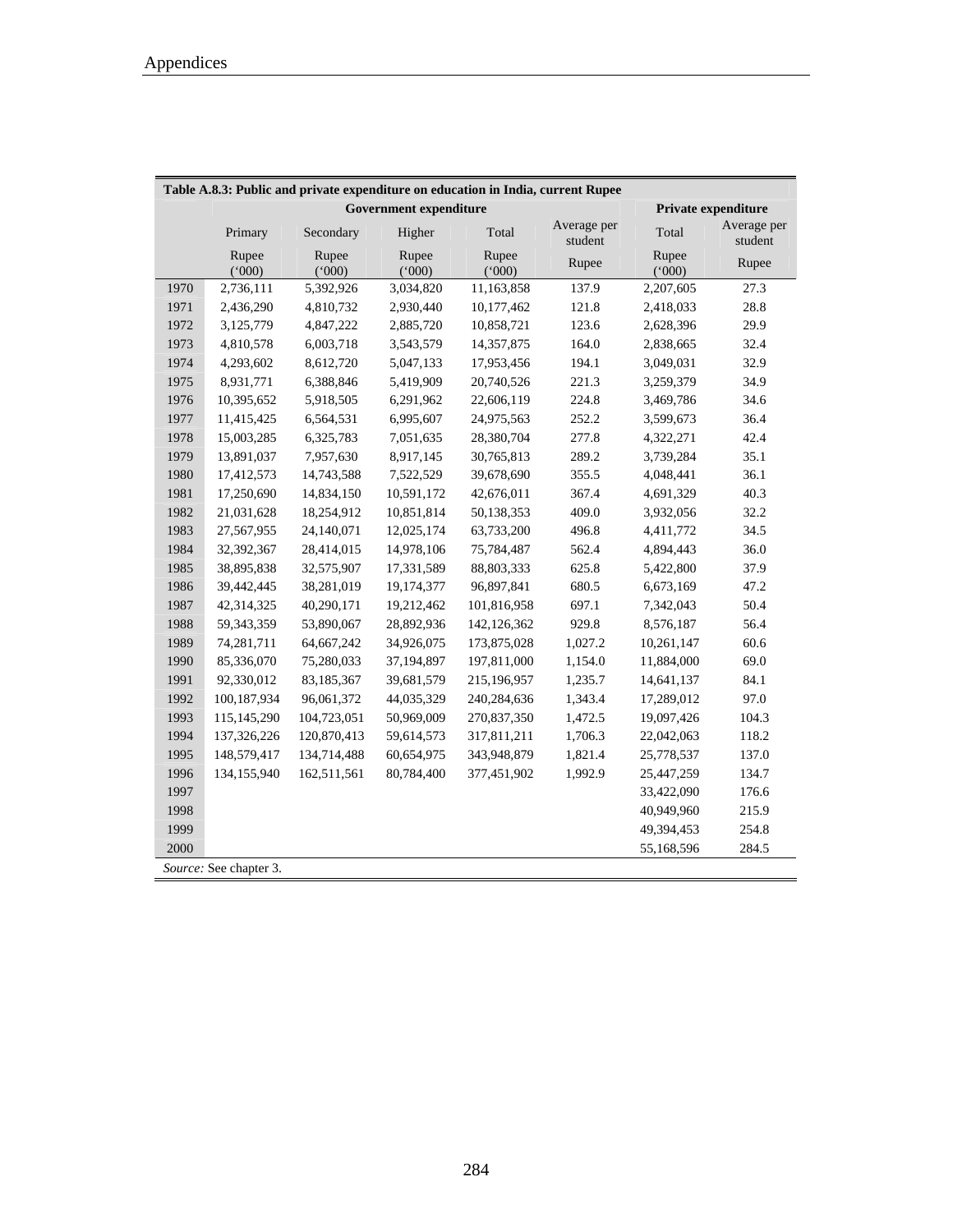# **A.9. Investment in human capital in Japan 1895-2002 in billion 1990 International USD, converted at PPP**

The construction and sources of the following estimates on human capital investments are described in chapter 5.

|      | Table A.9.1: Investment in human capital in Japan (billion constant 1990 USD) |                                  |                         |              |                       |
|------|-------------------------------------------------------------------------------|----------------------------------|-------------------------|--------------|-----------------------|
|      | Gross fixed<br>capital formation                                              | Change in the<br>value of stocks | Gross capital formation | Appreciation | Net capital formation |
| 1895 | 3.154                                                                         | 1.400                            | 4.554                   | 3.527        | 8.082                 |
| 1896 | 3.200                                                                         | 1.700                            | 4.900                   | 3.734        | 8.634                 |
| 1897 | 3.649                                                                         | 1.754                            | 5.402                   | 3.948        | 9.350                 |
| 1898 | 4.098                                                                         | 1.729                            | 5.827                   | 4.183        | 10.010                |
| 1899 | 4.561                                                                         | 1.880                            | 6.441                   | 4.439        | 10.880                |
| 1900 | 5.012                                                                         | 1.915                            | 6.927                   | 4.717        | 11.645                |
| 1901 | 5.484                                                                         | 1.997                            | 7.482                   | 5.018        | 12.500                |
| 1902 | 5.939                                                                         | 2.001                            | 7.940                   | 5.343        | 13.282                |
| 1903 | 6.398                                                                         | 1.918                            | 8.315                   | 5.692        | 14.007                |
| 1904 | 6.860                                                                         | 1.755                            | 8.615                   | 6.065        | 14.680                |
| 1905 | 7.324                                                                         | 1.816                            | 9.140                   | 6.465        | 15.605                |
| 1906 | 7.802                                                                         | 2.033                            | 9.835                   | 6.891        | 16.726                |
| 1907 | 8.268                                                                         | 2.103                            | 10.371                  | 7.345        | 17.716                |
| 1908 | 8.703                                                                         | 2.314                            | 11.018                  | 7.828        | 18.846                |
| 1909 | 9.098                                                                         | 2.577                            | 11.675                  | 8.339        | 20.014                |
| 1910 | 9.551                                                                         | 2.524                            | 12.076                  | 8.878        | 20.954                |
| 1911 | 10.002                                                                        | 2.373                            | 12.375                  | 9.448        | 21.823                |
| 1912 | 10.472                                                                        | 2.247                            | 12.719                  | 10.049       | 22.768                |
| 1913 | 10.954                                                                        | 2.093                            | 13.047                  | 10.683       | 23.731                |
| 1914 | 11.441                                                                        | 2.046                            | 13.487                  | 11.352       | 24.839                |
| 1915 | 11.921                                                                        | 1.990                            | 13.911                  | 12.057       | 25.968                |
| 1916 | 12.463                                                                        | 2.349                            | 14.812                  | 12.798       | 27.610                |
| 1917 | 12.896                                                                        | 1.522                            | 14.418                  | 13.579       | 27.997                |
| 1918 | 13.469                                                                        | 1.921                            | 15.390                  | 14.397       | 29.787                |
| 1919 | 13.989                                                                        | 2.076                            | 16.065                  | 15.259       | 31.324                |
| 1920 | 14.588                                                                        | 2.893                            | 17.481                  | 16.163       | 33.644                |
| 1921 | 15.152                                                                        | 3.345                            | 18.497                  | 17.114       | 35.611                |
| 1922 | 15.724                                                                        | 3.682                            | 19.406                  | 18.111       | 37.518                |
| 1923 | 16.232                                                                        | 3.639                            | 19.871                  | 19.157       | 39.028                |
| 1924 | 16.791                                                                        | 3.885                            | 20.676                  | 20.251       | 40.927                |
| 1925 | 17.337                                                                        | 3.893                            | 21.230                  | 21.397       | 42.627                |
| 1926 | 18.233                                                                        | 6.805                            | 25.038                  | 22.594       | 47.632                |
| 1927 | 18.917                                                                        | 7.082                            | 25.999                  | 23.856       | 49.855                |
| 1928 | 19.577                                                                        | 7.021                            | 26.599                  | 25.179       | 51.777                |
| 1929 | 20.196                                                                        | 6.659                            | 26.855                  | 26.562       | 53.417                |
| 1930 | 20.705                                                                        | 6.178                            | 26.883                  | 28.008       | 54.890                |
| 1931 | 21.159                                                                        | 5.890                            | 27.049                  | 29.514       | 56.562                |
| 1932 | 21.663                                                                        | 5.526                            | 27.190                  | 31.080       | 58.270                |
| 1933 | 22.140                                                                        | 4.935                            | 27.075                  | 32.711       | 59.786                |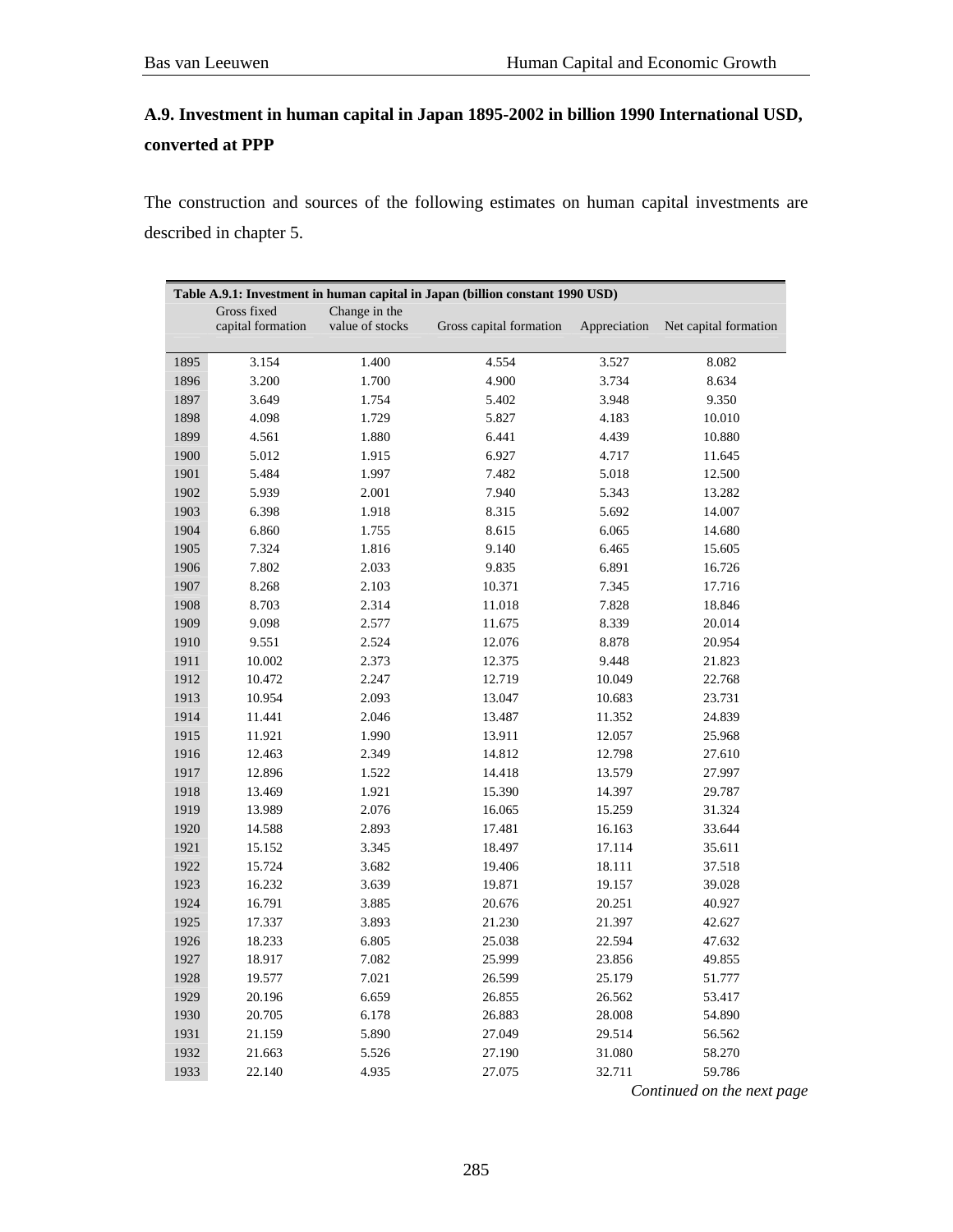|      | Table A.9.1: Investment in human capital in Japan (billion constant 1990 USD) |                 |                         |              |                       |
|------|-------------------------------------------------------------------------------|-----------------|-------------------------|--------------|-----------------------|
|      | Gross fixed                                                                   | Change in the   |                         |              |                       |
|      | capital formation                                                             | value of stocks | Gross capital formation | Appreciation | Net capital formation |
| 1934 | 22.707                                                                        | 4.874           | 27.581                  | 34.407       | 61.988                |
| 1935 | 23.252                                                                        | 4.340           | 27.591                  | 36.173       | 63.764                |
|      |                                                                               |                 |                         |              |                       |
| 1936 | 23.823                                                                        | 4.071           | 27.894                  | 38.010       | 65.904                |
| 1937 | 24.418                                                                        | 3.634           | 28.052                  | 39.921       | 67.973                |
| 1938 | 24.933                                                                        | 2.610           | 27.543                  | 41.911       | 69.453                |
| 1939 | 25.678                                                                        | 3.122           | 28.801                  | 43.977       | 72.778                |
| 1940 | 26.131                                                                        | 2.747           | 28.878                  | 46.131       | 75.008                |
| 1941 | 24.824                                                                        | 5.312           | 30.136                  | 48.365       | 78.501                |
| 1942 | 25.003                                                                        | 4.967           | 29.969                  | 50.628       | 80.597                |
| 1943 | 20.527                                                                        | $-0.341$        | 20.185                  | 52.966       | 73.151                |
| 1944 | 19.676                                                                        | 1.082           | 20.759                  | 55.369       | 76.128                |
| 1945 | 19.587                                                                        | 2.032           | 21.619                  | 57.161       | 78.780                |
| 1946 | 20.140                                                                        | 3.773           | 23.913                  | 55.426       | 79.339                |
| 1947 | 21.833                                                                        | 2.516           | 24.349                  | 53.810       | 78.159                |
| 1948 | 22.051                                                                        | 2.872           | 24.923                  | 53.025       | 77.948                |
| 1949 | 24.254                                                                        | 1.864           | 26.118                  | 51.857       | 77.975                |
| 1950 | 23.307                                                                        | 5.248           | 28.555                  | 50.412       | 78.967                |
| 1951 | 25.227                                                                        | 4.065           | 29.292                  | 48.634       | 77.926                |
| 1952 | 27.283                                                                        | 3.146           | 30.429                  | 46.814       | 77.244                |
| 1953 | 28.241                                                                        | 3.701           | 31.943                  | 45.149       | 77.091                |
| 1954 | 27.685                                                                        | 5.612           | 33.297                  | 43.997       | 77.293                |
| 1955 | 26.997                                                                        | 7.804           | 34.801                  | 42.756       | 77.556                |
| 1956 | 31.289                                                                        | 5.616           | 36.904                  | 41.570       | 78.475                |
| 1957 | 34.034                                                                        | 4.545           | 38.579                  | 40.512       | 79.092                |
| 1958 | 36.395                                                                        | 3.506           | 39.901                  | 39.844       | 79.744                |
| 1959 | 37.104                                                                        | 4.161           | 41.265                  | 38.366       | 79.630                |
| 1960 | 38.082                                                                        | 5.420           | 43.502                  | 36.745       | 80.246                |
| 1961 | 36.431                                                                        | 9.460           | 45.891                  | 34.542       | 80.433                |
| 1962 | 38.292                                                                        | 11.520          | 49.811                  | 31.114       | 80.925                |
| 1963 | 55.546                                                                        | 1.860           | 57.406                  | 27.994       | 85.399                |
| 1964 | 63.043                                                                        | 0.308           | 63.352                  | 24.561       | 87.912                |
| 1965 | 67.867                                                                        | $-0.574$        | 67.293                  | 22.618       | 89.911                |
| 1966 | 67.080                                                                        | 1.635           | 68.715                  | 19.936       | 88.651                |
| 1967 | 66.696                                                                        | 2.791           | 69.487                  | 19.627       | 89.114                |
| 1968 | 69.833                                                                        | 3.138           | 72.972                  | 16.525       | 89.497                |
| 1969 | 72.245                                                                        | 3.958           | 76.203                  | 15.101       | 91.304                |
| 1970 | 73.673                                                                        | 7.322           | 80.994                  | 12.511       | 93.505                |
| 1971 | 76.264                                                                        | 9.078           | 85.343                  | 11.748       | 97.091                |
| 1972 | 81.715                                                                        | 12.468          | 94.183                  | 7.525        | 101.708               |
| 1973 | 86.388                                                                        | 16.742          | 103.130                 | 2.160        | 105.290               |
| 1974 | 91.160                                                                        | 19.134          | 110.295                 | $-1.511$     | 108.784               |
| 1975 | 95.497                                                                        | 18.215          | 113.713                 | $-1.131$     | 112.582               |
| 1976 | 97.809                                                                        | 19.389          | 117.199                 | $-4.728$     | 112.470               |
| 1977 | 100.017                                                                       | 21.166          | 121.182                 | $-7.652$     | 113.530               |
| 1978 | 105.628                                                                       | 25.041          | 130.669                 | $-12.796$    | 117.874               |
| 1979 | 110.124                                                                       | 26.961          | 137.085                 | $-15.839$    | 121.246               |
| 1980 | 112.784                                                                       | 27.210          | 139.994                 | $-17.431$    | 122.563               |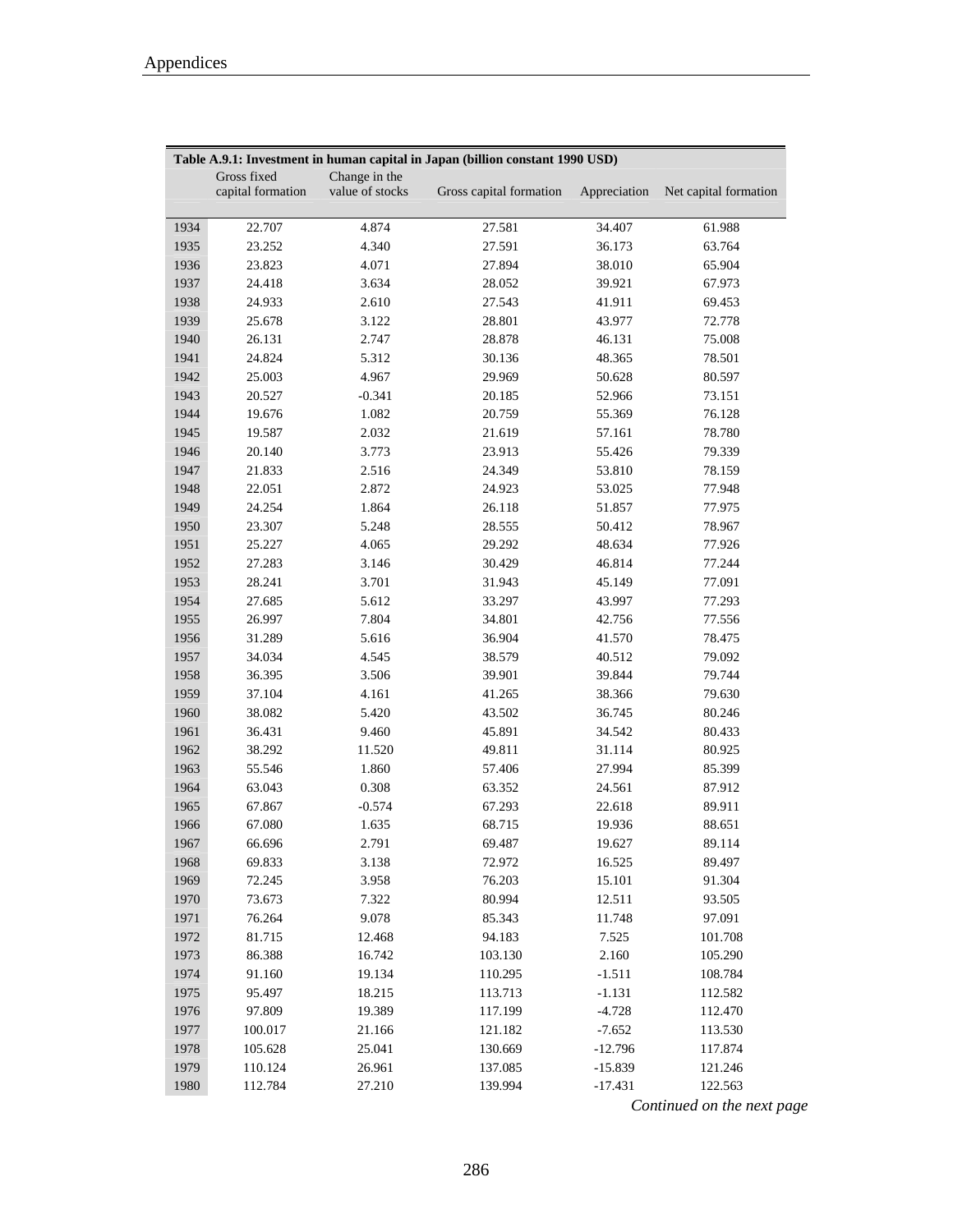Ē,

|      | Table A.9.1: Investment in human capital in Japan (billion constant 1990 USD) |                                  |                         |              |                       |  |
|------|-------------------------------------------------------------------------------|----------------------------------|-------------------------|--------------|-----------------------|--|
|      | Gross fixed<br>capital formation                                              | Change in the<br>value of stocks | Gross capital formation | Appreciation | Net capital formation |  |
| 1981 | 119.252                                                                       | 26.113                           | 145.365                 | $-19.376$    | 125.989               |  |
| 1982 | 111.394                                                                       | 37.816                           | 149.210                 | $-21.380$    | 127.830               |  |
| 1983 | 127.504                                                                       | 28.095                           | 155.599                 | $-22.169$    | 133.430               |  |
| 1984 | 132.917                                                                       | 31.423                           | 164.340                 | $-24.704$    | 139.636               |  |
| 1985 | 140.856                                                                       | 30.675                           | 171.532                 | $-25.317$    | 146.215               |  |
| 1986 | 147.438                                                                       | 31.162                           | 178.600                 | $-25.566$    | 153.033               |  |
| 1987 | 157.601                                                                       | 30.765                           | 188.367                 | $-27.113$    | 161.253               |  |
| 1988 | 168.536                                                                       | 27.751                           | 196.287                 | $-25.346$    | 170.942               |  |
| 1989 | 178.562                                                                       | 22.985                           | 201.547                 | $-21.151$    | 180.397               |  |
| 1990 | 187.661                                                                       | 22.190                           | 209.851                 | $-2.205$     | 207.646               |  |
| 1991 | 189.708                                                                       | 22.293                           | 212.002                 | 3.108        | 215.110               |  |
| 1992 | 194.297                                                                       | 19.914                           | 214.211                 | 23.092       | 237.303               |  |
| 1993 | 205.120                                                                       | 6.975                            | 212.095                 | 42.086       | 254.181               |  |
| 1994 | 209.761                                                                       | 3.212                            | 212.973                 | 55.204       | 268.177               |  |
| 1995 | 204.684                                                                       | 9.202                            | 213.886                 | 66.874       | 280.760               |  |
| 1996 | 203.540                                                                       | 10.516                           | 214.056                 | 71.257       | 285.313               |  |
| 1997 | 199.377                                                                       | 12.307                           | 211.684                 | 82.689       | 294.373               |  |
| 1998 | 190.259                                                                       | 18.001                           | 208.261                 | 76.287       | 284.548               |  |
| 1999 | 207.501                                                                       | $-2.955$                         | 204.546                 | 100.034      | 304.580               |  |
| 2000 | 206.833                                                                       | 2.032                            | 208.865                 | 98.466       | 307.331               |  |
| 2001 | 176.562                                                                       | 28.635                           | 205.197                 | 98.443       | 303.640               |  |
| 2002 | 176.554                                                                       | 27.362                           | 203.916                 | 107.665      | 311.581               |  |
|      | SourceEstimation: See chapter 5.                                              |                                  |                         |              |                       |  |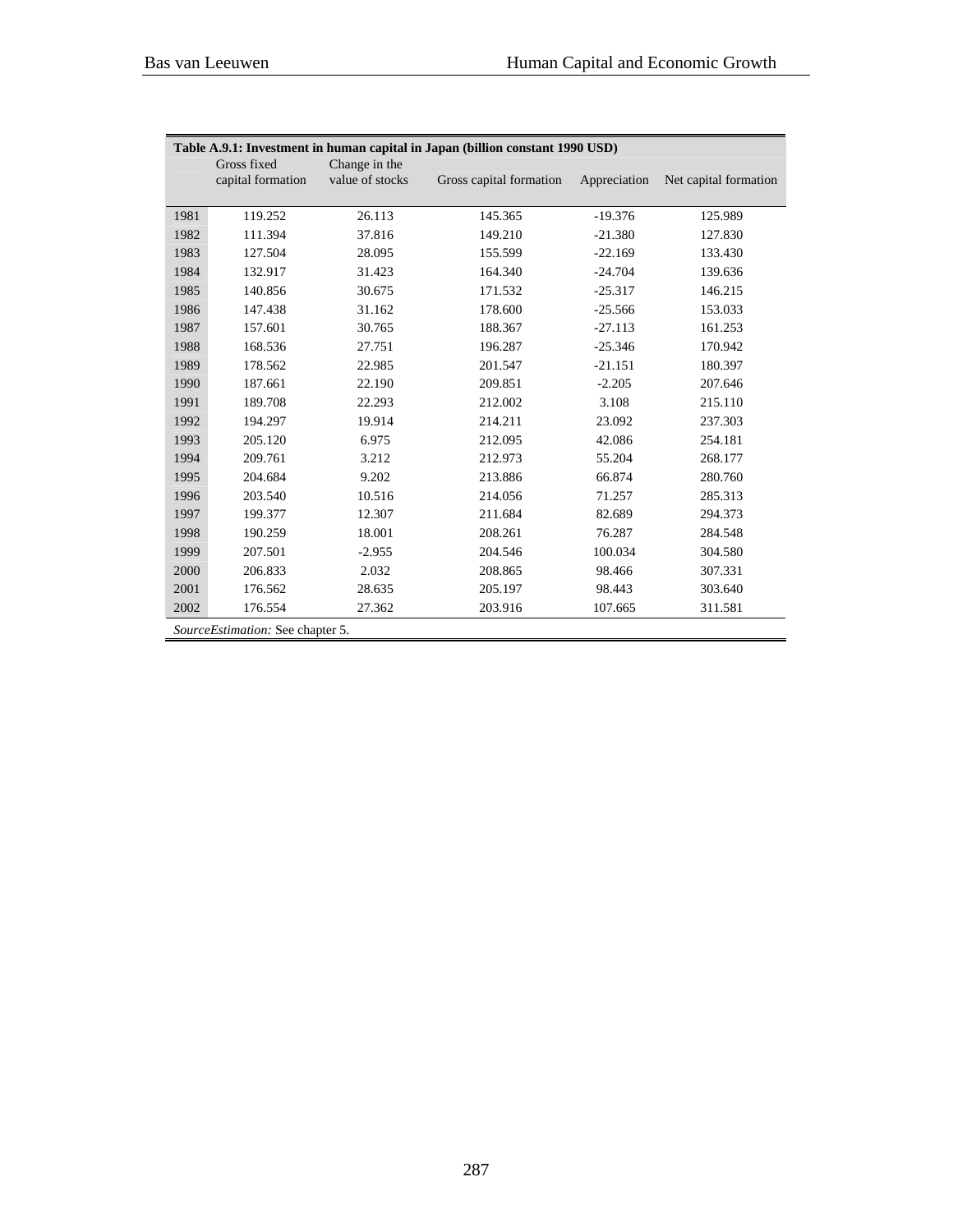# **A.10. Investment in human capital in Indonesia 1890-2002 in billion 1990 International USD, converted at PPP**

The construction and sources of the following estimates on human capital investments are described in chapter 5.

|      | Table A.10.1: Investment in human capital in Indonesia (billion constant 1990 USD) |                 |                         |              |                       |
|------|------------------------------------------------------------------------------------|-----------------|-------------------------|--------------|-----------------------|
|      | Gross fixed                                                                        | change in the   |                         |              |                       |
|      | capital formation                                                                  | value of stocks | Gross capital formation | Appreciation | Net capital formation |
| 1890 | 0.057                                                                              | 0.116           | 0.172                   | 0.071        | 0.244                 |
| 1891 | $\,0.087\,$                                                                        | 0.107           | 0.194                   | 0.075        | 0.269                 |
| 1892 | 0.119                                                                              | 0.085           | 0.204                   | 0.080        | 0.284                 |
| 1893 | 0.148                                                                              | 0.101           | 0.249                   | $\,0.086\,$  | 0.335                 |
| 1894 | 0.175                                                                              | 0.109           | 0.284                   | 0.093        | 0.378                 |
| 1895 | 0.198                                                                              | 0.127           | 0.325                   | 0.102        | 0.427                 |
| 1896 | 0.220                                                                              | 0.123           | 0.343                   | 0.111        | 0.454                 |
| 1897 | 0.240                                                                              | 0.079           | 0.319                   | 0.121        | 0.440                 |
| 1898 | 0.260                                                                              | 0.105           | 0.366                   | 0.132        | 0.498                 |
| 1899 | 0.279                                                                              | 0.124           | 0.403                   | 0.145        | 0.548                 |
| 1900 | 0.300                                                                              | 0.115           | 0.415                   | 0.158        | 0.573                 |
| 1901 | 0.326                                                                              | 0.089           | 0.415                   | 0.172        | 0.586                 |
| 1902 | 0.356                                                                              | 0.096           | 0.452                   | 0.187        | 0.639                 |
| 1903 | 0.386                                                                              | 0.081           | 0.467                   | 0.204        | 0.671                 |
| 1904 | 0.407                                                                              | 0.105           | 0.512                   | 0.222        | 0.734                 |
| 1905 | 0.429                                                                              | 0.115           | 0.544                   | 0.242        | 0.785                 |
| 1906 | 0.450                                                                              | 0.107           | 0.556                   | 0.262        | 0.819                 |
| 1907 | 0.469                                                                              | 0.103           | 0.572                   | 0.284        | 0.856                 |
| 1908 | 0.493                                                                              | 0.110           | 0.603                   | 0.308        | 0.911                 |
| 1909 | 0.516                                                                              | 0.139           | 0.655                   | 0.332        | 0.987                 |
| 1910 | 0.535                                                                              | 0.161           | 0.696                   | 0.359        | 1.055                 |
| 1911 | 0.559                                                                              | 0.144           | 0.703                   | 0.386        | 1.089                 |
| 1912 | 0.587                                                                              | 0.125           | 0.712                   | 0.416        | 1.127                 |
| 1913 | 0.613                                                                              | 0.163           | 0.776                   | 0.446        | 1.222                 |
| 1914 | 0.638                                                                              | 0.152           | 0.790                   | 0.479        | 1.269                 |
| 1915 | 0.663                                                                              | 0.185           | 0.848                   | 0.514        | 1.362                 |
| 1916 | 0.690                                                                              | 0.193           | 0.883                   | 0.550        | 1.433                 |
| 1917 | 0.722                                                                              | 0.182           | 0.904                   | 0.588        | 1.493                 |
| 1918 | 0.753                                                                              | 0.131           | 0.884                   | 0.629        | 1.513                 |
| 1919 | 0.784                                                                              | 0.203           | 0.988                   | 0.672        | 1.659                 |
| 1920 | 0.813                                                                              | 0.119           | 0.933                   | 0.717        | 1.649                 |
| 1921 | 0.842                                                                              | 0.204           | 1.046                   | 0.764        | 1.810                 |
| 1922 | 0.877                                                                              | 0.164           | 1.041                   | 0.814        | 1.854                 |
| 1923 | 0.916                                                                              | 0.148           | 1.064                   | 0.866        | 1.930                 |
| 1924 | 0.948                                                                              | 0.177           | 1.125                   | 0.921        | 2.046                 |
| 1925 | 0.978                                                                              | 0.214           | 1.191                   | 0.979        | 2.170                 |
| 1926 | 1.011                                                                              | 0.234           | 1.246                   | 1.039        | 2.285                 |
| 1927 | 1.032                                                                              | 0.279           | 1.311                   | 1.103        | 2.414                 |
| 1928 | 1.064                                                                              | 0.297           | 1.361                   | 1.169        | 2.530                 |
| 1929 | 1.102                                                                              | 0.298           | 1.400                   | 1.238        | 2.638                 |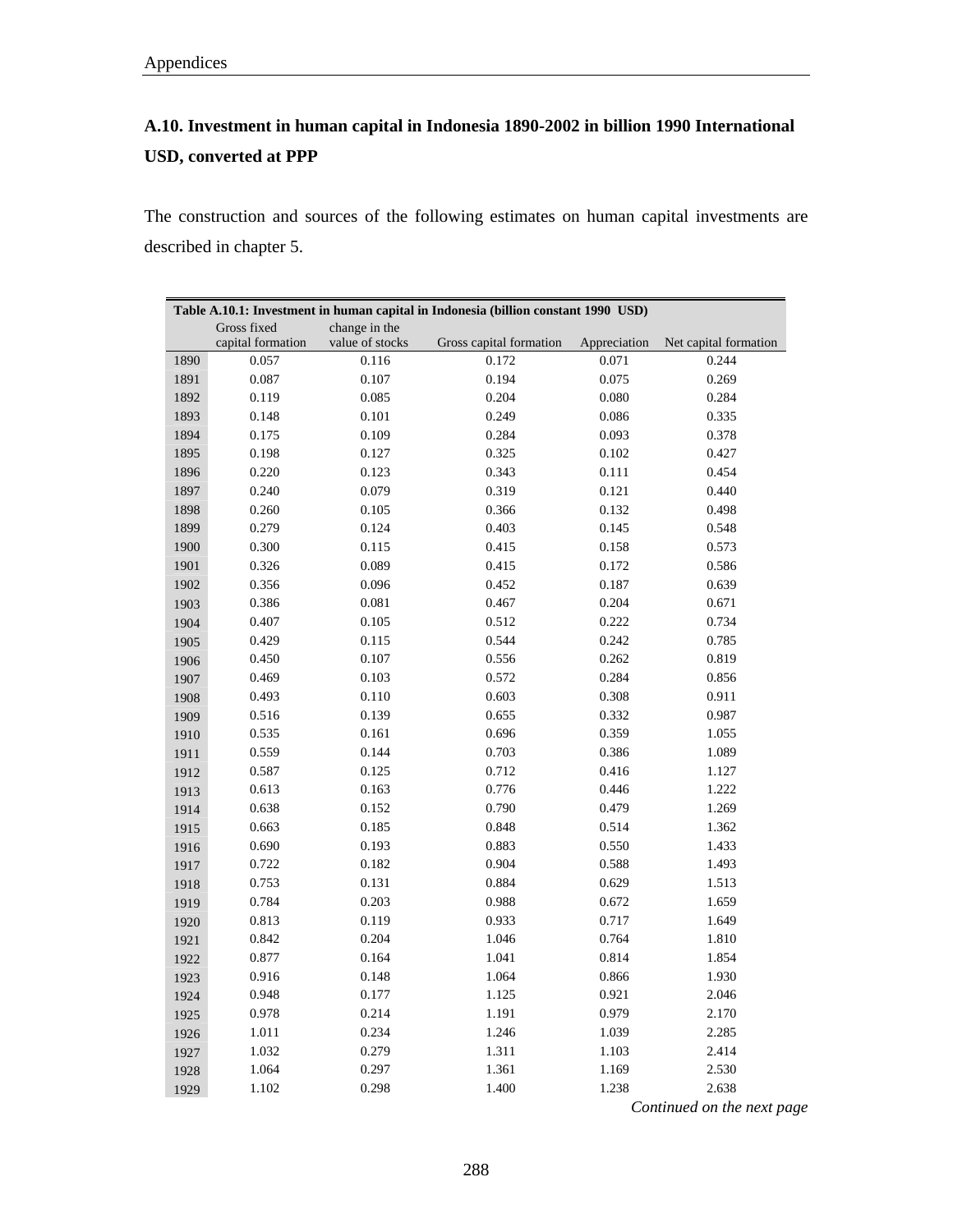|      | Table A.10.1: Investment in human capital in Indonesia (billion constant 1990 USD) |                 |                         |              |                       |
|------|------------------------------------------------------------------------------------|-----------------|-------------------------|--------------|-----------------------|
|      | Gross fixed                                                                        | change in the   |                         |              |                       |
|      | capital formation                                                                  | value of stocks | Gross capital formation | Appreciation | Net capital formation |
| 1930 | 1.131                                                                              | 0.320           | 1.451                   | 1.310        | 2.761                 |
| 1931 | 1.177                                                                              | 0.307           | 1.484                   | 1.386        | 2.869                 |
| 1932 | 1.219                                                                              | 0.327           | 1.545                   | 1.465        | 3.010                 |
| 1933 | 1.268                                                                              | 0.326           | 1.594                   | 1.548        | 3.141                 |
| 1934 | 1.323                                                                              | 0.225           | 1.549                   | 1.635        | 3.183                 |
| 1935 | 1.370                                                                              | 0.102           | 1.472                   | 1.726        | 3.198                 |
| 1936 | 1.407                                                                              | 0.063           | 1.470                   | 1.822        | 3.291                 |
| 1937 | 1.443                                                                              | $-0.047$        | 1.396                   | 1.922        | 3.318                 |
| 1938 | 1.475                                                                              | $-0.059$        | 1.417                   | 2.026        | 3.442                 |
| 1939 | 1.503                                                                              | $-0.063$        | 1.440                   | 2.487        | 3.927                 |
| 1940 | 1.542                                                                              | $-0.041$        | 1.501                   | 2.434        | 3.935                 |
| 1941 | 1.568                                                                              | $-0.025$        | 1.543                   | 2.371        | 3.914                 |
| 1942 | 1.561                                                                              | $-0.036$        | 1.526                   | 2.370        | 3.895                 |
| 1943 | 1.760                                                                              | $-0.146$        | 1.614                   | 2.349        | 3.962                 |
| 1944 | 1.704                                                                              | $-0.042$        | 1.662                   | 2.353        | 4.015                 |
| 1945 | 1.527                                                                              | 0.241           | 1.767                   | 2.346        | 4.113                 |
| 1946 | 1.550                                                                              | 0.231           | 1.781                   | 2.326        | 4.108                 |
| 1947 | 1.559                                                                              | 0.274           | 1.834                   | 2.336        | 4.170                 |
| 1948 | 1.590                                                                              | 0.411           | 2.001                   | 2.327        | 4.328                 |
| 1949 | 1.601                                                                              | 0.490           | 2.090                   | 2.322        | 4.412                 |
| 1950 | 1.608                                                                              | 0.159           | 1.767                   | 2.273        | 4.039                 |
| 1951 | 1.663                                                                              | 0.137           | 1.800                   | 2.143        | 3.943                 |
| 1952 | 1.714                                                                              | 0.216           | 1.930                   | 1.999        | 3.929                 |
| 1953 | 1.727                                                                              | 0.177           | 1.904                   | 2.003        | 3.907                 |
| 1954 | 1.778                                                                              | 0.226           | 2.004                   | 1.970        | 3.974                 |
| 1955 | 1.806                                                                              | 0.115           | 1.921                   | 1.993        | 3.914                 |
| 1956 | 1.872                                                                              | 0.224           | 2.096                   | 1.975        | 4.071                 |
| 1957 | 1.370                                                                              | 0.713           | 2.083                   | 1.923        | 4.007                 |
| 1958 | 1.435                                                                              | 0.618           | 2.053                   | 1.890        | 3.942                 |
| 1959 | 1.618                                                                              | 0.926           | 2.544                   | 1.768        | 4.312                 |
| 1960 | 1.672                                                                              | 1.159           | 2.831                   | 1.707        | 4.539                 |
| 1961 | 1.807                                                                              | 1.314           | 3.121                   | 1.586        | 4.707                 |
| 1962 | 2.107                                                                              | 1.723           | 3.830                   | 1.387        | 5.217                 |
| 1963 | 2.241                                                                              | 1.654           | 3.894                   | 1.390        | 5.284                 |
| 1964 | 2.509                                                                              | 1.704           | 4.213                   | 1.297        | 5.510                 |
| 1965 | 3.339                                                                              | 1.994           | 5.333                   | 0.704        | 6.038                 |
| 1966 | 3.165                                                                              | 1.854           | 5.019                   | 0.968        | 5.987                 |
| 1967 | 3.422                                                                              | 1.605           | 5.027                   | 0.853        | 5.881                 |
| 1968 | 3.605                                                                              | 1.160           | 4.766                   | 0.897        | 5.662                 |
| 1969 | 4.336                                                                              | 1.241           | 5.578                   | 0.520        | 6.098                 |
| 1970 | 4.813                                                                              | 1.293           | 6.106                   | 0.113        | 6.219                 |
| 1971 | 5.461                                                                              | 1.740           | 7.201                   | $-0.297$     | 6.904                 |
| 1972 | 6.208                                                                              | 2.754           | 8.962                   | $-0.955$     | 8.007                 |
| 1973 | 6.385                                                                              | 2.641           | 9.026                   | $-1.047$     | 7.980                 |
| 1974 | 6.591                                                                              | 2.208           | 8.798                   | $-1.091$     | 7.708                 |
| 1975 | 7.099                                                                              | 3.329           | 10.428                  | $-1.447$     | 8.981                 |
| 1976 | 6.929                                                                              | 2.127           | 9.056                   | $-1.029$     | 8.027                 |
| 1977 | 6.783                                                                              | 1.025           | 7.807                   | $-0.802$     | 7.005                 |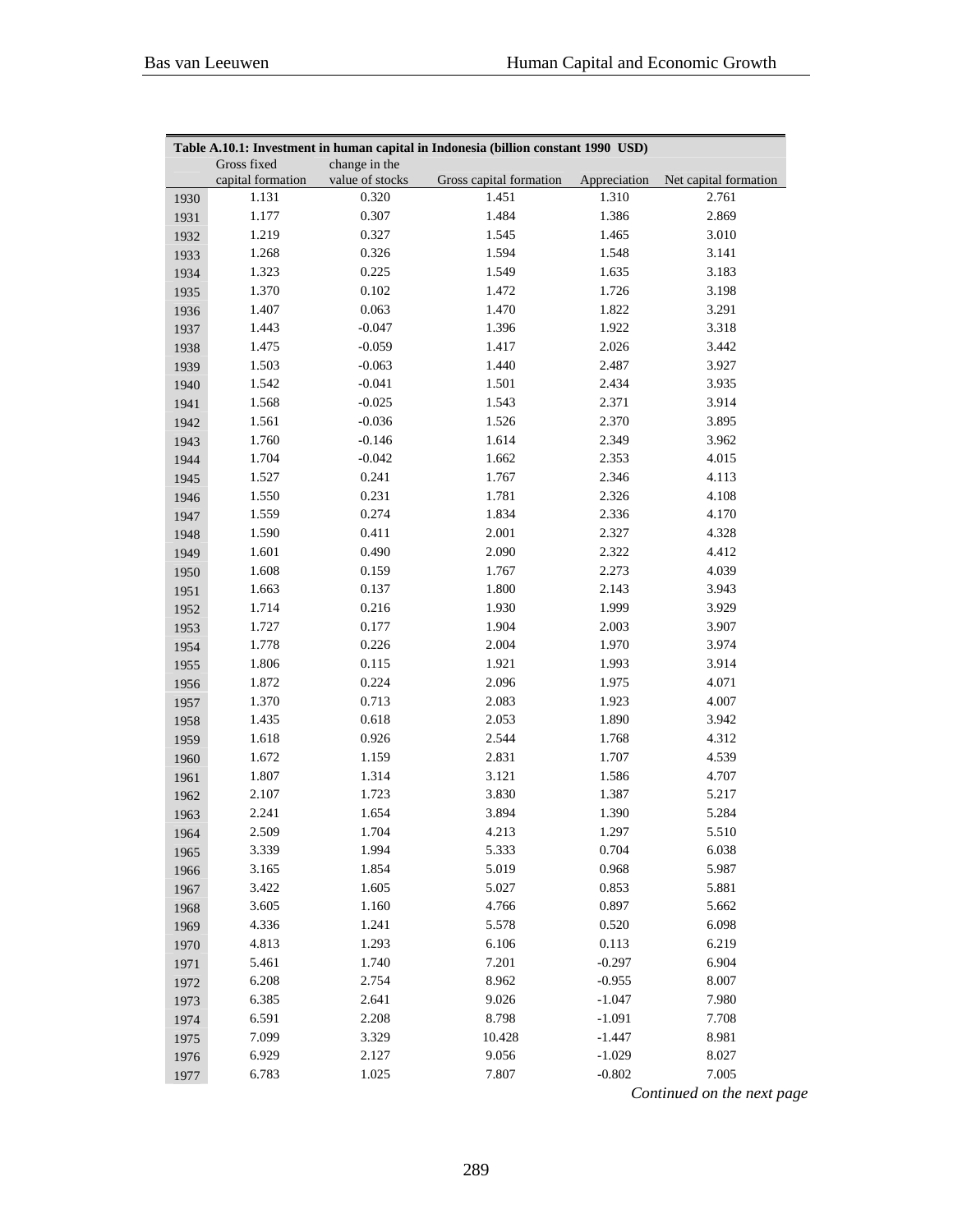Ē,

|      |                         |                 | Table A.10.1: Investment in human capital in Indonesia (billion constant 1990 USD) |              |                       |
|------|-------------------------|-----------------|------------------------------------------------------------------------------------|--------------|-----------------------|
|      | Gross fixed             | change in the   |                                                                                    |              |                       |
|      | capital formation       | value of stocks | Gross capital formation                                                            | Appreciation | Net capital formation |
| 1978 | 4.825                   | 2.756           | 7.581                                                                              | $-0.976$     | 6.605                 |
| 1979 | 5.290                   | 2.819           | 8.109                                                                              | $-1.392$     | 6.716                 |
| 1980 | 8.351                   | 1.829           | 10.180                                                                             | $-2.216$     | 7.964                 |
| 1981 | 8.923                   | 2.217           | 11.140                                                                             | $-2.647$     | 8.493                 |
| 1982 | 9.002                   | 1.764           | 10.766                                                                             | $-2.672$     | 8.094                 |
| 1983 | 9.732                   | 1.479           | 11.211                                                                             | $-3.273$     | 7.938                 |
| 1984 | 10.578                  | 2.492           | 13.069                                                                             | $-4.003$     | 9.066                 |
| 1985 | 11.787                  | 3.912           | 15.699                                                                             | $-4.804$     | 10.894                |
| 1986 | 13.024                  | 6.805           | 19.829                                                                             | $-5.848$     | 13.981                |
| 1987 | 12.622                  | 7.162           | 19.785                                                                             | $-6.179$     | 13.606                |
| 1988 | 13.762                  | 5.285           | 19.047                                                                             | $-6.030$     | 13.017                |
| 1989 | 14.449                  | 3.978           | 18.427                                                                             | $-6.132$     | 12.295                |
| 1990 | 19.168                  | 13.503          | 32.671                                                                             | $-9.651$     | 23.021                |
| 1991 | 21.867                  | 20.442          | 42.309                                                                             | $-11.457$    | 30.852                |
| 1992 | 22.200                  | 18.377          | 40.577                                                                             | $-12.397$    | 28.180                |
| 1993 | 22.762                  | 18.605          | 41.368                                                                             | $-12.200$    | 29.167                |
| 1994 | 26.556                  | 2.490           | 29.046                                                                             | $-10.878$    | 18.167                |
| 1995 | 26.926                  | 4.664           | 31.590                                                                             | $-10.660$    | 20.930                |
| 1996 | 29.326                  | 8.268           | 37.594                                                                             | $-12.267$    | 25.327                |
| 1997 | 33.225                  | 10.745          | 43.970                                                                             | $-14.299$    | 29.671                |
| 1998 | 32.257                  | 7.364           | 39.622                                                                             | $-12.110$    | 27.511                |
| 1999 | 31.941                  | 3.251           | 35.192                                                                             | $-9.763$     | 25.429                |
| 2000 | 38.192                  | 5.336           | 43.528                                                                             | $-13.941$    | 29.587                |
| 2001 | 39.200                  | 4.328           | 43.528                                                                             | $-12.761$    | 30.767                |
| 2002 | 37.245                  | 6.283           | 43.528                                                                             | $-12.053$    | 31.475                |
|      | Sources: See chapter 5. |                 |                                                                                    |              |                       |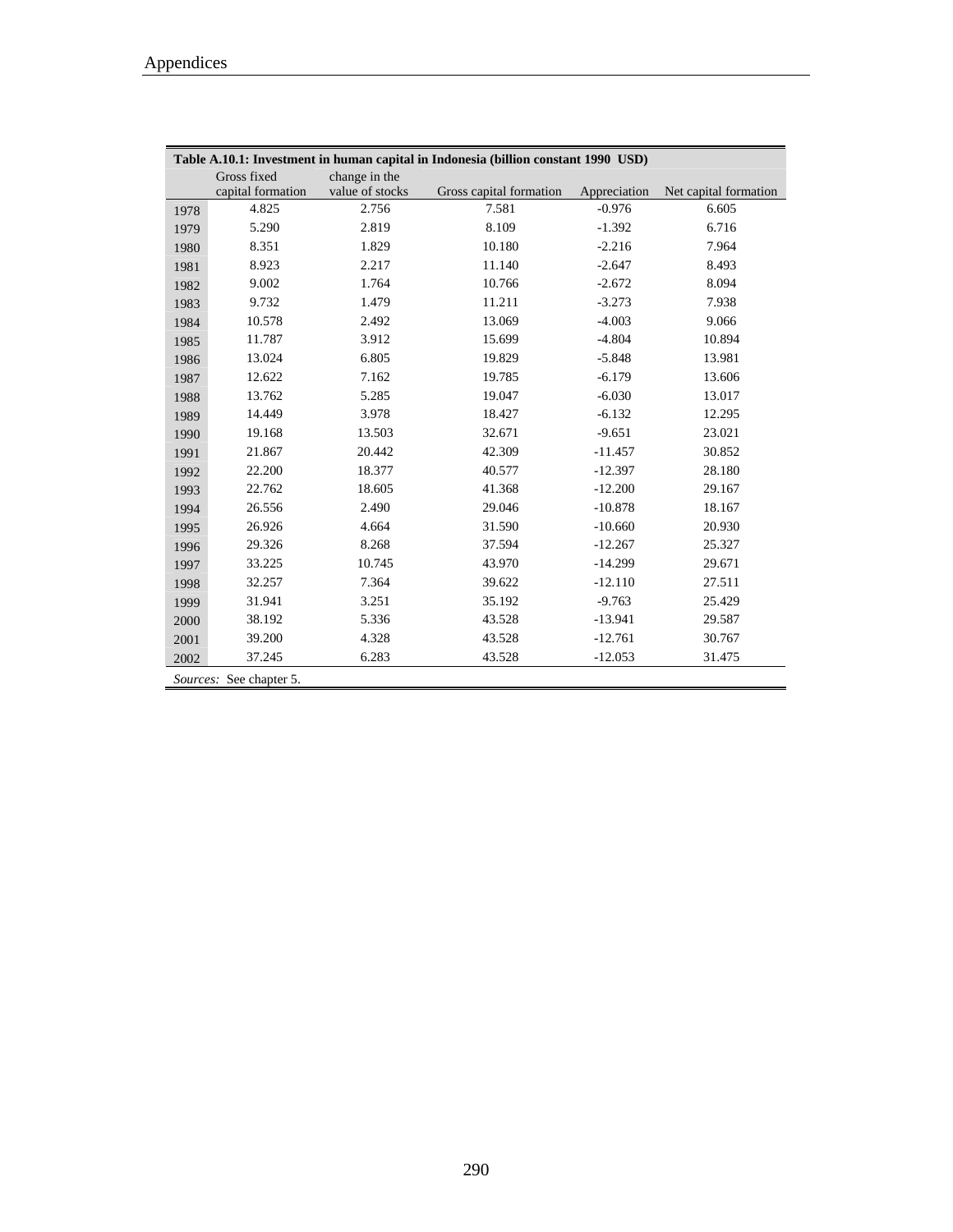## **A.11. Investment in human capital in India 1890-1999 in billion 1990 International USD, converted at PPP**

The construction and sources of the following estimates on human capital investments are described in chapter 5.

|      |                                  |                                  | Table A.11.1: Investment in human capital in India (billion constant 1990 USD) |              |                       |
|------|----------------------------------|----------------------------------|--------------------------------------------------------------------------------|--------------|-----------------------|
|      | Gross fixed<br>capital formation | change in the<br>value of stocks | Gross capital formation                                                        | Appreciation | Net capital formation |
| 1890 | 0.913                            | 0.683                            | 1.597                                                                          | $-0.323$     | 1.274                 |
| 1891 | 0.917                            | 0.723                            | 1.640                                                                          | $-0.341$     | 1.299                 |
| 1892 | 0.872                            | 0.641                            | 1.513                                                                          | $-0.360$     | 1.153                 |
| 1893 | 0.861                            | 0.682                            | 1.544                                                                          | $-0.379$     | 1.165                 |
| 1894 | 0.877                            | 0.830                            | 1.707                                                                          | $-0.397$     | 1.309                 |
| 1895 | 0.885                            | 0.870                            | 1.755                                                                          | $-0.416$     | 1.338                 |
| 1896 | 0.844                            | 0.684                            | 1.528                                                                          | $-0.435$     | 1.093                 |
| 1897 | 0.775                            | 0.474                            | 1.249                                                                          | $-0.454$     | 0.795                 |
| 1898 | 0.825                            | 0.769                            | 1.594                                                                          | $-0.473$     | 1.122                 |
| 1899 | 0.879                            | 1.022                            | 1.901                                                                          | $-0.492$     | 1.409                 |
| 1900 | 0.812                            | 0.660                            | 1.472                                                                          | $-0.511$     | 0.961                 |
| 1901 | 0.789                            | 0.671                            | 1.460                                                                          | $-0.529$     | 0.931                 |
| 1902 | 0.818                            | 0.875                            | 1.694                                                                          | $-0.548$     | 1.145                 |
| 1903 | 0.857                            | 1.122                            | 1.978                                                                          | $-0.567$     | 1.412                 |
| 1904 | 0.914                            | 1.218                            | 2.132                                                                          | $-0.586$     | 1.546                 |
| 1905 | 0.956                            | 0.994                            | 1.950                                                                          | $-0.605$     | 1.345                 |
| 1906 | 1.018                            | 1.035                            | 2.053                                                                          | $-0.625$     | 1.428                 |
| 1907 | 1.109                            | 1.066                            | 2.175                                                                          | $-0.645$     | 1.530                 |
| 1908 | 1.156                            | 1.022                            | 2.178                                                                          | $-0.666$     | 1.512                 |
| 1909 | 1.265                            | 1.148                            | 2.413                                                                          | $-0.687$     | 1.726                 |
| 1910 | 1.411                            | 1.336                            | 2.746                                                                          | $-0.709$     | 2.037                 |
| 1911 | 1.517                            | 1.512                            | 3.029                                                                          | $-0.732$     | 2.296                 |
| 1912 | 1.627                            | 1.403                            | 3.030                                                                          | $-0.757$     | 2.273                 |
| 1913 | 1.641                            | 1.427                            | 3.069                                                                          | $-0.782$     | 2.287                 |
| 1914 | 1.708                            | 1.441                            | 3.149                                                                          | $-0.807$     | 2.341                 |
| 1915 | 1.648                            | 1.015                            | 2.663                                                                          | $-0.834$     | 1.830                 |
| 1916 | 1.717                            | 1.372                            | 3.089                                                                          | $-0.859$     | 2.229                 |
| 1917 | 1.708                            | 1.363                            | 3.070                                                                          | $-0.886$     | 2.185                 |
| 1918 | 1.540                            | 1.268                            | 2.807                                                                          | $-0.912$     | 1.895                 |
| 1919 | 1.467                            | 0.782                            | 2.248                                                                          | $-0.937$     | 1.311                 |
| 1920 | 1.507                            | 1.130                            | 2.637                                                                          | $-0.961$     | 1.675                 |
| 1921 | 1.601                            | 1.306                            | 2.907                                                                          | $-0.986$     | 1.921                 |
| 1922 | 1.895                            | 1.892                            | 3.787                                                                          | $-1.011$     | 2.775                 |
| 1923 | 2.248                            | 2.404                            | 4.652                                                                          | $-1.040$     | 3.612                 |
| 1924 | 2.592                            | 2.651                            | 5.243                                                                          | $-1.072$     | 4.170                 |
| 1925 | 2.980                            | 2.835                            | 5.815                                                                          | $-1.108$     | 4.707                 |
| 1926 | 3.292                            | 2.794                            | 6.086                                                                          | $-1.149$     | 4.937                 |
| 1927 | 3.818                            | 3.412                            | 7.230                                                                          | $-1.194$     | 6.037                 |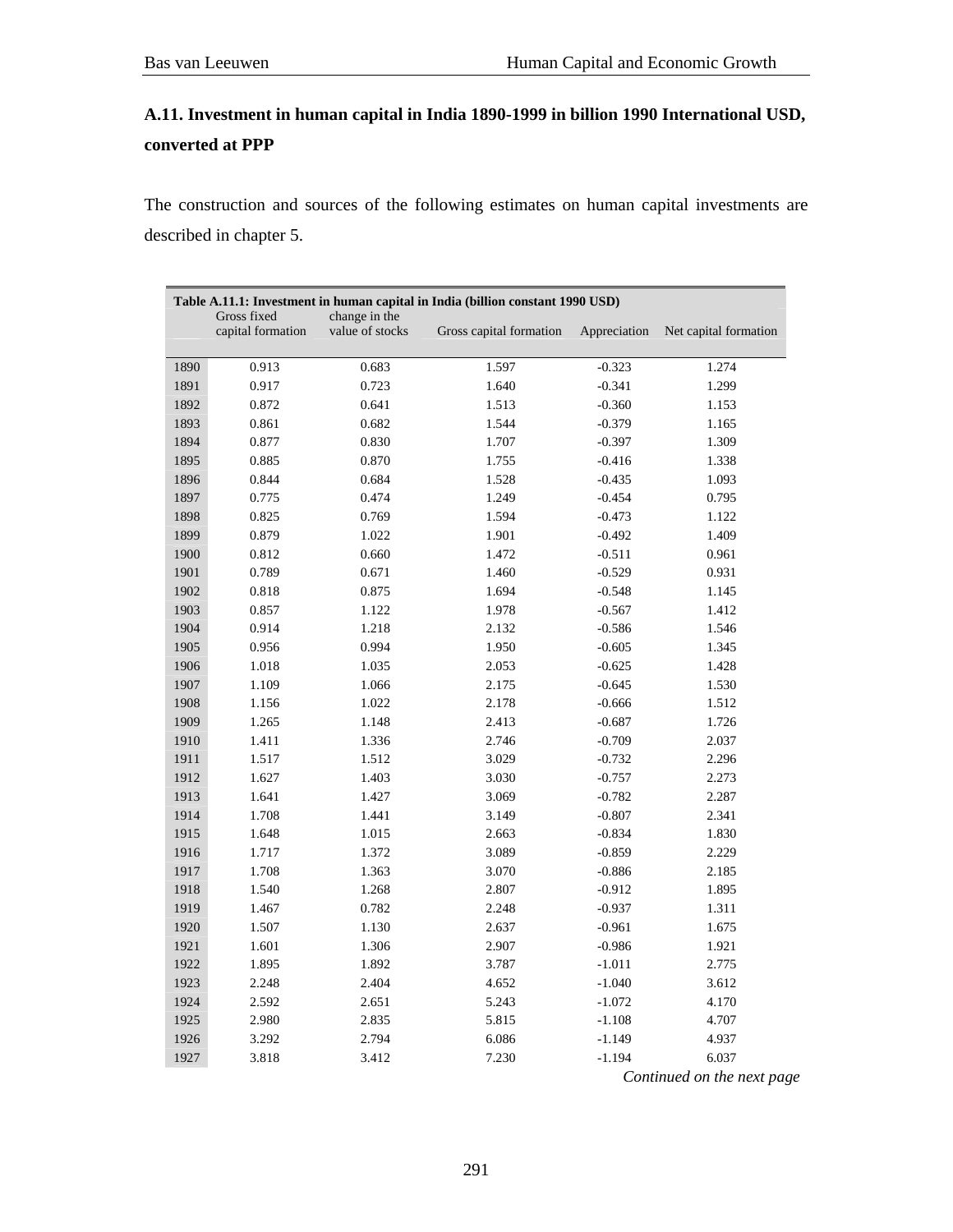|      | Table A.11.1: Investment in human capital in India (billion constant 1990 USD) |                                  |                         |              |                       |
|------|--------------------------------------------------------------------------------|----------------------------------|-------------------------|--------------|-----------------------|
|      | Gross fixed<br>capital formation                                               | change in the<br>value of stocks | Gross capital formation | Appreciation | Net capital formation |
| 1928 | 4.153                                                                          | 3.402                            | 7.555                   | $-1.244$     | 6.311                 |
| 1929 | 4.591                                                                          | 3.696                            | 8.287                   | $-1.299$     | 6.987                 |
| 1930 | 5.315                                                                          | 4.661                            | 9.975                   | $-1.360$     | 8.615                 |
| 1931 | 5.681                                                                          | 4.446                            | 10.127                  | $-1.430$     | 8.696                 |
| 1932 | 6.009                                                                          | 4.386                            | 10.395                  | $-1.505$     | 8.889                 |
| 1933 | 6.397                                                                          | 4.612                            | 11.009                  | $-1.585$     | 9.424                 |
| 1934 | 6.782                                                                          | 4.522                            | 11.304                  | $-1.671$     | 9.632                 |
| 1935 | 7.379                                                                          | 4.159                            | 11.539                  | $-1.762$     | 9.776                 |
| 1936 | 6.610                                                                          | 2.912                            | 9.521                   | $-1.835$     | 7.687                 |
| 1937 | 6.675                                                                          | 3.020                            | 9.694                   | $-1.896$     | 7.799                 |
| 1938 | 6.931                                                                          | 3.780                            | 10.711                  | $-1.957$     | 8.754                 |
| 1939 | 6.882                                                                          | 3.692                            | 10.573                  | $-1.879$     | 8.694                 |
| 1940 | 7.032                                                                          | 3.428                            | 10.460                  | $-1.319$     | 9.141                 |
| 1941 | 6.691                                                                          | 3.153                            | 9.844                   | $-0.355$     | 9.489                 |
| 1942 | 5.671                                                                          | 1.471                            | 7.141                   | 1.323        | 8.465                 |
| 1943 | 4.542                                                                          | 0.543                            | 5.085                   | 2.865        | 7.950                 |
| 1944 | 4.795                                                                          | 2.789                            | 7.584                   | 2.847        | 10.432                |
| 1945 | 5.541                                                                          | 4.296                            | 9.837                   | 2.816        | 12.652                |
| 1946 | 5.825                                                                          | 4.421                            | 10.246                  | 3.595        | 13.841                |
| 1947 | 5.042                                                                          | 5.043                            | 10.085                  | 5.145        | 15.230                |
| 1948 | 5.755                                                                          | 6.670                            | 12.425                  | 5.325        | 17.750                |
| 1949 | 8.643                                                                          | 10.530                           | 19.173                  | 3.182        | 22.355                |
| 1950 | 10.714                                                                         | 1.778                            | 12.492                  | 3.612        | 16.104                |
| 1951 | 10.874                                                                         | 1.735                            | 12.610                  | 4.277        | 16.886                |
| 1952 | 18.128                                                                         | 7.504                            | 25.632                  | $-1.681$     | 23.951                |
| 1953 | 13.568                                                                         | 3.519                            | 17.087                  | 3.308        | 20.395                |
| 1954 | 15.183                                                                         | 4.387                            | 19.570                  | 2.612        | 22.182                |
| 1955 | 18.303                                                                         | 6.612                            | 24.915                  | 0.310        | 25.225                |
| 1956 | 19.435                                                                         | 6.345                            | 25.780                  | $-0.015$     | 25.765                |
| 1957 | 20.265                                                                         | 7.239                            | 27.504                  | $-0.475$     | 27.029                |
| 1958 | 15.682                                                                         | 2.341                            | 18.023                  | 5.087        | 23.109                |
| 1959 | 16.200                                                                         | 2.712                            | 18.912                  | 5.259        | 24.171                |
| 1960 | 18.784                                                                         | 3.676                            | 22.460                  | 3.399        | 25.859                |
| 1961 | 21.054                                                                         | 5.896                            | 26.950                  | 1.612        | 28.562                |
| 1962 | 22.056                                                                         | 5.655                            | 27.712                  | 1.582        | 29.294                |
| 1963 | 23.128                                                                         | 6.337                            | 29.465                  | 1.152        | 30.617                |
| 1964 | 24.361                                                                         | 6.062                            | 30.424                  | 0.976        | 31.400                |
| 1965 | 26.265                                                                         | 7.106                            | 33.370                  | 0.355        | 33.725                |
| 1966 | 27.679                                                                         | 7.669                            | 35.348                  | $-0.018$     | 35.330                |
| 1967 | 28.561                                                                         | 8.496                            | 37.058                  | $-0.145$     | 36.912                |
| 1968 | 28.716                                                                         | 7.195                            | 35.911                  | 1.295        | 37.205                |
| 1969 | 31.387                                                                         | 9.045                            | 40.431                  | $-0.101$     | 40.330                |
| 1970 | 31.519                                                                         | 7.691                            | 39.210                  | 1.015        | 40.224                |
| 1971 | 29.396                                                                         | 5.781                            | 35.177                  | 3.072        | 38.248                |
| 1972 | 35.320                                                                         | 9.462                            | 44.782                  | $-2.152$     | 42.630                |
| 1973 | 39.400                                                                         | 13.495                           | 52.895                  | $-7.007$     | 45.888                |
| 1974 | 35.417                                                                         | 7.009                            | 42.425                  | $-3.004$     | 39.421                |
| 1975 | 33.619                                                                         | 7.274                            | 40.893                  | $-2.042$     | 38.851                |
| 1976 | 40.457                                                                         | 10.954                           | 51.411                  | $-8.805$     | 42.606                |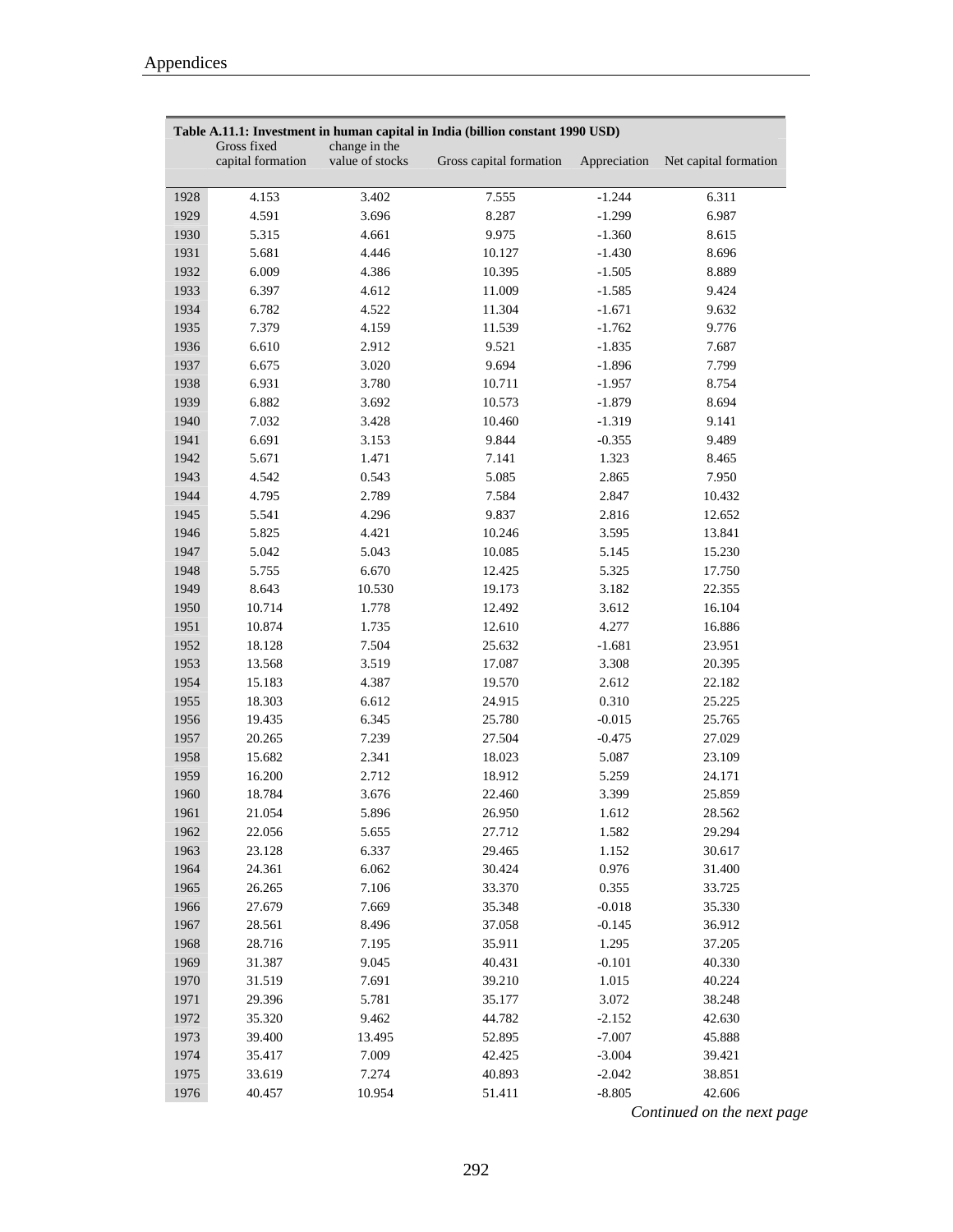|      | Table A.11.1: Investment in human capital in India (billion constant 1990 USD) |                                  |                         |              |                       |
|------|--------------------------------------------------------------------------------|----------------------------------|-------------------------|--------------|-----------------------|
|      | Gross fixed<br>capital formation                                               | change in the<br>value of stocks | Gross capital formation | Appreciation | Net capital formation |
|      |                                                                                |                                  |                         |              |                       |
| 1977 | 38.825                                                                         | 8.184                            | 47.009                  | $-8.385$     | 38.624                |
| 1978 | 40.695                                                                         | 9.147                            | 49.842                  | $-10.056$    | 39.786                |
| 1979 | 45.773                                                                         | 8.994                            | 54.767                  | $-15.456$    | 39.311                |
| 1980 | 45.318                                                                         | 7.925                            | 53.243                  | $-15.303$    | 37.941                |
| 1981 | 49.711                                                                         | 8.360                            | 58.071                  | $-20.439$    | 37.632                |
| 1982 | 51.887                                                                         | 6.522                            | 58.409                  | $-21.570$    | 36.839                |
| 1983 | 60.632                                                                         | 13.205                           | 73.838                  | $-29.407$    | 44.431                |
| 1984 | 64.116                                                                         | 10.669                           | 74.785                  | $-29.872$    | 44.913                |
| 1985 | 69.508                                                                         | 14.089                           | 83.597                  | $-35.381$    | 48.215                |
| 1986 | 79.293                                                                         | 17.334                           | 96.626                  | $-40.861$    | 55.766                |
| 1987 | 77.144                                                                         | 14.497                           | 91.641                  | $-35.878$    | 55.763                |
| 1988 | 99.936                                                                         | 33.074                           | 133.010                 | $-53.489$    | 79.520                |
| 1989 | 106.591                                                                        | 38.026                           | 144.617                 | $-58.211$    | 86.406                |
| 1990 | 102.043                                                                        | 31.910                           | 133.953                 | $-52.004$    | 81.949                |
| 1991 | 90.996                                                                         | 21.184                           | 112.179                 | $-38.793$    | 73.386                |
| 1992 | 85.684                                                                         | 17.505                           | 103.189                 | $-30.034$    | 73.155                |
| 1993 | 86.549                                                                         | 21.391                           | 107.940                 | $-25.851$    | 82.089                |
| 1994 | 99.253                                                                         | 31.236                           | 130.489                 | $-35.048$    | 95.441                |
| 1995 | 110.621                                                                        | 40.528                           | 151.149                 | $-45.483$    | 105.667               |
| 1996 | 114.212                                                                        | 37.916                           | 152.128                 | $-44.294$    | 107.835               |
| 1997 | 115.707                                                                        | 37.902                           | 153.609                 | $-43.825$    | 109.785               |
| 1998 | 115.434                                                                        | 36.483                           | 151.917                 | $-40.956$    | 110.961               |
| 1999 | 124.300                                                                        | 43.369                           | 167.670                 | $-57.677$    | 109.993               |
| 2000 | 124.548                                                                        | 45.652                           | 170.200                 | $-58.248$    | 111.952               |
|      | Sources: See chapter 5.                                                        |                                  |                         |              |                       |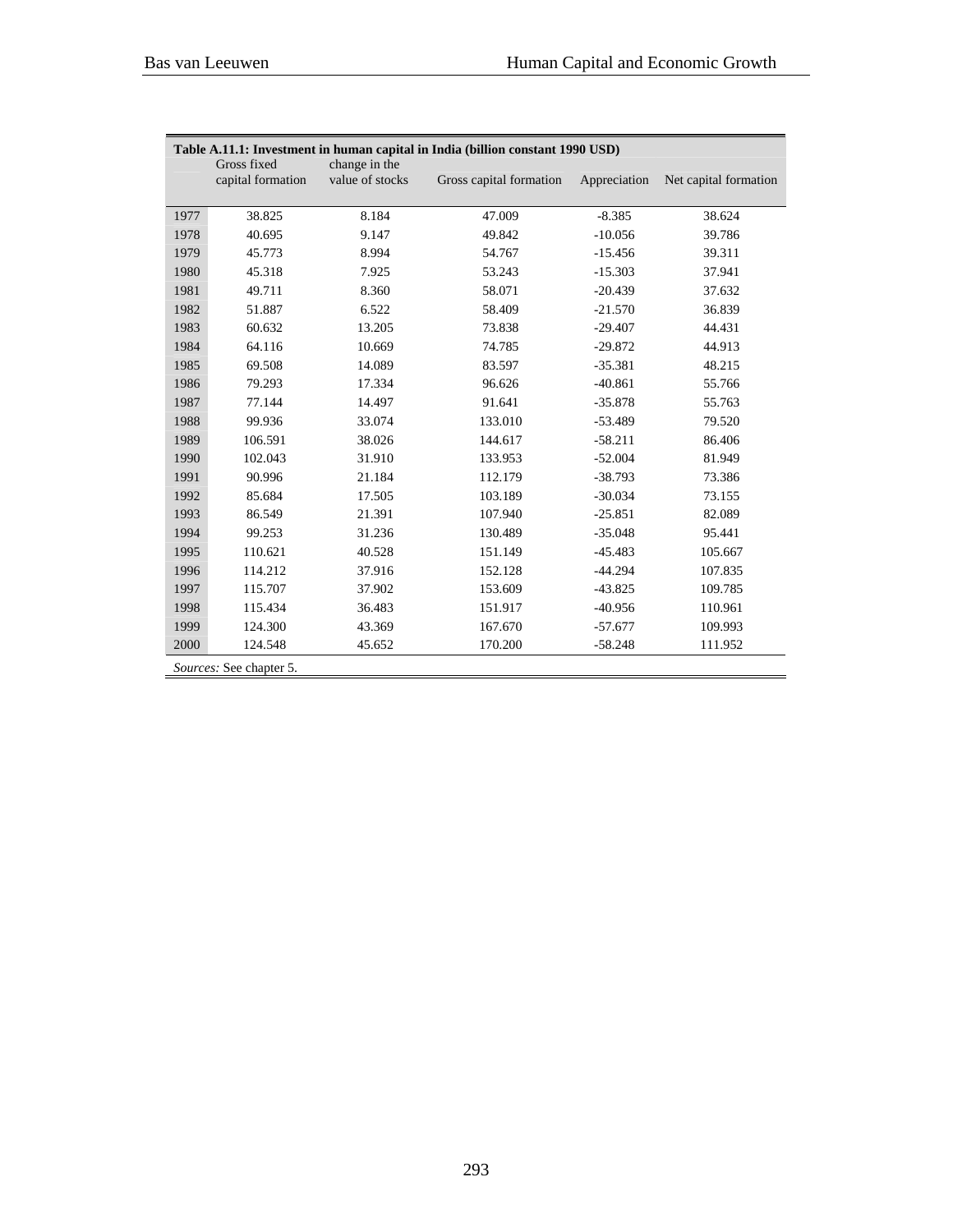# **A.12. Stock of Human Capital in India, Indonesia, and Japan, 1890-2002 in billion 1990 International USD, converted at PPP**

The construction and sources of the following estimates of the stock of human capital are described in chapter 5.

|      | Table A.12.1: Human Capital Stock in Asia in billion constant 1990 USD |                    |                    |
|------|------------------------------------------------------------------------|--------------------|--------------------|
|      | Japan                                                                  | Indonesia          | India              |
|      | <b>Total HC</b>                                                        | <b>Total HC</b>    | <b>Total HC</b>    |
|      | <b>Billion USD</b>                                                     | <b>Billion USD</b> | <b>Billion USD</b> |
| 1890 |                                                                        | 2.430              | 81.641             |
| 1891 |                                                                        | 2.592              | 82.216             |
| 1892 |                                                                        | 2.791              | 82.728             |
| 1893 |                                                                        | 3.025              | 83.211             |
| 1894 | 114.152                                                                | 3.293              | 83.691             |
| 1895 | 120.837                                                                | 3.593              | 84.159             |
| 1896 | 127.775                                                                | 3.924              | 84.568             |
| 1897 | 135.375                                                                | 4.286              | 84.889             |
| 1898 | 143.660                                                                | 4.679              | 85.241             |
| 1899 | 152.664                                                                | 5.102              | 85.628             |
| 1900 | 162.398                                                                | 5.561              | 85.930             |
| 1901 | 172.905                                                                | 6.058              | 86.190             |
| 1902 | 184.192                                                                | 6.602              | 86.460             |
| 1903 | 196.286                                                                | 7.192              | 86.749             |
| 1904 | 209.216                                                                | 7.821              | 87.078             |
| 1905 | 223.010                                                                | 8.492              | 87.428             |
| 1906 | 237.710                                                                | 9.204              | 87.821             |
| 1907 | 253.330                                                                | 9.958              | 88.285             |
| 1908 | 269.868                                                                | 10.759             | 88.776             |
| 1909 | 287.313                                                                | 11.608             | 89.354             |
| 1910 | 305.750                                                                | 12.501             | 90.055             |
| 1911 | 325.208                                                                | 13.447             | 90.840             |
| 1912 | 345.738                                                                | 14.449             | 91.710             |
| 1913 | 367.385                                                                | 15.509             | 92.569             |
| 1914 | 390.189                                                                | 16.627             | 93.469             |
| 1915 | 414.178                                                                | 17.804             | 94.283             |
| 1916 | 439.451                                                                | 19.045             | 95.140             |
| 1917 | 465.938                                                                | 20.357             | 95.962             |
| 1918 | 493.817                                                                | 21.739             | 96.589             |
| 1919 | 523.079                                                                | 23.196             | 97.119             |
| 1920 | 553.845                                                                | 24.727             | 97.664             |
| 1921 | 586.126                                                                | 26.333             | 98.280             |
| 1922 | 619.978                                                                | 28.025             | 99.163             |
| 1923 | 655.384                                                                | 29.807             | 100.370            |
| 1924 | 692.445                                                                | 31.678             | 101.890            |
| 1925 | 731.197                                                                | 33.635             | 103.762            |
| 1926 | 772.044                                                                | 35.687             | 105.904            |
| 1927 | 814.839                                                                | 37.823             | 108.529            |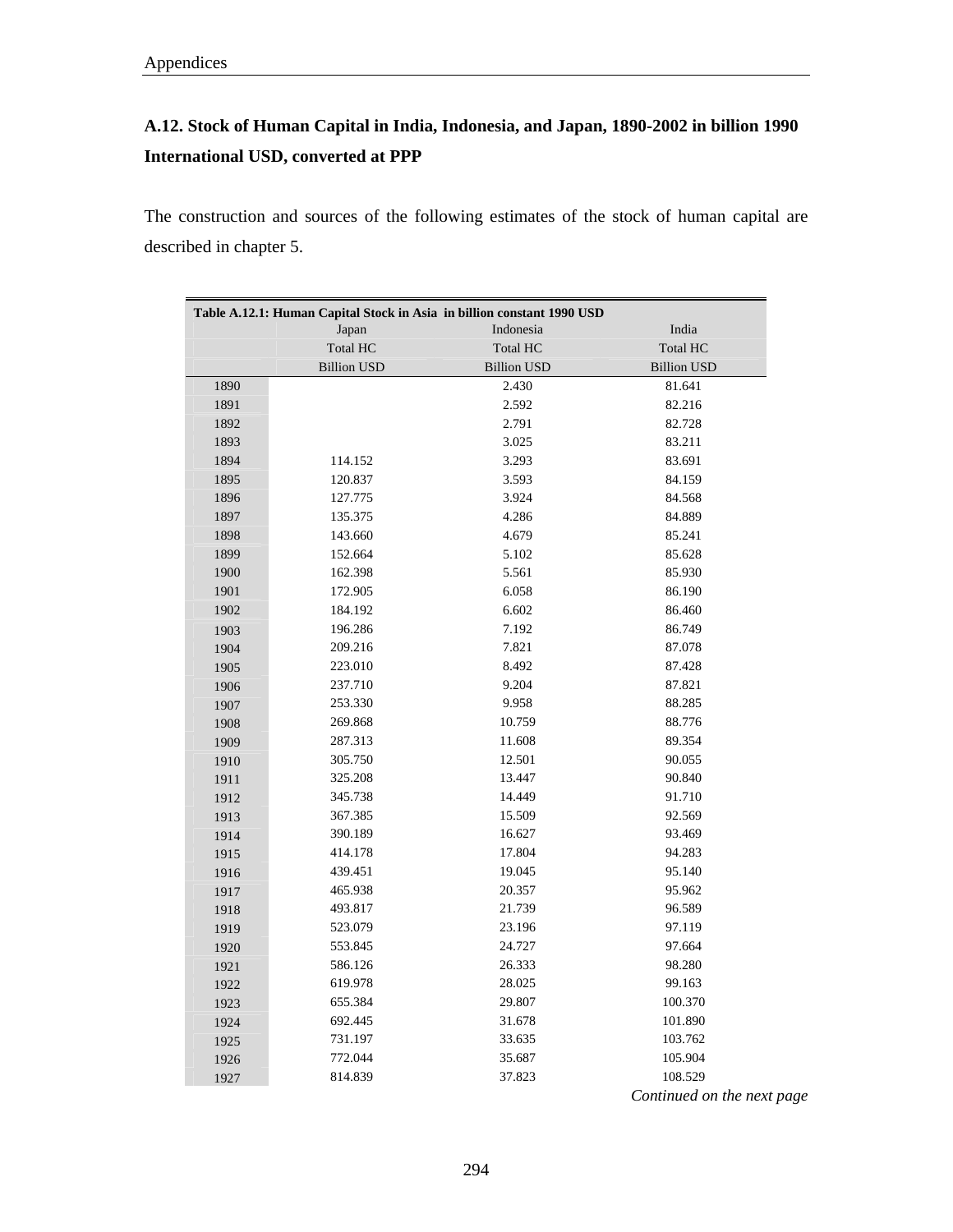| Table A.12.1: Human Capital Stock in Asia in billion constant 1990 USD |                    |                    |                    |  |  |
|------------------------------------------------------------------------|--------------------|--------------------|--------------------|--|--|
|                                                                        | Japan              | Indonesia          | India              |  |  |
|                                                                        | <b>Total HC</b>    | <b>Total HC</b>    | <b>Total HC</b>    |  |  |
|                                                                        | <b>Billion USD</b> | <b>Billion USD</b> | <b>Billion USD</b> |  |  |
| 1928                                                                   | 859.618            | 40.057             | 111.437            |  |  |
| 1929                                                                   | 906.400            | 42.398             | 114.729            |  |  |
| 1930                                                                   | 955.137            | 44.840             | 118.683            |  |  |
| 1931                                                                   | 1,005.836          | 47.403             | 122.934            |  |  |
| 1932                                                                   | 1,058.608          | 50.088             | 127.436            |  |  |
| 1933                                                                   | 1,113.489          | 52.905             | 132.248            |  |  |
| 1934                                                                   | 1,170.634          | 55.865             | 137.359            |  |  |
| 1935                                                                   | 1,230.090          | 58.962             | 142.975            |  |  |
| 1936                                                                   | 1,291.958          | 62.192             | 147.750            |  |  |
| 1937                                                                   | 1,356.333          | 65.559             | 152.529            |  |  |
| 1938                                                                   | 1,423.214          | 69.062             | 157.502            |  |  |
| 1939                                                                   | 1,492.909          | 73.055             | 162.504            |  |  |
| 1940                                                                   | 1,565.213          | 77.033             | 168.217            |  |  |
| 1941                                                                   | 1,638.445          | 80.974             | 174.553            |  |  |
| 1942                                                                   | 1,714.122          | 84.907             | 181.547            |  |  |
| 1943                                                                   | 1,787.662          | 89.017             | 188.954            |  |  |
| 1944                                                                   | 1,862.758          | 93.076             | 196.598            |  |  |
| 1945                                                                   | 1,939.557          | 96.950             | 204.955            |  |  |
| 1946                                                                   | 2,015.166          | 100.828            | 214.376            |  |  |
| 1947                                                                   | 2,090.845          | 104.724            | 224.566            |  |  |
| 1948                                                                   | 2,165.954          | 108.642            | 235.649            |  |  |
| 1949                                                                   | 2,242.092          | 112.566            | 247.475            |  |  |
| 1950                                                                   | 2,315.836          | 116.447            | 261.802            |  |  |
| 1951                                                                   | 2,389.717          | 120.254            | 276.954            |  |  |
| 1952                                                                   | 2,463.832          | 123.967            | 293.400            |  |  |
| 1953                                                                   | 2,537.237          | 127.697            | 310.277            |  |  |
| 1954                                                                   | 2,608.931          | 131.446            | 328.072            |  |  |
| 1955                                                                   | 2,678.695          | 135.245            | 346.686            |  |  |
| 1956                                                                   | 2,751.564          | 139.092            | 366.105            |  |  |
| 1957                                                                   | 2,826.118          | 142.386            | 385.896            |  |  |
| 1958                                                                   | 2,902.365          | 145.711            | 406.666            |  |  |
| 1959                                                                   | 2,977.841          | 149.097            | 428.126            |  |  |
| 1960                                                                   | 3,052.673          | 152.477            | 450.309            |  |  |
| 1961                                                                   | 3,123.651          | 155.870            | 472.974            |  |  |
| 1962                                                                   | 3,193.059          | 159.364            | 496.613            |  |  |
| 1963                                                                   | 3,276.601          | 162.995            | 520.893            |  |  |
| 1964                                                                   | 3,364.207          | 166.801            | 546.230            |  |  |
| 1965                                                                   | 3,454.693          | 170.845            | 572.850            |  |  |
| 1966                                                                   | 3,541.710          | 174.978            | 600.511            |  |  |
| 1967                                                                   | 3,628.033          | 179.254            | 628.927            |  |  |
| 1968                                                                   | 3,714.392          | 183.756            | 658.938            |  |  |
| 1969                                                                   | 3,801.738          | 188.612            | 690.224            |  |  |
| 1970                                                                   | 3,887.922          | 193.539            | 722.757            |  |  |
| 1971                                                                   | 3,975.935          | 198.703            | 755.224            |  |  |
| 1972                                                                   | 4,065.175          | 203.956            | 788.393            |  |  |
| 1973                                                                   | 4,153.723          | 209.295            | 820.785            |  |  |
| 1974                                                                   | 4,243.372          | 214.795            | 853.198            |  |  |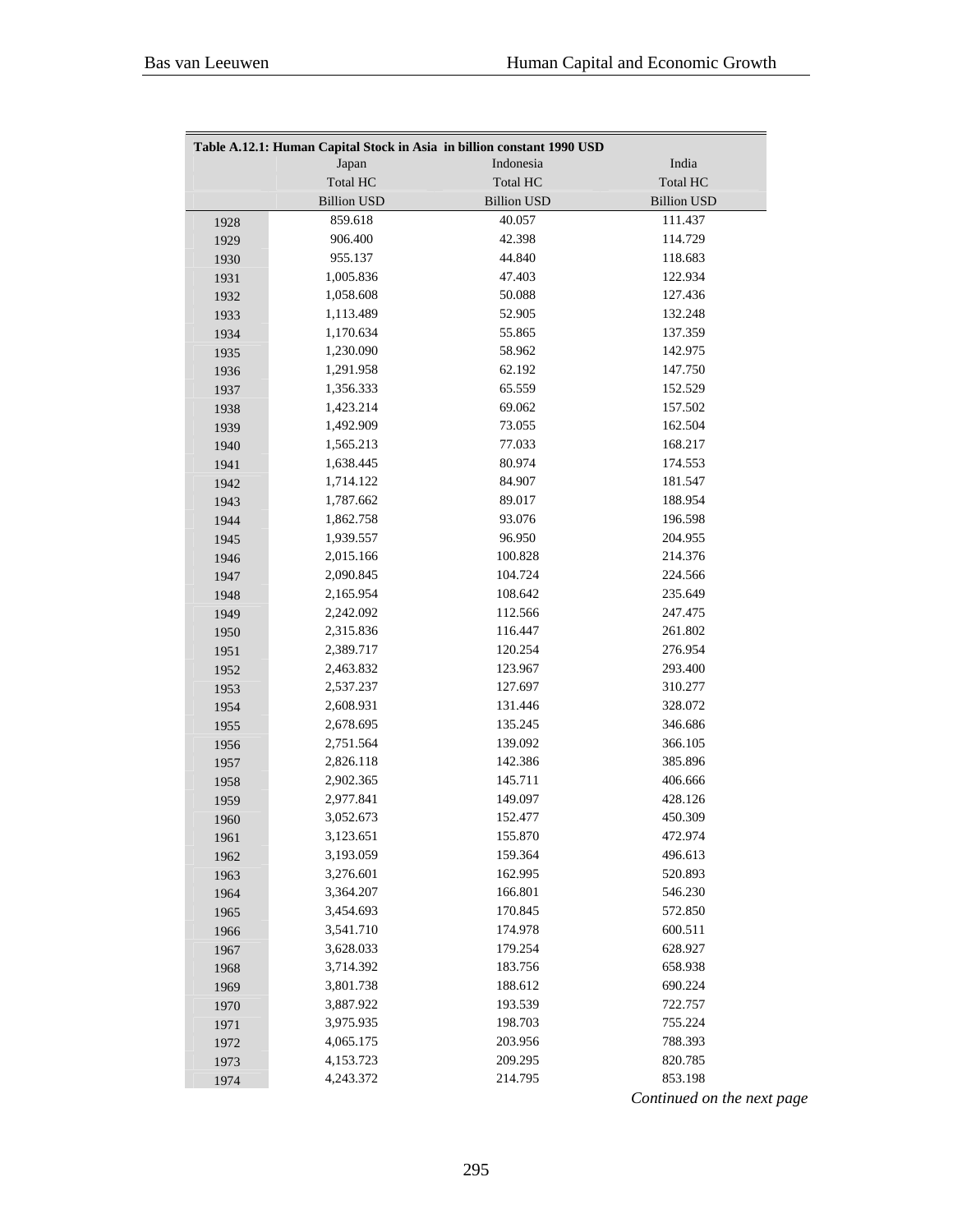$\blacksquare$ 

| Table A.12.1: Human Capital Stock in Asia in billion constant 1990 USD |                    |                    |                    |  |  |
|------------------------------------------------------------------------|--------------------|--------------------|--------------------|--|--|
|                                                                        | Japan              | Indonesia          | India              |  |  |
|                                                                        | <b>Total HC</b>    | <b>Total HC</b>    | <b>Total HC</b>    |  |  |
|                                                                        | <b>Billion USD</b> | <b>Billion USD</b> | <b>Billion USD</b> |  |  |
| 1975                                                                   | 4,337.739          | 220.447            | 884.775            |  |  |
| 1976                                                                   | 4,430.820          | 226.347            | 916.427            |  |  |
| 1977                                                                   | 4,523.184          | 232.327            | 946.866            |  |  |
| 1978                                                                   | 4,616.017          | 236.176            | 977.504            |  |  |
| 1979                                                                   | 4,710.301          | 240.074            | 1,007.817          |  |  |
| 1980                                                                   | 4,805.653          | 246.208            | 1,037.829          |  |  |
| 1981                                                                   | 4,905.529          | 252.484            | 1,067.093          |  |  |
| 1982                                                                   | 4,995.543          | 258.813            | 1,097.400          |  |  |
| 1983                                                                   | 5,100.878          | 265.271            | 1,128.604          |  |  |
| 1984                                                                   | 5,209.090          | 271.845            | 1,162.825          |  |  |
| 1985                                                                   | 5,324.629          | 278.826            | 1,196.916          |  |  |
| 1986                                                                   | 5,446.500          | 286.000            | 1,235.297          |  |  |
| 1987                                                                   | 5,576.987          | 292.441            | 1,276.531          |  |  |
| 1988                                                                   | 5,720.177          | 300.170            | 1,322.874          |  |  |
| 1989                                                                   | 5,877.588          | 308.484            | 1,371.130          |  |  |
| 1990                                                                   | 6,063.044          | 317.992            | 1,421.088          |  |  |
| 1991                                                                   | 6,255.861          | 328.386            | 1,473.260          |  |  |
| 1992                                                                   | 6,473.249          | 338.169            | 1,528.897          |  |  |
| 1993                                                                   | 6,720.457          | 348.714            | 1,589.587          |  |  |
| 1994                                                                   | 6,781.718          | 364.380            | 1,653.774          |  |  |
| 1995                                                                   | 7,255.723          | 380.637            | 1,718.877          |  |  |
| 1996                                                                   | 7,868.083          | 397.682            | 1,788.764          |  |  |
| 1997                                                                   | 8,140.154          | 416.588            | 1,860.618          |  |  |
| 1998                                                                   | 8,406.708          | 436.724            | 1,935.075          |  |  |
| 1999                                                                   | 8,160.215          | 458.897            | 2,001.645          |  |  |
| 2000                                                                   | 8,641.733          | 483.135            | 2,064.639          |  |  |
| 2001                                                                   | 9,123.252          | 509.564            |                    |  |  |
| 2002                                                                   | 9,407.486          | 534.749            |                    |  |  |
| Source: See chapter 5.                                                 |                    |                    |                    |  |  |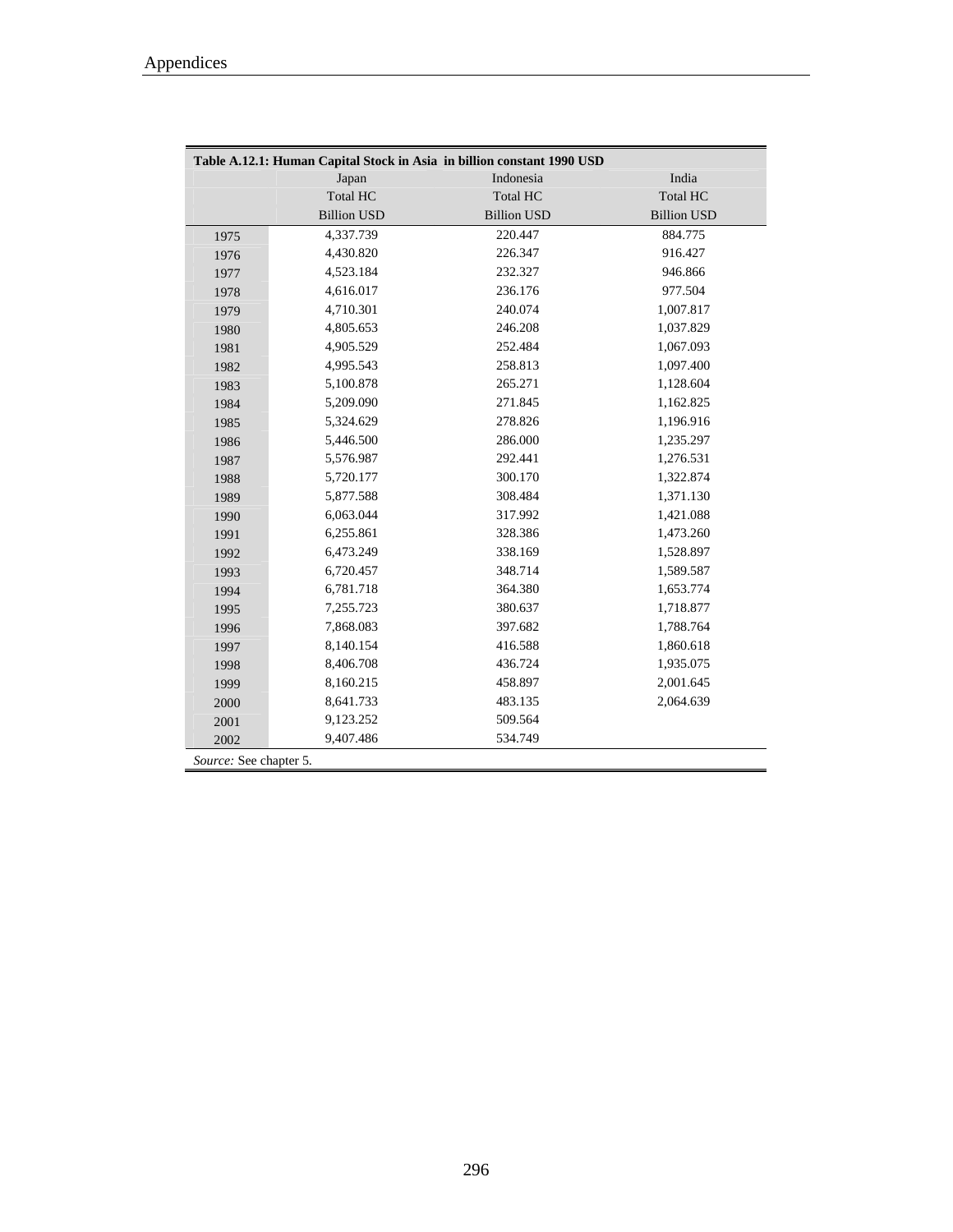#### **A.13. A method of inserting human capital formation in GDP using the expenditure approach, 1890-2002.**

#### *A.13.1 Introduction*

After we have calculated the formation and stocks of human capital (chapter 5 and appendices A.8-A.11), one problem remains. If we want to insert human capital in growth equations, we run regressions of GDP on human capital. However, GDP consists of private consumption expenditure, government consumption expenditure, plus exports, minus imports, and plus investment (gross fixed capital formation). However, should this gross fixed capital formation not also include total investment in human capital besides physical capital? In present-day GDP estimates (and older estimates as well) often only direct government and private expenditure on education are included. As a consequence, shares of human capital formation such as 'foregone wages' and 'home education' are not inserted in the national accounts. There are some exceptions however. Kendrick (1976) adjusted GDP for human capital formation not included in the national accounts. Furthermore, in their extensive work on inserting human capital in the national accounts Jorgensson and Fraumeni (1989, table 5.1) did the same, which resulted in a more than doubling of the level of GDP for the United States.

From above perspective, it might be important to incorporate human capital into the national accounts. However, there is also a further, largely theoretical reason to include human capital formation in GDP. In growth theory, where human capital formation is also included, human capital formation can be defined as a part of GDP or it can be seen as separated from GDP, although the latter would seem to be somewhat odd. However, human capital formation can not completely be seen as a part of GDP as GDP excludes such human capital components as foregone wages and home education. On the other hand, human capital also cannot be seen as completely separated from GDP as GDP includes private and government direct expenditure on education (Barro and Sala-i-Martin 2004, 248). This may make a difference. Kendrick (1976, table A-1 and B-2) estimated that about 50% of gross human capital formation was included in the national accounts. Jorgenson and Fraumeni (1989) estimated this figure to be lower because of their valuation of non-market time as human capital which is excluded from current GDP estimates.

Therefore, it is important to see how GDP increases when the complete estimated human capital accumulation is included. We start by applying this method on the data on current GDP derived using the expenditure approach for Indonesia (appendix A.4). This allows us to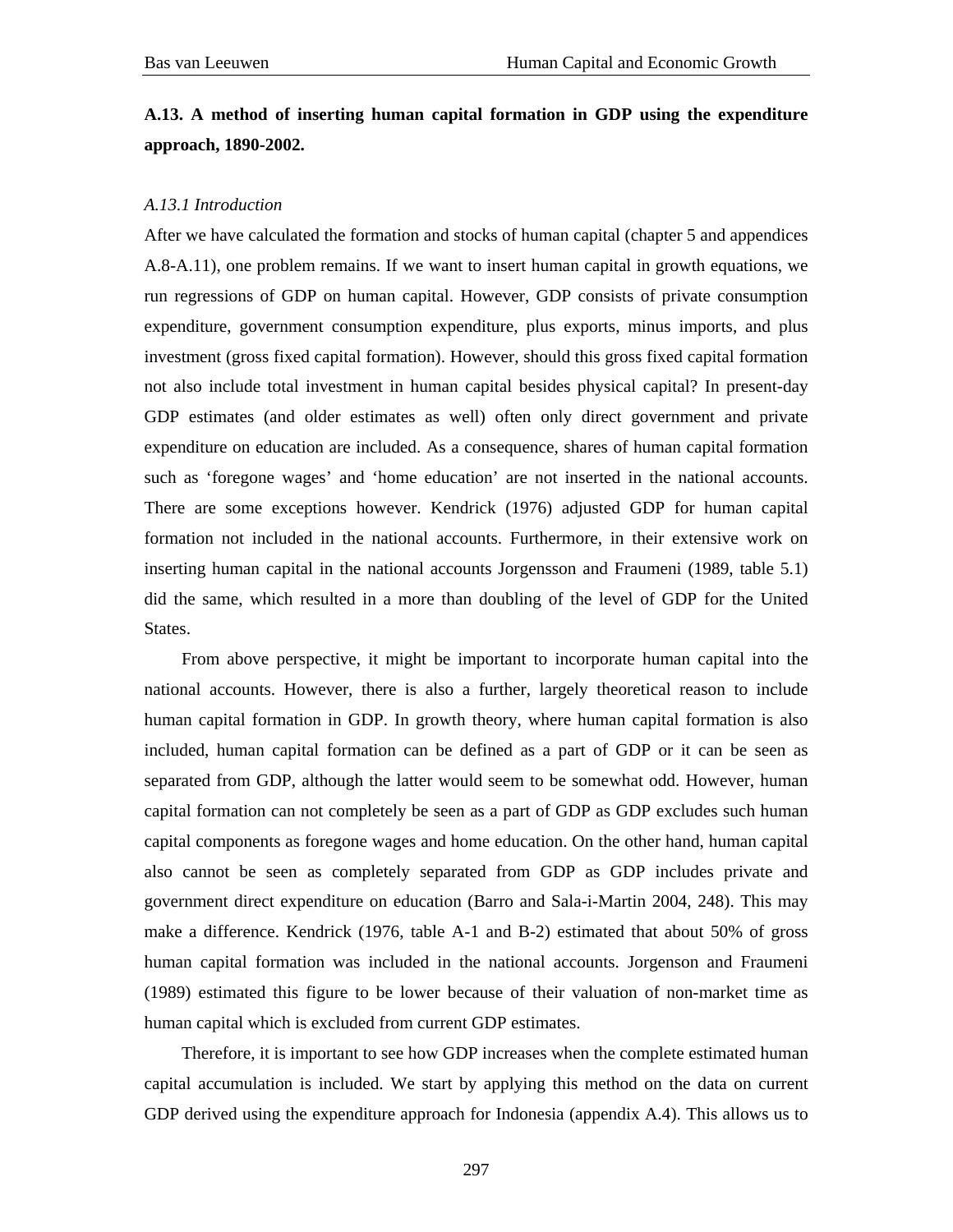$\overline{a}$ 

see how the human capital formation relates to the other parts of GDP. Yet, as also indicated in appendix A.4, the constant prices series estimated using the production approach from Van der Eng (2003) are more acurate. Therefore, when we present in table A.13.3 the GDP figures corrected for human capital formation for all three countries in mln. constant 1990 intl. dollars we will use the more accurate estimates from Van der Eng (2003).

*A.13.2 Inserting human capital formation in Indonesian GDP using the expenditure approach*  From appendix A.4 we have GDP and its components in current prices and from appendix A.10 we have the gross human capital formation. Unfortunately, we cannot simply insert gross human capital formation in the national accounts as the direct expenditure from individuals and the government are already included in the household and government consumption expenditure respectively. Therefore we deducted government expenditure on education and private expenditure on education as given in chapter 3 and appendix A.8 from government consumption expenditure and household consumption expenditure respectively. Next, we inserted Gross Human Capital Formation in the national accounts to arrive at the new GDP.

 The first thing that we may notice is that the share of human capital in GDP was fairly low, at least somewhat lower than that of physical capital.<sup>186</sup> The share of human capital formation in GDP seems to increase continuously over the twentieth century. However, the

| Table A.13.1: Comparison between GDP in current prices with and without human capital formation in<br>Indonesia using the expenditure approach |                  |               |                                      |                        |  |  |
|------------------------------------------------------------------------------------------------------------------------------------------------|------------------|---------------|--------------------------------------|------------------------|--|--|
|                                                                                                                                                | Share in GDP     |               | Share HC not in National<br>Accounts | GDP with HC/Normal GDP |  |  |
|                                                                                                                                                | Physical capital | Human Capital |                                      |                        |  |  |
| 1890                                                                                                                                           | 0.64%            | 0.54%         | 56.25%                               | 100.30%                |  |  |
| 1900                                                                                                                                           | 1.41%            | 1.06%         | 80.22%                               | 100.86%                |  |  |
| 1910                                                                                                                                           | 2.19%            | 2.00%         | 80.14%                               | 101.63%                |  |  |
| 1920                                                                                                                                           | 5.35%            | 2.61%         | 79.15%                               | 102.11%                |  |  |
| 1930                                                                                                                                           | 6.88%            | 2.15%         | 60.61%                               | 101.32%                |  |  |
| 1940                                                                                                                                           | 8.23%            | 2.46%         | 69.61%                               | 101.74%                |  |  |
| 1950                                                                                                                                           | 5.67%            | 4.80%         | 92.92%                               | 104.67%                |  |  |
| 1960                                                                                                                                           | 7.33%            | 6.12%         | 78.95%                               | 105.08%                |  |  |
| 1970                                                                                                                                           | 8.70%            | 10.32%        | 70.70%                               | 107.87%                |  |  |
| 1980                                                                                                                                           | 20.72%           | 6.57%         | 11.23%                               | 100.74%                |  |  |
| 1990                                                                                                                                           | 31.37%           | 10.75%        | 43.55%                               | 104.91%                |  |  |
| 2000*                                                                                                                                          | 18.06%           | 6.23%         | 12.68%                               | 100.80%                |  |  |
| *1999                                                                                                                                          |                  |               |                                      |                        |  |  |

<sup>&</sup>lt;sup>186</sup> Note that these are not factor shares because we are talking about GDP calculated using the expenditure approach.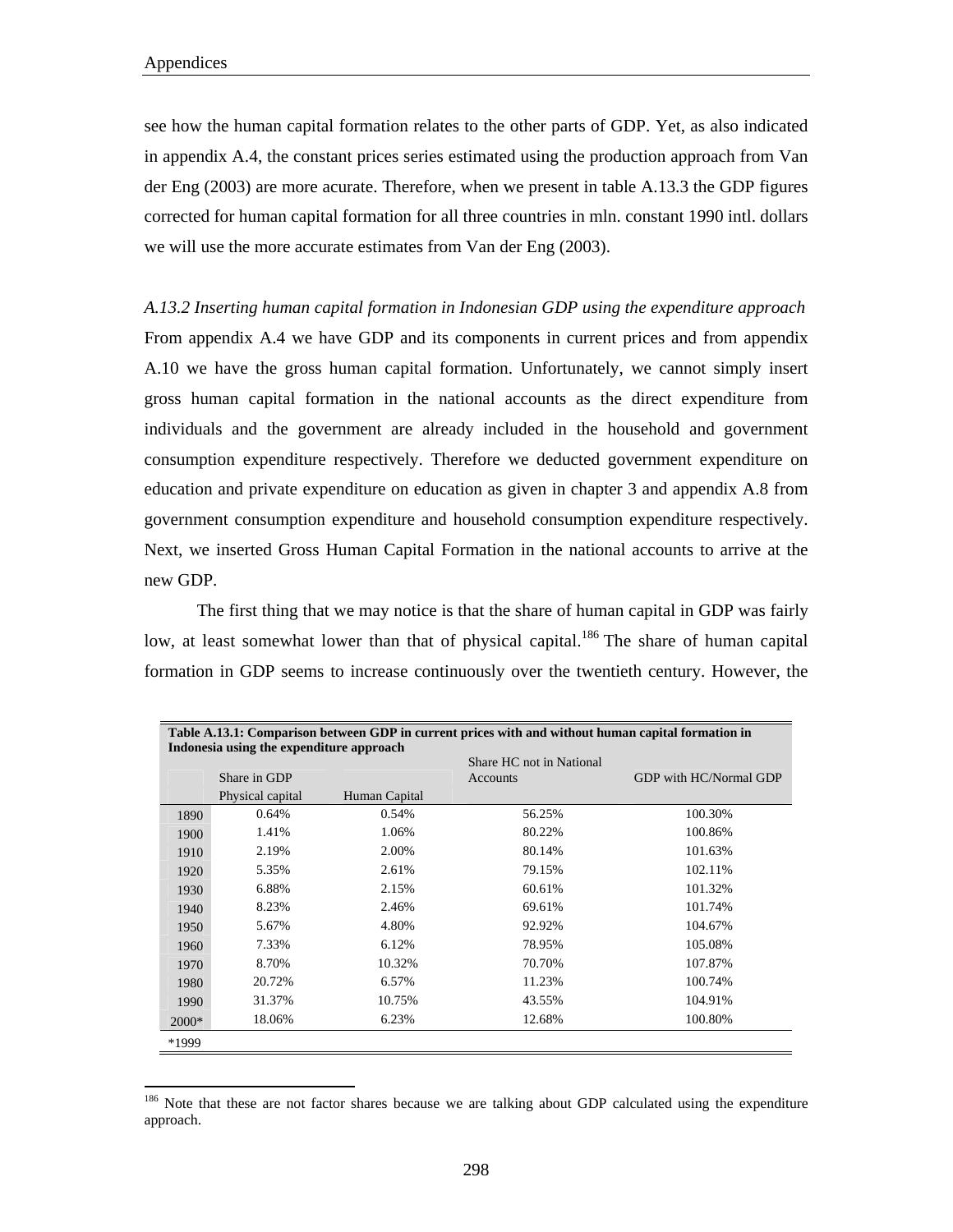maximum is around 10% of the GDP. This low figure might partly be caused by the lower depreciation (or even appreciation) of human capital compared to physical capital. As a consequence, as we already noted in chapter 5, the human and physical capital stock are of about the same magnitude while the gross human capital formation is lower than that of physical capital. Therefore, our results diverge somewhat from the results found by Kendrick (1976) and Jorgenson and Fraumeni (1986). This is of course not surprising as our definition and construction of human capital differs significantly from theirs. A second point to note is that the share of human capital formation not included in GDP is significantly different at the

#### *Figure A.13.1*

*Percentage division of GDP in Indonesia 1890-2000 in current prices in expenditure shares including human capital formation* 



Exports-Imports Household consumption Government consumption Gross capital formation HC Formation *Note: We included exports minus imports. In years when the value of the imports were larger than the value of the exports the other parts of GDP first have to make up this negative difference. Hence, for some years there is a negative value.* 

start of the twentieth century than at the end. Indeed, we note that around 1900 about 80% of human capital formation was not inserted in GDP. This may come as no surprise as much of this education was informal. When formal education increased strongly in Indonesia, we see that the share of human capital not included in GDP decreased. A third important point to note is that GDP increases due to the insertion of human capital. This follows logically from the situation that part of human capital was not inserted in the 'normal' GDP figures. On average it seems that the GDP increases by about 2% due to the inclusion of human capital. Finally, whereas the shares of human and physical capital were about equal until 1970, they diverged strongly afterwards. This is what we also found in chapter 5. There, we pointed out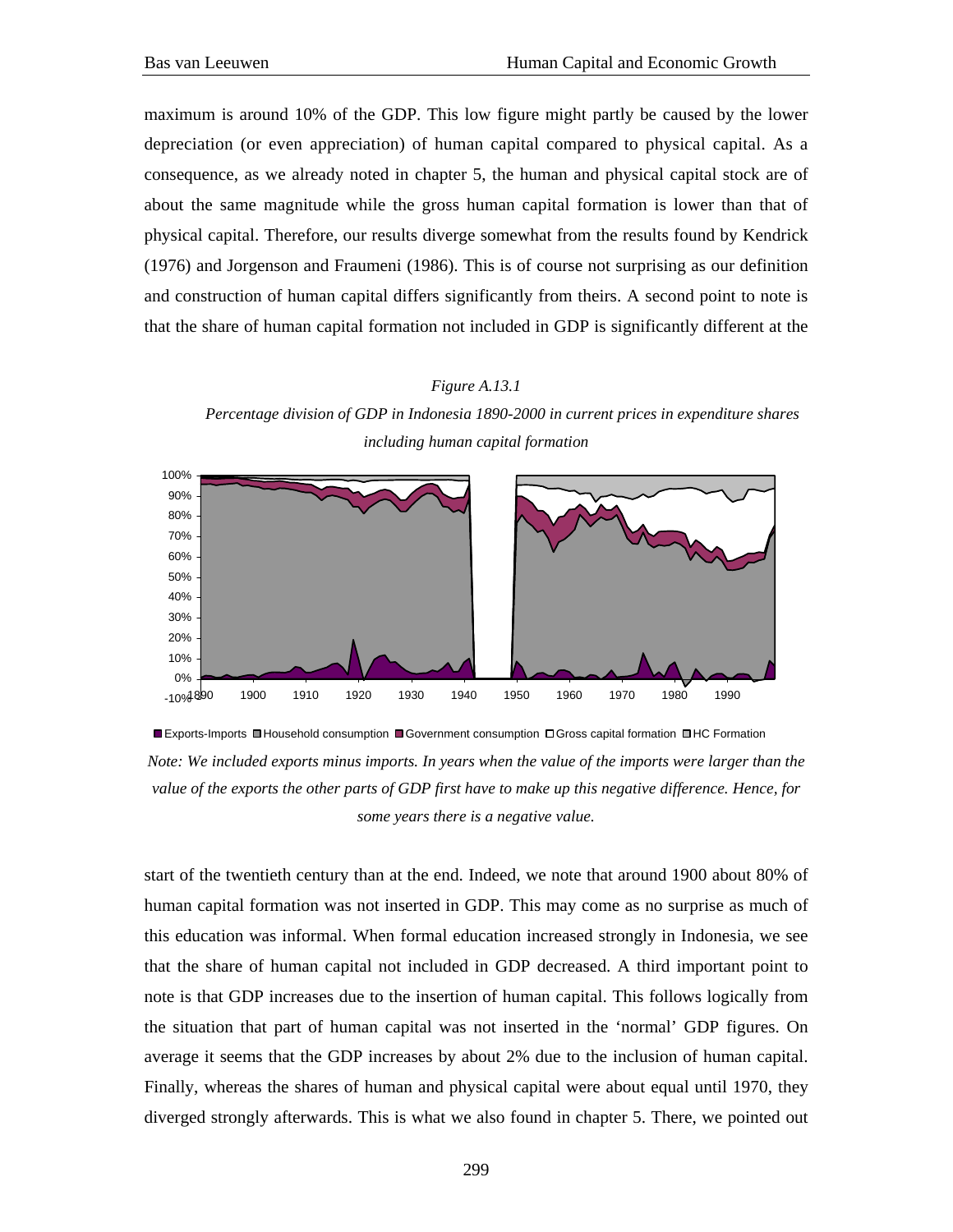that the per capita stock of human capital had a logistic curve with strong growth between the 1930s and 1960s. As a consequence, the growth of the gross human capital formation was less strong after the 1970s. The gross physical capital stocks, however, increased strongly after that period thus increasing the share of gross physical capital formation in GDP relative to gross human capital formation.

| Table A.13.2: GDP (expenditure approach) corrected for human capital in billion current rupiah in Indonesia, 1890-2000<br>Gross Human |                     |                     |                   |                      |                        |            |
|---------------------------------------------------------------------------------------------------------------------------------------|---------------------|---------------------|-------------------|----------------------|------------------------|------------|
|                                                                                                                                       | Household           | Government          | Gross capital     | capital<br>Formation | <b>Exports-Imports</b> | <b>GDP</b> |
| 1890                                                                                                                                  | consumption<br>2.66 | consumption<br>0.09 | formation<br>0.02 | 0.02                 | 0.02                   | 2.80       |
| 1891                                                                                                                                  | 2.69                | 0.08                | $0.02\,$          | $0.02\,$             | 0.05                   | 2.86       |
| 1892                                                                                                                                  | 2.83                | 0.08                | 0.02              | 0.02                 | 0.04                   | 3.00       |
| 1893                                                                                                                                  | 2.52                | 0.08                | 0.02              | $0.02\,$             | $0.02\,$               | 2.66       |
| 1894                                                                                                                                  | 2.80                | 0.09                | $0.02\,$          | 0.02                 | $0.02\,$               | 2.96       |
| 1895                                                                                                                                  | 2.95                | 0.09                | 0.02              | $0.02\,$             | 0.06                   | 3.14       |
|                                                                                                                                       |                     |                     |                   |                      |                        |            |
| 1896                                                                                                                                  | 3.20                | 0.09                | $0.02\,$          | 0.03                 | 0.03                   | 3.36       |
| 1897                                                                                                                                  | 3.53                | 0.09                | $0.01\,$          | 0.03                 | 0.03                   | 3.69       |
| 1898                                                                                                                                  | 2.55                | 0.09                | 0.01              | 0.03                 | 0.04                   | 2.72       |
| 1899                                                                                                                                  | 2.93                | 0.09                | 0.03              | 0.03                 | 0.06                   | 3.14       |
| 1900                                                                                                                                  | 2.92                | 0.09                | 0.04              | 0.03                 | 0.06                   | 3.15       |
| 1901                                                                                                                                  | 3.02                | 0.10                | 0.04              | 0.04                 | 0.03                   | 3.23       |
| 1902                                                                                                                                  | 2.60                | 0.10                | 0.04              | 0.04                 | 0.06                   | 2.85       |
| 1903                                                                                                                                  | 2.62                | 0.10                | 0.04              | 0.05                 | 0.09                   | 2.89       |
| 1904                                                                                                                                  | 2.34                | 0.11                | 0.03              | 0.04                 | 0.09                   | 2.61       |
| 1905                                                                                                                                  | 2.64                | 0.10                | 0.03              | 0.05                 | 0.09                   | 2.91       |
| 1906                                                                                                                                  | 2.79                | 0.10                | 0.04              | 0.05                 | 0.09                   | 3.08       |
| 1907                                                                                                                                  | 2.85                | 0.10                | 0.05              | 0.06                 | 0.12                   | 3.18       |
| 1908                                                                                                                                  | 2.77                | 0.12                | 0.05              | 0.06                 | 0.19                   | 3.19       |
| 1909                                                                                                                                  | 2.74                | 0.13                | 0.06              | 0.06                 | 0.17                   | 3.16       |
| 1910                                                                                                                                  | 3.06                | 0.14                | 0.08              | 0.07                 | $0.11\,$               | 3.45       |
| 1911                                                                                                                                  | 3.37                | 0.15                | 0.09              | 0.08                 | 0.12                   | 3.81       |
| 1912                                                                                                                                  | 3.45                | 0.16                | 0.14              | 0.09                 | 0.16                   | 4.00       |
| 1913                                                                                                                                  | 3.22                | 0.20                | 0.18              | 0.09                 | 0.19                   | 3.89       |
| 1914                                                                                                                                  | 3.78                | 0.21                | 0.16              | 0.09                 | 0.26                   | 4.49       |
| 1915                                                                                                                                  | 4.21                | 0.22                | 0.18              | 0.09                 | 0.37                   | 5.08       |
| 1916                                                                                                                                  | 4.52                | 0.24                | 0.22              | 0.10                 | 0.42                   | 5.50       |
| 1917                                                                                                                                  | 4.36                | 0.25                | 0.22              | 0.11                 | 0.30                   | 5.24       |
| 1918                                                                                                                                  | 4.70                | 0.31                | 0.20              | 0.14                 | $0.11\,$               | 5.46       |
| 1919                                                                                                                                  | 4.63                | 0.47                | 0.46              | 0.16                 | 1.37                   | 7.09       |
| 1920                                                                                                                                  | 7.03                | 0.70                | 0.50              | 0.24                 | 0.93                   | 9.40       |
| 1921                                                                                                                                  | 5.82                | 0.58                | 0.52              | 0.23                 | $-0.05$                | 7.10       |
| 1922                                                                                                                                  | 6.25                | 0.49                | 0.55              | 0.20                 | 0.37                   | 7.86       |
| 1923                                                                                                                                  | 5.89                | 0.40                | 0.49              | 0.18                 | 0.74                   | 7.70       |
| 1924                                                                                                                                  | 5.86                | 0.38                | 0.39              | 0.18                 | 0.85                   | 7.66       |
| 1925                                                                                                                                  | 6.21                | 0.38                | 0.37              | 0.18                 | 0.95                   | 8.10       |
| 1926                                                                                                                                  | 6.62                | 0.40                | 0.43              | 0.19                 | 0.67                   | 8.31       |
| 1927                                                                                                                                  | 6.76                | 0.45                | 0.65              | 0.19                 | 0.73                   | 8.78       |
| 1928                                                                                                                                  | 7.07                | 0.50                | 0.93              | 0.19                 | 0.56                   | 9.25       |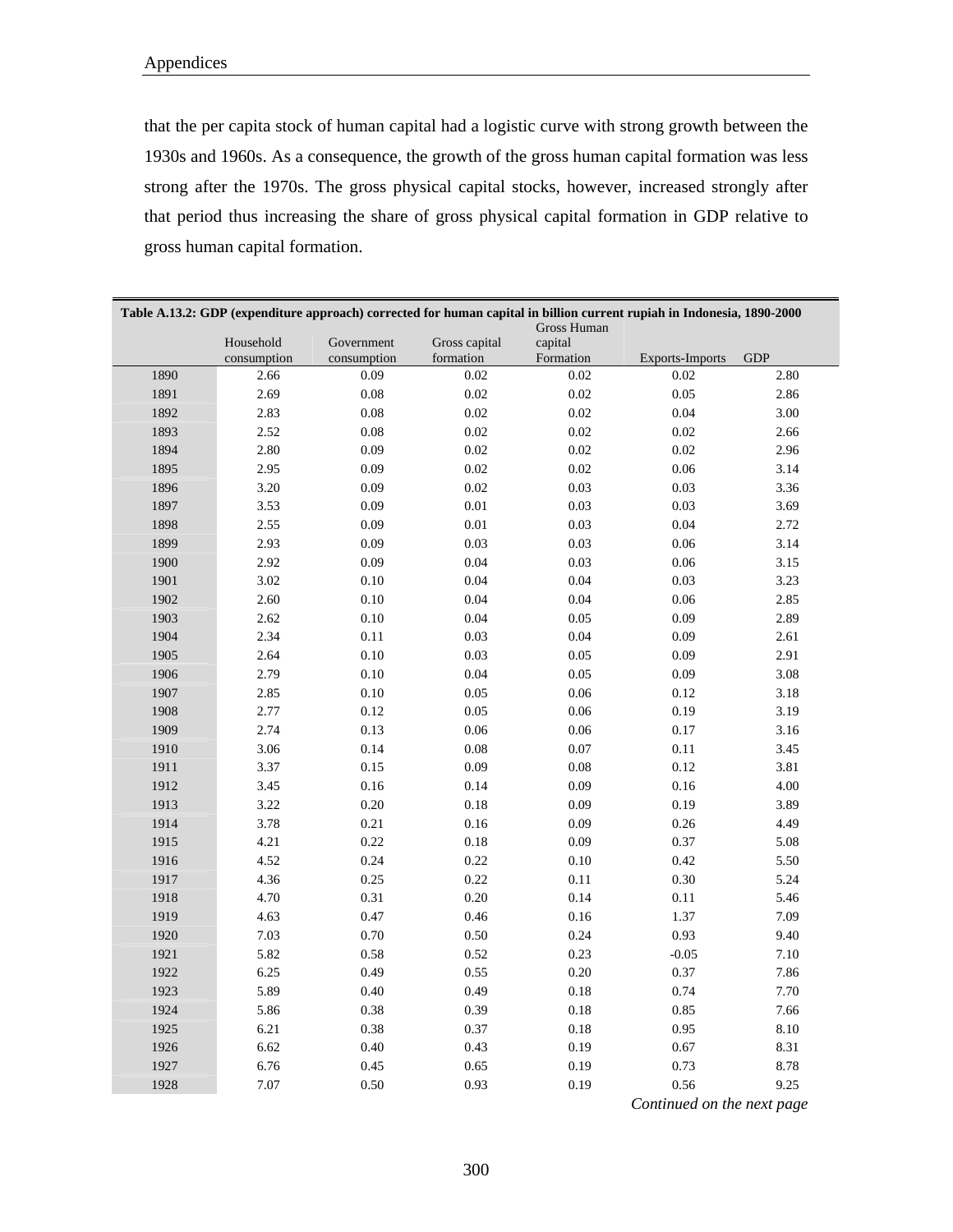| Table A.13.2: GDP (expenditure approach) corrected for human capital in billion current rupiah in Indonesia, 1890-2000 |             |             |               |                        |                        |            |
|------------------------------------------------------------------------------------------------------------------------|-------------|-------------|---------------|------------------------|------------------------|------------|
|                                                                                                                        | Household   | Government  | Gross capital | Gross Human<br>capital |                        |            |
|                                                                                                                        | consumption | consumption | formation     | Formation              | <b>Exports-Imports</b> | <b>GDP</b> |
| 1929                                                                                                                   | 7.41        | 0.54        | 0.93          | 0.20                   | 0.38                   | 9.46       |
| 1930                                                                                                                   | 7.69        | 0.54        | 0.64          | $0.20\,$               | 0.27                   | 9.34       |
| 1931                                                                                                                   | 7.32        | 0.47        | $0.40\,$      | $0.18\,$               | 0.21                   | 8.59       |
| 1932                                                                                                                   | 6.40        | 0.36        | 0.23          | $0.16\,$               | $0.20\,$               | 7.35       |
| 1933                                                                                                                   | 5.79        | $0.30\,$    | 0.13          | 0.15                   | 0.19                   | 6.55       |
| 1934                                                                                                                   | 5.28        | 0.29        | $0.11\,$      | 0.13                   | 0.26                   | 6.07       |
| 1935                                                                                                                   | 4.86        | 0.32        | $0.16\,$      | 0.12                   | $0.20\,$               | 5.66       |
| 1936                                                                                                                   | 4.30        | 0.34        | 0.37          | $0.11\,$               | 0.29                   | 5.41       |
| 1937                                                                                                                   | 4.41        | 0.29        | 0.48          | 0.12                   | $0.46\,$               | 5.76       |
| 1938                                                                                                                   | 4.28        | 0.36        | $0.50\,$      | 0.12                   | 0.19                   | 5.44       |
| 1939                                                                                                                   | 4.98        | 0.38        | 0.52          | $0.16\,$               | 0.23                   | 6.27       |
| 1940                                                                                                                   | 3.99        | 0.42        | 0.45          | 0.13                   | 0.44                   | 5.43       |
| 1941                                                                                                                   | 4.78        | 0.41        | $0.11\,$      | 0.15                   | $0.61\,$               | 6.06       |
| 1942                                                                                                                   | 5.20        |             |               | 0.21                   |                        | 5.42       |
| 1943                                                                                                                   | 3.89        |             |               | 0.21                   |                        | 4.10       |
| 1944                                                                                                                   | 5.59        |             |               | 0.33                   |                        | 5.91       |
| 1945                                                                                                                   | 6.20        |             |               | 0.49                   |                        | 6.69       |
| 1946                                                                                                                   | 8.28        |             |               | 0.85                   |                        | 9.13       |
| 1947                                                                                                                   | 11.45       |             |               | 1.24                   |                        | 12.69      |
| 1948                                                                                                                   | 16.84       |             |               | 1.76                   | $-0.80$                | 17.80      |
| 1949                                                                                                                   | 24.31       |             |               | 2.25                   | $-0.60$                | 25.97      |
| 1950                                                                                                                   | 32.75       | 6.39        | 2.64          | 2.23                   | 4.13                   | 48.14      |
| 1951                                                                                                                   | 61.30       | 7.42        | 4.59          | 3.79                   | 4.81                   | 81.92      |
| 1952                                                                                                                   | 72.32       | 10.35       | 6.63          | 4.29                   | $-0.16$                | 93.42      |
| 1953                                                                                                                   | 72.60       | 10.87       | 8.81          | 4.50                   | $0.86\,$               | 97.64      |
| 1954                                                                                                                   | 69.90       | 10.67       | 12.27         | 5.03                   | 2.73                   | 100.60     |
| 1955                                                                                                                   | 83.65       | 11.25       | 14.25         | 6.38                   | 3.63                   | 119.16     |
| 1956                                                                                                                   | 84.02       | 13.85       | 16.42         | 7.98                   | 2.03                   | 124.31     |
| 1957                                                                                                                   | 82.85       | 17.77       | 24.56         | 8.70                   | 1.77                   | 135.66     |
| 1958                                                                                                                   | 126.60      | 24.69       | 28.36         | 12.49                  | 8.29                   | 200.42     |
| 1959                                                                                                                   | 173.20      | 31.08       | 34.91         | 18.71                  | 11.74                  | 269.64     |
| 1960                                                                                                                   | 227.65      | 42.68       | 30.70         | 25.65                  | 11.59                  | 338.26     |
| 1961                                                                                                                   | 381.91      | 52.43       | 48.10         | 38.70                  | 3.10                   | 524.24     |
| 1962                                                                                                                   | 1,168.71    | 72.92       | 74.80         | 132.07                 | 13.14                  | 1,461.64   |
| 1963                                                                                                                   | 2,700.41    | 198.66      | 263.00        | 300.28                 | 13.43                  | 3,475.78   |
| 1964                                                                                                                   | 5,765.59    | 431.86      | 862.00        | 688.90                 | 165.10                 | 7,913.43   |
| 1965                                                                                                                   | 20,702.45   | 1,041.32    | 1,586.70      | 3,529.75               | 451.22                 | 27,311.45  |
| 1966                                                                                                                   | 300.40      | 23.49       | 14.30         | 38.90                  | $-0.94$                | 376.15     |
| 1967                                                                                                                   | 778.48      | 49.70       | 67.90         | 103.24                 | 14.64                  | 1,013.96   |
| 1968                                                                                                                   | 1,754.25    | 108.78      | 177.90        | 219.74                 | 101.28                 | 2,361.95   |
| 1969                                                                                                                   | 2,337.63    | 135.78      | 129.11        | 300.42                 | 23.90                  | 2,926.84   |
| 1970                                                                                                                   | 2,669.80    | 207.18      | 313.13        | 371.43                 | 38.64                  | 3,600.18   |
| 1971                                                                                                                   | 2,805.49    | 238.86      | 580.00        | 454.82                 | 52.61                  | 4,131.78   |
| 1972                                                                                                                   | 3,362.54    | 276.00      | 857.00        | 604.24                 | 92.47                  | 5,192.26   |
| 1973                                                                                                                   | 4,726.54    | 497.80      | 1,208.00      | 797.43                 | 204.33                 | 7,434.10   |
| 1974                                                                                                                   | 7,147.51    | 470.32      | 1,797.00      | 1,094.37               | 1,535.79               | 12,044.98  |
| 1975                                                                                                                   | 8,593.95    | 742.01      | 2,571.70      | 1,543.52               | 1,005.18               | 14,456.36  |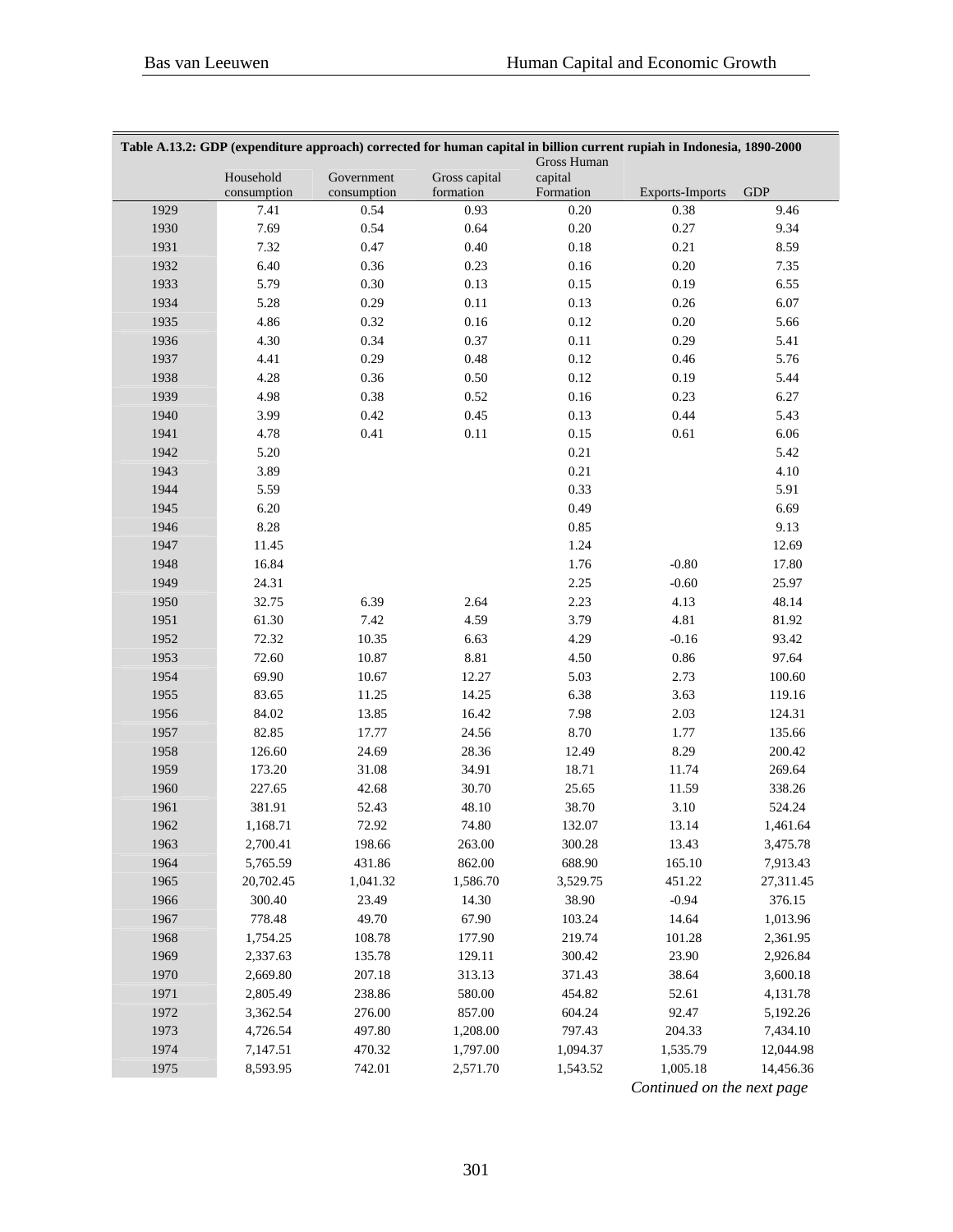|      |             |             |               |                               | Table A.13.2: GDP (expenditure approach) corrected for human capital in billion current rupiah in Indonesia, 1890-2000 |              |
|------|-------------|-------------|---------------|-------------------------------|------------------------------------------------------------------------------------------------------------------------|--------------|
|      | Household   | Government  | Gross capital | <b>Gross Human</b><br>capital |                                                                                                                        |              |
|      | consumption | consumption | formation     | Formation                     | <b>Exports-Imports</b>                                                                                                 | <b>GDP</b>   |
| 1976 | 10,235.06   | 900.03      | 3,204.90      | 1,607.25                      | 207.50                                                                                                                 | 16,154.75    |
| 1977 | 12,172.65   | 1,270.36    | 3,826.40      | 1,536.83                      | 648.60                                                                                                                 | 19,454.83    |
| 1978 | 14,819.87   | 1,665.74    | 4,670.70      | 1,612.63                      | 231.90                                                                                                                 | 23,000.84    |
| 1979 | 19,110.54   | 2,219.86    | 6,704.30      | 2,076.87                      | 2,074.00                                                                                                               | 32,185.56    |
| 1980 | 27,026.90   | 2,492.45    | 9,485.20      | 3.009.71                      | 3.769.40                                                                                                               | 45,783.67    |
| 1981 | 34,933.77   | 3,216.88    | 11,553.40     | 3,527.26                      | 1,125.70                                                                                                               | 54,357.01    |
| 1982 | 40,909.64   | 4,166.22    | 13,467.10     | 3,732.16                      | $-2,336.50$                                                                                                            | 59,938.63    |
| 1983 | 43.889.89   | 4,645.37    | 21,668.40     | 4.344.40                      | $-787.40$                                                                                                              | 73,760.66    |
| 1984 | 50,394.25   | 5,120.51    | 22,176.70     | 5,594.05                      | 4,357.70                                                                                                               | 87,643.21    |
| 1985 | 55,713.93   | 6,491.33    | 25,136.20     | 7,037.22                      | 1,833.60                                                                                                               | 96,212.29    |
| 1986 | 62,028.12   | 6,734.13    | 28,888.20     | 9,406.77                      | $-1,026.30$                                                                                                            | 106,030.92   |
| 1987 | 70,419.58   | 6,253.74    | 37,491.02     | 10,256.23                     | 1,918.50                                                                                                               | 126,339.07   |
| 1988 | 79,210.88   | 6,568.80    | 37,453.52     | 10,668.16                     | 3,494.20                                                                                                               | 137,395.56   |
| 1989 | 86,669.18   | 8,523.72    | 46,318.96     | 10,983.38                     | 3,904.00                                                                                                               | 156,399.24   |
| 1990 | 103,729.30  | 8.305.04    | 61,255.39     | 20,994.55                     | 1,007.40                                                                                                               | 195,291.69   |
| 1991 | 121,649.66  | 11.030.78   | 65,880.06     | 29,746.49                     | 888.10                                                                                                                 | 229,195.08   |
| 1992 | 131,824.29  | 13,816.29   | 73,129.89     | 30,676.94                     | 6,047.80                                                                                                               | 255,495.21   |
| 1993 | 153,183.88  | 16,873.83   | 82,003.36     | 34,303.31                     | 7,389.60                                                                                                               | 293,753.98   |
| 1994 | 211,800.80  | 16,989.06   | 120,034.84    | 26,137.56                     | 7,563.70                                                                                                               | 382,525.96   |
| 1995 | 269,214.08  | 20,733.49   | 145,056.33    | 31,108.93                     | $-6,064.00$                                                                                                            | 460,048.83   |
| 1996 | 320,036.92  | 21,807.35   | 164, 181.80   | 39,971.98                     | $-3,278.70$                                                                                                            | 542,719.35   |
| 1997 | 373,878.66  | 19,027.50   | 190,189.36    | 49,663.93                     | $-1,728.50$                                                                                                            | 631,030.95   |
| 1998 | 626,694.69  | 13,969.23   | 233,981.93    | 70,882.37                     | 93,186.70                                                                                                              | 1,038,714.91 |
| 1999 | 812,303.32  | 32,187.02   | 219,788.69    | 75,857.94                     | 76,839.90                                                                                                              | 1,216,976.87 |
|      |             |             |               |                               |                                                                                                                        |              |

*A.13.3 GDP figures including human capital formation for Japan, India, and Indonesia, 1890-2000 in 1990 Intl. USD.* 

These figures are estimated in the same way as is done for Indonesia in appendix A.13.2. However, the difference between these estimates for Indonesia and those from appendix A.13.2 is, besides that these are in constant 1990 intl. USD, that here we made use of the, more reliable, GDP estimates of Van der Eng (2002). Readers interested in the increase in GDP due to the inclusion of human capital formation are referred to table 7.8 in chapter 7.

| Table A.13.3: GDP corrected for Gross Human Capital Formation in<br>Japan, India, and Indonesia 1890-2000 in 1990 International USD,<br>converted at PPP (millions) |       |           |            |  |  |  |  |
|---------------------------------------------------------------------------------------------------------------------------------------------------------------------|-------|-----------|------------|--|--|--|--|
|                                                                                                                                                                     | Japan | India     | Indonesia  |  |  |  |  |
| 1890                                                                                                                                                                |       | 79,964.14 | 24,701.77  |  |  |  |  |
| 1891                                                                                                                                                                |       | 82,583.29 | 25,355.06  |  |  |  |  |
| 1892                                                                                                                                                                |       | 85,201.81 | 26,387.13  |  |  |  |  |
| 1893                                                                                                                                                                |       | 88,131.25 | 27,155.35  |  |  |  |  |
| 1894                                                                                                                                                                |       | 89,083.39 | 27,587.96  |  |  |  |  |
|                                                                                                                                                                     |       |           | $\alpha$ 1 |  |  |  |  |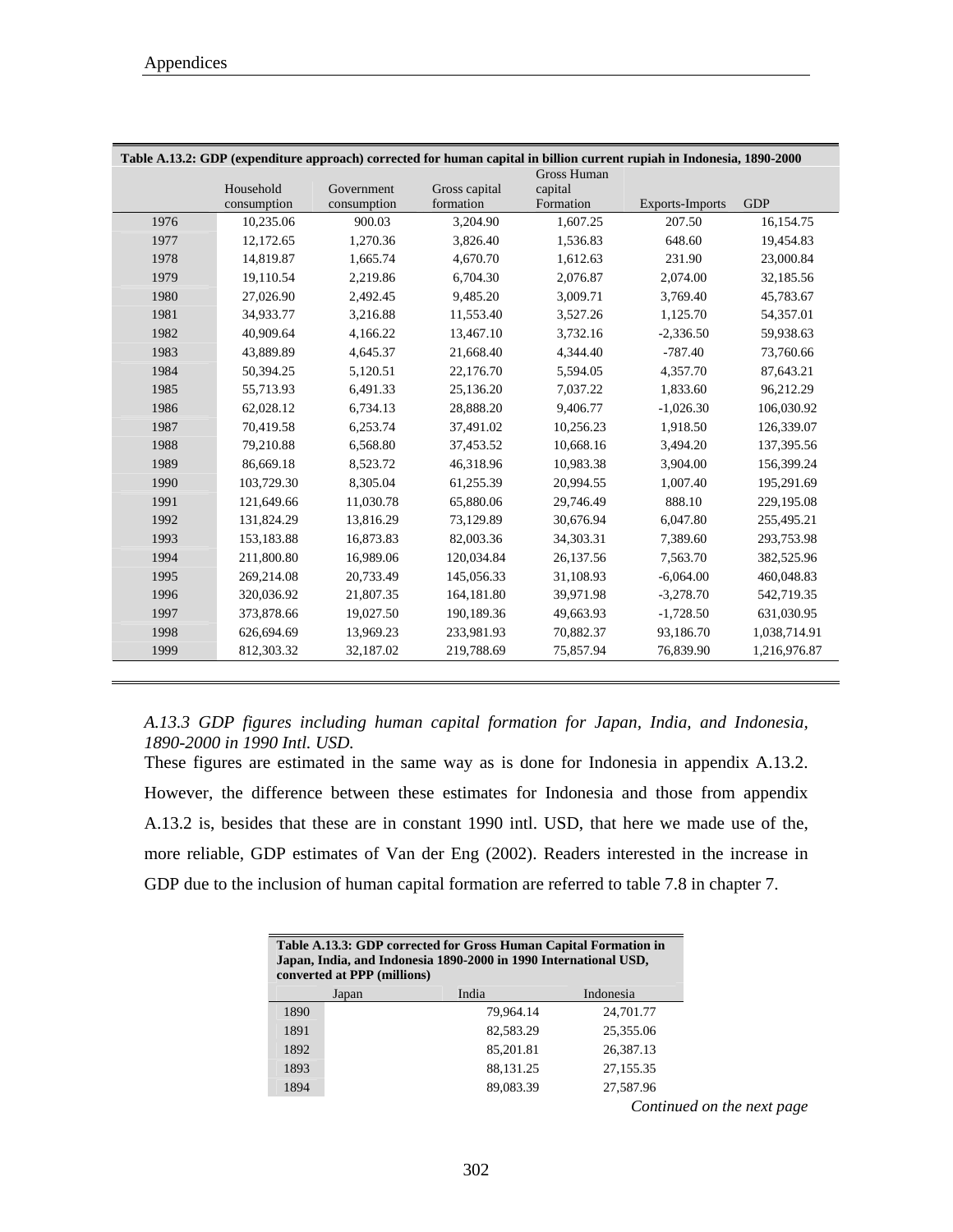| converted at PPP (millions)      |           |
|----------------------------------|-----------|
| India<br>Indonesia<br>Japan      |           |
| 1895<br>50,963.03<br>88,989.51   | 28,123.50 |
| 1896<br>48,731.53<br>89,595.72   | 28,157.73 |
| 1897<br>50,074.58<br>91,587.67   | 28,696.67 |
| 1898<br>59,027.02<br>94,120.32   | 29,141.76 |
| 1899<br>55,436.95<br>95,917.43   | 30,873.02 |
| 1900<br>96,853.27<br>57,977.98   | 32,080.59 |
| 1901<br>60,270.06<br>99,903.22   | 31,704.65 |
| 1902<br>57,908.55<br>103,386.54  | 31,280.92 |
| 1903<br>61,907.90<br>101,614.73  | 33,036.67 |
| 1904<br>62,801.18<br>106,036.27  | 33,739.43 |
| 1905<br>62,351.84<br>107,327.89  | 34,270.64 |
| 1906<br>69,985.48<br>110,610.45  | 35,336.13 |
| 1907<br>72,361.42<br>114,894.35  | 36,181.10 |
| 1908<br>73,161.16<br>120,646.38  | 36,314.46 |
| 1909<br>73,463.65<br>133,188.34  | 38,197.81 |
| 1910<br>129,505.38<br>74,829.37  | 40,737.39 |
| 1911<br>78,660.57<br>131,179.59  | 43,001.12 |
| 1912<br>131,814.87<br>81,494.50  | 43,397.42 |
| 1913<br>83,014.99<br>134,568.98  | 45,755.95 |
| 1914<br>81,140.05<br>137,776.48  | 45,665.45 |
| 1915<br>87,770.65<br>142,597.00  | 46,255.17 |
| 1916<br>145,715.15<br>100,477.28 | 47,002.55 |
| 1917<br>103,184.85<br>142,418.47 | 47,186.15 |
| 1918<br>105,168.85<br>144,116.59 | 48,296.23 |
| 1919<br>115,124.97<br>139,936.47 | 52,118.19 |
| 1920<br>109,658.77<br>147,093.04 | 51,516.55 |
| 1921<br>120,448.43<br>149,268.35 | 51,972.83 |
| 1922<br>120,627.30<br>154,452.08 | 52,769.96 |
| 1923<br>120,866.86<br>155,771.11 | 53,610.56 |
| 1924<br>124,383.18<br>154,988.50 | 56,458.48 |
| 1925<br>129,260.69<br>157,495.88 | 58,392.76 |
| 1926<br>133,296.98<br>157,895.88 | 61,578.08 |
| 1927<br>135,452.98<br>161,246.53 | 65,798.50 |
| 145,099.10<br>163,581.61<br>1928 | 68,918.14 |
| 1929<br>167,377.75<br>149,161.85 | 70,844.07 |
| 170,579.16<br>1930<br>139,530.32 | 71,403.39 |
| 1931<br>140,062.15<br>172,899.89 | 66,078.88 |
| 1932<br>150,160.96<br>173,953.29 | 65,337.14 |
| 1933<br>162,654.18<br>175,591.09 | 64,927.11 |
| 1934<br>163,114.04<br>174,904.11 | 65,261.08 |
| 1935<br>166,791.91<br>175,406.47 | 67,585.88 |
| 1936<br>177,559.80<br>171,902.97 | 72,459.65 |
| 1937<br>185,446.65<br>169,246.48 | 79,452.44 |
| 1938<br>196,364.63<br>169,877.86 | 81,036.10 |
| 1939<br>225,701.12<br>170,761.57 | 81,882.66 |
| 1940<br>231,722.94<br>172,374.55 | 87,725.98 |
| 1941<br>236,592.91<br>174,225.10 | 90,391.94 |

| Table A.13.3: GDP corrected for Gross Human Capital Formation in |
|------------------------------------------------------------------|
| Japan, India, and Indonesia 1890-2000 in 1990 International USD, |
| converted at PPP (millions)                                      |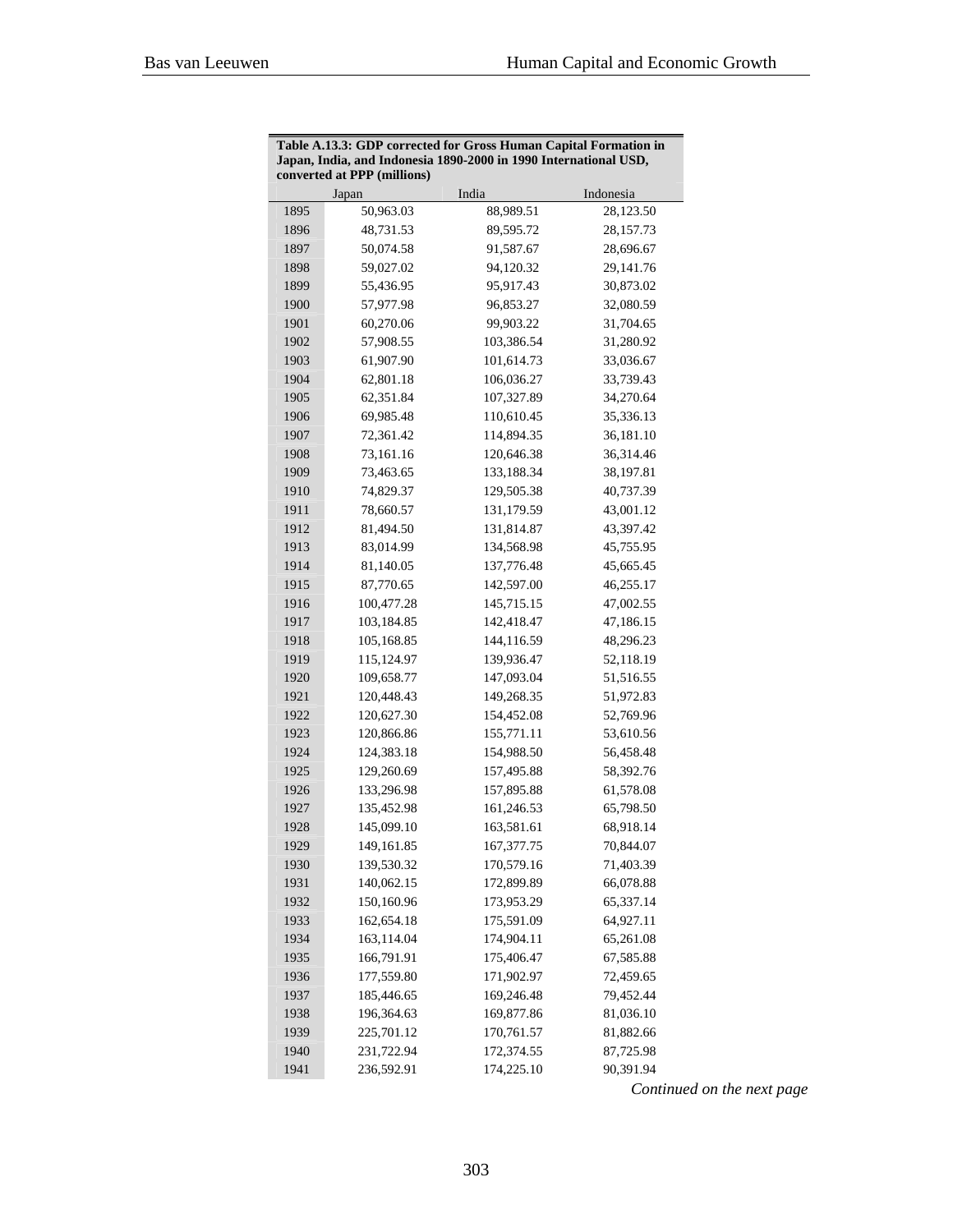| India<br>Indonesia<br>Japan<br>235,992.22<br>174,322.76<br>1942<br>72,704.71<br>1943<br>229,940.04<br>59,031.48<br>177, 147. 47<br>1944<br>222,780.09<br>181,231.63<br>46,909.45<br>120,845.68<br>41,673.92<br>1945<br>185,700.77<br>1946<br>131,860.21<br>189,826.56<br>43,294.88<br>1947<br>141,012.44<br>192,682.78<br>49,955.14<br>1948<br>158,543.25<br>202,156.41<br>58,430.16<br>1949<br>167,931.48<br>216,232.63<br>63,771.21<br>1950<br>181,592.59<br>222,342.79<br>67,999.67<br>1951<br>201,985.36<br>236,821.36<br>72,832.31<br>1952<br>222,529.21<br>256,031.08<br>76,188.76<br>1953<br>262,329.67<br>237,436.02<br>79,925.97<br>1954<br>250,179.90<br>274,651.74<br>84,934.02<br>1955<br>270,670.14<br>285,277.40<br>87,179.87<br>1956<br>290,507.44<br>301,797.88<br>88,472.68<br>1957<br>300,036.50<br>310,597.74<br>94,351.00<br>1958<br>311,422.52<br>91,003.15<br>327,079.20<br>1959<br>354,749.53<br>317,919.62<br>95,259.41<br>1960<br>398,132.79<br>342,023.95<br>99,317.57<br>1961<br>443,053.59<br>355,718.77<br>106,030.59<br>1962<br>363,689.04<br>481,562.57<br>106,533.17<br>1963<br>523,272.45<br>382,287.41<br>102,542.37<br>1964<br>410,532.19<br>583,072.70<br>106,448.33<br>1965<br>616,233.75<br>108,665.18<br>398,226.79<br>1966<br>676,889.72<br>402,689.25<br>108,177.84<br>1967<br>746,556.19<br>434,713.15<br>105,776.66<br>1968<br>839,950.00<br>443,967.56<br>115,306.83<br>1969<br>940,980.77<br>475,597.09<br>129,407.80<br>1970<br>496,393.38<br>1,039,378.87<br>142,928.75<br>1971<br>1,085,959.40<br>497,899.57<br>151,354.69<br>1972<br>506,167.80<br>169,083.89<br>1,177,033.26<br>1973<br>1,271,535.02<br>534,966.50<br>192,730.08<br>1974<br>1,256,910.84<br>530, 335.74<br>201,299.07<br>1975<br>1,294,794.92<br>572,600.41<br>202,327.81<br>1976<br>1,345,339.06<br>587,034.85<br>217,551.99<br>1977<br>1,402,013.57<br>625,368.83<br>232,594.28<br>1,476,165.04<br>1978<br>658,199.66<br>242,050.95<br>1979<br>631,416.15<br>254,586.32<br>1,556,862.01<br>1980<br>1,601,007.04<br>670,341.97<br>276,948.12<br>1981<br>1,654,083.62<br>715,185.13<br>295,810.26<br>1982<br>1,706,728.41<br>735,555.13<br>284,804.81<br>1983<br>804,971.95<br>1,749,962.17<br>295,458.74<br>1984<br>1,823,618.30<br>832,507.73<br>317,051.71<br>1985<br>1,905,710.71<br>869,819.52<br>326,778.21<br>1986<br>1,963,212.76<br>916,391.75<br>349,798.28<br>1987<br>2,048,568.87<br>949,825.66<br>365,447.97 |      | converted at PPP (millions) |              |            |
|---------------------------------------------------------------------------------------------------------------------------------------------------------------------------------------------------------------------------------------------------------------------------------------------------------------------------------------------------------------------------------------------------------------------------------------------------------------------------------------------------------------------------------------------------------------------------------------------------------------------------------------------------------------------------------------------------------------------------------------------------------------------------------------------------------------------------------------------------------------------------------------------------------------------------------------------------------------------------------------------------------------------------------------------------------------------------------------------------------------------------------------------------------------------------------------------------------------------------------------------------------------------------------------------------------------------------------------------------------------------------------------------------------------------------------------------------------------------------------------------------------------------------------------------------------------------------------------------------------------------------------------------------------------------------------------------------------------------------------------------------------------------------------------------------------------------------------------------------------------------------------------------------------------------------------------------------------------------------------------------------------------------------------------------------------------------------------------------------------------------------------------------------------------------------------------------------------------------------------------------------------------------------------------------------------------------------------------------------------------------------------------------------------------------------------------------|------|-----------------------------|--------------|------------|
|                                                                                                                                                                                                                                                                                                                                                                                                                                                                                                                                                                                                                                                                                                                                                                                                                                                                                                                                                                                                                                                                                                                                                                                                                                                                                                                                                                                                                                                                                                                                                                                                                                                                                                                                                                                                                                                                                                                                                                                                                                                                                                                                                                                                                                                                                                                                                                                                                                             |      |                             |              |            |
|                                                                                                                                                                                                                                                                                                                                                                                                                                                                                                                                                                                                                                                                                                                                                                                                                                                                                                                                                                                                                                                                                                                                                                                                                                                                                                                                                                                                                                                                                                                                                                                                                                                                                                                                                                                                                                                                                                                                                                                                                                                                                                                                                                                                                                                                                                                                                                                                                                             |      |                             |              |            |
|                                                                                                                                                                                                                                                                                                                                                                                                                                                                                                                                                                                                                                                                                                                                                                                                                                                                                                                                                                                                                                                                                                                                                                                                                                                                                                                                                                                                                                                                                                                                                                                                                                                                                                                                                                                                                                                                                                                                                                                                                                                                                                                                                                                                                                                                                                                                                                                                                                             |      |                             |              |            |
|                                                                                                                                                                                                                                                                                                                                                                                                                                                                                                                                                                                                                                                                                                                                                                                                                                                                                                                                                                                                                                                                                                                                                                                                                                                                                                                                                                                                                                                                                                                                                                                                                                                                                                                                                                                                                                                                                                                                                                                                                                                                                                                                                                                                                                                                                                                                                                                                                                             |      |                             |              |            |
|                                                                                                                                                                                                                                                                                                                                                                                                                                                                                                                                                                                                                                                                                                                                                                                                                                                                                                                                                                                                                                                                                                                                                                                                                                                                                                                                                                                                                                                                                                                                                                                                                                                                                                                                                                                                                                                                                                                                                                                                                                                                                                                                                                                                                                                                                                                                                                                                                                             |      |                             |              |            |
|                                                                                                                                                                                                                                                                                                                                                                                                                                                                                                                                                                                                                                                                                                                                                                                                                                                                                                                                                                                                                                                                                                                                                                                                                                                                                                                                                                                                                                                                                                                                                                                                                                                                                                                                                                                                                                                                                                                                                                                                                                                                                                                                                                                                                                                                                                                                                                                                                                             |      |                             |              |            |
|                                                                                                                                                                                                                                                                                                                                                                                                                                                                                                                                                                                                                                                                                                                                                                                                                                                                                                                                                                                                                                                                                                                                                                                                                                                                                                                                                                                                                                                                                                                                                                                                                                                                                                                                                                                                                                                                                                                                                                                                                                                                                                                                                                                                                                                                                                                                                                                                                                             |      |                             |              |            |
|                                                                                                                                                                                                                                                                                                                                                                                                                                                                                                                                                                                                                                                                                                                                                                                                                                                                                                                                                                                                                                                                                                                                                                                                                                                                                                                                                                                                                                                                                                                                                                                                                                                                                                                                                                                                                                                                                                                                                                                                                                                                                                                                                                                                                                                                                                                                                                                                                                             |      |                             |              |            |
|                                                                                                                                                                                                                                                                                                                                                                                                                                                                                                                                                                                                                                                                                                                                                                                                                                                                                                                                                                                                                                                                                                                                                                                                                                                                                                                                                                                                                                                                                                                                                                                                                                                                                                                                                                                                                                                                                                                                                                                                                                                                                                                                                                                                                                                                                                                                                                                                                                             |      |                             |              |            |
|                                                                                                                                                                                                                                                                                                                                                                                                                                                                                                                                                                                                                                                                                                                                                                                                                                                                                                                                                                                                                                                                                                                                                                                                                                                                                                                                                                                                                                                                                                                                                                                                                                                                                                                                                                                                                                                                                                                                                                                                                                                                                                                                                                                                                                                                                                                                                                                                                                             |      |                             |              |            |
|                                                                                                                                                                                                                                                                                                                                                                                                                                                                                                                                                                                                                                                                                                                                                                                                                                                                                                                                                                                                                                                                                                                                                                                                                                                                                                                                                                                                                                                                                                                                                                                                                                                                                                                                                                                                                                                                                                                                                                                                                                                                                                                                                                                                                                                                                                                                                                                                                                             |      |                             |              |            |
|                                                                                                                                                                                                                                                                                                                                                                                                                                                                                                                                                                                                                                                                                                                                                                                                                                                                                                                                                                                                                                                                                                                                                                                                                                                                                                                                                                                                                                                                                                                                                                                                                                                                                                                                                                                                                                                                                                                                                                                                                                                                                                                                                                                                                                                                                                                                                                                                                                             |      |                             |              |            |
|                                                                                                                                                                                                                                                                                                                                                                                                                                                                                                                                                                                                                                                                                                                                                                                                                                                                                                                                                                                                                                                                                                                                                                                                                                                                                                                                                                                                                                                                                                                                                                                                                                                                                                                                                                                                                                                                                                                                                                                                                                                                                                                                                                                                                                                                                                                                                                                                                                             |      |                             |              |            |
|                                                                                                                                                                                                                                                                                                                                                                                                                                                                                                                                                                                                                                                                                                                                                                                                                                                                                                                                                                                                                                                                                                                                                                                                                                                                                                                                                                                                                                                                                                                                                                                                                                                                                                                                                                                                                                                                                                                                                                                                                                                                                                                                                                                                                                                                                                                                                                                                                                             |      |                             |              |            |
|                                                                                                                                                                                                                                                                                                                                                                                                                                                                                                                                                                                                                                                                                                                                                                                                                                                                                                                                                                                                                                                                                                                                                                                                                                                                                                                                                                                                                                                                                                                                                                                                                                                                                                                                                                                                                                                                                                                                                                                                                                                                                                                                                                                                                                                                                                                                                                                                                                             |      |                             |              |            |
|                                                                                                                                                                                                                                                                                                                                                                                                                                                                                                                                                                                                                                                                                                                                                                                                                                                                                                                                                                                                                                                                                                                                                                                                                                                                                                                                                                                                                                                                                                                                                                                                                                                                                                                                                                                                                                                                                                                                                                                                                                                                                                                                                                                                                                                                                                                                                                                                                                             |      |                             |              |            |
|                                                                                                                                                                                                                                                                                                                                                                                                                                                                                                                                                                                                                                                                                                                                                                                                                                                                                                                                                                                                                                                                                                                                                                                                                                                                                                                                                                                                                                                                                                                                                                                                                                                                                                                                                                                                                                                                                                                                                                                                                                                                                                                                                                                                                                                                                                                                                                                                                                             |      |                             |              |            |
|                                                                                                                                                                                                                                                                                                                                                                                                                                                                                                                                                                                                                                                                                                                                                                                                                                                                                                                                                                                                                                                                                                                                                                                                                                                                                                                                                                                                                                                                                                                                                                                                                                                                                                                                                                                                                                                                                                                                                                                                                                                                                                                                                                                                                                                                                                                                                                                                                                             |      |                             |              |            |
|                                                                                                                                                                                                                                                                                                                                                                                                                                                                                                                                                                                                                                                                                                                                                                                                                                                                                                                                                                                                                                                                                                                                                                                                                                                                                                                                                                                                                                                                                                                                                                                                                                                                                                                                                                                                                                                                                                                                                                                                                                                                                                                                                                                                                                                                                                                                                                                                                                             |      |                             |              |            |
|                                                                                                                                                                                                                                                                                                                                                                                                                                                                                                                                                                                                                                                                                                                                                                                                                                                                                                                                                                                                                                                                                                                                                                                                                                                                                                                                                                                                                                                                                                                                                                                                                                                                                                                                                                                                                                                                                                                                                                                                                                                                                                                                                                                                                                                                                                                                                                                                                                             |      |                             |              |            |
|                                                                                                                                                                                                                                                                                                                                                                                                                                                                                                                                                                                                                                                                                                                                                                                                                                                                                                                                                                                                                                                                                                                                                                                                                                                                                                                                                                                                                                                                                                                                                                                                                                                                                                                                                                                                                                                                                                                                                                                                                                                                                                                                                                                                                                                                                                                                                                                                                                             |      |                             |              |            |
|                                                                                                                                                                                                                                                                                                                                                                                                                                                                                                                                                                                                                                                                                                                                                                                                                                                                                                                                                                                                                                                                                                                                                                                                                                                                                                                                                                                                                                                                                                                                                                                                                                                                                                                                                                                                                                                                                                                                                                                                                                                                                                                                                                                                                                                                                                                                                                                                                                             |      |                             |              |            |
|                                                                                                                                                                                                                                                                                                                                                                                                                                                                                                                                                                                                                                                                                                                                                                                                                                                                                                                                                                                                                                                                                                                                                                                                                                                                                                                                                                                                                                                                                                                                                                                                                                                                                                                                                                                                                                                                                                                                                                                                                                                                                                                                                                                                                                                                                                                                                                                                                                             |      |                             |              |            |
|                                                                                                                                                                                                                                                                                                                                                                                                                                                                                                                                                                                                                                                                                                                                                                                                                                                                                                                                                                                                                                                                                                                                                                                                                                                                                                                                                                                                                                                                                                                                                                                                                                                                                                                                                                                                                                                                                                                                                                                                                                                                                                                                                                                                                                                                                                                                                                                                                                             |      |                             |              |            |
|                                                                                                                                                                                                                                                                                                                                                                                                                                                                                                                                                                                                                                                                                                                                                                                                                                                                                                                                                                                                                                                                                                                                                                                                                                                                                                                                                                                                                                                                                                                                                                                                                                                                                                                                                                                                                                                                                                                                                                                                                                                                                                                                                                                                                                                                                                                                                                                                                                             |      |                             |              |            |
|                                                                                                                                                                                                                                                                                                                                                                                                                                                                                                                                                                                                                                                                                                                                                                                                                                                                                                                                                                                                                                                                                                                                                                                                                                                                                                                                                                                                                                                                                                                                                                                                                                                                                                                                                                                                                                                                                                                                                                                                                                                                                                                                                                                                                                                                                                                                                                                                                                             |      |                             |              |            |
|                                                                                                                                                                                                                                                                                                                                                                                                                                                                                                                                                                                                                                                                                                                                                                                                                                                                                                                                                                                                                                                                                                                                                                                                                                                                                                                                                                                                                                                                                                                                                                                                                                                                                                                                                                                                                                                                                                                                                                                                                                                                                                                                                                                                                                                                                                                                                                                                                                             |      |                             |              |            |
|                                                                                                                                                                                                                                                                                                                                                                                                                                                                                                                                                                                                                                                                                                                                                                                                                                                                                                                                                                                                                                                                                                                                                                                                                                                                                                                                                                                                                                                                                                                                                                                                                                                                                                                                                                                                                                                                                                                                                                                                                                                                                                                                                                                                                                                                                                                                                                                                                                             |      |                             |              |            |
|                                                                                                                                                                                                                                                                                                                                                                                                                                                                                                                                                                                                                                                                                                                                                                                                                                                                                                                                                                                                                                                                                                                                                                                                                                                                                                                                                                                                                                                                                                                                                                                                                                                                                                                                                                                                                                                                                                                                                                                                                                                                                                                                                                                                                                                                                                                                                                                                                                             |      |                             |              |            |
|                                                                                                                                                                                                                                                                                                                                                                                                                                                                                                                                                                                                                                                                                                                                                                                                                                                                                                                                                                                                                                                                                                                                                                                                                                                                                                                                                                                                                                                                                                                                                                                                                                                                                                                                                                                                                                                                                                                                                                                                                                                                                                                                                                                                                                                                                                                                                                                                                                             |      |                             |              |            |
|                                                                                                                                                                                                                                                                                                                                                                                                                                                                                                                                                                                                                                                                                                                                                                                                                                                                                                                                                                                                                                                                                                                                                                                                                                                                                                                                                                                                                                                                                                                                                                                                                                                                                                                                                                                                                                                                                                                                                                                                                                                                                                                                                                                                                                                                                                                                                                                                                                             |      |                             |              |            |
|                                                                                                                                                                                                                                                                                                                                                                                                                                                                                                                                                                                                                                                                                                                                                                                                                                                                                                                                                                                                                                                                                                                                                                                                                                                                                                                                                                                                                                                                                                                                                                                                                                                                                                                                                                                                                                                                                                                                                                                                                                                                                                                                                                                                                                                                                                                                                                                                                                             |      |                             |              |            |
|                                                                                                                                                                                                                                                                                                                                                                                                                                                                                                                                                                                                                                                                                                                                                                                                                                                                                                                                                                                                                                                                                                                                                                                                                                                                                                                                                                                                                                                                                                                                                                                                                                                                                                                                                                                                                                                                                                                                                                                                                                                                                                                                                                                                                                                                                                                                                                                                                                             |      |                             |              |            |
|                                                                                                                                                                                                                                                                                                                                                                                                                                                                                                                                                                                                                                                                                                                                                                                                                                                                                                                                                                                                                                                                                                                                                                                                                                                                                                                                                                                                                                                                                                                                                                                                                                                                                                                                                                                                                                                                                                                                                                                                                                                                                                                                                                                                                                                                                                                                                                                                                                             |      |                             |              |            |
|                                                                                                                                                                                                                                                                                                                                                                                                                                                                                                                                                                                                                                                                                                                                                                                                                                                                                                                                                                                                                                                                                                                                                                                                                                                                                                                                                                                                                                                                                                                                                                                                                                                                                                                                                                                                                                                                                                                                                                                                                                                                                                                                                                                                                                                                                                                                                                                                                                             |      |                             |              |            |
|                                                                                                                                                                                                                                                                                                                                                                                                                                                                                                                                                                                                                                                                                                                                                                                                                                                                                                                                                                                                                                                                                                                                                                                                                                                                                                                                                                                                                                                                                                                                                                                                                                                                                                                                                                                                                                                                                                                                                                                                                                                                                                                                                                                                                                                                                                                                                                                                                                             |      |                             |              |            |
|                                                                                                                                                                                                                                                                                                                                                                                                                                                                                                                                                                                                                                                                                                                                                                                                                                                                                                                                                                                                                                                                                                                                                                                                                                                                                                                                                                                                                                                                                                                                                                                                                                                                                                                                                                                                                                                                                                                                                                                                                                                                                                                                                                                                                                                                                                                                                                                                                                             |      |                             |              |            |
|                                                                                                                                                                                                                                                                                                                                                                                                                                                                                                                                                                                                                                                                                                                                                                                                                                                                                                                                                                                                                                                                                                                                                                                                                                                                                                                                                                                                                                                                                                                                                                                                                                                                                                                                                                                                                                                                                                                                                                                                                                                                                                                                                                                                                                                                                                                                                                                                                                             |      |                             |              |            |
|                                                                                                                                                                                                                                                                                                                                                                                                                                                                                                                                                                                                                                                                                                                                                                                                                                                                                                                                                                                                                                                                                                                                                                                                                                                                                                                                                                                                                                                                                                                                                                                                                                                                                                                                                                                                                                                                                                                                                                                                                                                                                                                                                                                                                                                                                                                                                                                                                                             |      |                             |              |            |
|                                                                                                                                                                                                                                                                                                                                                                                                                                                                                                                                                                                                                                                                                                                                                                                                                                                                                                                                                                                                                                                                                                                                                                                                                                                                                                                                                                                                                                                                                                                                                                                                                                                                                                                                                                                                                                                                                                                                                                                                                                                                                                                                                                                                                                                                                                                                                                                                                                             |      |                             |              |            |
|                                                                                                                                                                                                                                                                                                                                                                                                                                                                                                                                                                                                                                                                                                                                                                                                                                                                                                                                                                                                                                                                                                                                                                                                                                                                                                                                                                                                                                                                                                                                                                                                                                                                                                                                                                                                                                                                                                                                                                                                                                                                                                                                                                                                                                                                                                                                                                                                                                             |      |                             |              |            |
|                                                                                                                                                                                                                                                                                                                                                                                                                                                                                                                                                                                                                                                                                                                                                                                                                                                                                                                                                                                                                                                                                                                                                                                                                                                                                                                                                                                                                                                                                                                                                                                                                                                                                                                                                                                                                                                                                                                                                                                                                                                                                                                                                                                                                                                                                                                                                                                                                                             |      |                             |              |            |
|                                                                                                                                                                                                                                                                                                                                                                                                                                                                                                                                                                                                                                                                                                                                                                                                                                                                                                                                                                                                                                                                                                                                                                                                                                                                                                                                                                                                                                                                                                                                                                                                                                                                                                                                                                                                                                                                                                                                                                                                                                                                                                                                                                                                                                                                                                                                                                                                                                             |      |                             |              |            |
|                                                                                                                                                                                                                                                                                                                                                                                                                                                                                                                                                                                                                                                                                                                                                                                                                                                                                                                                                                                                                                                                                                                                                                                                                                                                                                                                                                                                                                                                                                                                                                                                                                                                                                                                                                                                                                                                                                                                                                                                                                                                                                                                                                                                                                                                                                                                                                                                                                             |      |                             |              |            |
|                                                                                                                                                                                                                                                                                                                                                                                                                                                                                                                                                                                                                                                                                                                                                                                                                                                                                                                                                                                                                                                                                                                                                                                                                                                                                                                                                                                                                                                                                                                                                                                                                                                                                                                                                                                                                                                                                                                                                                                                                                                                                                                                                                                                                                                                                                                                                                                                                                             |      |                             |              |            |
|                                                                                                                                                                                                                                                                                                                                                                                                                                                                                                                                                                                                                                                                                                                                                                                                                                                                                                                                                                                                                                                                                                                                                                                                                                                                                                                                                                                                                                                                                                                                                                                                                                                                                                                                                                                                                                                                                                                                                                                                                                                                                                                                                                                                                                                                                                                                                                                                                                             |      |                             |              |            |
|                                                                                                                                                                                                                                                                                                                                                                                                                                                                                                                                                                                                                                                                                                                                                                                                                                                                                                                                                                                                                                                                                                                                                                                                                                                                                                                                                                                                                                                                                                                                                                                                                                                                                                                                                                                                                                                                                                                                                                                                                                                                                                                                                                                                                                                                                                                                                                                                                                             |      |                             |              |            |
|                                                                                                                                                                                                                                                                                                                                                                                                                                                                                                                                                                                                                                                                                                                                                                                                                                                                                                                                                                                                                                                                                                                                                                                                                                                                                                                                                                                                                                                                                                                                                                                                                                                                                                                                                                                                                                                                                                                                                                                                                                                                                                                                                                                                                                                                                                                                                                                                                                             | 1988 | 2,175,679.40                | 1,076,429.82 | 384,642.56 |

**Table A.13.3: GDP corrected for Gross Human Capital Formation in Japan, India, and Indonesia 1890-2000 in 1990 International USD,**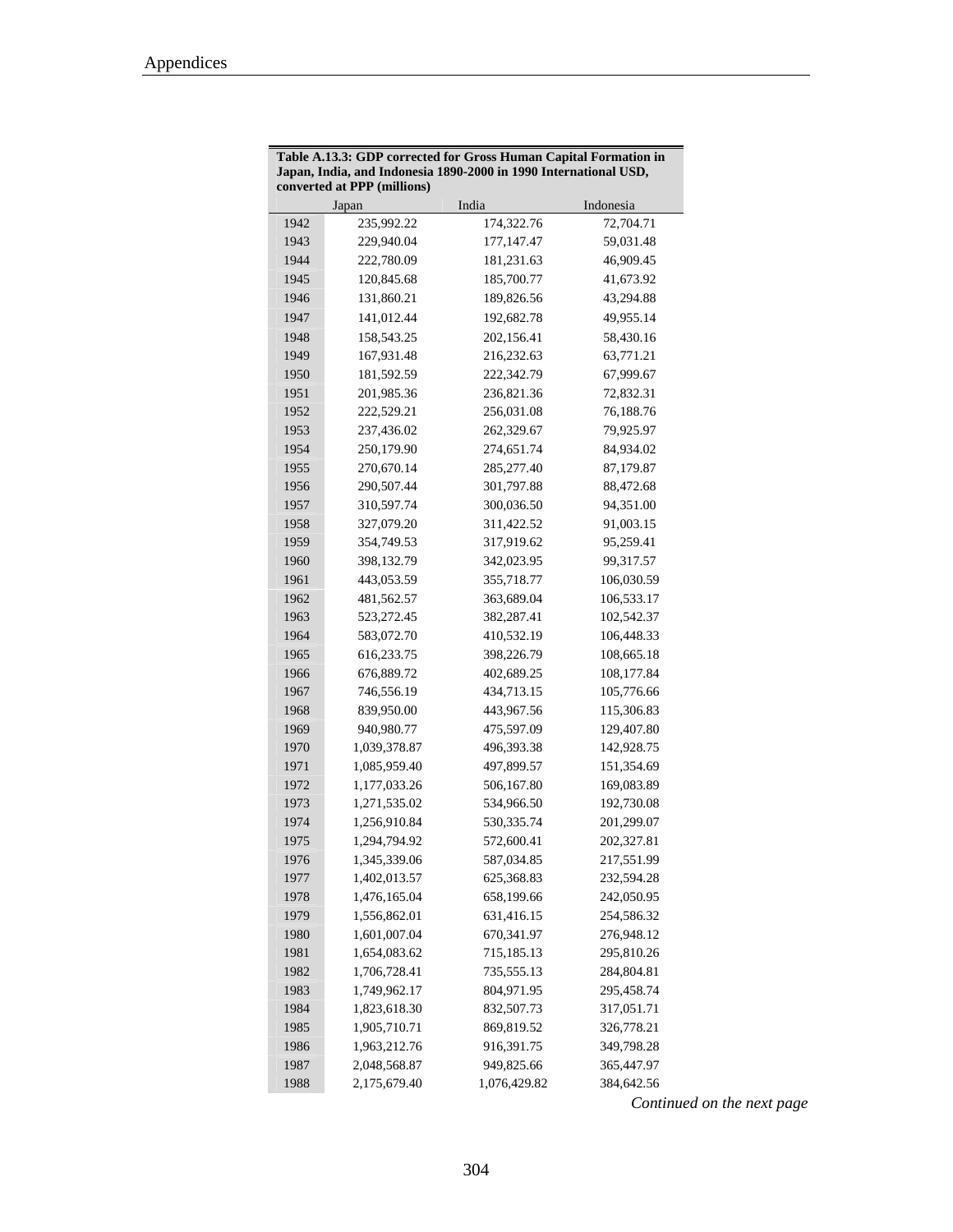| converted at PPP (millions)             |              |              |            |  |  |
|-----------------------------------------|--------------|--------------|------------|--|--|
|                                         | Japan        | India        | Indonesia  |  |  |
| 1989                                    | 2,280,928.80 | 1,148,279.40 | 417,003.22 |  |  |
| 1990                                    | 2,396,762.29 | 1,189,408.85 | 465,130.68 |  |  |
| 1991                                    | 2,469,924.85 | 1,183,394.71 | 497,299.92 |  |  |
| 1992                                    | 2,491,992.98 | 1,232,434.28 | 545,256.41 |  |  |
| 1993                                    | 2,499,377.68 | 1,300,925.80 | 580,154.57 |  |  |
| 1994                                    | 2,525,531.58 | 1,409,666.78 | 607,417.22 |  |  |
| 1995                                    | 2,560,483.84 | 1,524,148.50 | 657,679.44 |  |  |
| 1996                                    | 2.647.031.34 | 1,636,498.03 | 713,018.05 |  |  |
| 1997                                    | 2,691,819.50 | 1,704,380.12 | 746,864.27 |  |  |
| 1998                                    | 2,662,275.68 | 1,801,892.98 | 644,650.29 |  |  |
| 1999                                    | 2,676,887.67 | 1,907,249.35 | 649,026.85 |  |  |
| 2000                                    | 2,740,612.23 | 2,002,061.24 |            |  |  |
| Sources: Appendices A.2; A.7; A.8-A.10. |              |              |            |  |  |

**Table A.13.3: GDP corrected for Gross Human Capital Formation in Japan, India, and Indonesia 1890-2000 in 1990 International USD,**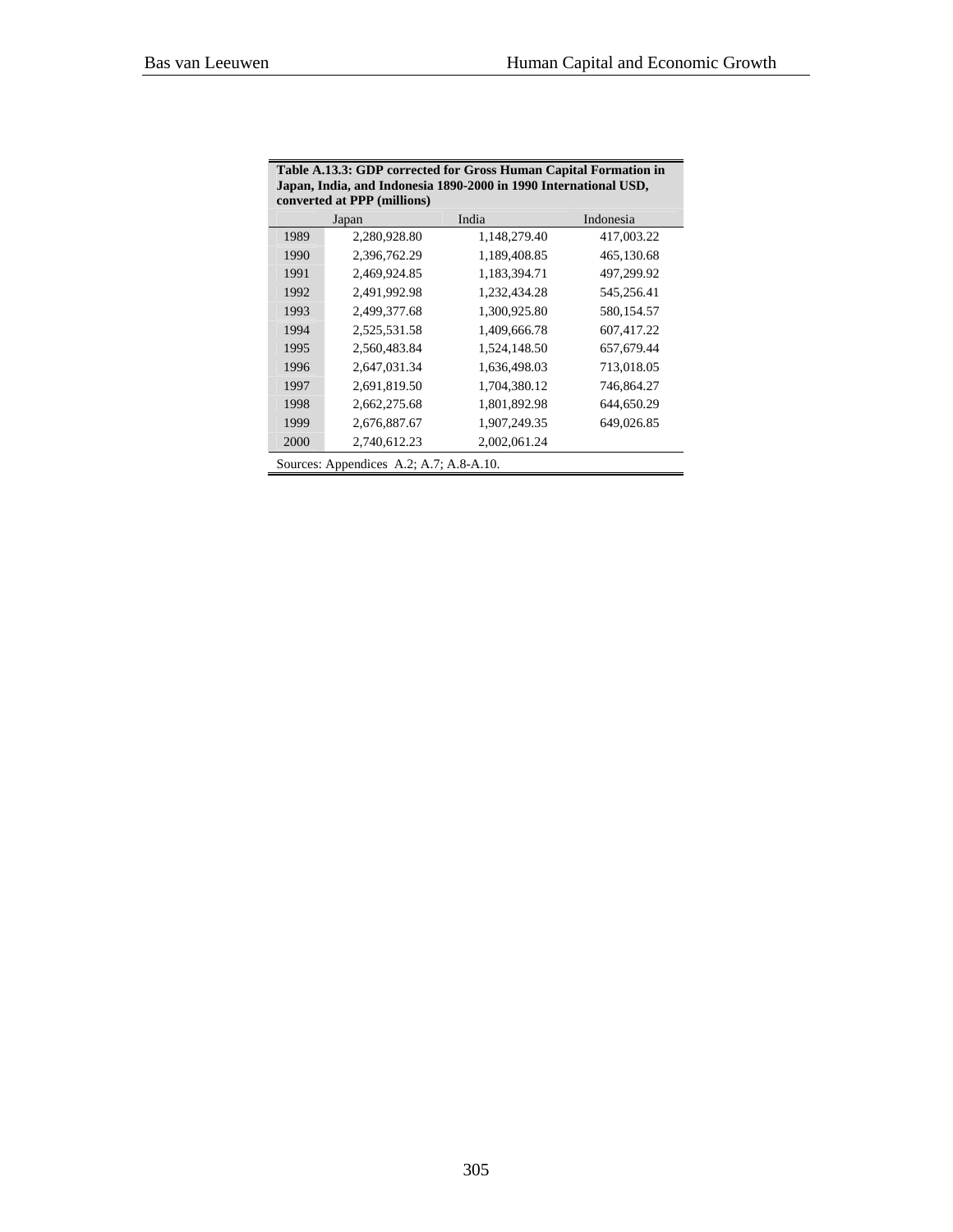#### **A.14. Correcting for the bias caused by using a dynamic model to estimate Lucasian growth (converting a dynamic model into a static model)**

If we write the Lucasian production function in such way that it is empirically estimable, we end up with a regression of the growth of per capita GDP on the growth of per capita human capital at time *t*. However, many studies (ours included) replace the growth of human capital with its first lag ( $\Delta ln h_{t-1}$ ) because of the endogeneity.

However, in the Lucas model we should have used variables at time *t*. Normally one would expect that the inclusion of time lags of the independent variables would not make much difference for the estimated coefficients. Indeed, this is what is done in much of the literature.<sup>187</sup> Unfortunately, in the specific Lucasian case there might be another problem which stems from the second sector (in which human capital is formed). When we use time lags, our regression may suffer from an omitted variable bias, which may create a bias in the human capital coefficient. To see this, take a regression with human capital (for simplicity without the imbalance effect and without a trend and constant as we used in chapter 7):

$$
\Delta \ln y_t = \beta_2 \Delta \ln y_{t-1} + \beta_3 \ln y_{t-1} + \beta_4 \Delta \ln h_{t-1}
$$
 (A.15.1)

Rewriting this model gives:

$$
\ln y_t - \ln y_{t-1} = \beta_2 \ln y_{t-1} - \beta_2 \ln y_{t-2} + \beta_3 \ln y_{t-1} + \beta_4 \ln h_{t-1} - \beta_4 \ln h_{t-2}
$$
 (A.15.2)

Now, as we have seen in chapter 6, the accumulation of human capital, under the assumption of constant marginal returns, can be written as:

$$
\Delta h_t = B_t \left( I - u_t \right) h_{t-1} \tag{A.15.3}
$$

Or in levels:

 $\overline{a}$ 

$$
h_t = \left[I + B_t\left(I - u_t\right)\right]h_{t-1} \tag{A.15.4}
$$

Now, we rewrite this in logarithm:

$$
ln h_t = ln [I + B_t (I - u_t)] + ln h_{t-1}
$$
 (A.15.5)

Now inserting this in equation A.15.2 gives:

$$
\ln y_t - \ln y_{t-1} = \beta_2 \ln y_{t-1} - \beta_2 \ln y_{t-2} + \beta_3 \ln y_{t-1} + \beta_4 \ln h_{t-1} - \beta_4 \ln h_{t-2}
$$
  
=  $\beta_2 \ln y_{t-1} - \beta_2 \ln y_{t-2} + \beta_3 \ln y_{t-1} + \beta_4 \ln \left[ 1 + B_{t-1} (1 - u_{t-1}) \right] + \beta_4 \ln h_{t-2} - \beta_4 \ln \left[ 1 + B_{t-2} (1 - u_{t-2}) \right]$   
- $\beta_4 \ln h_{t-3}$   
That is:

<sup>&</sup>lt;sup>187</sup> Sianesi and Van Reenen (2003) suggest that lags may solve the endogeneity problem. However, they remain sceptical.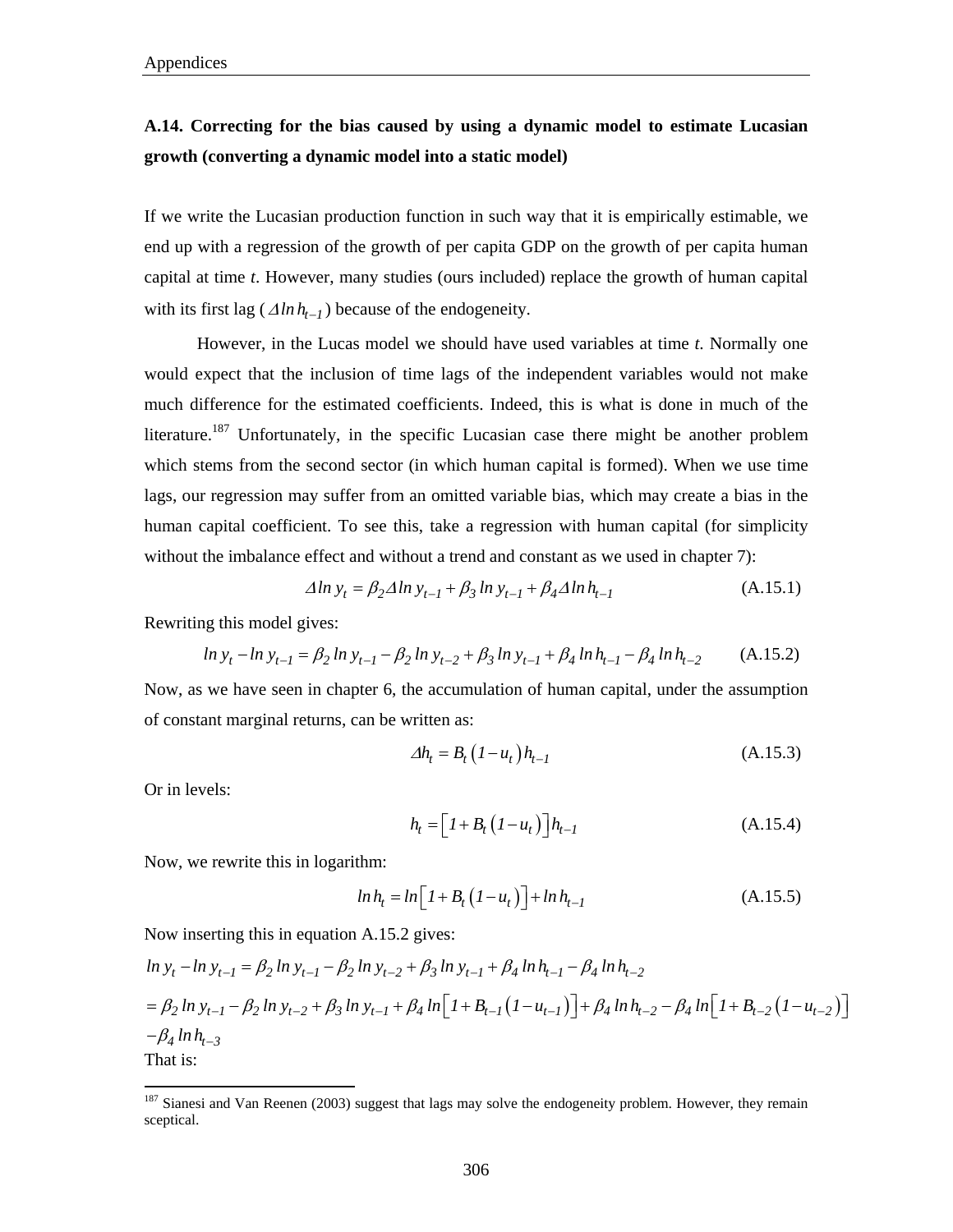$$
\Delta \ln y_t = \beta_2 \ln y_{t-1} - \beta_2 \ln y_{t-2} + \beta_3 \ln y_{t-1} + \beta_4 \Delta \ln h_{t-1} =
$$
  
=  $\beta_2 \Delta \ln y_{t-1} + \beta_3 \ln y_{t-1} + \beta_4 \Delta \ln \left[ 1 + B_{t-1} (1 - u_{t-1}) \right] + \beta_4 \Delta \ln h_{t-2} + \beta_5 \ln \left[ 1 + B_{t-2} (1 - u_{t-2}) \right]$   
+  $\beta_5 \ln h_{t-2}$ 

 In above equation we can see that, when using the lag of the growth of human capital, in fact one omits  $\beta_4 \Delta ln \left[ 1 + B_{t-1} (1 - u_{t-1}) \right]$  from the equation. Therefore, although theoretically the effect of Δln *hc* on per capita GDP growth (in the static model) can be written as  $1+\gamma$ , where  $\gamma$  is the external effect of the growth of the per capita stock of human capital (see chapter 2) now part of  $1+\gamma$  cannot be estimated. Admittedly, this problem is likely to be more serious for the log-level of human capital than for the growth of human capital because the time lags of *u* and *B* are stronger correlated in the latter case. Indeed, doing a preliminary test with the log-level of human capital and the growth of human capital side by side in an equation showed that this was indeed the case. This is in itself interesting because the omission of  $\beta_4 \Delta ln \left[ 1 + B_{t-1} (1 - u_{t-1}) \right]$  would only be a problem if *B* and/or *u* are not constant which is what we argued in chapter 6. Nevertheless, in both cases there is an effect. Now, if we refer to the estimated biased coefficient as  $\beta_4$ , than by correcting for the bias we can calculate  $1 + \gamma$  as:

$$
\beta_4 = \frac{\Delta \ln \left[ 1 + B_{t-1} \left( 1 - u_{t-1} \right) \right]}{\Delta \ln h_{t-2}} (1 + \gamma) + (1 + \gamma) \tag{A.15.8}
$$

Rewriting gives:

$$
(I + \gamma) = \beta_4 \cdot \left[ I + \frac{\Delta \ln \left[ I + B_{t-1} \left( I - u_{t-1} \right) \right]}{\Delta \ln h_{t-2}} \right]^{-1} \tag{A.15.9}
$$

 Equation A.15.9 offers a way to correct the coefficient of the growth and the level of human capital for the use of one time lag. But how can we empirically estimate these equations? We first have to correct for the omission of  $B^*(1-u)$ , as indicated in equation A.15.6. This can easily be achieved. We rewrite the equation (A.15.3):

$$
\dot{h}_t = B_t (1 - u_t) h_{t-1} - \delta h_{t-1}
$$
\n(A.15.12)

However, as we have the gross fixed human capital formation (the increase in the stock, while ignoring the depreciation) we can also write:

$$
GFHCF_t = B_t (1 - u_t) h_{t-1}
$$
\n
$$
(A.15.13)
$$